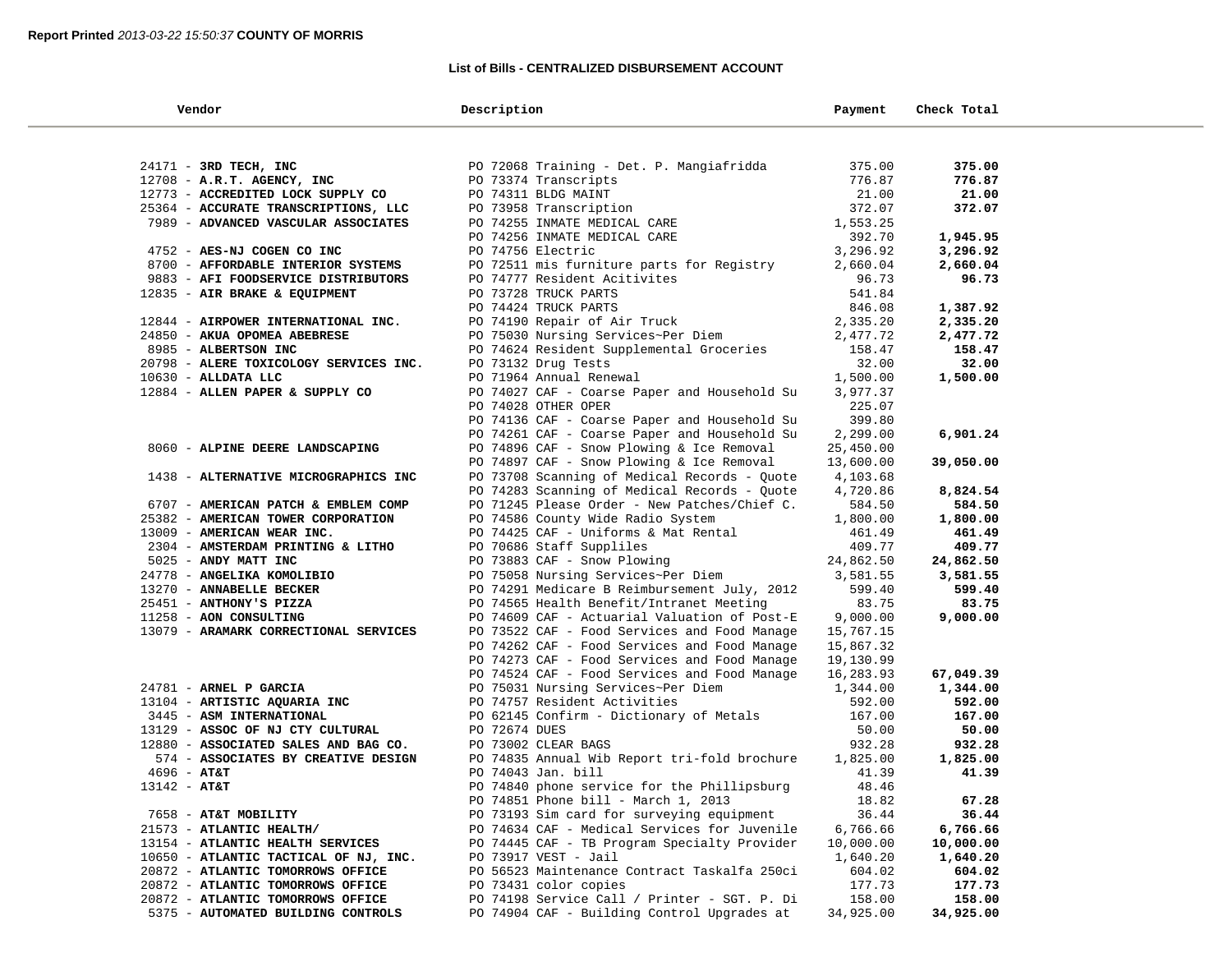|  | 20578 - AWARD EXCELLENCE CO LLC       |  | PO 72967 CAF - Uniforms                                                                                                                                                                                                                | 153.55   | 153.55    |
|--|---------------------------------------|--|----------------------------------------------------------------------------------------------------------------------------------------------------------------------------------------------------------------------------------------|----------|-----------|
|  |                                       |  | 13217 - <b>BAKER &amp; TAYLOR BOOKS</b><br>5873 - <b>BARBARA BROWN</b><br>776 - <b>BARBARULA LAW OFFICES</b><br>12060 - <b>BARBARULA FIEMMING</b><br>2,448.00<br>2,235.80<br>2,235.80                                                  |          | 368.02    |
|  |                                       |  |                                                                                                                                                                                                                                        |          | 599.40    |
|  |                                       |  |                                                                                                                                                                                                                                        |          | 2,448.00  |
|  |                                       |  |                                                                                                                                                                                                                                        |          | 2,235.80  |
|  |                                       |  | 11400 - <b>BARON HR HEALTHCARE LLC</b><br>13259 - <b>BAYWAY LUMBER LLC</b><br>13259 - <b>BAYWAY LUMBER LLC</b><br>13259 - <b>BAYWAY LUMBER DO</b> 74066 CEILING REPL<br>13259 - <b>BAYWAY LUMBER DO</b> 74067 SNOW REMOVAL<br>5.000.00 |          | 2,916.80  |
|  |                                       |  |                                                                                                                                                                                                                                        |          |           |
|  |                                       |  |                                                                                                                                                                                                                                        |          |           |
|  |                                       |  |                                                                                                                                                                                                                                        |          |           |
|  |                                       |  |                                                                                                                                                                                                                                        |          | 12,136.59 |
|  |                                       |  |                                                                                                                                                                                                                                        |          | 172.38    |
|  |                                       |  |                                                                                                                                                                                                                                        |          | 64.25     |
|  |                                       |  |                                                                                                                                                                                                                                        |          | 95.30     |
|  |                                       |  |                                                                                                                                                                                                                                        |          | 23.40     |
|  |                                       |  |                                                                                                                                                                                                                                        |          | 132.70    |
|  |                                       |  |                                                                                                                                                                                                                                        |          | 280.00    |
|  |                                       |  |                                                                                                                                                                                                                                        |          | 1,398.39  |
|  |                                       |  |                                                                                                                                                                                                                                        |          | 15,468.25 |
|  |                                       |  |                                                                                                                                                                                                                                        |          | 921.36    |
|  |                                       |  |                                                                                                                                                                                                                                        |          | 82.91     |
|  |                                       |  |                                                                                                                                                                                                                                        |          | 73.79     |
|  |                                       |  |                                                                                                                                                                                                                                        |          |           |
|  |                                       |  |                                                                                                                                                                                                                                        |          | 1,052.87  |
|  |                                       |  |                                                                                                                                                                                                                                        |          | 854.87    |
|  |                                       |  |                                                                                                                                                                                                                                        |          | 337.12    |
|  |                                       |  |                                                                                                                                                                                                                                        |          | 30.00     |
|  |                                       |  |                                                                                                                                                                                                                                        |          | 135.00    |
|  |                                       |  |                                                                                                                                                                                                                                        |          | 544.74    |
|  |                                       |  |                                                                                                                                                                                                                                        |          | 41.33     |
|  |                                       |  |                                                                                                                                                                                                                                        |          | 49.95     |
|  |                                       |  |                                                                                                                                                                                                                                        |          |           |
|  |                                       |  | 24179 - BINUILLIMOTTIL JOSEPH (1991–1971), 1981–1971 Marring Services-Per Dien (1991–1973), 2012<br>16109 - BINDARISMONTERS, INC 1991–231 Marriag Services (1991–1973), 2012<br>1719 - BINDARISMONTERS (INC. 2012)<br>17209 - BINDARIS |          | 374.37    |
|  |                                       |  |                                                                                                                                                                                                                                        |          | 737.76    |
|  |                                       |  |                                                                                                                                                                                                                                        |          | 49.95     |
|  |                                       |  |                                                                                                                                                                                                                                        |          | 40.57     |
|  |                                       |  |                                                                                                                                                                                                                                        |          | 77.18     |
|  |                                       |  |                                                                                                                                                                                                                                        |          | 54.95     |
|  |                                       |  |                                                                                                                                                                                                                                        |          | 158.99    |
|  |                                       |  |                                                                                                                                                                                                                                        |          | 1,978.80  |
|  |                                       |  |                                                                                                                                                                                                                                        |          | 160.17    |
|  |                                       |  |                                                                                                                                                                                                                                        |          | 54.95     |
|  |                                       |  |                                                                                                                                                                                                                                        |          | 1,455.00  |
|  |                                       |  |                                                                                                                                                                                                                                        |          | 1,198.80  |
|  |                                       |  |                                                                                                                                                                                                                                        |          | 60.30     |
|  |                                       |  |                                                                                                                                                                                                                                        |          | 90.00     |
|  |                                       |  |                                                                                                                                                                                                                                        |          | 768.30    |
|  |                                       |  |                                                                                                                                                                                                                                        |          | 71.50     |
|  |                                       |  | $2646$ - CAROL STOLE<br>13675 - CARSTENS INDUSTRIES INC 1909 73136 Store com-Nursing Supplies<br>19991 - Animal Month Anna De De 19636 Car - Can Liners                                                                                | 321.42   | 321.42    |
|  | 13731 - CENTRAL POLY CORP             |  | PO 74636 CAF - Can Liners                                                                                                                                                                                                              | 3,577.50 | 3,577.50  |
|  | 20487 - CENTURYLINK                   |  | PO 74581 Telephone - (T1 Century) 1,785.33                                                                                                                                                                                             |          |           |
|  |                                       |  | PO 74866 Feb. bill for phone - Newton ETS                                                                                                                                                                                              | 163.15   | 1,948.48  |
|  | 7940 - CHARLES NADARAJAH              |  | PO 75034 Nursing Services~Per Diem                                                                                                                                                                                                     | 1,120.00 | 1,120.00  |
|  | 24918 - CHARLIE KRANZ                 |  | PO 74286 Medicare B Reimbursement July, 2012                                                                                                                                                                                           | 599.40   | 599.40    |
|  | 13787 - CHERRY VALLEY TRACTOR         |  | PO 73228 TRUCK PARTS                                                                                                                                                                                                                   | 330.24   | 330.24    |
|  | 13788 - CHERRY WEBER & ASSOC. PC      |  | PO 75023 CAF - Construction Inspection Servi                                                                                                                                                                                           | 1,872.00 |           |
|  |                                       |  | PO 75064 CAF - 2012 INSPECTION OF CANTY'S L                                                                                                                                                                                            | 2,500.00 | 4,372.00  |
|  | 20753 - CHESTER POST OFFICE           |  | PO 74414 Permit 418 for 1st Class Presort &                                                                                                                                                                                            | 400.00   | 400.00    |
|  | 308 - CIVIC RESEARCH INSTITUTE INC    |  | PO 74272 MENTAL HEALTH REPORT SUBSCRIPTION                                                                                                                                                                                             | 149.95   | 149.95    |
|  | 21685 - CLASSIC HAIR CARE             |  | PO 74762 CAF - Cosmetology Services                                                                                                                                                                                                    | 5,779.32 | 5,779.32  |
|  | 13857 - CLIFFSIDE BODY CORP           |  | PO 74131 MACHINERY PARTS                                                                                                                                                                                                               | 8,503.00 | 8,503.00  |
|  | 13858 - CLINTON PAVING                |  | PO 73442 CAF - Snow Plowing                                                                                                                                                                                                            | 5,400.00 | 5,400.00  |
|  | 25384 - CMI EDUCATION INSTITUTE, INC. |  | PO 72885 CMI EDUCATION SEMINAR FOR Revolutio                                                                                                                                                                                           | 199.98   | 199.98    |
|  | 25384 - CMI EDUCATION INSTITUTE, INC. |  | PO 73511 TRAINING                                                                                                                                                                                                                      | 189.99   | 189.99    |
|  |                                       |  |                                                                                                                                                                                                                                        |          |           |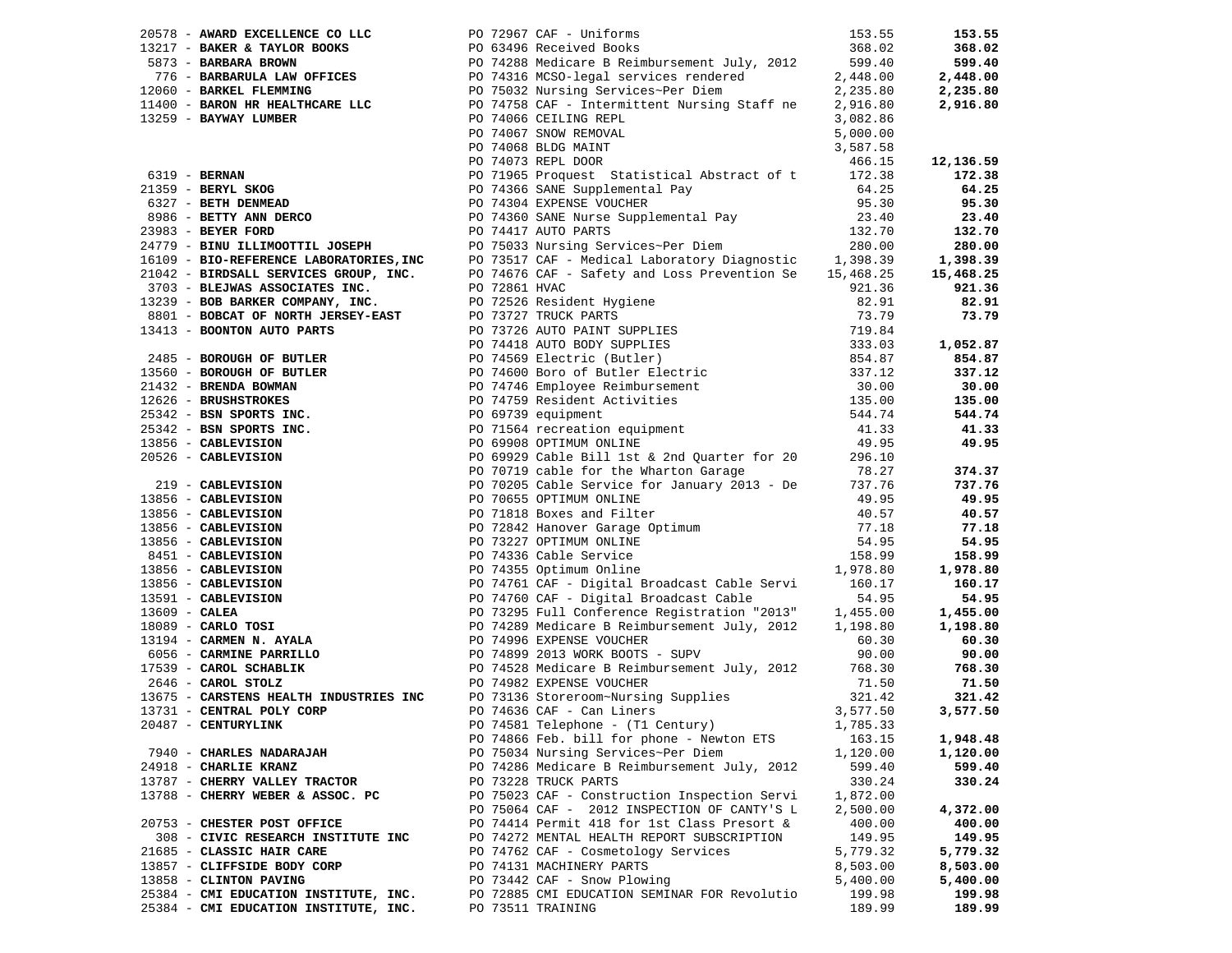|                                                                  | 9486 - COMPLETE SECURITY SYSTEMS, INC. DO 74023 Repair 210.00 210.00 210.00<br>18.00 18.00 18.00 18.00 18.00 18.00 18.00 18.00 18.00 18.00 18.00 18.00 18.00 18.00 18.00 18.00 18.00 18.00 1<br>25210 - CONTRACT PHARMACY SERVICES          |                    |           |
|------------------------------------------------------------------|---------------------------------------------------------------------------------------------------------------------------------------------------------------------------------------------------------------------------------------------|--------------------|-----------|
|                                                                  |                                                                                                                                                                                                                                             |                    |           |
|                                                                  |                                                                                                                                                                                                                                             |                    |           |
|                                                                  |                                                                                                                                                                                                                                             |                    |           |
|                                                                  |                                                                                                                                                                                                                                             |                    |           |
| 14029 - COUNTY COLLEGE OF MORRIS PO 74842 CAF - 14029-751        | 2, 295.20                                                                                                                                                                                                                                   |                    | 2,295.20  |
|                                                                  |                                                                                                                                                                                                                                             |                    |           |
|                                                                  |                                                                                                                                                                                                                                             |                    |           |
|                                                                  |                                                                                                                                                                                                                                             |                    |           |
|                                                                  |                                                                                                                                                                                                                                             |                    |           |
|                                                                  |                                                                                                                                                                                                                                             |                    |           |
|                                                                  |                                                                                                                                                                                                                                             |                    |           |
|                                                                  |                                                                                                                                                                                                                                             |                    |           |
|                                                                  |                                                                                                                                                                                                                                             |                    |           |
|                                                                  |                                                                                                                                                                                                                                             |                    |           |
|                                                                  |                                                                                                                                                                                                                                             |                    |           |
|                                                                  |                                                                                                                                                                                                                                             |                    |           |
|                                                                  |                                                                                                                                                                                                                                             |                    |           |
|                                                                  |                                                                                                                                                                                                                                             |                    |           |
|                                                                  |                                                                                                                                                                                                                                             |                    |           |
|                                                                  | 14029 - CODNTY COLLEGE OF MORATS<br>19029 - CODNTY COLLEGE OF MORATS<br>19029 - CODNTY OF MORATS<br>19021 - CODNTY OF MORATS<br>19021 - CODNTY OF MORATS<br>19021 - CODNTY OF MORATS<br>19021 - CODNTY OF MORATS<br>19021 - CODNTY OF MORAT |                    |           |
|                                                                  |                                                                                                                                                                                                                                             |                    |           |
|                                                                  |                                                                                                                                                                                                                                             |                    |           |
|                                                                  |                                                                                                                                                                                                                                             |                    |           |
|                                                                  |                                                                                                                                                                                                                                             |                    |           |
|                                                                  |                                                                                                                                                                                                                                             |                    |           |
|                                                                  |                                                                                                                                                                                                                                             |                    |           |
|                                                                  | 11783 - D.R. JOHNSON & ASSOCIATES, LLC PO 75093 CAF - Reviewing of Land Development 2,689.66                                                                                                                                                |                    | 2,689.66  |
|                                                                  |                                                                                                                                                                                                                                             |                    | 280.19    |
|                                                                  |                                                                                                                                                                                                                                             |                    | 40.20     |
|                                                                  |                                                                                                                                                                                                                                             |                    | 68.80     |
|                                                                  |                                                                                                                                                                                                                                             |                    | 2,578.94  |
|                                                                  |                                                                                                                                                                                                                                             |                    | 2,578.94  |
|                                                                  |                                                                                                                                                                                                                                             |                    | 51.64     |
|                                                                  |                                                                                                                                                                                                                                             |                    | 63.60     |
|                                                                  |                                                                                                                                                                                                                                             |                    | 971.13    |
|                                                                  |                                                                                                                                                                                                                                             |                    | 230.68    |
|                                                                  |                                                                                                                                                                                                                                             |                    | 78.99     |
|                                                                  |                                                                                                                                                                                                                                             |                    | 1,396.85  |
|                                                                  |                                                                                                                                                                                                                                             |                    | 2,438.80  |
|                                                                  |                                                                                                                                                                                                                                             |                    | 16.72     |
|                                                                  |                                                                                                                                                                                                                                             |                    | 5.88      |
|                                                                  |                                                                                                                                                                                                                                             |                    | 45.55     |
|                                                                  |                                                                                                                                                                                                                                             |                    | 188.10    |
|                                                                  |                                                                                                                                                                                                                                             |                    | 16.13     |
|                                                                  | 1793 - D.R. JOHNSON & ASSOCIATES, LLCC po 75031 CHF - Reviewing of Land Development<br>15499 - DAILY RECORD PO 79371 Newspaper Subscription<br>14123 - DAILY RECORD PO 74343 Daily Record to cancel meeting Subscription<br>14123           |                    | 98.23     |
|                                                                  |                                                                                                                                                                                                                                             |                    | 66.77     |
|                                                                  |                                                                                                                                                                                                                                             |                    | 40.00     |
|                                                                  | PO 72847 Fi-6130z Sheet-fed Scanners for off 3,352.72 3,531.21                                                                                                                                                                              |                    |           |
|                                                                  | PO 74267 CAF - Dental Services for Inmates                                                                                                                                                                                                  |                    | 7,892.00  |
| 14265 - DENTRUST DENTAL INC.<br>25269 - DESIGN SPECIALTIES, INC. | PO 70336 KITCHEN PLATES                                                                                                                                                                                                                     | 7,892.00<br>600.00 | 600.00    |
| 14312 - DIRECT SUPPLY INC                                        | PO 74764 Nursing Equipment~Medical Records R                                                                                                                                                                                                | 2,267.65           | 2,267.65  |
| 24335 - DISCOVERY BENEFITS INC.                                  | PO 74985 COBRA Benefits - Main County and M                                                                                                                                                                                                 | 887.60             | 887.60    |
| 24335 - DISCOVERY BENEFITS INC.                                  | PO 74987 COBRA Benefits - Main County and Mo                                                                                                                                                                                                | 817.60             | 817.60    |
| 21123 - DOMINION VOTING SYSTEMS INC                              | PO 73171 on site election day winEDS tally t                                                                                                                                                                                                | 2,250.00           | 2,250.00  |
| 21123 - DOMINION VOTING SYSTEMS INC                              | PO 73178 annual winEDS license fee 3/1/13                                                                                                                                                                                                   | 20,947.50          | 20,947.50 |
| 7339 - DONNA GRUBLE                                              | PO 74721 REIMBURSEMENT                                                                                                                                                                                                                      | 77.73              | 77.73     |
| 24659 - DOROTHY DIFABIO                                          | PO 74363 SANE Supplemental Case Pay                                                                                                                                                                                                         | 150.70             | 150.70    |
| 14379 - DOVER BRAKE & CLUTCH CO INC                              | PO 74407 TRUCK PARTS                                                                                                                                                                                                                        | 170.00             | 170.00    |
| 14393 - DOVER WATER COMMISSIONERS                                | PO 74975 WATER - DOVER PROBATION                                                                                                                                                                                                            | 48.29              | 48.29     |
| 14394 - DOVER/VG MUNICIPAL ALLIANCE                              | PO 74270 CAF - 2012 Municipal Alliance Funds                                                                                                                                                                                                | 2,280.00           | 2,280.00  |
| $12107$ - DUECO INC.                                             | PO 68618 TRUCK PARTS                                                                                                                                                                                                                        | 6,893.51           | 6,893.51  |
|                                                                  |                                                                                                                                                                                                                                             |                    |           |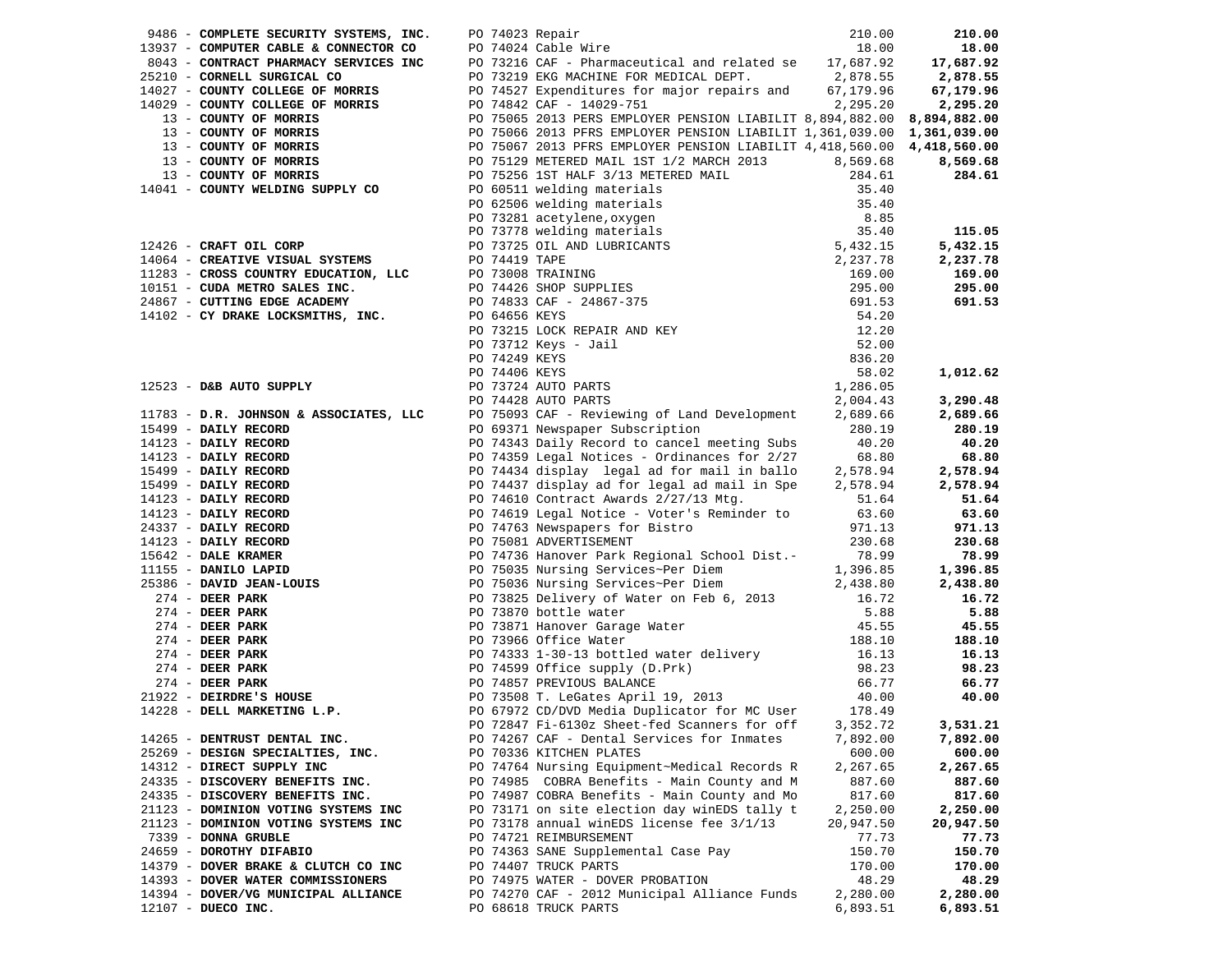|                 |                                                                |                  |                                                                                                                                                                                                                                                                                |                    | 460.84    |
|-----------------|----------------------------------------------------------------|------------------|--------------------------------------------------------------------------------------------------------------------------------------------------------------------------------------------------------------------------------------------------------------------------------|--------------------|-----------|
|                 |                                                                |                  | 14438 - E.A. MORSE & CO. INC.<br>14445 - EAGLE POINT GUN SHOP REPORT ON SHOP RELATION ON PO 73821 Range Targets<br>12467 - EDITHA MARQUEZ PO 75037 Nursing Services~Per Diem<br>20614 - ELBERITA DELABASTIDE PO 74518 Medicare B Rei                                           |                    | 234.00    |
|                 |                                                                |                  |                                                                                                                                                                                                                                                                                |                    | 1,671.95  |
|                 |                                                                |                  |                                                                                                                                                                                                                                                                                |                    | 2,162.80  |
|                 |                                                                |                  |                                                                                                                                                                                                                                                                                |                    | 2,332.46  |
|                 |                                                                |                  |                                                                                                                                                                                                                                                                                |                    | 3,045.61  |
|                 |                                                                |                  |                                                                                                                                                                                                                                                                                |                    | 155.99    |
|                 | 14501 - ELEVATOR MAINTENANCE CORP                              |                  | PO 73510 CAF - Elevator Maintenance and Insp                                                                                                                                                                                                                                   | 683.33             | 683.33    |
|                 |                                                                |                  |                                                                                                                                                                                                                                                                                | 1,299.00           | 1,299.00  |
|                 | 11345 - EMBROIDME                                              |                  | PO 69178 Uniforms                                                                                                                                                                                                                                                              | 1,128.00           | 1,128.00  |
|                 | 17157 - EMERALD PROFESSIONAL                                   |                  |                                                                                                                                                                                                                                                                                | 16,837.45          | 16,837.45 |
|                 | 24099 - EMPIRE AMBULANCE LLC                                   |                  | PO 74765 Adult Briefs & Latex-Free Gloves<br>PO 74766 Resident Transport                                                                                                                                                                                                       | 165.00             | 165.00    |
|                 |                                                                |                  | 2047 - EMPLOYMENT HORIZONS, INC. PO 74643 CAF - Lawn Cutting and Office Clean                                                                                                                                                                                                  | 31,010.00          |           |
|                 |                                                                |                  | PO 74675 JANITORIAL SERVICES: FEBRUARY 2013                                                                                                                                                                                                                                    | 842.00             | 31,852.00 |
|                 | 14551 - EQUIFAX INFORMATION SVCS LLC                           |                  | PO 73988 Investigative Expense                                                                                                                                                                                                                                                 | 49.99              | 49.99     |
|                 | 1181 - ESTATE OF JEAN BAKER                                    |                  |                                                                                                                                                                                                                                                                                |                    | 199.80    |
|                 | 5249 - ESTATE OF SUSAN LEBLANC                                 |                  | PO 74810 Medicare B Reimbursement July, 2012 199.80<br>PO 74811 Medicare B Reimbursement July, 2012 599.40                                                                                                                                                                     |                    |           |
|                 |                                                                |                  |                                                                                                                                                                                                                                                                                |                    | 599.40    |
|                 | 20265 - EVELYN TOLENTINO<br>$10757$ - FACTS ON FILE INC        |                  | PO 75038 Nursing Services~Per Diem                                                                                                                                                                                                                                             | 2,002.00           | 2,002.00  |
|                 |                                                                |                  | PO 71967 Renewal Annual On-Line Service                                                                                                                                                                                                                                        | 396.34             | 396.34    |
|                 |                                                                |                  | 2878 - FAIRLEIGH DICKINSON UNIVERSITY DO 74820 CAF - 2878-303 597.52<br>14644 - FAMILY SERVICE OF MORRIS COUNTY DO 74767 CAF - Social Work Services 21,000.00                                                                                                                  |                    | 597.52    |
|                 |                                                                |                  |                                                                                                                                                                                                                                                                                |                    | 21,000.00 |
|                 | 20423 - FASTER URGENT CARE                                     |                  | PO 73719 Medical Services - Sept & Dec 2012                                                                                                                                                                                                                                    | 350.00             | 350.00    |
| $14668$ - FEDEX |                                                                | PO 74571 Postage |                                                                                                                                                                                                                                                                                | 29.07              |           |
|                 |                                                                |                  | PO 74584 SHIPPING                                                                                                                                                                                                                                                              | 22.20              |           |
|                 |                                                                |                  | PO 74370 Express Mail                                                                                                                                                                                                                                                          | 303.41             | 354.68    |
|                 |                                                                |                  |                                                                                                                                                                                                                                                                                |                    | 6,196.50  |
|                 |                                                                |                  |                                                                                                                                                                                                                                                                                |                    | 206.27    |
|                 |                                                                |                  |                                                                                                                                                                                                                                                                                |                    | 192.79    |
|                 |                                                                |                  |                                                                                                                                                                                                                                                                                |                    | 54,742.79 |
|                 |                                                                |                  | 192.79<br>192.79<br>192.79<br>192.79<br>192.79<br>192.79<br>192.79<br>192.79<br>192.79<br>24596 - FOGGIA TRINITY ELECTRIC LLC<br>10134 - FRANCISCO BENITEZ<br>192.79<br>192.79<br>20074322 CAF - Intersection Improvements to 54,742.79<br>20074592 2013 W                     |                    | 90.00     |
|                 |                                                                |                  |                                                                                                                                                                                                                                                                                |                    | 149.00    |
|                 | 19081 - GATES FLAG & BANNER, CO. INC. PO 73777 OTHER OPERATING |                  |                                                                                                                                                                                                                                                                                |                    | 98.50     |
|                 | $2444$ - GENE CASS                                             |                  | PO 74168 Registration Reimbursement NJ Bike                                                                                                                                                                                                                                    | 53.74              | 53.74     |
|                 | 19093 - GENERAL PLUMBING SUPPLY INC. PO 74038 PLUMBING         |                  |                                                                                                                                                                                                                                                                                | 857.89             | 857.89    |
|                 | 10824 - GEORGE COPPOLA                                         |                  |                                                                                                                                                                                                                                                                                |                    | 31.80     |
|                 |                                                                |                  |                                                                                                                                                                                                                                                                                |                    | 1,120.00  |
|                 | 20766 - GJ CLONINGER AND CO                                    |                  |                                                                                                                                                                                                                                                                                |                    | 432.15    |
|                 | 14956 - GOODYEAR AUTO SERVICE PO 72332 TIRES                   |                  |                                                                                                                                                                                                                                                                                | 125.06             |           |
|                 |                                                                | PO 73722 TIRES   |                                                                                                                                                                                                                                                                                | 680.68             |           |
|                 |                                                                |                  |                                                                                                                                                                                                                                                                                |                    | 1,284.42  |
|                 |                                                                |                  |                                                                                                                                                                                                                                                                                |                    | 899.10    |
|                 |                                                                |                  |                                                                                                                                                                                                                                                                                |                    | 511.60    |
|                 |                                                                |                  |                                                                                                                                                                                                                                                                                |                    |           |
|                 |                                                                |                  |                                                                                                                                                                                                                                                                                |                    | 385.28    |
|                 |                                                                |                  | 9766 - <b>GRACE WINTERS</b><br>9766 - <b>GRACE WINTERS</b><br>9766 - <b>GRAINGER</b><br>999.10<br>999.10<br>999.10<br>999.10<br>9074409 TIRES<br>9766 - <b>GRAINGER</b><br>9074409 TIRES<br>9074409 TIRES<br>9074409 TIRES<br>9074463 SHOP SUPPLIES<br>9073464 TRAINING<br>907 |                    | 425.00    |
|                 |                                                                |                  |                                                                                                                                                                                                                                                                                |                    |           |
|                 |                                                                |                  | PO 74374 CAF - Consulting Services for MUTCD 3,150.49                                                                                                                                                                                                                          |                    |           |
|                 |                                                                |                  | PO 75092 CAF - Replacement of Bridge #1400-3                                                                                                                                                                                                                                   |                    | 21,740.01 |
|                 | 15027 - GTI INTERNET                                           |                  | PO 74813 Web hosting for WIB                                                                                                                                                                                                                                                   | 12,960.00<br>44.85 | 44.85     |
|                 |                                                                |                  | PO 73544 WELDING SUPPLIES                                                                                                                                                                                                                                                      | 51.34              |           |
|                 | 12012 - GTS WELCO                                              |                  |                                                                                                                                                                                                                                                                                |                    |           |
|                 |                                                                |                  | PO 74399 WELDING SUPPLIES                                                                                                                                                                                                                                                      | 358.13             | 409.47    |
|                 | 15318 - GULF SOUTH MEDICAL SUPPLY INC                          |                  | PO 74768 Storeroom~Nursing Supplies                                                                                                                                                                                                                                            | 44.40              | 44.40     |
|                 | 15081 - HANOVER SEWERAGE AUTHORITY                             |                  | PO 74973 SEWER - HANOVER                                                                                                                                                                                                                                                       | 2,390.46           | 2,390.46  |
|                 | 9728 - HARRIET VALLECER RN                                     |                  | PO 75040 Nursing Services~Per Diem                                                                                                                                                                                                                                             | 560.00             | 560.00    |
|                 | 7684 - HELEN HACKNEY                                           |                  | PO 57798 Election Day                                                                                                                                                                                                                                                          | 200.00             | 200.00    |
|                 | 21423 - HELEN S BURNS-PRIMUS                                   |                  | PO 74747 Employee Reimbursement                                                                                                                                                                                                                                                | 30.00              | 30.00     |
| 11102 - HELM    |                                                                |                  | PO 72980 SOFTWARE RENEWAL                                                                                                                                                                                                                                                      | 900.00             | 900.00    |
|                 | 14507 - HENRY ELLIOTT                                          |                  | PO 74516 Medicare B Reimbursement July, 2012                                                                                                                                                                                                                                   | 1,198.80           | 1,198.80  |
|                 | 24349 - HESS CORPORATION                                       |                  | PO 74905 GAS - HESS - SUPPLY - 1316                                                                                                                                                                                                                                            | 54,490.36          | 54,490.36 |
|                 | 24349 - HESS CORPORATION                                       |                  | PO 74906 GAS - HESS SUPPLY - 1317                                                                                                                                                                                                                                              | 4,577.80           | 4,577.80  |
|                 | 24349 - HESS CORPORATION                                       |                  | PO 74976 GAS - HESS SUPPLY - LONG VALLEY                                                                                                                                                                                                                                       | 550.43             | 550.43    |
|                 | 11538 - HEWLETT-PACKARD COMPANY                                |                  | PO 71193 COLOR LASER JET FOR SURROGATE'S OFF                                                                                                                                                                                                                                   | 420.42             | 420.42    |
|                 | 15195 - HILTI INC                                              |                  | PO 69485 supplies                                                                                                                                                                                                                                                              | 950.48             |           |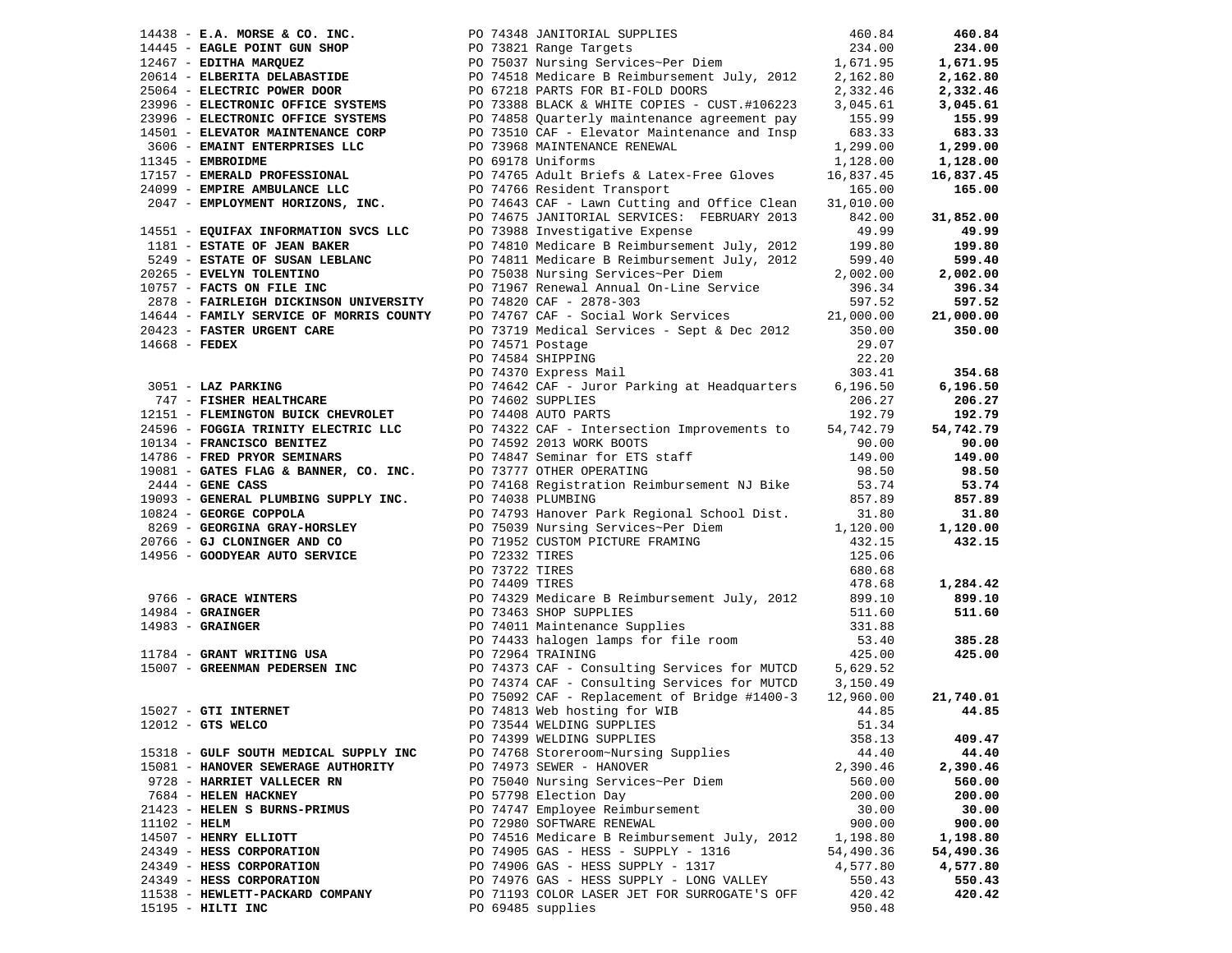|                                       |               |                                                                                                                                                                                                                                                                            | 25.18     | 975.66     |
|---------------------------------------|---------------|----------------------------------------------------------------------------------------------------------------------------------------------------------------------------------------------------------------------------------------------------------------------------|-----------|------------|
| 15208 - HOBART SERVICE                |               | PO 71483 supplies<br>PO 74012 Dietary Machinery Repair<br>DO 72222 TBUCK DABTS                                                                                                                                                                                             | 563.05    | 563.05     |
|                                       |               |                                                                                                                                                                                                                                                                            |           | 898.56     |
|                                       |               |                                                                                                                                                                                                                                                                            |           | 91.42      |
|                                       |               |                                                                                                                                                                                                                                                                            |           | 40,007.24  |
|                                       |               | 20737 - HOOVER TRUCK CENTERS INC<br>20737 - HOOVER TRUCK CENTERS INC<br>20737 - HOOVER TRUCK CENTERS INC<br>20737 - HOOVER TRUCK CENTERS INC<br>20737 - HOOVER TRUCK CENTERS INC<br>20737 - HOOVER TRUCK CENTERS INC<br>20737 - HOOVER TRUCK CEN                           |           | 1,680.00   |
|                                       |               | PO 75041 Nursing Services~Per Diem                                                                                                                                                                                                                                         |           |            |
|                                       |               |                                                                                                                                                                                                                                                                            |           |            |
|                                       |               |                                                                                                                                                                                                                                                                            |           |            |
|                                       |               |                                                                                                                                                                                                                                                                            |           |            |
|                                       |               |                                                                                                                                                                                                                                                                            |           |            |
|                                       |               |                                                                                                                                                                                                                                                                            |           |            |
|                                       |               |                                                                                                                                                                                                                                                                            |           |            |
|                                       |               |                                                                                                                                                                                                                                                                            |           |            |
|                                       |               |                                                                                                                                                                                                                                                                            |           | 5,210.00   |
|                                       |               |                                                                                                                                                                                                                                                                            |           |            |
|                                       |               |                                                                                                                                                                                                                                                                            |           |            |
|                                       |               |                                                                                                                                                                                                                                                                            |           |            |
|                                       |               |                                                                                                                                                                                                                                                                            |           |            |
|                                       |               |                                                                                                                                                                                                                                                                            |           |            |
|                                       |               |                                                                                                                                                                                                                                                                            |           | 4,620.00   |
|                                       |               | 1944 - <b>INFORMATION &amp; TECHNOLOGY</b><br>19767 - <b>ILIENE CHARLES, RY</b><br>19767 - <b>ILIENE CHARLES, RY</b><br>19767 - <b>ILIENE CHARLES, RY</b><br>19767 - <b>ILIENE CHARLES, RY</b><br>1979 CAF - 4592-295<br>290 291 292 295<br>290 291 292 295<br>290 291 292 |           |            |
|                                       |               |                                                                                                                                                                                                                                                                            |           | 4,288.19   |
|                                       |               |                                                                                                                                                                                                                                                                            |           | 1,393.16   |
|                                       |               |                                                                                                                                                                                                                                                                            |           | 341.00     |
| 19245 - INTERNATIONAL SALT CO. LLC.   |               |                                                                                                                                                                                                                                                                            |           | 272,813.09 |
| 25439 - JACQUELINE FULMORE            |               | PO 74515 Medicare B Reimbursement July, 2012                                                                                                                                                                                                                               | 599.40    | 599.40     |
| 9361 - JAGDISH DANG                   |               | PO 74769 CAF - Psychiatric Consulting Servic<br>PO 74770 CAF - Qualified Licenced Physician                                                                                                                                                                                | 2,200.00  | 2,200.00   |
| 12197 - JAMES H WOLF                  |               |                                                                                                                                                                                                                                                                            | 1,437.50  | 1,437.50   |
| $12487 - JANET B. NOVELLO$            |               | PO 74383 SANE Supplemental Pay                                                                                                                                                                                                                                             | 1.35      | 1.35       |
| 25395 - JANET SEEBOHM                 |               | PO 74808 Medicare B Reimbursement July, 2012                                                                                                                                                                                                                               | 1,049.00  | 1,049.00   |
| 21433 - JANICE STACKHOUSE             |               | PO 74749 Employee Reimbursement                                                                                                                                                                                                                                            | 30.00     | 30.00      |
| 8829 - JEAN CLAUSS                    |               | PO 74722 REIMBURSEMENT                                                                                                                                                                                                                                                     | 11.94     | 11.94      |
| 457 - JERRY THIEL                     |               | PO 74449 Mileage reimb. for 2/13<br>PO 74573 Utility - Electric JCPL                                                                                                                                                                                                       | 89.25     | 89.25      |
| 960 - JERSEY CENTRAL POWER & LIGHT    |               |                                                                                                                                                                                                                                                                            | 941.65    | 941.65     |
| 960 - JERSEY CENTRAL POWER & LIGHT    |               |                                                                                                                                                                                                                                                                            | 2,294.89  | 2,294.89   |
|                                       |               |                                                                                                                                                                                                                                                                            |           |            |
| 960 - JERSEY CENTRAL POWER & LIGHT    |               | PO 74578 Utility - Electric JCPL<br>PO 74585 Utility - Electric JCPL<br>PO 74589 Utility - Electric JCPL                                                                                                                                                                   | 1,107.55  | 1,107.55   |
| 960 - JERSEY CENTRAL POWER & LIGHT    |               |                                                                                                                                                                                                                                                                            | 1,405.21  | 1,405.21   |
| 960 - JERSEY CENTRAL POWER & LIGHT    |               | PO 74979 ELECTRIC - RUTH DAVIS DR / CAC                                                                                                                                                                                                                                    | 382.60    | 382.60     |
| 960 - JERSEY CENTRAL POWER & LIGHT    |               | PO 75007 ELECTRIC - MORRISTOWN - 0528                                                                                                                                                                                                                                      | 77,012.00 | 77,012.00  |
| 960 - JERSEY CENTRAL POWER & LIGHT    |               | PO 75008 ELECTRIC - REMOTE - 0538                                                                                                                                                                                                                                          | 3,570.78  | 3,570.78   |
| 960 - JERSEY CENTRAL POWER & LIGHT    |               | PO 75020 ELECTRIC - 0537                                                                                                                                                                                                                                                   | 89,266.92 | 89,266.92  |
| 16888 - JERSEY PAPER PLUS INC         |               | PO 65275 CAF - Coarse Paper & Household Prod 1,556.70                                                                                                                                                                                                                      |           |            |
|                                       |               | PO 74207 CAF - Coarse Paper and Household Su<br>PO 74309 CAF - Coarse Paper & Household Prod                                                                                                                                                                               | 482.40    |            |
|                                       |               |                                                                                                                                                                                                                                                                            | 340.00    | 2,379.10   |
| 1622 - JERSEY TRACTOR-TRAILER         |               | PO 74907 CAF - 1622-392                                                                                                                                                                                                                                                    | 800.00    | 800.00     |
| $20888 - JESSY JACOB$                 |               | PO 75042 Nursing Services~Per Diem                                                                                                                                                                                                                                         | 210.00    | 210.00     |
| 15508 - JML MEDICAL INC.              |               | PO 74306 OPERATING SUPPLIES                                                                                                                                                                                                                                                | 30.00     |            |
|                                       |               | PO 74771 CAF - Medical Supplies                                                                                                                                                                                                                                            | 5,108.62  |            |
|                                       |               |                                                                                                                                                                                                                                                                            | 393.12    |            |
|                                       |               |                                                                                                                                                                                                                                                                            | 4,530.04  | 10,061.78  |
| 15887 - JOAN BRAMHALL                 |               | PO 74772 CAF - Medical Supplies<br>PO 74773 CAF - Medical Supplies<br>PO 74432 petty cash<br>PO 74432 petty cash<br>245.98                                                                                                                                                 |           | 245.98     |
| 7154 - JOANNE CRONIN                  |               | PO 74553 RMB for Registration NJLA Micro Con                                                                                                                                                                                                                               | 35.00     | 35.00      |
|                                       |               | PO 74287 Medicare B Reimbursement July, 2012                                                                                                                                                                                                                               | 839.40    | 839.40     |
| 15552 - JOANNE KARES                  |               |                                                                                                                                                                                                                                                                            |           |            |
| 4667 - JOHN BELLARDINI                |               | PO 74404 EXPENSE VOUCHER                                                                                                                                                                                                                                                   | 79.99     | 79.99      |
| 13008 - JOHN WILLS STUDIOS INC        |               | PO 73521 BRASS ENGRAVING                                                                                                                                                                                                                                                   | 5.92      | 5.92       |
| 5674 - JOHNSON & CONWAY LLP           |               | PO 74475 Legal services - February, 2013                                                                                                                                                                                                                                   | 1,854.08  |            |
|                                       |               | PO 74559 Open Space Preservation Trust Fund-                                                                                                                                                                                                                               | 2,446.40  | 4,300.48   |
| 21515 - JOHNSON & TOWERS, INC.        |               | PO 73233 INSPECTION MACHINE SUPPLIES                                                                                                                                                                                                                                       | 604.00    | 604.00     |
| 2695 - JOHNSTONE SUPPLY               | PO 74590 HVAC |                                                                                                                                                                                                                                                                            | 697.55    | 697.55     |
| 9798 - JONES & BARTLETT LEARNING, LLC |               | PO 73158 Fire Officer Books                                                                                                                                                                                                                                                | 1,971.29  | 1,971.29   |
| 21388 - JOSEPH BLEVINS                |               | PO 74998 EXPENSE VOUCHER                                                                                                                                                                                                                                                   | 64.50     | 64.50      |
| 21467 - JOSLINE A PYRRHUS             |               | PO 74750 Employee Reimbursement                                                                                                                                                                                                                                            | 30.00     | 30.00      |
| $11770$ - JOYCE REED                  |               | PO 75043 Nursing Services~Per Diem                                                                                                                                                                                                                                         | 2,492.56  | 2,492.56   |
| 7432 - JUNE WITTY                     |               | PO 74368 SANE Supplemental Case Pay                                                                                                                                                                                                                                        | 14.40     | 14.40      |
|                                       |               |                                                                                                                                                                                                                                                                            |           |            |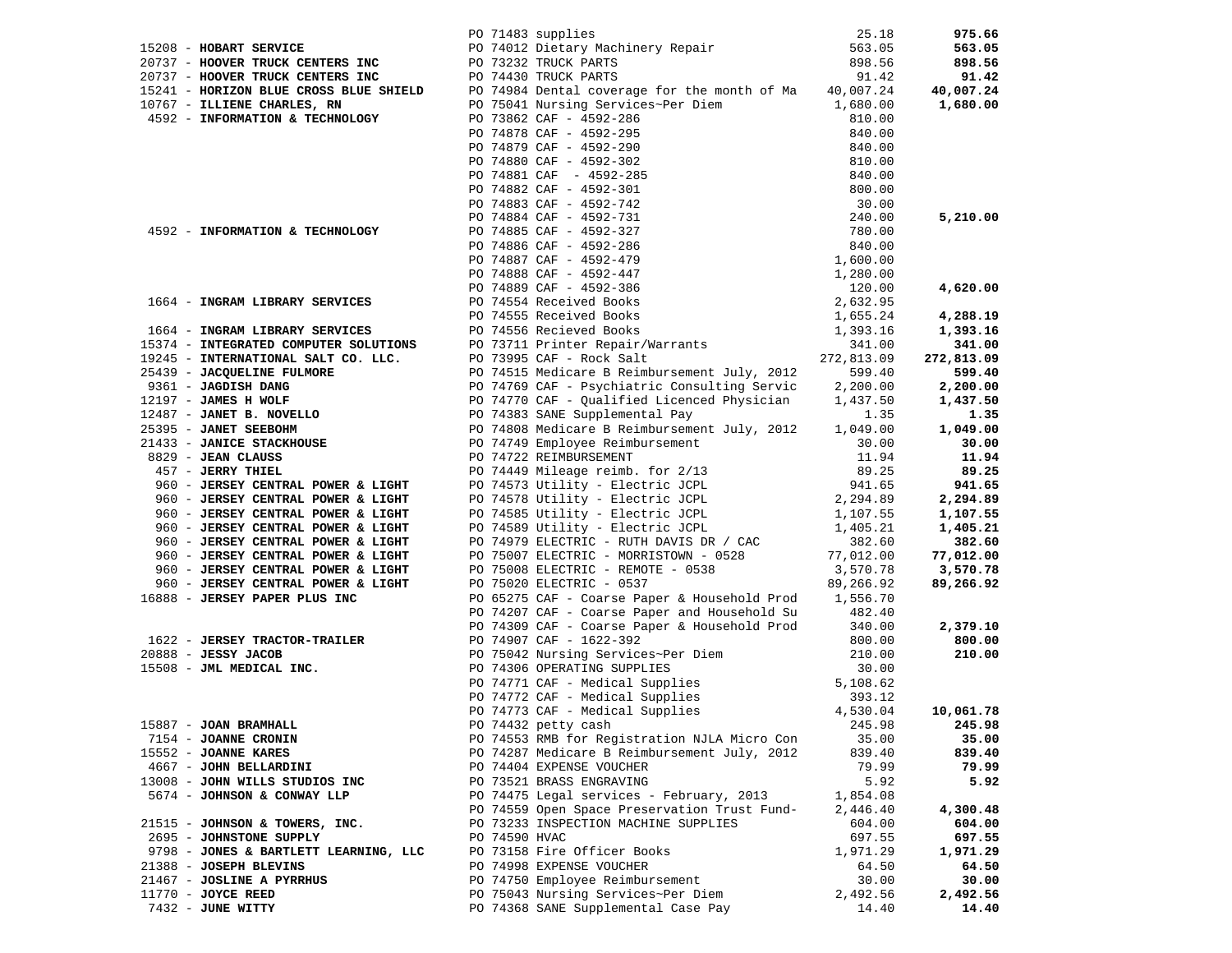| 21317 - KAREN HOGAN                       |  | PO 74751 Employee Reimbursement                        | 85.95      | 85.95      |
|-------------------------------------------|--|--------------------------------------------------------|------------|------------|
| 21317 - KAREN HOGAN                       |  | PO 74752 Employee Reimbursement                        | 36.24      | 36.24      |
| $11239$ - KAREN WEBSTER                   |  | PO 74317 EXPENSE VOUCHER                               | 31.60      | 31.60      |
| 15565 - KELLER & KIRKPATRICK              |  | PO 74280 CAF - Services for Replacement of C           | 3,712.21   |            |
|                                           |  | PO 74367 CAF - Realignment of Boonton Avenue           | 5,675.00   |            |
|                                           |  | PO 75024 CAF - Construction Inspection Servi           | 1,144.00   |            |
|                                           |  | PO 75025 CAF - Construction Inspection Servi           | 832.00     |            |
|                                           |  | PO 75026 CAF - Construction Inspection Servi           | 1,508.00   |            |
|                                           |  | PO 75027 CAF - Construction Inspection Servi           | 832.00     |            |
|                                           |  | PO 75028 CAF - Construction Inspection Servi           | 1,196.00   |            |
|                                           |  | PO 75090 CAF - Construction Admin & Inspecti           | 3,277.50   | 18,176.71  |
| 24869 - KELLY-ANN FREY                    |  | PO 74108 EXPENSE VOUCHER                               | 87.25      | 87.25      |
| 15574 - KENVIL POWER EQUIPMENT, INC.      |  | PO 73273 nozzle assembly, replace blade                | 30.79      | 30.79      |
| 2201 - KIRKUS REVIEWS                     |  | PO 68175 Confirm Annual Renewal                        | 199.00     | 199.00     |
| 11406 - KONKUS CORPORATION                |  | PO 74910 CAF - Replacement of County Bridge            | 4,250.00   |            |
|                                           |  | PO 74910 CAF - Replacement of County Bridge            | 230,818.07 | 235,068.07 |
| 801 - KRISTINE A. BEIRNE                  |  | PO 75013 EXPENSE VOUCHER                               | 62.40      | 62.40      |
| 12650 - KYOCERA MITA AMERICA, INC.        |  | PO 73404 2013 - 1ST QUARTER COPIER LEASE               | 702.81     |            |
|                                           |  | PO 73443 Copier Lease - OEM                            | 748.50     | 1,451.31   |
| 12726 - LANGUAGE LINE SERVICES            |  | PO 74568 Interpreter fees                              | 780.30     | 780.30     |
| 25383 - LAW OFFICE OF ROBERT J. GREENBAUM |  |                                                        | 912.00     | 912.00     |
|                                           |  | PO 74387 Bianchi v. County<br>PO 63759 Lawyers Diaries |            |            |
| 16637 - LAWYERS DIARY AND MANUAL LLC      |  |                                                        | 920.00     | 920.00     |
| 21447 - LEICA GEOSYSTEMS INC.             |  | PO 54136 CAF - GSA GS-07F-0069U                        | 9,408.00   | 9,408.00   |
| 21447 - LEICA GEOSYSTEMS INC.             |  | PO 54138 CAF - GSA GS-07F-0069U                        | 9,408.00   | 9,408.00   |
| 21449 - LESLYN JOHNSON                    |  | PO 74753 Employee Reimbursement                        | 30.00      | 30.00      |
| 5068 - LEXIS NEXIS/MATTHEW BENDER         |  | PO 73046 Administrative code renewal                   | 1,295.91   | 1,295.91   |
| 15775 - LIFESAVERS INC                    |  | PO 74574 Training                                      | 35.00      | 35.00      |
| 10242 - LIFTEC FORKLIFTS, INC             |  | PO 74021 Service Call                                  | 108.15     | 108.15     |
| 5134 - LONG VALLEY PIZZA                  |  | PO 72779 meals                                         | 80.50      | 80.50      |
| 15816 - LONGFELLOWS SANDWICH DELI         |  | PO 74171 CBA Mtg. 2-28-13 refreshments                 | 84.00      | 84.00      |
| 15816 - LONGFELLOWS SANDWICH DELI         |  | PO 74377 3/4/13, 3/6/13 Breakfast Meetings             | 165.00     | 165.00     |
| 21466 - LORNA A JONES                     |  | PO 74754 Employee Reimbursement                        | 30.00      | 30.00      |
| 25379 - LORRAINE KITTI                    |  | PO 74815 Exam Fee for MS - Power Point                 | 105.00     | 105.00     |
| 21100 - LOUISE R. MACCHIA                 |  | PO 75044 Nursing Services~Per Diem                     | 1,242.50   | 1,242.50   |
| 53 - LOVEYS PIZZA & GRILL                 |  | PO 74638 Resident Behavior Rewards                     | 517.48     | 517.48     |
| 6057 - LUCIANO RAMIREZ                    |  | PO 74903 2013 WORK BOOTS - NIGHTCREW                   | 89.99      | 89.99      |
| 15866 - M & N PARTY STORE                 |  | PO 73130 Resident Activities                           | 77.86      | 77.86      |
| 15885 - M.C. CHAMBER OF COMMERCE          |  | PO 74205 Registration to attend non profit c           | 50.00      | 50.00      |
| 20783 - MA. LIZA IMPERIAL                 |  | PO 75046 Nursing Services~Per Diem                     | 3,048.85   | 3,048.85   |
| 15942 - MACK CAMERA & VIDEO SERVICE       |  | PO 71292 Surveillance Equip for MCPO ICTF              | 12,829.60  | 12,829.60  |
| 782 - MADELEINE LACZHAZY                  |  | PO 73794 Travel reimbursement                          | 272.64     | 272.64     |
| 15951 - MADISON PLUMBING SUPPLY CO        |  | PO 74711 PLUMBING                                      | 191.41     | 191.41     |
| 7568 - MADUKWE IMO IBOKO, RN              |  | PO 75045 Nursing Services~Per Diem                     | 2,240.00   | 2,240.00   |
| 14891 - MAJOR POLICE SUPPLY               |  | PO 69810 Vehicle Maintenance                           | 1,216.87   | 1,216.87   |
| 3210 - MANPOWER                           |  | PO 73795 Temporary staffing                            | 607.74     |            |
|                                           |  | PO 74045 Temporary staffing                            | 1,440.20   |            |
|                                           |  | PO 74046 Temporary staffing                            | 1,273.22   |            |
|                                           |  | PO 74052 Temporary staffing                            | 1,460.90   |            |
|                                           |  | PO 74836 temporary staffing                            | 1,120.84   |            |
|                                           |  | PO 74848 Temporary staffing                            | 1,474.91   | 7,377.81   |
| 21371 - MARGARET BREE                     |  | PO 74330 Medicare B Reimbursement July, 2012           | 599.40     | 599.40     |
| 11653 - MARIA CAMPOS                      |  | PO 75047 Nursing Services~Per Diem                     | 280.00     | 280.00     |
| 24336 - MARIA OBLINA                      |  | PO 75048 Nursing Services~Per Diem                     | 910.00     | 910.00     |
| 25040 - MARIANA DEMARTINEZ                |  | PO 74933 REIMBURSEMENT                                 | 157.12     | 157.12     |
| 9463 - MARIE MAGLOIRE                     |  | PO 74492 Medicare B Reimbursement July, 2012           | 329.40     | 329.40     |
| $20680$ - MARTHA MINA                     |  | PO 74447 Insurance reimb. for $1/13$ to $6/13$         | 72.00      | 72.00      |
| 11023 - MARTHA YAGHI                      |  | PO 75049 Nursing Services~Per Diem                     | 529.20     | 529.20     |
| 13232 - MARTIN F. BARBATO, ESQ.           |  | PO 74386 Construction Board of Appeals                 | 120.00     | 120.00     |
| 25280 - MATTHEW BRADY                     |  | PO 74448 Mileage reimb. for 2/13                       | 38.50      | 38.50      |
| 2203 - MC LEAGUE OF MUNICIPALITIES        |  | PO 73514 LOM Dinner                                    | 35.00      |            |
|                                           |  | PO 74378 Registration to April 3, 13 event D           | 35.00      |            |
|                                           |  | PO 74379 Registration to April 3, 2013 event           | 35.00      | 105.00     |
| 16065 - MC VOCATIONAL SCHOOL DISTRICT     |  | PO 74278 Various Capital Projects                      | 100,150.50 | 100,150.50 |
|                                           |  |                                                        |            |            |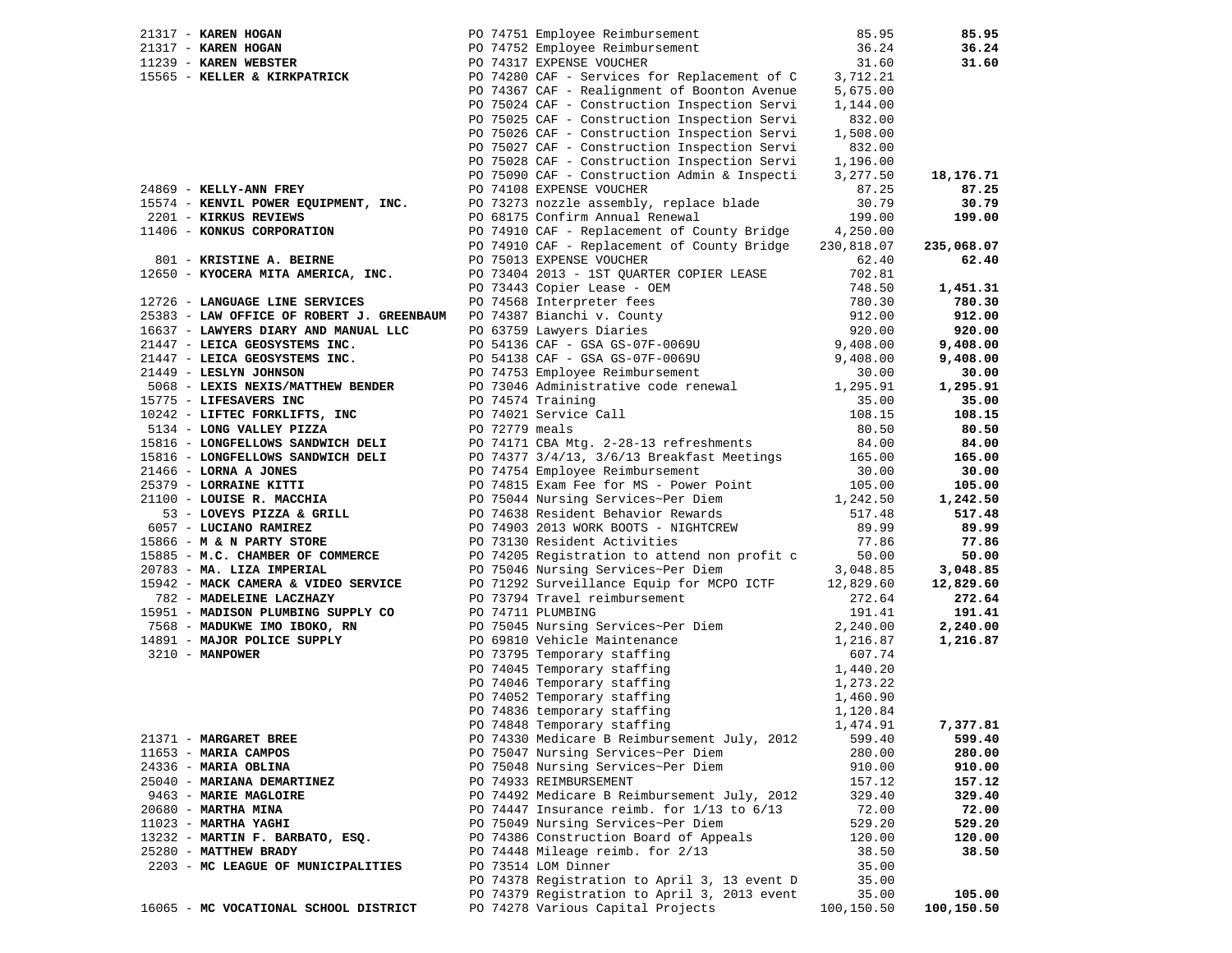|                                    |                | 1963 - SERGENT CHANNEL PRODUCED TRANSPORT (1972) SUPERIOR CHANNEL PRODUCED TRANSPORT (1973) - SERGENT PRODUCED TRANSPORT (1973) - SERGENT PRODUCED TRANSPORT (1973) - SERGENT PRODUCED TRANSPORT (1973) - SERGENT PRODUCED TR |                    |           |
|------------------------------------|----------------|-------------------------------------------------------------------------------------------------------------------------------------------------------------------------------------------------------------------------------|--------------------|-----------|
|                                    |                |                                                                                                                                                                                                                               |                    |           |
|                                    |                |                                                                                                                                                                                                                               |                    |           |
|                                    |                |                                                                                                                                                                                                                               |                    |           |
|                                    |                |                                                                                                                                                                                                                               |                    |           |
|                                    |                |                                                                                                                                                                                                                               |                    |           |
|                                    |                |                                                                                                                                                                                                                               |                    |           |
|                                    |                |                                                                                                                                                                                                                               |                    |           |
|                                    |                |                                                                                                                                                                                                                               |                    |           |
|                                    |                |                                                                                                                                                                                                                               |                    |           |
|                                    |                |                                                                                                                                                                                                                               |                    |           |
|                                    |                |                                                                                                                                                                                                                               |                    |           |
|                                    |                |                                                                                                                                                                                                                               |                    |           |
|                                    |                |                                                                                                                                                                                                                               |                    |           |
|                                    |                |                                                                                                                                                                                                                               |                    |           |
|                                    |                |                                                                                                                                                                                                                               |                    |           |
|                                    |                |                                                                                                                                                                                                                               |                    |           |
|                                    |                |                                                                                                                                                                                                                               |                    |           |
|                                    |                |                                                                                                                                                                                                                               |                    |           |
|                                    |                |                                                                                                                                                                                                                               |                    |           |
| 12624 - MY TOOL LADY               | PO 73721 TOOLS |                                                                                                                                                                                                                               | 222.00             | 222.00    |
| 14918 - MYRTLE GILLILAND           |                | PO 74290 Medicare B Reimbursement July, 2012                                                                                                                                                                                  | 1,098.90           | 1,098.90  |
| 19523 - N.J. NATURAL GAS COMPANY   |                | PO 75015 NATURAL GAS - WHARTON BRIDGE GEN                                                                                                                                                                                     | 43.94              |           |
|                                    |                | PO 75016 NATURAL GAS - WHARTON OFF -                                                                                                                                                                                          | 202.10             |           |
|                                    |                | PO 75017 NATURAL GAS - WHARTON BRIDGES                                                                                                                                                                                        | 2,109.89           |           |
|                                    |                | PO 75018 NATURAL GAS - WHARTON ROADS                                                                                                                                                                                          | 970.40             |           |
|                                    |                | PO 75019 NATURAL GAS - DOVER PROBATION                                                                                                                                                                                        | 435.21             | 3,761.54  |
|                                    |                |                                                                                                                                                                                                                               |                    |           |
|                                    |                |                                                                                                                                                                                                                               |                    |           |
| 9356 - NACCHO CONFERENCE SERVICES  |                | PO 69324 Public Health Preparedness Summit 2                                                                                                                                                                                  | 525.00             | 525.00    |
| 21122 - NATIONAL FUEL OIL INC.     |                | PO 74392 CAF - NJSC#A82768                                                                                                                                                                                                    | 33,749.68          | 33,749.68 |
| 5410 - NATIONAL TACTICAL OFFICERS  |                | PO 73745 SWAT Training                                                                                                                                                                                                        | 1,530.00           | 1,530.00  |
| 16521 - NETCONG MUNICIPAL ALLIANCE |                | PO 74243 CAF - 2012 Municipal Alliance Funds                                                                                                                                                                                  | 1,750.00           |           |
|                                    |                | PO 74244 CAF - 2012 Municipal Alliance Funds<br>PO 74245 CAF - 2012 Municipal Alliance Funds                                                                                                                                  | 418.56<br>2,671.48 | 4,840.04  |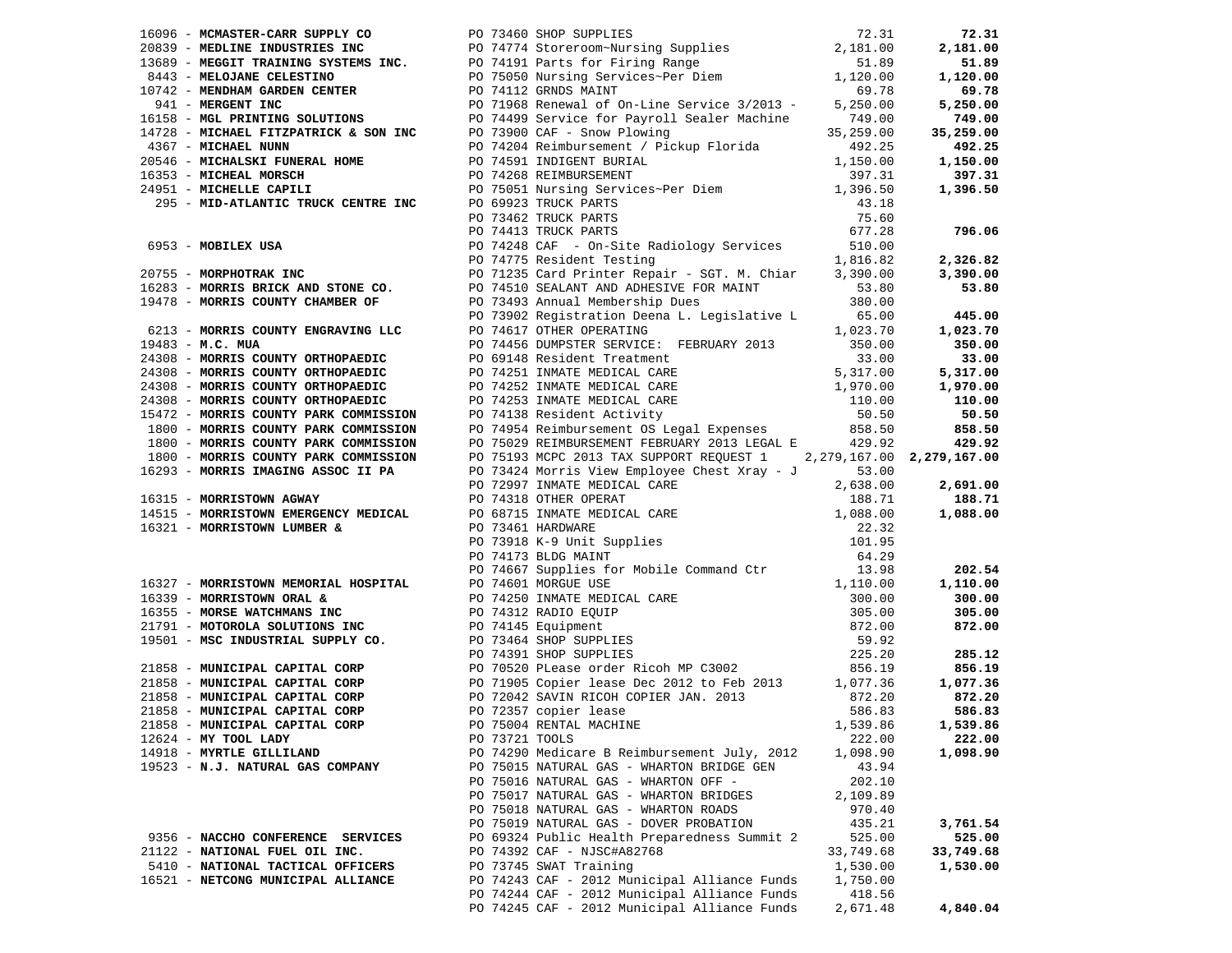|                  | 16533 - NEW HOPE FOUNDATION INC.         | PO 74242 New Hope Foundation UNENCUMBERED (J | 2,295.00   | 2,295.00   |
|------------------|------------------------------------------|----------------------------------------------|------------|------------|
|                  | 21445 - NEW JERSEY ENVIRONMENTAL         | PO 73817 2013 NJEHA Annual Educational Confe | 250.00     | 250.00     |
|                  | 9592 - NEW JERSEY GENERAL TREASURY       | PO 66121 Confirm 18 Reels of Microfilm       | 630.00     | 630.00     |
|                  | 16552 - NEWBRIDGE SERVICES INC           | PO 74822 CAF - NEWSER-12M-WIA                | 461.00     |            |
|                  |                                          | PO 74824 CAF - Subgrant Agreement # NEWSER-1 | 3,576.00   |            |
|                  |                                          | PO 74825 CAF - Subgrant Agreement # NEWSER-1 | 1,215.00   |            |
|                  |                                          | PO 74826 CAF - Subgrant Agreement # NEWSER-1 | 3,576.00   |            |
|                  |                                          | PO 74827 CAF - Subgrant Agreement # NEWSER-1 | 476.00     |            |
|                  |                                          | PO 74828 CAF - NEWSER-12M-WIA                | 400.00     |            |
|                  |                                          | PO 74829 CAF - Subgrant Agreement # NEWSER-1 | 3,101.00   | 12,805.00  |
|                  | 995 - NEXTEL COMMUNICATIONS              | PO 72832 MCPO Nextels                        |            | 5,944.90   |
|                  |                                          | PO 73465 AUTO PARTS                          | 5,944.90   |            |
|                  | 23981 - NIELSEN DODGE - C-J-R            |                                              | 123.08     | 123.08     |
|                  | 23981 - NIELSEN DODGE - C-J-R            | PO 74393 AUTO PARTS                          | 764.56     | 764.56     |
|                  | 1048 - NJ FOUNDATION FOR AGING           | PO 75014 Renaissance Magazine                | 225.00     | 225.00     |
|                  | 19583 - NJ OFFICE OF WEIGHTS & MEASURE   | PO 73073 "2013" Testing & Certification of R | 80.00      | 80.00      |
|                  | 16661 - NJ STATE ASSOC OF CTY ADJUSTER   | PO 74495 Adjuster February 2013 Monthly Mtg/ | 40.00      |            |
|                  |                                          | PO 74611 Monthly Adjuster's Luncheon/Mtg. fo | 60.00      | 100.00     |
|                  | 20398 - NJ TAXI & BLACK CAR SERVICES LLC | PO 74450 Transportation                      | 79.73      | 79.73      |
| 12496 - NJ TOA   |                                          | PO 73363 TEAM Membership "2013"              | 150.00     | 150.00     |
| 9338 - NJAEO     |                                          | PO 72862 Convention                          | 875.00     | 875.00     |
| $12317 - NJICLE$ |                                          | PO 64521 Confirm Landlord-Tenant & Related I | 132.00     | 132.00     |
|                  | 1359 - NORMAN GALE OLDSMOBILE CORP       | PO 73466 AUTO PARTS                          | 255.87     |            |
|                  |                                          | PO 74431 AUTO PARTS                          | 261.39     | 517.26     |
|                  | 2244 - NORTHAMPTON COMMUNITY COLLEGE     | PO 74877 CAF - 2244-406                      | 3,200.00   | 3,200.00   |
|                  | 16742 - NORTHERN SAFETY CO. INC.         |                                              |            | 203.07     |
|                  |                                          | PO 69490 safety items                        | 203.07     |            |
|                  | 16786 - O'MULLAN & BRADY P.C.            | PO 74303 County Counsel Administration       | 13,221.00  | 13,221.00  |
|                  | 21565 - OCLC ONLINE COMPUTER             | PO 60488 On-Line Cataloging System           | 3,624.44   | 3,624.44   |
|                  | 21565 - OCLC ONLINE COMPUTER             | PO 63040 Monthly Billing for July 2012       | 3,794.28   | 3,794.28   |
|                  | 21565 - OCLC ONLINE COMPUTER             | PO 64529 Confirm On-Line Cataloging System f | 3,694.51   | 3,694.51   |
|                  | 21565 - OCLC ONLINE COMPUTER             | PO 73053 Jan 31, 2013                        | 3,557.10   | 3,557.10   |
|                  | 3709 - ODINE SERVIL-MICHAEL              | PO 74755 Employee Reimbursement              | 3,399.00   | 3,399.00   |
|                  | 4654 - OFFICE TEAM                       | PO 74496 Adjuster's Temp(s) Amy Johnston & M | 1,609.78   |            |
|                  |                                          | PO 74498 Adjuster's Temp M. Conlan w/e 2/8/1 | 595.00     |            |
|                  |                                          | PO 74505 Adjuster Temp Michelle Conlan w/e 2 | 1,027.00   |            |
|                  |                                          | PO 74614 Adjuster Temp - Michelle Conlan w/e | 595.00     | 3,826.78   |
|                  | 8687 - ON TIME TRANSPORT INC.            | PO 73992 Resident Transport                  | 751.00     | 751.00     |
|                  | 14076 - OPHELIA V. CRUSE                 | PO 74315 EXPENSE VOUCHER                     | 47.00      | 47.00      |
|                  | 4920 - OPTUMINSIGHT, INC.                | PO 71377 Patient Account Publications        | 330.97     | 330.97     |
| $23942 - PTS$    |                                          | PO 70947 Monthly Payphone Services           | 600.00     | 600.00     |
|                  | 10287 - PANCIELLO CONSTRUCTION LLC       | PO 74972 CAF - Labor Rates Concrete Replacem | 3,350.00   | 3,350.00   |
|                  | 16887 - PAPER MART INC                   | PO 69592 Victim Witness Envelopes            | 5,285.00   |            |
|                  |                                          |                                              | 728.60     |            |
|                  |                                          | PO 73188 paper for the map room and vault    |            |            |
|                  |                                          | PO 74029 COPY PAPER                          | 109.29     | 6,122.89   |
|                  | 21551 - PARSIPPANY INN                   | PO 74451 Motel Placement                     | 300.00     | 300.00     |
|                  | 16890 - PARSIPPANY-TROY HILLS            | PO 74240 CAF - 2012 Municipal Alliance Funds | 7,278.10   |            |
|                  |                                          | PO 74201 CAF - 2012 Supplemental Municipal A | 2,350.00   | 9,628.10   |
|                  | 7929 - PATRICIA BIZZARO                  | PO 74284 Medicare B Reimbursement July, 2012 | 599.40     | 599.40     |
|                  | 11293 - PATRICIA DUMPERT                 | PO 74997 EXPENSE VOUCHER                     | 56.45      | 56.45      |
|                  | 17495 - PATTERSON MEDICAL SUPPLY, INC.   | PO 74147 Rehabilitation Supplies             | 407.86     |            |
|                  |                                          | PO 74148 Rehabilitation Supplies             | 909.88     | 1,317.74   |
|                  | 525 - PAULS DINER                        | PO 73873 2012 - 2013 Meals                   | 310.50     | 310.50     |
|                  | 16966 - PENN-JERSEY PAPER CO.            | PO 74776 Storeroom~Nursing Supplies          | 1,997.90   | 1,997.90   |
|                  | 18102 - PEQUANNOCK TOWNSHIP              | PO 74246 CAF - 2012 Municipal Alliance Funds | 8,189.90   | 8,189.90   |
|                  | 19663 - PERFORMANCE TRAILERS INC.        | PO 69511 Equipment Trailer                   | 4,090.00   | 4,090.00   |
|                  | 20724 - PESI HEALTHCARE                  | PO 74263 TRAINING                            | 179.99     | 179.99     |
|                  | 20973 - PETILLO INC.                     | PO 74908 CAF - Phase II Recreation Area Cons | 106,183.00 | 106,183.00 |
|                  | 17005 - PHARMA CARE INC                  | PO 74778 CAF - Pharaceutical Consulting Serv | 3,441.24   | 3,441.24   |
|                  |                                          | PO 74483 Reimbursement - FARO Laser Training |            |            |
|                  | 11556 - PHILIP MANGIAFRIDDA              |                                              | 640.62     | 640.62     |
|                  | 17019 - PHILLIPSBURG SCHOOL BASED        | PO 74814 CAF - Subgrant Agreement # PHILS-13 | 2,112.00   | 2,112.00   |
|                  | 17032 - PHYSICIANS' FEE REFERENCE        | PO 71987 Renewal Notice                      | 154.85     | 154.85     |
|                  | 17066 - PLAINSMAN AUTO SUPPLY            | PO 73540 AUTO PARTS                          | 1,368.53   |            |
|                  |                                          | PO 74394 AUTO PARTS                          | 2,038.88   | 3,407.41   |
|                  | 810 - POLAND SPRING                      | PO 74441 bottled water for office            | 98.23      | 98.23      |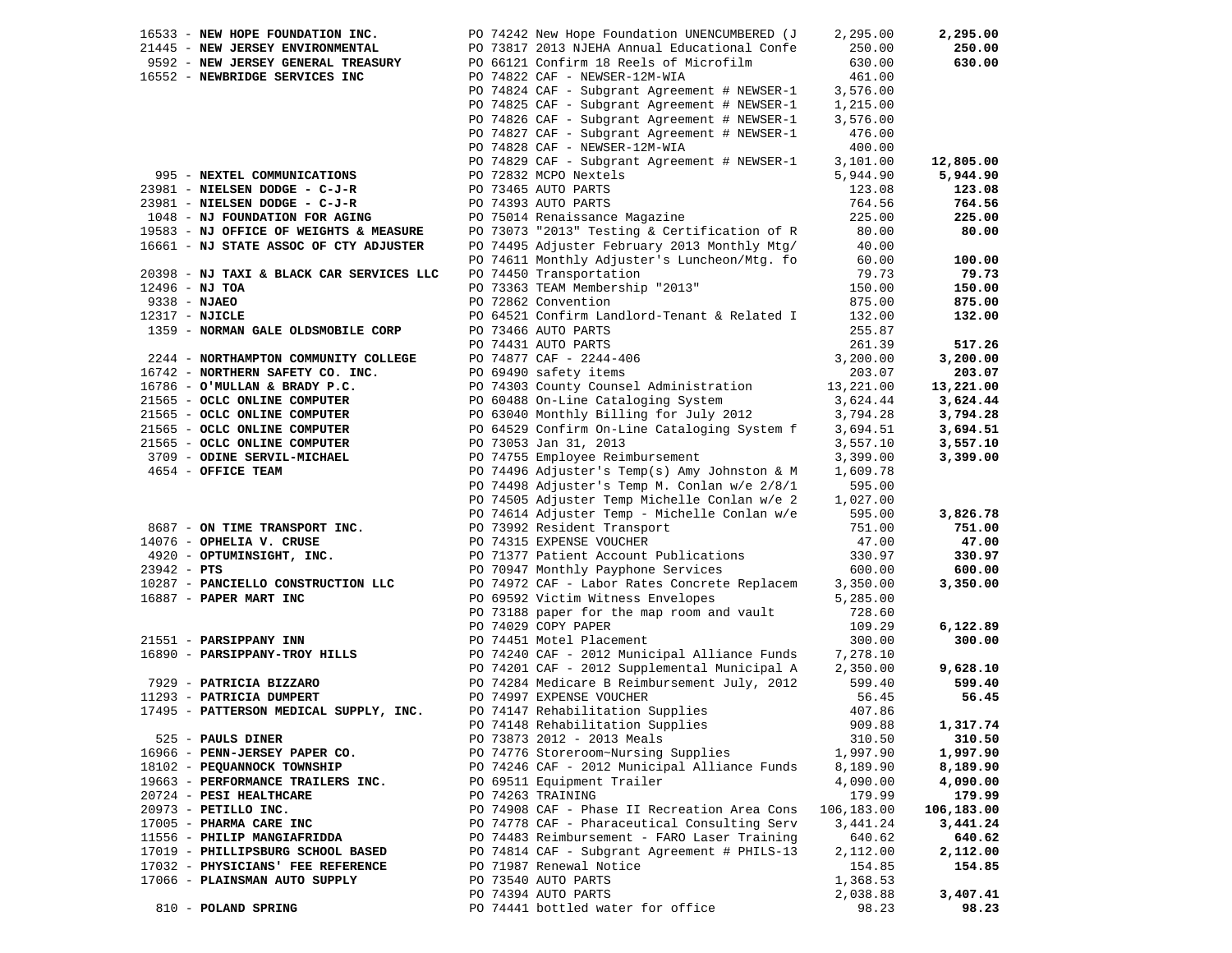| PO 74779 CAF - Management Services 76,915.51<br>10503 - PREMIER HEALTHCARE<br>21397 - PRESERVATION DESIGN PARTNERSHIP LLC PO 74708 CAF - C1113-1 - Consultants for his 1,377.50<br>21397 - PRESERVATION DESIGN PARTNERSHIP LLC PO 74709 CAF - C1213-1 - Consultants for the 1,650.00<br>6638 - PRESERVATION DESIGN PARTNERSHIP, LL PO 74623 CAF - C1018-1 - Consulting Services 135.00<br>135.00<br>377.00<br>17139 - PRIME TIME PERSONNEL INC PO 73797 Temporary staffing<br>PO 73797 Temporary staffing 377.00<br>PO 73798 Temporary staffing 1,719.30<br>PO 74053 Temporary staffing 1,719.30<br>PO 74054 Temporary staffing 2,375.10<br>PO 74852 temporary staffing 988.50<br>PO 74852 temporary staffing 988.50<br><br>3316 - PROJECT SELF SUFFICIENCY PO 74853 CAF - Subgrant Agreement #PSSS3316-3,604.00<br>PO 74855 CAF - Subgrant Agreement #PSS3316-J 400.00<br>PO 74856 CAF - Subgrant Agreement #PS3316-J<br>PO 74856 CAF - Subgrant Agreement #PS3316-J<br>PO 74856 CAF - Subgrant Agreement #PS3316-J<br>PO 66107 Annual Renewal - New York Times<br>90 73122 Countywide Radio System-Annual rent<br><br>5,884.26<br>17,000.00<br>19,751.69<br>40,008.50<br>1,749.50 1,749.50<br>12473 - R.D. SALES DOOR & HARDWARE LLC PO 75097 CAF - Leading Age<br>54,436.00<br>$17215$ - R.S. KNAPP CO. INC.<br>PO 73950 Plotter Paper<br>477.19<br>PO 74490 PW300 Print Engine Monthly base cha 249.30<br>12128 - READY SUPPLY<br>PO 74782 Storeroom~Adult Briefs and Nursing 5,518.40<br>5,518.40<br>17269 - RECORDED BOOKS LLC<br>PO 73069 Confirm CD's<br>297.00<br>297.00<br>17270 - RECORDER COMMUNITY NEWSPAPERS<br>PO 73919 1-Year Supcription "2013" - Madison<br>32.00<br>29.00<br>61.00<br>PO 74007 Newspaper Subscription<br>PO 72807 PLEASE ORDER - Philips Conference R 998.00<br>998.00<br>11841 - RECORDERS.COM<br>1578 - REED SYSTEMS, LTD.<br>PO 73776 RENOVA TO GRG FACILITIES<br>1,654.95<br>1578 - REED SYSTEMS, LTD.<br>25435 - RENATA STOKES PO 73776 ENOVA TO GRECILITIES 1.654.95<br>25435 - RENATA STOKES PO 74395 TRICK PARTS (1654.9<br>21275 - RENE AREED PO 73990 Employee Expense Report Jan-Feb 201<br>242 - RENE STRE<br>194.22<br>317.01<br>50.00<br>599.40<br>1,120.00<br>840.00<br>24397 - ROSEMARY BATANE COBCOBO<br>5345 - ROUTE 23 AUTO MALL LLC<br>24895 - ROYAL COMMUNICATIONS INC.<br>24895 - RUTGERS OCPE<br>24895 - RUTGERS OCPE<br>24895 - RUTGERS OCPE<br>24895 - RUTGERS OCPE<br>24895 - RUTGERS OCPE<br>24895 - RUTGE<br>32.00<br>50.00<br>17452 - RUTGERS, THE STATE UNIVERSITY<br>PO 74843 CAF - 17452-541<br>1,676.00<br>PO 74628 Satellite Phone Service<br>37.37<br>20410 - SATCOM GLOBAL INC<br>21319 - SCHINDLER ELEVATOR CORPORATION<br>PO 74783 Contract Charges~Elevator<br>2,244.76<br>PO 74620 OSTF Feasability Study<br>2,187.90<br>25062 - SCHOMMER ENGINEERING INC.<br>24284 - SELECT REHABILITATION INC.<br>PO 74784 CAF - Professional Physical, Occupa<br>108,179.57<br>108,179.57<br>PO 74788 CAF - Professional Physical, Occupa<br>106,854.25<br>106,854.25<br>24284 - SELECT REHABILITATION INC.<br>24284 - SELECT REHABILITATION INC.<br>PO 74789 CAF - Professional Physical, Occupa<br>96,710.80<br>96,710.80<br>24284 - SELECT REHABILITATION INC.<br>PO 74790 CAF - Occupational and Speech Thera<br>108,442.13<br>108,442.13<br>$19848 - J.A.$ SEXAUER<br>PO 74687 PLUMBING - OTA<br>633.10<br>PO 74909 CAF - Plumbing Supplies<br>5,187.71<br>19854 - SHEAFFER SUPPLY INC.<br>PO 73779 11 oz PB Blaster<br>177.70<br>PO 66109 Received Music Scores<br>10694 - SHEET MUSIC PLUS<br>37.93<br>5883 - SKILLPATH SEMINARS<br>PO 73520 TRAINING<br>198.00<br>17690 - SMITH & SOLOMON<br>PO 74890 CAF - 17690-391 |  |  |          |           |
|---------------------------------------------------------------------------------------------------------------------------------------------------------------------------------------------------------------------------------------------------------------------------------------------------------------------------------------------------------------------------------------------------------------------------------------------------------------------------------------------------------------------------------------------------------------------------------------------------------------------------------------------------------------------------------------------------------------------------------------------------------------------------------------------------------------------------------------------------------------------------------------------------------------------------------------------------------------------------------------------------------------------------------------------------------------------------------------------------------------------------------------------------------------------------------------------------------------------------------------------------------------------------------------------------------------------------------------------------------------------------------------------------------------------------------------------------------------------------------------------------------------------------------------------------------------------------------------------------------------------------------------------------------------------------------------------------------------------------------------------------------------------------------------------------------------------------------------------------------------------------------------------------------------------------------------------------------------------------------------------------------------------------------------------------------------------------------------------------------------------------------------------------------------------------------------------------------------------------------------------------------------------------------------------------------------------------------------------------------------------------------------------------------------------------------------------------------------------------------------------------------------------------------------------------------------------------------------------------------------------------------------------------------------------------------------------------------------------------------------------------------------------------------------------------------------------------------------------------------------------------------------------------------------------------------------------------------------------------------------------------------------------------------------------------------------------------------------------------------------------------------------------------------------------------------------------------------------------------------------------------------------------------------------------------------------------------------------------------------------------------------------------------------------------------------------------------------------------------------------------------------------------------------------------------------------------------------------------------------------------------------------------------------------------------------------------|--|--|----------|-----------|
|                                                                                                                                                                                                                                                                                                                                                                                                                                                                                                                                                                                                                                                                                                                                                                                                                                                                                                                                                                                                                                                                                                                                                                                                                                                                                                                                                                                                                                                                                                                                                                                                                                                                                                                                                                                                                                                                                                                                                                                                                                                                                                                                                                                                                                                                                                                                                                                                                                                                                                                                                                                                                                                                                                                                                                                                                                                                                                                                                                                                                                                                                                                                                                                                                                                                                                                                                                                                                                                                                                                                                                                                                                                                                             |  |  |          | 76,915.51 |
|                                                                                                                                                                                                                                                                                                                                                                                                                                                                                                                                                                                                                                                                                                                                                                                                                                                                                                                                                                                                                                                                                                                                                                                                                                                                                                                                                                                                                                                                                                                                                                                                                                                                                                                                                                                                                                                                                                                                                                                                                                                                                                                                                                                                                                                                                                                                                                                                                                                                                                                                                                                                                                                                                                                                                                                                                                                                                                                                                                                                                                                                                                                                                                                                                                                                                                                                                                                                                                                                                                                                                                                                                                                                                             |  |  |          | 1,377.50  |
|                                                                                                                                                                                                                                                                                                                                                                                                                                                                                                                                                                                                                                                                                                                                                                                                                                                                                                                                                                                                                                                                                                                                                                                                                                                                                                                                                                                                                                                                                                                                                                                                                                                                                                                                                                                                                                                                                                                                                                                                                                                                                                                                                                                                                                                                                                                                                                                                                                                                                                                                                                                                                                                                                                                                                                                                                                                                                                                                                                                                                                                                                                                                                                                                                                                                                                                                                                                                                                                                                                                                                                                                                                                                                             |  |  |          | 1,650.00  |
|                                                                                                                                                                                                                                                                                                                                                                                                                                                                                                                                                                                                                                                                                                                                                                                                                                                                                                                                                                                                                                                                                                                                                                                                                                                                                                                                                                                                                                                                                                                                                                                                                                                                                                                                                                                                                                                                                                                                                                                                                                                                                                                                                                                                                                                                                                                                                                                                                                                                                                                                                                                                                                                                                                                                                                                                                                                                                                                                                                                                                                                                                                                                                                                                                                                                                                                                                                                                                                                                                                                                                                                                                                                                                             |  |  |          |           |
|                                                                                                                                                                                                                                                                                                                                                                                                                                                                                                                                                                                                                                                                                                                                                                                                                                                                                                                                                                                                                                                                                                                                                                                                                                                                                                                                                                                                                                                                                                                                                                                                                                                                                                                                                                                                                                                                                                                                                                                                                                                                                                                                                                                                                                                                                                                                                                                                                                                                                                                                                                                                                                                                                                                                                                                                                                                                                                                                                                                                                                                                                                                                                                                                                                                                                                                                                                                                                                                                                                                                                                                                                                                                                             |  |  |          |           |
|                                                                                                                                                                                                                                                                                                                                                                                                                                                                                                                                                                                                                                                                                                                                                                                                                                                                                                                                                                                                                                                                                                                                                                                                                                                                                                                                                                                                                                                                                                                                                                                                                                                                                                                                                                                                                                                                                                                                                                                                                                                                                                                                                                                                                                                                                                                                                                                                                                                                                                                                                                                                                                                                                                                                                                                                                                                                                                                                                                                                                                                                                                                                                                                                                                                                                                                                                                                                                                                                                                                                                                                                                                                                                             |  |  |          |           |
|                                                                                                                                                                                                                                                                                                                                                                                                                                                                                                                                                                                                                                                                                                                                                                                                                                                                                                                                                                                                                                                                                                                                                                                                                                                                                                                                                                                                                                                                                                                                                                                                                                                                                                                                                                                                                                                                                                                                                                                                                                                                                                                                                                                                                                                                                                                                                                                                                                                                                                                                                                                                                                                                                                                                                                                                                                                                                                                                                                                                                                                                                                                                                                                                                                                                                                                                                                                                                                                                                                                                                                                                                                                                                             |  |  |          |           |
|                                                                                                                                                                                                                                                                                                                                                                                                                                                                                                                                                                                                                                                                                                                                                                                                                                                                                                                                                                                                                                                                                                                                                                                                                                                                                                                                                                                                                                                                                                                                                                                                                                                                                                                                                                                                                                                                                                                                                                                                                                                                                                                                                                                                                                                                                                                                                                                                                                                                                                                                                                                                                                                                                                                                                                                                                                                                                                                                                                                                                                                                                                                                                                                                                                                                                                                                                                                                                                                                                                                                                                                                                                                                                             |  |  |          |           |
|                                                                                                                                                                                                                                                                                                                                                                                                                                                                                                                                                                                                                                                                                                                                                                                                                                                                                                                                                                                                                                                                                                                                                                                                                                                                                                                                                                                                                                                                                                                                                                                                                                                                                                                                                                                                                                                                                                                                                                                                                                                                                                                                                                                                                                                                                                                                                                                                                                                                                                                                                                                                                                                                                                                                                                                                                                                                                                                                                                                                                                                                                                                                                                                                                                                                                                                                                                                                                                                                                                                                                                                                                                                                                             |  |  |          |           |
|                                                                                                                                                                                                                                                                                                                                                                                                                                                                                                                                                                                                                                                                                                                                                                                                                                                                                                                                                                                                                                                                                                                                                                                                                                                                                                                                                                                                                                                                                                                                                                                                                                                                                                                                                                                                                                                                                                                                                                                                                                                                                                                                                                                                                                                                                                                                                                                                                                                                                                                                                                                                                                                                                                                                                                                                                                                                                                                                                                                                                                                                                                                                                                                                                                                                                                                                                                                                                                                                                                                                                                                                                                                                                             |  |  |          |           |
|                                                                                                                                                                                                                                                                                                                                                                                                                                                                                                                                                                                                                                                                                                                                                                                                                                                                                                                                                                                                                                                                                                                                                                                                                                                                                                                                                                                                                                                                                                                                                                                                                                                                                                                                                                                                                                                                                                                                                                                                                                                                                                                                                                                                                                                                                                                                                                                                                                                                                                                                                                                                                                                                                                                                                                                                                                                                                                                                                                                                                                                                                                                                                                                                                                                                                                                                                                                                                                                                                                                                                                                                                                                                                             |  |  |          |           |
|                                                                                                                                                                                                                                                                                                                                                                                                                                                                                                                                                                                                                                                                                                                                                                                                                                                                                                                                                                                                                                                                                                                                                                                                                                                                                                                                                                                                                                                                                                                                                                                                                                                                                                                                                                                                                                                                                                                                                                                                                                                                                                                                                                                                                                                                                                                                                                                                                                                                                                                                                                                                                                                                                                                                                                                                                                                                                                                                                                                                                                                                                                                                                                                                                                                                                                                                                                                                                                                                                                                                                                                                                                                                                             |  |  |          | 8,409.53  |
|                                                                                                                                                                                                                                                                                                                                                                                                                                                                                                                                                                                                                                                                                                                                                                                                                                                                                                                                                                                                                                                                                                                                                                                                                                                                                                                                                                                                                                                                                                                                                                                                                                                                                                                                                                                                                                                                                                                                                                                                                                                                                                                                                                                                                                                                                                                                                                                                                                                                                                                                                                                                                                                                                                                                                                                                                                                                                                                                                                                                                                                                                                                                                                                                                                                                                                                                                                                                                                                                                                                                                                                                                                                                                             |  |  |          |           |
|                                                                                                                                                                                                                                                                                                                                                                                                                                                                                                                                                                                                                                                                                                                                                                                                                                                                                                                                                                                                                                                                                                                                                                                                                                                                                                                                                                                                                                                                                                                                                                                                                                                                                                                                                                                                                                                                                                                                                                                                                                                                                                                                                                                                                                                                                                                                                                                                                                                                                                                                                                                                                                                                                                                                                                                                                                                                                                                                                                                                                                                                                                                                                                                                                                                                                                                                                                                                                                                                                                                                                                                                                                                                                             |  |  |          |           |
|                                                                                                                                                                                                                                                                                                                                                                                                                                                                                                                                                                                                                                                                                                                                                                                                                                                                                                                                                                                                                                                                                                                                                                                                                                                                                                                                                                                                                                                                                                                                                                                                                                                                                                                                                                                                                                                                                                                                                                                                                                                                                                                                                                                                                                                                                                                                                                                                                                                                                                                                                                                                                                                                                                                                                                                                                                                                                                                                                                                                                                                                                                                                                                                                                                                                                                                                                                                                                                                                                                                                                                                                                                                                                             |  |  |          | 4,439.00  |
|                                                                                                                                                                                                                                                                                                                                                                                                                                                                                                                                                                                                                                                                                                                                                                                                                                                                                                                                                                                                                                                                                                                                                                                                                                                                                                                                                                                                                                                                                                                                                                                                                                                                                                                                                                                                                                                                                                                                                                                                                                                                                                                                                                                                                                                                                                                                                                                                                                                                                                                                                                                                                                                                                                                                                                                                                                                                                                                                                                                                                                                                                                                                                                                                                                                                                                                                                                                                                                                                                                                                                                                                                                                                                             |  |  |          |           |
|                                                                                                                                                                                                                                                                                                                                                                                                                                                                                                                                                                                                                                                                                                                                                                                                                                                                                                                                                                                                                                                                                                                                                                                                                                                                                                                                                                                                                                                                                                                                                                                                                                                                                                                                                                                                                                                                                                                                                                                                                                                                                                                                                                                                                                                                                                                                                                                                                                                                                                                                                                                                                                                                                                                                                                                                                                                                                                                                                                                                                                                                                                                                                                                                                                                                                                                                                                                                                                                                                                                                                                                                                                                                                             |  |  |          |           |
|                                                                                                                                                                                                                                                                                                                                                                                                                                                                                                                                                                                                                                                                                                                                                                                                                                                                                                                                                                                                                                                                                                                                                                                                                                                                                                                                                                                                                                                                                                                                                                                                                                                                                                                                                                                                                                                                                                                                                                                                                                                                                                                                                                                                                                                                                                                                                                                                                                                                                                                                                                                                                                                                                                                                                                                                                                                                                                                                                                                                                                                                                                                                                                                                                                                                                                                                                                                                                                                                                                                                                                                                                                                                                             |  |  |          |           |
|                                                                                                                                                                                                                                                                                                                                                                                                                                                                                                                                                                                                                                                                                                                                                                                                                                                                                                                                                                                                                                                                                                                                                                                                                                                                                                                                                                                                                                                                                                                                                                                                                                                                                                                                                                                                                                                                                                                                                                                                                                                                                                                                                                                                                                                                                                                                                                                                                                                                                                                                                                                                                                                                                                                                                                                                                                                                                                                                                                                                                                                                                                                                                                                                                                                                                                                                                                                                                                                                                                                                                                                                                                                                                             |  |  |          |           |
|                                                                                                                                                                                                                                                                                                                                                                                                                                                                                                                                                                                                                                                                                                                                                                                                                                                                                                                                                                                                                                                                                                                                                                                                                                                                                                                                                                                                                                                                                                                                                                                                                                                                                                                                                                                                                                                                                                                                                                                                                                                                                                                                                                                                                                                                                                                                                                                                                                                                                                                                                                                                                                                                                                                                                                                                                                                                                                                                                                                                                                                                                                                                                                                                                                                                                                                                                                                                                                                                                                                                                                                                                                                                                             |  |  |          |           |
|                                                                                                                                                                                                                                                                                                                                                                                                                                                                                                                                                                                                                                                                                                                                                                                                                                                                                                                                                                                                                                                                                                                                                                                                                                                                                                                                                                                                                                                                                                                                                                                                                                                                                                                                                                                                                                                                                                                                                                                                                                                                                                                                                                                                                                                                                                                                                                                                                                                                                                                                                                                                                                                                                                                                                                                                                                                                                                                                                                                                                                                                                                                                                                                                                                                                                                                                                                                                                                                                                                                                                                                                                                                                                             |  |  |          |           |
|                                                                                                                                                                                                                                                                                                                                                                                                                                                                                                                                                                                                                                                                                                                                                                                                                                                                                                                                                                                                                                                                                                                                                                                                                                                                                                                                                                                                                                                                                                                                                                                                                                                                                                                                                                                                                                                                                                                                                                                                                                                                                                                                                                                                                                                                                                                                                                                                                                                                                                                                                                                                                                                                                                                                                                                                                                                                                                                                                                                                                                                                                                                                                                                                                                                                                                                                                                                                                                                                                                                                                                                                                                                                                             |  |  |          | 217.98    |
|                                                                                                                                                                                                                                                                                                                                                                                                                                                                                                                                                                                                                                                                                                                                                                                                                                                                                                                                                                                                                                                                                                                                                                                                                                                                                                                                                                                                                                                                                                                                                                                                                                                                                                                                                                                                                                                                                                                                                                                                                                                                                                                                                                                                                                                                                                                                                                                                                                                                                                                                                                                                                                                                                                                                                                                                                                                                                                                                                                                                                                                                                                                                                                                                                                                                                                                                                                                                                                                                                                                                                                                                                                                                                             |  |  |          |           |
|                                                                                                                                                                                                                                                                                                                                                                                                                                                                                                                                                                                                                                                                                                                                                                                                                                                                                                                                                                                                                                                                                                                                                                                                                                                                                                                                                                                                                                                                                                                                                                                                                                                                                                                                                                                                                                                                                                                                                                                                                                                                                                                                                                                                                                                                                                                                                                                                                                                                                                                                                                                                                                                                                                                                                                                                                                                                                                                                                                                                                                                                                                                                                                                                                                                                                                                                                                                                                                                                                                                                                                                                                                                                                             |  |  |          | 54,436.00 |
|                                                                                                                                                                                                                                                                                                                                                                                                                                                                                                                                                                                                                                                                                                                                                                                                                                                                                                                                                                                                                                                                                                                                                                                                                                                                                                                                                                                                                                                                                                                                                                                                                                                                                                                                                                                                                                                                                                                                                                                                                                                                                                                                                                                                                                                                                                                                                                                                                                                                                                                                                                                                                                                                                                                                                                                                                                                                                                                                                                                                                                                                                                                                                                                                                                                                                                                                                                                                                                                                                                                                                                                                                                                                                             |  |  |          |           |
|                                                                                                                                                                                                                                                                                                                                                                                                                                                                                                                                                                                                                                                                                                                                                                                                                                                                                                                                                                                                                                                                                                                                                                                                                                                                                                                                                                                                                                                                                                                                                                                                                                                                                                                                                                                                                                                                                                                                                                                                                                                                                                                                                                                                                                                                                                                                                                                                                                                                                                                                                                                                                                                                                                                                                                                                                                                                                                                                                                                                                                                                                                                                                                                                                                                                                                                                                                                                                                                                                                                                                                                                                                                                                             |  |  |          | 726.49    |
|                                                                                                                                                                                                                                                                                                                                                                                                                                                                                                                                                                                                                                                                                                                                                                                                                                                                                                                                                                                                                                                                                                                                                                                                                                                                                                                                                                                                                                                                                                                                                                                                                                                                                                                                                                                                                                                                                                                                                                                                                                                                                                                                                                                                                                                                                                                                                                                                                                                                                                                                                                                                                                                                                                                                                                                                                                                                                                                                                                                                                                                                                                                                                                                                                                                                                                                                                                                                                                                                                                                                                                                                                                                                                             |  |  |          |           |
|                                                                                                                                                                                                                                                                                                                                                                                                                                                                                                                                                                                                                                                                                                                                                                                                                                                                                                                                                                                                                                                                                                                                                                                                                                                                                                                                                                                                                                                                                                                                                                                                                                                                                                                                                                                                                                                                                                                                                                                                                                                                                                                                                                                                                                                                                                                                                                                                                                                                                                                                                                                                                                                                                                                                                                                                                                                                                                                                                                                                                                                                                                                                                                                                                                                                                                                                                                                                                                                                                                                                                                                                                                                                                             |  |  |          |           |
|                                                                                                                                                                                                                                                                                                                                                                                                                                                                                                                                                                                                                                                                                                                                                                                                                                                                                                                                                                                                                                                                                                                                                                                                                                                                                                                                                                                                                                                                                                                                                                                                                                                                                                                                                                                                                                                                                                                                                                                                                                                                                                                                                                                                                                                                                                                                                                                                                                                                                                                                                                                                                                                                                                                                                                                                                                                                                                                                                                                                                                                                                                                                                                                                                                                                                                                                                                                                                                                                                                                                                                                                                                                                                             |  |  |          |           |
|                                                                                                                                                                                                                                                                                                                                                                                                                                                                                                                                                                                                                                                                                                                                                                                                                                                                                                                                                                                                                                                                                                                                                                                                                                                                                                                                                                                                                                                                                                                                                                                                                                                                                                                                                                                                                                                                                                                                                                                                                                                                                                                                                                                                                                                                                                                                                                                                                                                                                                                                                                                                                                                                                                                                                                                                                                                                                                                                                                                                                                                                                                                                                                                                                                                                                                                                                                                                                                                                                                                                                                                                                                                                                             |  |  |          |           |
|                                                                                                                                                                                                                                                                                                                                                                                                                                                                                                                                                                                                                                                                                                                                                                                                                                                                                                                                                                                                                                                                                                                                                                                                                                                                                                                                                                                                                                                                                                                                                                                                                                                                                                                                                                                                                                                                                                                                                                                                                                                                                                                                                                                                                                                                                                                                                                                                                                                                                                                                                                                                                                                                                                                                                                                                                                                                                                                                                                                                                                                                                                                                                                                                                                                                                                                                                                                                                                                                                                                                                                                                                                                                                             |  |  |          |           |
|                                                                                                                                                                                                                                                                                                                                                                                                                                                                                                                                                                                                                                                                                                                                                                                                                                                                                                                                                                                                                                                                                                                                                                                                                                                                                                                                                                                                                                                                                                                                                                                                                                                                                                                                                                                                                                                                                                                                                                                                                                                                                                                                                                                                                                                                                                                                                                                                                                                                                                                                                                                                                                                                                                                                                                                                                                                                                                                                                                                                                                                                                                                                                                                                                                                                                                                                                                                                                                                                                                                                                                                                                                                                                             |  |  |          |           |
|                                                                                                                                                                                                                                                                                                                                                                                                                                                                                                                                                                                                                                                                                                                                                                                                                                                                                                                                                                                                                                                                                                                                                                                                                                                                                                                                                                                                                                                                                                                                                                                                                                                                                                                                                                                                                                                                                                                                                                                                                                                                                                                                                                                                                                                                                                                                                                                                                                                                                                                                                                                                                                                                                                                                                                                                                                                                                                                                                                                                                                                                                                                                                                                                                                                                                                                                                                                                                                                                                                                                                                                                                                                                                             |  |  |          |           |
|                                                                                                                                                                                                                                                                                                                                                                                                                                                                                                                                                                                                                                                                                                                                                                                                                                                                                                                                                                                                                                                                                                                                                                                                                                                                                                                                                                                                                                                                                                                                                                                                                                                                                                                                                                                                                                                                                                                                                                                                                                                                                                                                                                                                                                                                                                                                                                                                                                                                                                                                                                                                                                                                                                                                                                                                                                                                                                                                                                                                                                                                                                                                                                                                                                                                                                                                                                                                                                                                                                                                                                                                                                                                                             |  |  |          | 1,803.44  |
|                                                                                                                                                                                                                                                                                                                                                                                                                                                                                                                                                                                                                                                                                                                                                                                                                                                                                                                                                                                                                                                                                                                                                                                                                                                                                                                                                                                                                                                                                                                                                                                                                                                                                                                                                                                                                                                                                                                                                                                                                                                                                                                                                                                                                                                                                                                                                                                                                                                                                                                                                                                                                                                                                                                                                                                                                                                                                                                                                                                                                                                                                                                                                                                                                                                                                                                                                                                                                                                                                                                                                                                                                                                                                             |  |  |          | 96.80     |
|                                                                                                                                                                                                                                                                                                                                                                                                                                                                                                                                                                                                                                                                                                                                                                                                                                                                                                                                                                                                                                                                                                                                                                                                                                                                                                                                                                                                                                                                                                                                                                                                                                                                                                                                                                                                                                                                                                                                                                                                                                                                                                                                                                                                                                                                                                                                                                                                                                                                                                                                                                                                                                                                                                                                                                                                                                                                                                                                                                                                                                                                                                                                                                                                                                                                                                                                                                                                                                                                                                                                                                                                                                                                                             |  |  |          | 41.57     |
|                                                                                                                                                                                                                                                                                                                                                                                                                                                                                                                                                                                                                                                                                                                                                                                                                                                                                                                                                                                                                                                                                                                                                                                                                                                                                                                                                                                                                                                                                                                                                                                                                                                                                                                                                                                                                                                                                                                                                                                                                                                                                                                                                                                                                                                                                                                                                                                                                                                                                                                                                                                                                                                                                                                                                                                                                                                                                                                                                                                                                                                                                                                                                                                                                                                                                                                                                                                                                                                                                                                                                                                                                                                                                             |  |  |          | 1,198.80  |
|                                                                                                                                                                                                                                                                                                                                                                                                                                                                                                                                                                                                                                                                                                                                                                                                                                                                                                                                                                                                                                                                                                                                                                                                                                                                                                                                                                                                                                                                                                                                                                                                                                                                                                                                                                                                                                                                                                                                                                                                                                                                                                                                                                                                                                                                                                                                                                                                                                                                                                                                                                                                                                                                                                                                                                                                                                                                                                                                                                                                                                                                                                                                                                                                                                                                                                                                                                                                                                                                                                                                                                                                                                                                                             |  |  |          | 12,500.00 |
|                                                                                                                                                                                                                                                                                                                                                                                                                                                                                                                                                                                                                                                                                                                                                                                                                                                                                                                                                                                                                                                                                                                                                                                                                                                                                                                                                                                                                                                                                                                                                                                                                                                                                                                                                                                                                                                                                                                                                                                                                                                                                                                                                                                                                                                                                                                                                                                                                                                                                                                                                                                                                                                                                                                                                                                                                                                                                                                                                                                                                                                                                                                                                                                                                                                                                                                                                                                                                                                                                                                                                                                                                                                                                             |  |  |          | 840.00    |
|                                                                                                                                                                                                                                                                                                                                                                                                                                                                                                                                                                                                                                                                                                                                                                                                                                                                                                                                                                                                                                                                                                                                                                                                                                                                                                                                                                                                                                                                                                                                                                                                                                                                                                                                                                                                                                                                                                                                                                                                                                                                                                                                                                                                                                                                                                                                                                                                                                                                                                                                                                                                                                                                                                                                                                                                                                                                                                                                                                                                                                                                                                                                                                                                                                                                                                                                                                                                                                                                                                                                                                                                                                                                                             |  |  |          |           |
|                                                                                                                                                                                                                                                                                                                                                                                                                                                                                                                                                                                                                                                                                                                                                                                                                                                                                                                                                                                                                                                                                                                                                                                                                                                                                                                                                                                                                                                                                                                                                                                                                                                                                                                                                                                                                                                                                                                                                                                                                                                                                                                                                                                                                                                                                                                                                                                                                                                                                                                                                                                                                                                                                                                                                                                                                                                                                                                                                                                                                                                                                                                                                                                                                                                                                                                                                                                                                                                                                                                                                                                                                                                                                             |  |  |          | 194.00    |
|                                                                                                                                                                                                                                                                                                                                                                                                                                                                                                                                                                                                                                                                                                                                                                                                                                                                                                                                                                                                                                                                                                                                                                                                                                                                                                                                                                                                                                                                                                                                                                                                                                                                                                                                                                                                                                                                                                                                                                                                                                                                                                                                                                                                                                                                                                                                                                                                                                                                                                                                                                                                                                                                                                                                                                                                                                                                                                                                                                                                                                                                                                                                                                                                                                                                                                                                                                                                                                                                                                                                                                                                                                                                                             |  |  |          |           |
|                                                                                                                                                                                                                                                                                                                                                                                                                                                                                                                                                                                                                                                                                                                                                                                                                                                                                                                                                                                                                                                                                                                                                                                                                                                                                                                                                                                                                                                                                                                                                                                                                                                                                                                                                                                                                                                                                                                                                                                                                                                                                                                                                                                                                                                                                                                                                                                                                                                                                                                                                                                                                                                                                                                                                                                                                                                                                                                                                                                                                                                                                                                                                                                                                                                                                                                                                                                                                                                                                                                                                                                                                                                                                             |  |  |          |           |
|                                                                                                                                                                                                                                                                                                                                                                                                                                                                                                                                                                                                                                                                                                                                                                                                                                                                                                                                                                                                                                                                                                                                                                                                                                                                                                                                                                                                                                                                                                                                                                                                                                                                                                                                                                                                                                                                                                                                                                                                                                                                                                                                                                                                                                                                                                                                                                                                                                                                                                                                                                                                                                                                                                                                                                                                                                                                                                                                                                                                                                                                                                                                                                                                                                                                                                                                                                                                                                                                                                                                                                                                                                                                                             |  |  |          |           |
|                                                                                                                                                                                                                                                                                                                                                                                                                                                                                                                                                                                                                                                                                                                                                                                                                                                                                                                                                                                                                                                                                                                                                                                                                                                                                                                                                                                                                                                                                                                                                                                                                                                                                                                                                                                                                                                                                                                                                                                                                                                                                                                                                                                                                                                                                                                                                                                                                                                                                                                                                                                                                                                                                                                                                                                                                                                                                                                                                                                                                                                                                                                                                                                                                                                                                                                                                                                                                                                                                                                                                                                                                                                                                             |  |  |          |           |
|                                                                                                                                                                                                                                                                                                                                                                                                                                                                                                                                                                                                                                                                                                                                                                                                                                                                                                                                                                                                                                                                                                                                                                                                                                                                                                                                                                                                                                                                                                                                                                                                                                                                                                                                                                                                                                                                                                                                                                                                                                                                                                                                                                                                                                                                                                                                                                                                                                                                                                                                                                                                                                                                                                                                                                                                                                                                                                                                                                                                                                                                                                                                                                                                                                                                                                                                                                                                                                                                                                                                                                                                                                                                                             |  |  |          |           |
|                                                                                                                                                                                                                                                                                                                                                                                                                                                                                                                                                                                                                                                                                                                                                                                                                                                                                                                                                                                                                                                                                                                                                                                                                                                                                                                                                                                                                                                                                                                                                                                                                                                                                                                                                                                                                                                                                                                                                                                                                                                                                                                                                                                                                                                                                                                                                                                                                                                                                                                                                                                                                                                                                                                                                                                                                                                                                                                                                                                                                                                                                                                                                                                                                                                                                                                                                                                                                                                                                                                                                                                                                                                                                             |  |  |          |           |
|                                                                                                                                                                                                                                                                                                                                                                                                                                                                                                                                                                                                                                                                                                                                                                                                                                                                                                                                                                                                                                                                                                                                                                                                                                                                                                                                                                                                                                                                                                                                                                                                                                                                                                                                                                                                                                                                                                                                                                                                                                                                                                                                                                                                                                                                                                                                                                                                                                                                                                                                                                                                                                                                                                                                                                                                                                                                                                                                                                                                                                                                                                                                                                                                                                                                                                                                                                                                                                                                                                                                                                                                                                                                                             |  |  |          |           |
|                                                                                                                                                                                                                                                                                                                                                                                                                                                                                                                                                                                                                                                                                                                                                                                                                                                                                                                                                                                                                                                                                                                                                                                                                                                                                                                                                                                                                                                                                                                                                                                                                                                                                                                                                                                                                                                                                                                                                                                                                                                                                                                                                                                                                                                                                                                                                                                                                                                                                                                                                                                                                                                                                                                                                                                                                                                                                                                                                                                                                                                                                                                                                                                                                                                                                                                                                                                                                                                                                                                                                                                                                                                                                             |  |  |          |           |
|                                                                                                                                                                                                                                                                                                                                                                                                                                                                                                                                                                                                                                                                                                                                                                                                                                                                                                                                                                                                                                                                                                                                                                                                                                                                                                                                                                                                                                                                                                                                                                                                                                                                                                                                                                                                                                                                                                                                                                                                                                                                                                                                                                                                                                                                                                                                                                                                                                                                                                                                                                                                                                                                                                                                                                                                                                                                                                                                                                                                                                                                                                                                                                                                                                                                                                                                                                                                                                                                                                                                                                                                                                                                                             |  |  |          | 4,184.09  |
|                                                                                                                                                                                                                                                                                                                                                                                                                                                                                                                                                                                                                                                                                                                                                                                                                                                                                                                                                                                                                                                                                                                                                                                                                                                                                                                                                                                                                                                                                                                                                                                                                                                                                                                                                                                                                                                                                                                                                                                                                                                                                                                                                                                                                                                                                                                                                                                                                                                                                                                                                                                                                                                                                                                                                                                                                                                                                                                                                                                                                                                                                                                                                                                                                                                                                                                                                                                                                                                                                                                                                                                                                                                                                             |  |  |          | 32.00     |
|                                                                                                                                                                                                                                                                                                                                                                                                                                                                                                                                                                                                                                                                                                                                                                                                                                                                                                                                                                                                                                                                                                                                                                                                                                                                                                                                                                                                                                                                                                                                                                                                                                                                                                                                                                                                                                                                                                                                                                                                                                                                                                                                                                                                                                                                                                                                                                                                                                                                                                                                                                                                                                                                                                                                                                                                                                                                                                                                                                                                                                                                                                                                                                                                                                                                                                                                                                                                                                                                                                                                                                                                                                                                                             |  |  |          | 50.00     |
|                                                                                                                                                                                                                                                                                                                                                                                                                                                                                                                                                                                                                                                                                                                                                                                                                                                                                                                                                                                                                                                                                                                                                                                                                                                                                                                                                                                                                                                                                                                                                                                                                                                                                                                                                                                                                                                                                                                                                                                                                                                                                                                                                                                                                                                                                                                                                                                                                                                                                                                                                                                                                                                                                                                                                                                                                                                                                                                                                                                                                                                                                                                                                                                                                                                                                                                                                                                                                                                                                                                                                                                                                                                                                             |  |  |          | 1,676.00  |
|                                                                                                                                                                                                                                                                                                                                                                                                                                                                                                                                                                                                                                                                                                                                                                                                                                                                                                                                                                                                                                                                                                                                                                                                                                                                                                                                                                                                                                                                                                                                                                                                                                                                                                                                                                                                                                                                                                                                                                                                                                                                                                                                                                                                                                                                                                                                                                                                                                                                                                                                                                                                                                                                                                                                                                                                                                                                                                                                                                                                                                                                                                                                                                                                                                                                                                                                                                                                                                                                                                                                                                                                                                                                                             |  |  |          | 37.37     |
|                                                                                                                                                                                                                                                                                                                                                                                                                                                                                                                                                                                                                                                                                                                                                                                                                                                                                                                                                                                                                                                                                                                                                                                                                                                                                                                                                                                                                                                                                                                                                                                                                                                                                                                                                                                                                                                                                                                                                                                                                                                                                                                                                                                                                                                                                                                                                                                                                                                                                                                                                                                                                                                                                                                                                                                                                                                                                                                                                                                                                                                                                                                                                                                                                                                                                                                                                                                                                                                                                                                                                                                                                                                                                             |  |  |          | 2,244.76  |
|                                                                                                                                                                                                                                                                                                                                                                                                                                                                                                                                                                                                                                                                                                                                                                                                                                                                                                                                                                                                                                                                                                                                                                                                                                                                                                                                                                                                                                                                                                                                                                                                                                                                                                                                                                                                                                                                                                                                                                                                                                                                                                                                                                                                                                                                                                                                                                                                                                                                                                                                                                                                                                                                                                                                                                                                                                                                                                                                                                                                                                                                                                                                                                                                                                                                                                                                                                                                                                                                                                                                                                                                                                                                                             |  |  |          | 2,187.90  |
|                                                                                                                                                                                                                                                                                                                                                                                                                                                                                                                                                                                                                                                                                                                                                                                                                                                                                                                                                                                                                                                                                                                                                                                                                                                                                                                                                                                                                                                                                                                                                                                                                                                                                                                                                                                                                                                                                                                                                                                                                                                                                                                                                                                                                                                                                                                                                                                                                                                                                                                                                                                                                                                                                                                                                                                                                                                                                                                                                                                                                                                                                                                                                                                                                                                                                                                                                                                                                                                                                                                                                                                                                                                                                             |  |  |          |           |
|                                                                                                                                                                                                                                                                                                                                                                                                                                                                                                                                                                                                                                                                                                                                                                                                                                                                                                                                                                                                                                                                                                                                                                                                                                                                                                                                                                                                                                                                                                                                                                                                                                                                                                                                                                                                                                                                                                                                                                                                                                                                                                                                                                                                                                                                                                                                                                                                                                                                                                                                                                                                                                                                                                                                                                                                                                                                                                                                                                                                                                                                                                                                                                                                                                                                                                                                                                                                                                                                                                                                                                                                                                                                                             |  |  |          |           |
|                                                                                                                                                                                                                                                                                                                                                                                                                                                                                                                                                                                                                                                                                                                                                                                                                                                                                                                                                                                                                                                                                                                                                                                                                                                                                                                                                                                                                                                                                                                                                                                                                                                                                                                                                                                                                                                                                                                                                                                                                                                                                                                                                                                                                                                                                                                                                                                                                                                                                                                                                                                                                                                                                                                                                                                                                                                                                                                                                                                                                                                                                                                                                                                                                                                                                                                                                                                                                                                                                                                                                                                                                                                                                             |  |  |          |           |
|                                                                                                                                                                                                                                                                                                                                                                                                                                                                                                                                                                                                                                                                                                                                                                                                                                                                                                                                                                                                                                                                                                                                                                                                                                                                                                                                                                                                                                                                                                                                                                                                                                                                                                                                                                                                                                                                                                                                                                                                                                                                                                                                                                                                                                                                                                                                                                                                                                                                                                                                                                                                                                                                                                                                                                                                                                                                                                                                                                                                                                                                                                                                                                                                                                                                                                                                                                                                                                                                                                                                                                                                                                                                                             |  |  |          |           |
|                                                                                                                                                                                                                                                                                                                                                                                                                                                                                                                                                                                                                                                                                                                                                                                                                                                                                                                                                                                                                                                                                                                                                                                                                                                                                                                                                                                                                                                                                                                                                                                                                                                                                                                                                                                                                                                                                                                                                                                                                                                                                                                                                                                                                                                                                                                                                                                                                                                                                                                                                                                                                                                                                                                                                                                                                                                                                                                                                                                                                                                                                                                                                                                                                                                                                                                                                                                                                                                                                                                                                                                                                                                                                             |  |  |          |           |
|                                                                                                                                                                                                                                                                                                                                                                                                                                                                                                                                                                                                                                                                                                                                                                                                                                                                                                                                                                                                                                                                                                                                                                                                                                                                                                                                                                                                                                                                                                                                                                                                                                                                                                                                                                                                                                                                                                                                                                                                                                                                                                                                                                                                                                                                                                                                                                                                                                                                                                                                                                                                                                                                                                                                                                                                                                                                                                                                                                                                                                                                                                                                                                                                                                                                                                                                                                                                                                                                                                                                                                                                                                                                                             |  |  |          |           |
|                                                                                                                                                                                                                                                                                                                                                                                                                                                                                                                                                                                                                                                                                                                                                                                                                                                                                                                                                                                                                                                                                                                                                                                                                                                                                                                                                                                                                                                                                                                                                                                                                                                                                                                                                                                                                                                                                                                                                                                                                                                                                                                                                                                                                                                                                                                                                                                                                                                                                                                                                                                                                                                                                                                                                                                                                                                                                                                                                                                                                                                                                                                                                                                                                                                                                                                                                                                                                                                                                                                                                                                                                                                                                             |  |  |          | 5,820.81  |
|                                                                                                                                                                                                                                                                                                                                                                                                                                                                                                                                                                                                                                                                                                                                                                                                                                                                                                                                                                                                                                                                                                                                                                                                                                                                                                                                                                                                                                                                                                                                                                                                                                                                                                                                                                                                                                                                                                                                                                                                                                                                                                                                                                                                                                                                                                                                                                                                                                                                                                                                                                                                                                                                                                                                                                                                                                                                                                                                                                                                                                                                                                                                                                                                                                                                                                                                                                                                                                                                                                                                                                                                                                                                                             |  |  |          | 177.70    |
|                                                                                                                                                                                                                                                                                                                                                                                                                                                                                                                                                                                                                                                                                                                                                                                                                                                                                                                                                                                                                                                                                                                                                                                                                                                                                                                                                                                                                                                                                                                                                                                                                                                                                                                                                                                                                                                                                                                                                                                                                                                                                                                                                                                                                                                                                                                                                                                                                                                                                                                                                                                                                                                                                                                                                                                                                                                                                                                                                                                                                                                                                                                                                                                                                                                                                                                                                                                                                                                                                                                                                                                                                                                                                             |  |  |          | 37.93     |
|                                                                                                                                                                                                                                                                                                                                                                                                                                                                                                                                                                                                                                                                                                                                                                                                                                                                                                                                                                                                                                                                                                                                                                                                                                                                                                                                                                                                                                                                                                                                                                                                                                                                                                                                                                                                                                                                                                                                                                                                                                                                                                                                                                                                                                                                                                                                                                                                                                                                                                                                                                                                                                                                                                                                                                                                                                                                                                                                                                                                                                                                                                                                                                                                                                                                                                                                                                                                                                                                                                                                                                                                                                                                                             |  |  |          | 198.00    |
|                                                                                                                                                                                                                                                                                                                                                                                                                                                                                                                                                                                                                                                                                                                                                                                                                                                                                                                                                                                                                                                                                                                                                                                                                                                                                                                                                                                                                                                                                                                                                                                                                                                                                                                                                                                                                                                                                                                                                                                                                                                                                                                                                                                                                                                                                                                                                                                                                                                                                                                                                                                                                                                                                                                                                                                                                                                                                                                                                                                                                                                                                                                                                                                                                                                                                                                                                                                                                                                                                                                                                                                                                                                                                             |  |  | 3,192.00 |           |
| PO 74891 CAF - 17690-429<br>3,200.00                                                                                                                                                                                                                                                                                                                                                                                                                                                                                                                                                                                                                                                                                                                                                                                                                                                                                                                                                                                                                                                                                                                                                                                                                                                                                                                                                                                                                                                                                                                                                                                                                                                                                                                                                                                                                                                                                                                                                                                                                                                                                                                                                                                                                                                                                                                                                                                                                                                                                                                                                                                                                                                                                                                                                                                                                                                                                                                                                                                                                                                                                                                                                                                                                                                                                                                                                                                                                                                                                                                                                                                                                                                        |  |  |          |           |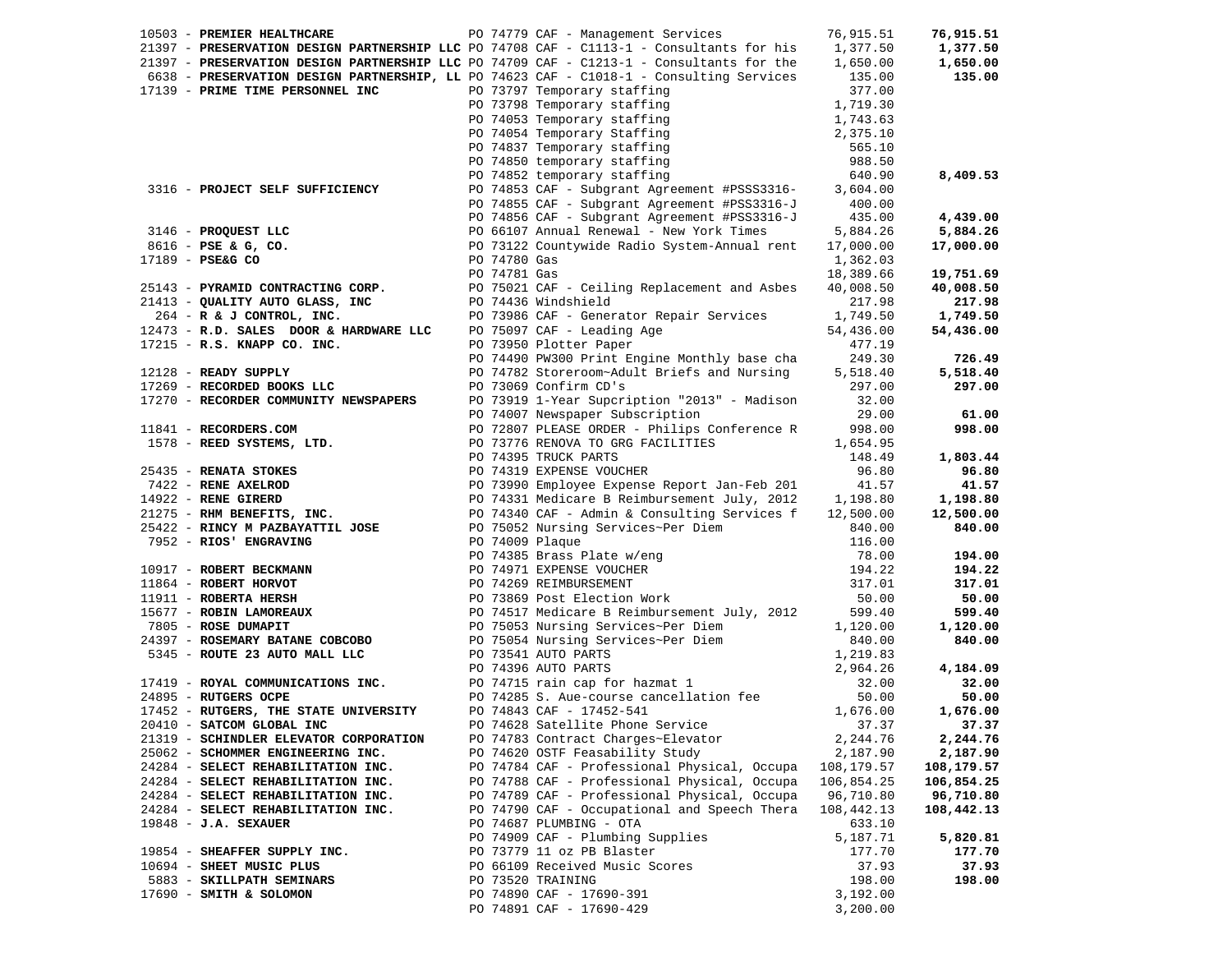|                                                                        |                | PO 74892 CAF - 17690-517                                                                                                                     | 3,200.00          | 9,592.00              |
|------------------------------------------------------------------------|----------------|----------------------------------------------------------------------------------------------------------------------------------------------|-------------------|-----------------------|
| 17699 - SMITH MOTOR CO., INC.                                          |                | PO 73543 AUTO PARTS                                                                                                                          | 87.64             |                       |
|                                                                        |                | PO 74397 CAR PARTS                                                                                                                           | 259.23            | 346.87                |
| 10124 - SNAP-ON EQUIPMENT                                              |                | PO 73546 TIRE MACHINE PARTS                                                                                                                  | 373.25            | 373.25                |
| 6981 - SODEXO INC & AFFILIATES                                         |                | PO 74206 Catering for Mc Human Services 2/14                                                                                                 | 134.50            | 134.50                |
| 6981 - SODEXO INC & AFFILIATES                                         |                | PO 74305 CAF - Dietary Services                                                                                                              | 204,553.68        | 204,553.68            |
| 6981 - SODEXO INC & AFFILIATES                                         |                | PO 74644 CAF - Dietary Services 2/2/13-3/1/1                                                                                                 | 5,880.22          | 5,880.22              |
| 9777 - SODEXO, INC & AFFILIATES                                        |                | PO 74107 ADVISORY COUNCIL MEETING                                                                                                            | 140.40            | 140.40                |
| 17755 - SOUTHEAST MORRIS COUNTY                                        | PO 74792 Water |                                                                                                                                              | 5,362.56          | 5,362.56              |
| 12483 - SPECIAL K HEALTH & FITNESS                                     |                | PO 74794 Resident Activities                                                                                                                 | 200.00            | 200.00                |
| 20804 - SPECIALTY MEDICAL PRODUCTS INC.                                |                | PO 74795 Nursing Equipment                                                                                                                   | 3,666.30          | 3,666.30              |
| 20804 - SPECIALTY MEDICAL PRODUCTS INC.                                |                | PO 74796 Nursing Equipment                                                                                                                   | 1,781.56          | 1,781.56              |
| 20804 - SPECIALTY MEDICAL PRODUCTS INC.                                |                | PO 74798 Nursing Equipment-Resident Safety 4,452.55                                                                                          |                   | 4,452.55              |
| 17772 - SPEEDWELL ELECTRIC MOTORS                                      |                | PO 74321 CAF - Labor Rates On-Site Electric                                                                                                  | 490.00            |                       |
|                                                                        |                | PO 74321 CAF - Labor Rates On-Site Electric 564.00<br>PO 74823 CAF - OJT-13S-08-WIA/DW                                                       | 3,997.00          | 1,054.00              |
| 25318 - SPORTS CARE INSTITUTE, INC.<br>$6732$ - SPRINT                 |                | PO 73951 MCPO Nextels                                                                                                                        | 497.74            | 3,997.00<br>497.74    |
| 5031 - SPRINT NEXTEL                                                   |                | PO 73731 Monthly Statement -                                                                                                                 | 107.88            | 107.88                |
| 5031 - SPRINT NEXTEL                                                   |                | PO 74838 WIB Director's cell phone                                                                                                           | 32.09             | 32.09                 |
| 10612 - SPRINT-NEXTEL                                                  |                | PO 73774 Nextel Monthly Mobile Phone Service                                                                                                 | 246.75            |                       |
|                                                                        |                | PO 74526 NEXTEL MOBILE SERVICE                                                                                                               | 272.96            |                       |
|                                                                        |                | PO 74526 NEXTEL MOBILE SERVICE                                                                                                               | 175.36            |                       |
|                                                                        |                | PO 74526 NEXTEL MOBILE SERVICE<br>PO 74526 NEXTEL MOBILE SERVICE                                                                             | 815.67            | 1,510.74              |
| 4611 - STAPLES BUSINESS ADVANTAGE                                      |                | PO 57283 Supplies                                                                                                                            | 115.98            | 115.98                |
| 4611 - STAPLES BUSINESS ADVANTAGE                                      |                | PO 69746 Supplies Invoice                                                                                                                    | 90.53             | 90.53                 |
| 4611 - STAPLES BUSINESS ADVANTAGE                                      |                | PO 70083 Staples Invoice # 3187903578 & 3187                                                                                                 | 945.96            | 945.96                |
| 4611 - STAPLES BUSINESS ADVANTAGE                                      |                | PO 73390 Medical Services Supplies - January                                                                                                 | 69.30             | 69.30                 |
| 4611 - STAPLES BUSINESS ADVANTAGE                                      |                |                                                                                                                                              | 586.41            | 586.41                |
| 4611 - STAPLES BUSINESS ADVANTAGE                                      |                |                                                                                                                                              | 215.69            | 215.69                |
| 4611 - STAPLES BUSINESS ADVANTAGE                                      |                |                                                                                                                                              | 112.12            | 112.12                |
| 4611 - STAPLES BUSINESS ADVANTAGE                                      |                |                                                                                                                                              | 556.28            | 556.28                |
| 4611 - STAPLES BUSINESS ADVANTAGE                                      |                | PO 73914 2-13 office supplies<br>PO 73947 Office supplies<br>PO 73947 Office Supplies<br>PO 73985 OFFICE SUPPLIES<br>PO 74041 T. DO 74041 T. | 1,152.09          | 1,152.09              |
| 4611 - STAPLES BUSINESS ADVANTAGE                                      |                |                                                                                                                                              | 117.06            | 117.06                |
| 4611 - STAPLES BUSINESS ADVANTAGE                                      |                | PO 74041 Ink and Toner for color printer for                                                                                                 | 135.18            | 135.18                |
| 4611 - STAPLES BUSINESS ADVANTAGE                                      |                | PO 74057 Toner cartridges for 3 printers                                                                                                     | 267.52            | 267.52                |
| 4611 - STAPLES BUSINESS ADVANTAGE                                      |                | PO 74058 various office supplies for ETS dep                                                                                                 | 560.80            | 560.80                |
| 4611 - STAPLES BUSINESS ADVANTAGE                                      |                | PO 74059 Stamps - for ETS                                                                                                                    | 92.40             | 92.40                 |
| 4611 - STAPLES BUSINESS ADVANTAGE                                      |                | PO 74060 Various office supplies for ETS Dep                                                                                                 | 299.21<br>52.03   | 299.21<br>52.03       |
| 4611 - STAPLES BUSINESS ADVANTAGE<br>4611 - STAPLES BUSINESS ADVANTAGE |                | PO 74118 Supplies Invoice<br>PO 74188 Office Supplies                                                                                        | 548.87            | 548.87                |
| 4611 - STAPLES BUSINESS ADVANTAGE                                      |                | PO 74193 Office Supplies                                                                                                                     | 35.46             | 35.46                 |
| 4611 - STAPLES BUSINESS ADVANTAGE                                      |                | PO 74279 supplies                                                                                                                            | 111.37            | 111.37                |
| 4611 - STAPLES BUSINESS ADVANTAGE                                      |                |                                                                                                                                              | 377.36            | 377.36                |
| 4611 - STAPLES BUSINESS ADVANTAGE                                      |                |                                                                                                                                              | 54.15             | 54.15                 |
| 4611 - STAPLES BUSINESS ADVANTAGE                                      |                | PO 74353 Office Supplies<br>PO 74358 Supplies Invoice<br>PO 74435 Office Supplies                                                            | 161.65            | 161.65                |
| 4611 - STAPLES BUSINESS ADVANTAGE                                      |                | PO 74489 STAPLES PO-HS2 NYC 1054187 FEBRUARY                                                                                                 | 144.34            | 144.34                |
| 4611 - STAPLES BUSINESS ADVANTAGE                                      |                | PO 74521 OFFICE SUPPLIES                                                                                                                     | 561.94            | 561.94                |
| 4611 - STAPLES BUSINESS ADVANTAGE                                      |                | PO 74525 Medical Services Office Supplies -                                                                                                  | 37.58             | 37.58                 |
| 4611 - STAPLES BUSINESS ADVANTAGE                                      |                | PO 74577 Office Supply                                                                                                                       | 919.90            | 919.90                |
| 4611 - STAPLES BUSINESS ADVANTAGE                                      |                | PO 74612 Adjuster's Office Office Supplies -                                                                                                 | 444.68            | 444.68                |
| 4611 - STAPLES BUSINESS ADVANTAGE                                      |                | PO 74633 OFFICE SUPPLY                                                                                                                       | 427.03            | 427.03                |
| 4611 - STAPLES BUSINESS ADVANTAGE                                      |                | PO 74806 Office Supplies                                                                                                                     | 3,216.99          | 3,216.99              |
| 17819 - STAR LEDGER                                                    |                | PO 74800 Newspapers for Bistro                                                                                                               | 119.21            | 119.21                |
| 5021 - STATE SHUTTTLE INC                                              |                | PO 74821 CAF - Subgrant Agreement #STASHUT-1                                                                                                 | 3,323.72          |                       |
|                                                                        |                | PO 74834 CAF - Subgrant Agreement #STASHUT-1                                                                                                 | 3,475.40          |                       |
|                                                                        |                | PO 74841 CAF - Subgrant Agreement #STASHUT-1<br>PO 74868 CAF - Subgrant Agreement #STASHUT-1                                                 | 3,323.72          |                       |
| 24120 - STEVE SEIDLER                                                  |                | PO 73730 CAF - K-9 Supervisory Trainer                                                                                                       | 3,650.20          | 13,773.04<br>1,350.00 |
| 702 - STEVEN A. TOTH                                                   |                | PO 74446 Postage exp.                                                                                                                        | 1,350.00<br>18.65 | 18.65                 |
| 24132 - STS TIRE & AUTO CENTERS                                        |                | PO 74438 TIRES                                                                                                                               | 5,244.32          | 5,244.32              |
| 8621 - SUBURBAN PROPANE -2347                                          |                | PO 73822 Propane Delivery                                                                                                                    | 4,432.02          | 4,432.02              |
| 1487 - SUSAN SMITH                                                     |                | PO 74809 Medicare B Reimbursement July, 2012                                                                                                 | 199.80            | 199.80                |
| 25400 - SUZIE COLLIN                                                   |                | PO 75055 Nursing Serivces~Per Diem                                                                                                           | 3,080.00          | 3,080.00              |
|                                                                        |                |                                                                                                                                              |                   |                       |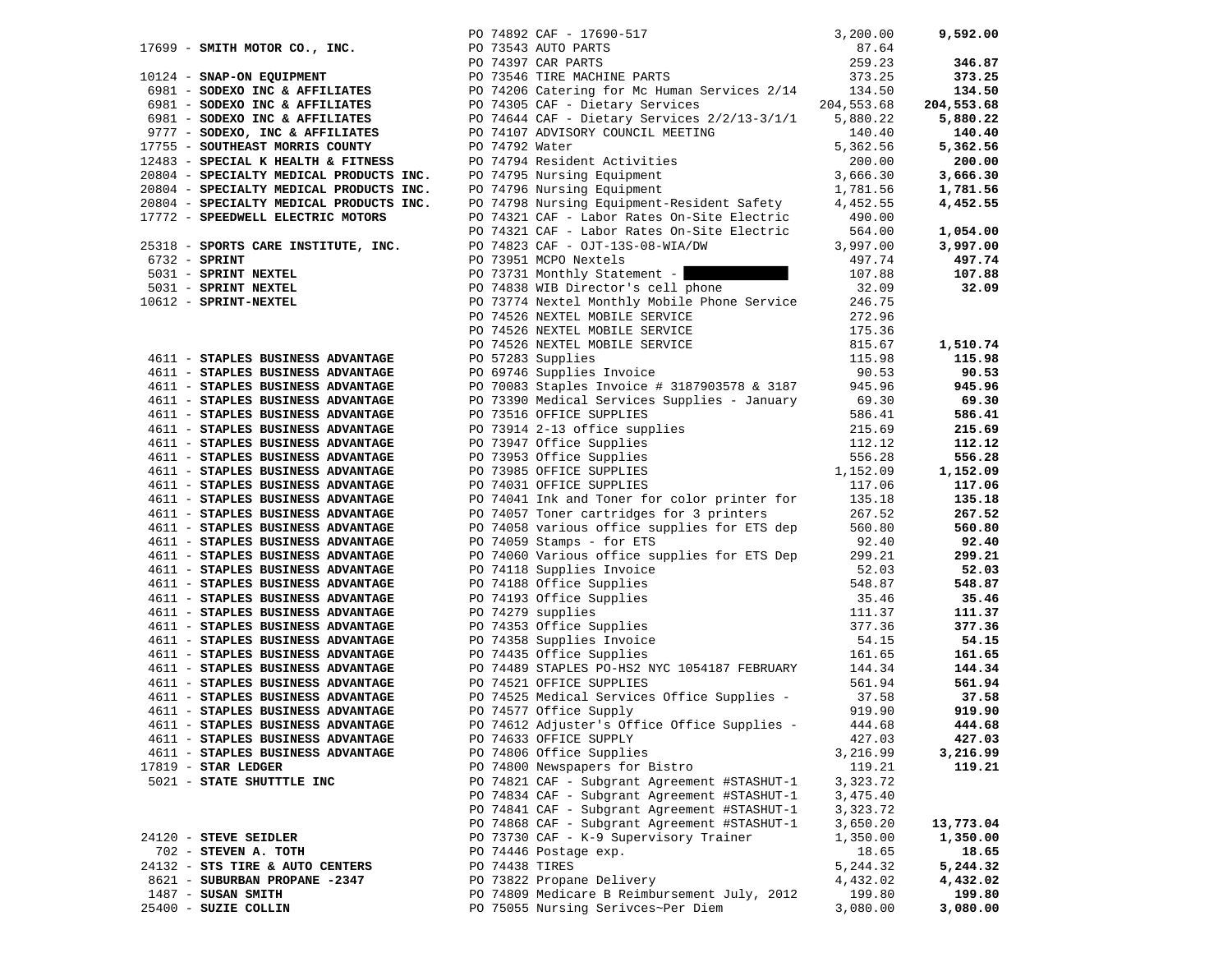| 25387 - SYLVIA CHARLES                                                                                       |                | PO 74812 Medicare B Reimbursement July, 2012                                              | 892.72     | 892.72    |
|--------------------------------------------------------------------------------------------------------------|----------------|-------------------------------------------------------------------------------------------|------------|-----------|
| 18067 - T J'S SPORTWIDE TROPHY                                                                               |                | PO 73515 PLAQUE AND ENGRAVING                                                             | 41.00      | 41.00     |
|                                                                                                              |                | 16110 - T. Y. LIN INTERNATIONAL PO 74485 CAF - Construction Support Services              | 9,299.59   |           |
|                                                                                                              |                |                                                                                           | 646.16     | 9,945.75  |
| 17990 - TELESEARCH INC                                                                                       |                | PO 74486 old Ref# CF09000289000<br>PO 73796 Temporary staffing                            | 975.00     |           |
|                                                                                                              |                |                                                                                           |            |           |
|                                                                                                              |                |                                                                                           | 617.10     |           |
|                                                                                                              |                | PO 74337 Temporary staffing<br>PO 74044 Temporary staffing<br>PO 74839 Temporary staffing | 495.30     |           |
|                                                                                                              |                |                                                                                           | 850.20     |           |
|                                                                                                              |                | PO 74504 Adjuster Temp Donella Harlee w/e 2/ 1,182.00                                     |            |           |
|                                                                                                              |                | PO 74849 Temporary staffing                                                               | 605.40     |           |
|                                                                                                              |                | PO 74615 Adjuster Temp D. Harlee w/e 3/3/201                                              | 757.50     | 5,482.50  |
| 4859 - THE INSTITUTE FOR FORENSIC                                                                            | PO 73448 Exam  |                                                                                           | 325.00     | 325.00    |
| 17242 - THE LAW OFFICE OF                                                                                    |                | PO 74390 Morris View collections-legal servi                                              | 157.90     | 157.90    |
| 20797 - THE MUSIAL GROUP PA                                                                                  |                | PO 74786 CAF - Construction Inspection Servi                                              | 2,137.50   |           |
|                                                                                                              |                | PO 74787 CAF - Construction Inspection Servi                                              | 3,400.00   | 5,537.50  |
|                                                                                                              |                |                                                                                           |            |           |
|                                                                                                              |                |                                                                                           |            | 10,033.88 |
|                                                                                                              |                |                                                                                           |            |           |
|                                                                                                              |                |                                                                                           |            | 263.50    |
|                                                                                                              |                |                                                                                           |            | 357.49    |
|                                                                                                              |                |                                                                                           |            | 54.00     |
|                                                                                                              |                |                                                                                           |            |           |
|                                                                                                              |                |                                                                                           |            | 1,271.56  |
|                                                                                                              |                |                                                                                           |            | 317.51    |
|                                                                                                              |                |                                                                                           |            | 450.00    |
|                                                                                                              |                |                                                                                           |            |           |
|                                                                                                              |                |                                                                                           |            | 525.25    |
|                                                                                                              |                |                                                                                           |            | 13,925.06 |
|                                                                                                              |                |                                                                                           |            | 30,202.18 |
|                                                                                                              |                |                                                                                           |            | 5,062.50  |
|                                                                                                              |                |                                                                                           | 3,235.74   | 3,235.74  |
| 16913 - TOWNSHIP OF PARSIPPANY - PO 74974 WATER - PSTA<br>18105 - TOWNSQUARE DINER RESTAURANT PO 73751 Meals |                |                                                                                           | 287.50     | 287.50    |
| 25009 - TOYELLA E GIBSON                                                                                     |                | PO 73751 Meals<br>PO 75056 Nursing Services~Per Diem<br>PO 74072 NJ - DEP                 | 551.95     | 551.95    |
| 3486 - TREASURER, STATE OF NEW JERSEY                                                                        |                |                                                                                           | 2,575.00   | 2,575.00  |
| 18144 - TREE KING INC                                                                                        |                |                                                                                           | 3,240.00   | 3,240.00  |
| 20005 - TRICO EQUIPMENT SERVICES LLC                                                                         |                | PO 73885 CAF - Snow Plowing<br>PO 74403 TRUCK PARTS<br>PO 74403 TRUCK PARTS               | 3,149.62   | 3,149.62  |
| 12333 - TRIMBOLI & PRUSINOWSKI, LLC                                                                          |                | PO 74323 Legal services-County Counsel                                                    | 2,400.00   |           |
|                                                                                                              |                | PO 74608 Sheriff's Office-legal services ren                                              | 1,918.50   | 4,318.50  |
| 24804 - TRITEC OFFICE EQUIPMENT INC                                                                          |                | PO 73756 TONER FOR COPIERS                                                                | 163.02     | 163.02    |
|                                                                                                              |                | PO 74236 Ricoh color copies                                                               |            | 594.51    |
| 24804 - TRITEC OFFICE EQUIPMENT INC                                                                          |                | PO 74552 4th Qtr 2012 Color Copies                                                        | 594.51     |           |
| 24804 - TRITEC OFFICE EQUIPMENT INC                                                                          |                |                                                                                           | 87.43      | 87.43     |
| 20010 - TRUKMANN'S REPROGRAPHICS                                                                             |                | PO 74265 Organizational Chart                                                             | 602.80     | 602.80    |
| 12345 - TSI INCORPORATED                                                                                     |                | PO 73513 CLEANING, CALIBRATION, & SHIPPING OF                                             | 676.09     | 676.09    |
| 12739 - TURTLE & HUGHES, INC.                                                                                |                | PO 73978 CAF - Electrical Supplies/Equipment                                              | 2,424.68   |           |
|                                                                                                              |                | PO 73981 CAF - Electrical Supplies/Equipment                                              | 1,075.45   |           |
|                                                                                                              | PO 73984 BULBS |                                                                                           | 4,158.40   | 7,658.53  |
| 9285 - U.S. SECURITY ASSOCIATES, INC.                                                                        |                | PO 73361 CAF - Unarmed Security Guardsf for 4,748.23                                      |            |           |
|                                                                                                              |                | PO 74802 CAF - Unarmed Security Guardsf for                                               | 35,620.56  | 40,368.79 |
| 15732 - UNIVERSAL UNIFORM SALES CO INC                                                                       |                | PO 73218 CAF - Custom Fitted Uniforms                                                     | 158.05     |           |
|                                                                                                              |                | PO 73518 UNIFORMS                                                                         | 452.66     |           |
|                                                                                                              |                | PO 73717 CAF - Custom Fitted Uniforms                                                     | 397.95     |           |
|                                                                                                              |                | PO 74582 Uniforms                                                                         | 219.96     | 1,228.62  |
| 9716 - UNIVERSITY HOSPITAL                                                                                   |                | PO 74259 INMATE MEDICAL CARE                                                              | 255.00     | 255.00    |
| 273 - VALUE LINE PUBLISHING                                                                                  |                | PO 71971 Annual Subscription 1/2013 - 1/2014                                              | 1,850.00   | 1,850.00  |
| 18290 - VAN METER & ASSOCIATES INC.                                                                          |                | PO 74275 COMPUTER PROGRAM FOR ADMIN                                                       | 145.00     | 145.00    |
| 23944 - VANASSE HANGEN BRUSTLIN INC.                                                                         |                | PO 74349 CAF - Consultant Support for NJ 214                                              | 21, 243.95 | 21,243.95 |
| 10356 - VENMILL INDUSTRIES INC                                                                               |                | PO 73071 Order 2 VMI Hybrid Combo kits                                                    | 149.98     | 149.98    |
| 1855 - VERA BLOSSOM                                                                                          |                | PO 74995 EXPENSE VOUCHER                                                                  | 87.60      | 87.60     |
| $10158 - VERIZON$                                                                                            |                | PO 73780 Wharton Garage Phone                                                             | 333.32     |           |
|                                                                                                              |                |                                                                                           |            |           |
|                                                                                                              |                | PO 74109 PHONE BILL                                                                       | 833.31     | 1,497.51  |
|                                                                                                              |                | PO 74567 Phone service for Wharton Garage                                                 | 330.88     |           |
| $1286 - VERIZON$                                                                                             |                | PO 73806 Feb. bill for phone services                                                     | 204.97     | 204.97    |
| $1286 - VERIZON$                                                                                             |                | PO 73963 Land Line                                                                        | 238.81     | 238.81    |
| 1286 - VERIZON                                                                                               |                | PO 74381 MORRIS CTY OFC & INST                                                            | 76.49      | 76.49     |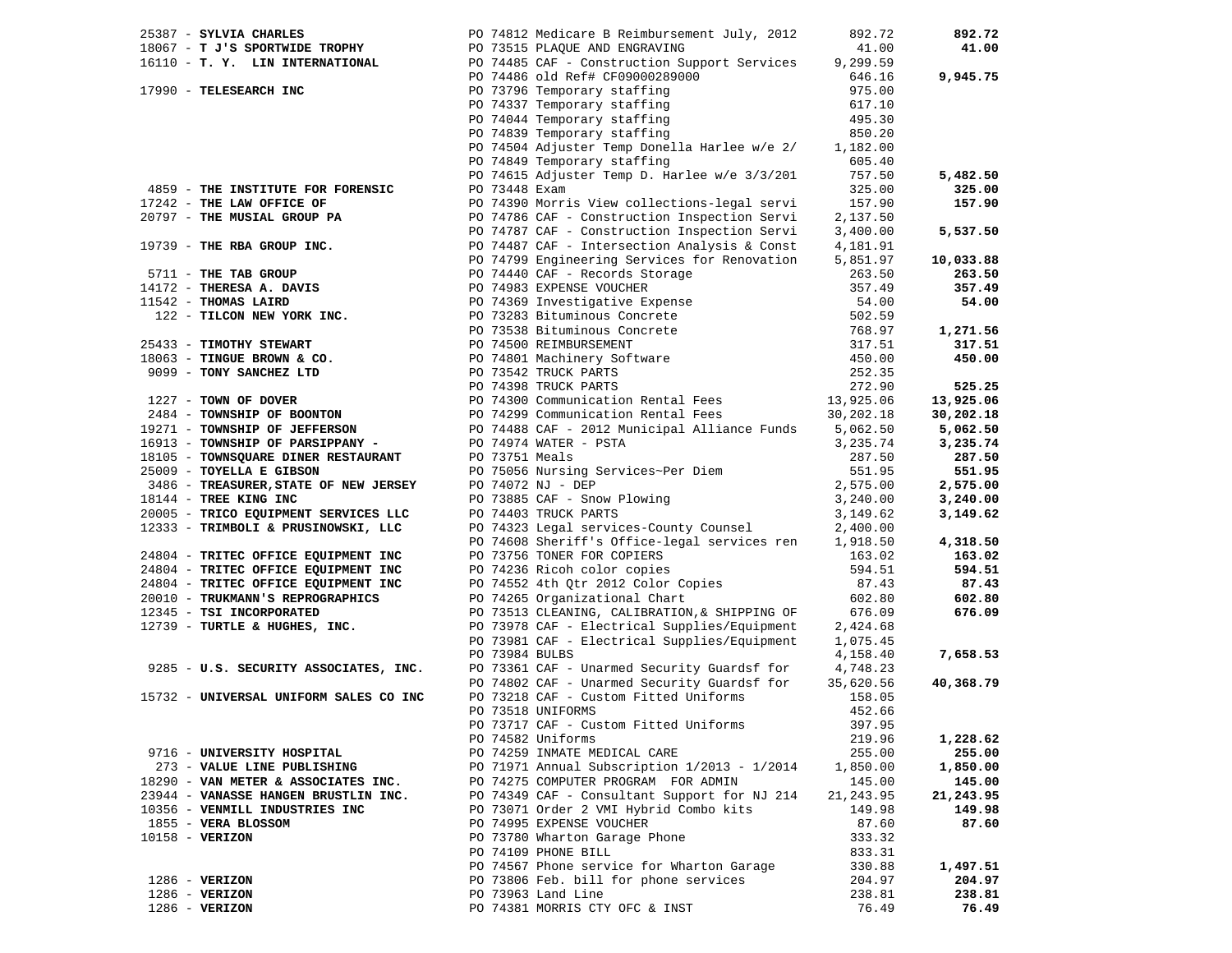|                                          |              |                                                                                                                                                                                                                                                                                              |                  | 33.77              |
|------------------------------------------|--------------|----------------------------------------------------------------------------------------------------------------------------------------------------------------------------------------------------------------------------------------------------------------------------------------------|------------------|--------------------|
|                                          |              | 1286 - VERIZON<br>1286 - VERIZON<br>1286 - VERIZON<br>1286 - VERIZON<br>1286 - VERIZON<br>1286 - VERIZON<br>1286 - VERIZON<br>1286 - VERIZON<br>1286 - VERIZON<br>1286 - VERIZON<br>1286 - VERIZON<br>1286 - VERIZON<br>1286 - VERIZON<br>1286 - VERIZO                                      |                  | 307.21             |
|                                          |              |                                                                                                                                                                                                                                                                                              |                  | 10,305.75          |
|                                          |              |                                                                                                                                                                                                                                                                                              |                  | 411.09             |
|                                          |              |                                                                                                                                                                                                                                                                                              |                  | 866.00             |
|                                          |              |                                                                                                                                                                                                                                                                                              |                  | 27.28              |
|                                          |              |                                                                                                                                                                                                                                                                                              |                  | 30.31              |
|                                          |              |                                                                                                                                                                                                                                                                                              |                  | 190.60             |
|                                          |              |                                                                                                                                                                                                                                                                                              |                  | 65.12              |
|                                          |              |                                                                                                                                                                                                                                                                                              |                  |                    |
|                                          |              |                                                                                                                                                                                                                                                                                              |                  | 12,914.77          |
|                                          |              |                                                                                                                                                                                                                                                                                              |                  |                    |
|                                          |              | PO 74172 VERIZON WIRELESS MOBILE SERVICE                                                                                                                                                                                                                                                     | 5,553.86         |                    |
|                                          |              | PO 74172 VERIZON WIRELESS MOBILE SERVICE                                                                                                                                                                                                                                                     | 356.68           |                    |
|                                          |              | PO 74172 VERIZON WIRELESS MOBILE SERVICE                                                                                                                                                                                                                                                     | 290.72           |                    |
|                                          |              | PO 74194 VERIZON MOBILE PHONE SERVICE                                                                                                                                                                                                                                                        | 340.69           |                    |
|                                          |              | PO 74194 VERIZON MOBILE PHONE SERVICE                                                                                                                                                                                                                                                        | 286.33           |                    |
|                                          |              | PO 74194 VERIZON MOBILE PHONE SERVICE<br>DO 73710 Investigative Europee                                                                                                                                                                                                                      | 5,766.11         | 12,653.37          |
| 9828 - VERIZON WIRELESS                  |              | PO 73710 Investigative Expense                                                                                                                                                                                                                                                               | 1,143.00         |                    |
|                                          |              |                                                                                                                                                                                                                                                                                              | 6,366.00         |                    |
|                                          |              | PO 73744 Investigative Expense<br>PO 73714 Investigative Expense<br>PO 74308 EXPENSE VOUCHER                                                                                                                                                                                                 | 410.00           | 7,919.00           |
|                                          |              |                                                                                                                                                                                                                                                                                              |                  | 92.65              |
|                                          |              |                                                                                                                                                                                                                                                                                              |                  | 599.40             |
|                                          |              |                                                                                                                                                                                                                                                                                              |                  | 22.75              |
|                                          |              |                                                                                                                                                                                                                                                                                              |                  | 840.00             |
|                                          |              | 10821 - <b>VICTORINE FUNG</b><br>20165 - <b>VICTORINE FUNG</b><br>20165 - <b>VIOLET FORBES</b><br>2017 - <b>VIRGINIA DAVIS</b><br>2017 - <b>VIRGINIA DAVIS</b><br>2017 - <b>VIRGINIA DAVIS</b><br>20185 - <b>VIVIAN BLANDURA</b><br>20185 - <b>VIVIAN BLANDURA</b><br>20185 - <b>VIVIAN </b> |                  |                    |
|                                          |              | PO 73391 Medical Services Supplies - Februar                                                                                                                                                                                                                                                 | 180.07           |                    |
|                                          |              | PO 73181 office supplies                                                                                                                                                                                                                                                                     | 166.62           |                    |
|                                          |              | PO 74493 Treasury Office Supplies - 1/17/201 1,572.21                                                                                                                                                                                                                                        |                  |                    |
|                                          |              | PO 73790 LOG BOOKS                                                                                                                                                                                                                                                                           | 1,575.00         |                    |
|                                          |              | PO 73823 supplies                                                                                                                                                                                                                                                                            | 1,571.21         |                    |
|                                          |              | PO 74613 Plotter Ink Cartridges - GIS                                                                                                                                                                                                                                                        | 358.32           | 5,432.33           |
| 18389 - WARREN COUNTY TECHNICAL SCHOOL   |              | PO 74830 CAF - 18389-174                                                                                                                                                                                                                                                                     | 1,921.28         |                    |
|                                          |              | PO 74831 CAF - 183898-199                                                                                                                                                                                                                                                                    | 2,301.78         |                    |
|                                          |              |                                                                                                                                                                                                                                                                                              | 2,295.96         |                    |
|                                          |              |                                                                                                                                                                                                                                                                                              | 692.64           |                    |
|                                          |              |                                                                                                                                                                                                                                                                                              | 692.64           |                    |
|                                          |              |                                                                                                                                                                                                                                                                                              | 692.64           |                    |
|                                          |              |                                                                                                                                                                                                                                                                                              | 461.72           |                    |
|                                          |              |                                                                                                                                                                                                                                                                                              | 519.92           | 9,578.58           |
| 18389 - WARREN COUNTY TECHNICAL SCHOOL   |              |                                                                                                                                                                                                                                                                                              | 448.14           |                    |
|                                          |              | PO 74831 CAF - 183898-199<br>PO 74832 CAF - 18389-184<br>PO 74844 CAF - 18389-422<br>PO 74845 CAF - 18389-466<br>PO 74845 CAF - 18389-150<br>PO 74866 CAF - 18389-156<br>PO 74870 CAF - 18389-154<br>PO 74871 CAF - 18389-464<br>PO 74872 CAF                                                | 488.88           |                    |
|                                          |              |                                                                                                                                                                                                                                                                                              | 417.10           |                    |
|                                          |              |                                                                                                                                                                                                                                                                                              | 469.48           |                    |
|                                          |              | PO 74875 CAF - 18389-155                                                                                                                                                                                                                                                                     | 492.76           | 2,316.36           |
| 18400 - WASTE MANAGEMENT OF NEW JERSEY   |              | PO 74804 CAF - Refuse Collection and Removal                                                                                                                                                                                                                                                 | 8,704.91         | 8,704.91           |
|                                          |              | 24231 - WATERS, MCPHERSON, MCNEILL, P.C. PO 74459 Powerville Road, Boonton Twp. const                                                                                                                                                                                                        | 72.00            | 72.00              |
| 24231 - WATERS, MCPHERSON, MCNEILL, P.C. |              | PO 74460 Hillside Avenue @ Rt. 10, Roxbury p                                                                                                                                                                                                                                                 | 54.00            | 54.00              |
| 24231 - WATERS, MCPHERSON, MCNEILL, P.C. |              | PO 74461 Sussex Tpk. Improvement Project-leg                                                                                                                                                                                                                                                 | 3,252.00         | 3,252.00           |
| 10809 - WEBGROUP MEDIA LLC               |              | PO 72296 1st Otr 2013 olis.cerb6.com 300.00                                                                                                                                                                                                                                                  |                  | 300.00             |
| 13392 - WEBSTER PLUMBING &               |              | PO 74604 CAF - Labor Rates Plumbing                                                                                                                                                                                                                                                          | 738.80           | 738.80             |
| 13512 - WELDON ASPHALT                   |              | PO 73141 Bituminous concrete                                                                                                                                                                                                                                                                 | 3,353.40         | 3,353.40           |
| 24307 - WHIPPANY LODGING LLC.            |              | PO 74452 Motel Placement                                                                                                                                                                                                                                                                     | 350.00           | 350.00             |
| 4677 - WHITEMARSH CORPORATION            |              | PO 74400 FUEL ISLAND SUPPLIES                                                                                                                                                                                                                                                                | 374.00           | 374.00             |
| 10826 - WHITES HEALTHCARE                |              | PO 74139 Residents Medications                                                                                                                                                                                                                                                               | 334.27           | 334.27             |
| 25434 - WILLIAM GUIDA                    |              | PO 74271 REIMBURSEMENT                                                                                                                                                                                                                                                                       | 316.51           | 316.51             |
| 25221 - WINEGARD COMPANY                 |              | PO 69320 Please Order - Truck Antenna /Det.                                                                                                                                                                                                                                                  | 102.49           | 102.49             |
| 13120 - WOLTERS KLUWER LAW & BUSINESS    |              | PO 69296 Confirm Social Security & Medicare                                                                                                                                                                                                                                                  | 289.38           | 289.38             |
| 3793 - WOODRUFF ENERGY                   | PO 74805 Gas |                                                                                                                                                                                                                                                                                              |                  |                    |
|                                          |              |                                                                                                                                                                                                                                                                                              | 51,660.23        | 51,660.23          |
| 1604 - WORKFORCE ADVANTAGE               |              | PO 74893 CAF - Subgrant Agreement # WORKADVT                                                                                                                                                                                                                                                 | 3,097.88         |                    |
|                                          |              | PO 74894 CAF - Subgrant Agreement # WORKADVT                                                                                                                                                                                                                                                 | 633.00           |                    |
| $20820 - Y - PERS$ INC                   |              | PO 74895 CAF - Subgrant Agreement # WORKADVT<br>PO 73246 SHOP SUPPLIES                                                                                                                                                                                                                       | 422.00<br>298.91 | 4,152.88<br>298.91 |
|                                          |              |                                                                                                                                                                                                                                                                                              |                  |                    |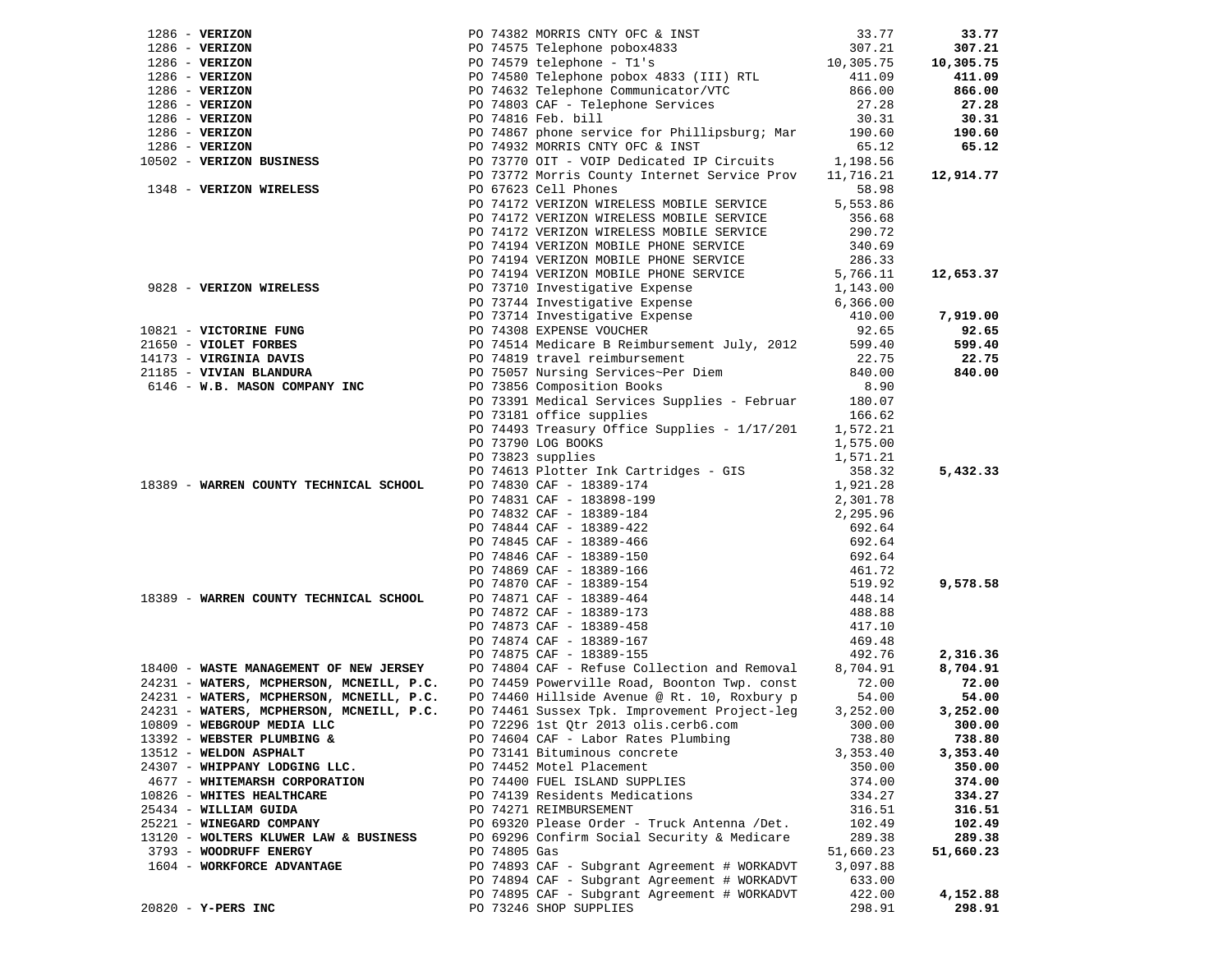| $20820 - Y - PERS$ INC             | PO 73545 SHOP SUPPLIES                      | 160.74 | 160.74 |
|------------------------------------|---------------------------------------------|--------|--------|
| 20685 - YMP CONSULTING ENGINEERING | PO 74026 O/S SERV                           | 84.93  | 84.93  |
| 20129 - YORK MOTORS, INC.          | PO 74313 ELECTRICAL                         | 990.00 | 990.00 |
| 18596 - ZEE MEDICAL INC.           | PO 71486 Medical supplies*see attached list | 209.05 | 209.05 |
| 20132 - ZEE MEDICAL INC.           | PO 72854 safety supplies                    | 96.85  | 96.85  |
| 18599 - ZEP MANUFACTURING CO       | PO 74401 JANITORIAL SUPPLIES                | 380.51 | 380.51 |
|                                    |                                             |        |        |

TOTAL **20,285,723.73** 

|  |  |  |  | Total to be paid from Fund 01 Current Fund    | 19,277,015.89 |
|--|--|--|--|-----------------------------------------------|---------------|
|  |  |  |  | Total to be paid from Fund 02 Grant Fund      | 436,818.26    |
|  |  |  |  | Total to be paid from Fund 04 County Capital  | 559,724.23    |
|  |  |  |  | Total to be paid from Fund 13 Dedicated Trust | 12,165.35     |
|  |  |  |  |                                               |               |
|  |  |  |  |                                               | 20,285,723.73 |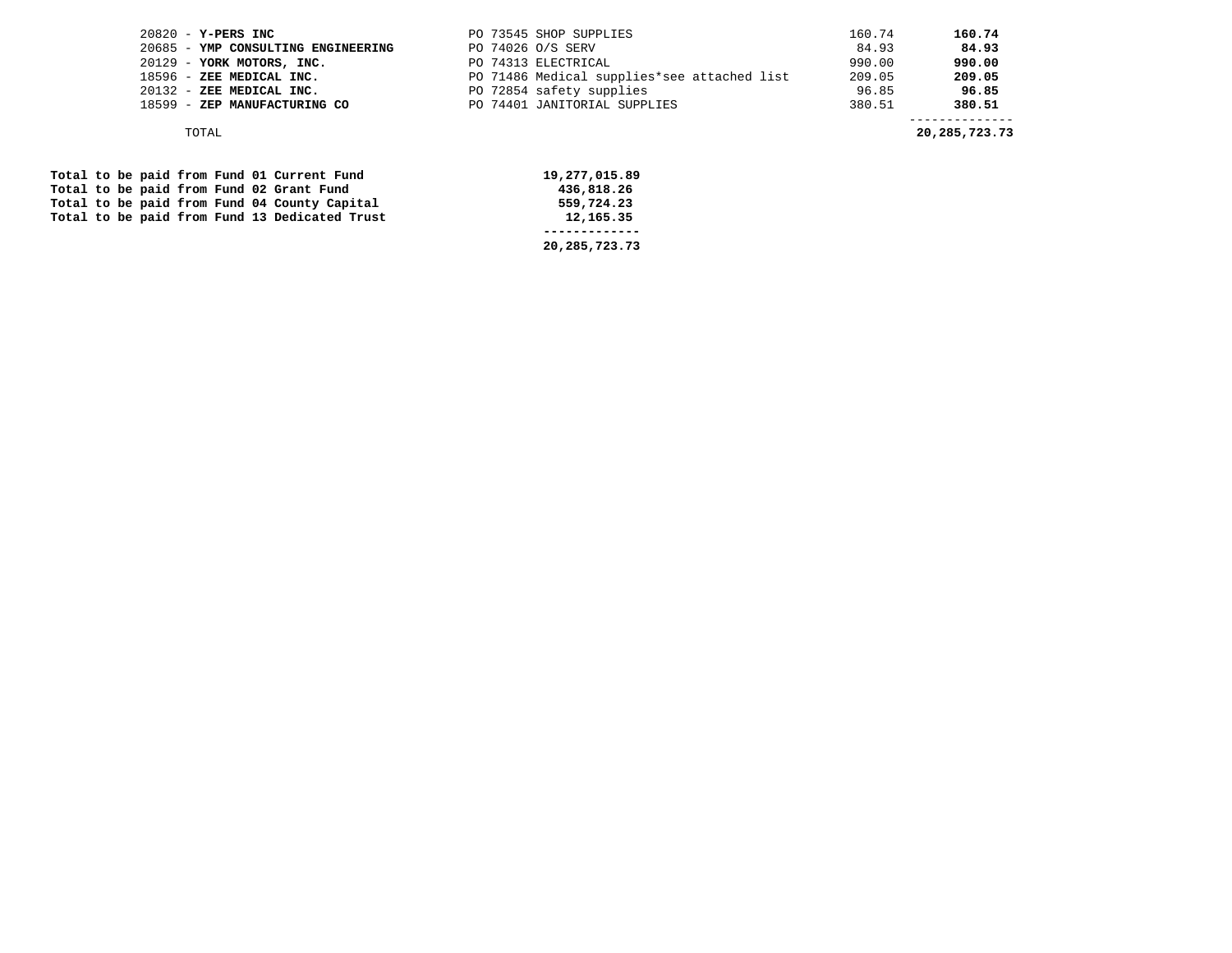## **List of Bills (Department/Account Detail) - CENTRALIZED DISBURSEMENT ACCOUNT**

| Account                     | P0 #                 | Vendor                             | Description                              | Payment   | Account Total             |
|-----------------------------|----------------------|------------------------------------|------------------------------------------|-----------|---------------------------|
|                             |                      |                                    | <b>Current Fund</b>                      |           |                           |
| <b>DEPARTMENT 040835</b>    |                      |                                    |                                          |           |                           |
|                             | 74300 TOWN OF DOVER  |                                    | Shared Radio Communication Rentals for 2 | 13,925.06 |                           |
|                             |                      | 74299 TOWNSHIP OF BOONTON          | Shared Radio Communication Rentals for 2 | 30,202.18 |                           |
| 01-160-05-040835-888        |                      | DUE TO BOONTON                     | TOTAL FOR ACCOUNT                        |           | 44,127.24                 |
|                             |                      | TOTAL for DEPARTMENT 040835        |                                          |           | ============<br>44,127.24 |
|                             |                      |                                    |                                          |           |                           |
| <b>County Administrator</b> | 74029 PAPER MART INC |                                    | COPY PAPER (SEE ATTACHED INVOICE)        | 109.29    |                           |
|                             |                      | 74031 STAPLES BUSINESS ADVANTAGE   | GENERAL OFFICE SUPPLIES (SEE ATTACHED IN | 18.38     |                           |
|                             |                      | 74031 STAPLES BUSINESS ADVANTAGE   | GENERAL OFFICE SUPPLIES (SEE ATTACHED IN | 98.68     |                           |
| 01-201-20-100100-058        |                      | OFFICE SUPPLIES & STATIONERY       | TOTAL FOR ACCOUNT                        |           | 226.35                    |
|                             |                      | 75129 COUNTY OF MORRIS             | 1ST 1/2 3/13 METERED MAIL                | 23.94     |                           |
| 01-201-20-100100-068        |                      | POSTAGE & METERED MAIL             | TOTAL FOR ACCOUNT                        |           | 23.94                     |
|                             |                      | 74377 LONGFELLOWS SANDWICH DELI    | 3/6/13 meeting of Department Director's  | 55.00     |                           |
|                             |                      | 74377 LONGFELLOWS SANDWICH DELI    | 3/4/13 Welcome breakfast for John Tugman | 110.00    |                           |
|                             |                      | 74565 ANTHONY'S PIZZA              | 2/28/13 Health Benefit/Intranet Meeting. | 83.75     |                           |
| 01-201-20-100100-079        |                      | SPECIAL PROJECTS                   | TOTAL FOR ACCOUNT                        |           | 248.75                    |
|                             | 69371 DAILY RECORD   |                                    | DR1127934 Newspaper Subscription 4/1/13  | 280.19    |                           |
| 01-203-20-100100-070        |                      | (2012) PUBLICATION & SUBSCRIPTIONS | TOTAL FOR ACCOUNT                        |           | 280.19                    |
|                             |                      | 74236 TRITEC OFFICE EQUIPMENT INC  | Color copies 11/5/12-12/31/12            | 594.51    |                           |
| 01-203-20-100100-164        |                      | (2012) OFFICE MACHINES - RENTAL    | TOTAL FOR ACCOUNT                        |           | 594.51                    |
|                             |                      | TOTAL for County Administrator     |                                          |           | ============<br>1,373.74  |
|                             |                      |                                    |                                          |           |                           |
| <b>Personnel</b>            |                      |                                    |                                          |           |                           |
|                             |                      | 73514 MC LEAGUE OF MUNICIPALITIES  | Registration for Cathy Burd to attend th | 35.00     |                           |
| 01-201-20-105100-039        |                      | EDUCATION SCHOOLS & TRAINING       | TOTAL FOR ACCOUNT                        |           | 35.00                     |
|                             |                      | 75129 COUNTY OF MORRIS             | 1ST 1/2 3/13 METERED MAIL                | 43.92     |                           |
| 01-201-20-105100-068        |                      | POSTAGE & METERED MAIL             | TOTAL FOR ACCOUNT                        |           | 43.92                     |
|                             |                      |                                    |                                          |           | ============              |
|                             | TOTAL for Personnel  |                                    |                                          |           | 78.92                     |

#### **DEPARTMENT 105115**

| 01-201-20-105115-058<br>OFFICE SUPPLIES & STATIONERY | TOTAL FOR ACCOUNT                        |        | 286.95 |
|------------------------------------------------------|------------------------------------------|--------|--------|
| 73391 W.B. MASON COMPANY INC                         | Medical Services Office Supplies - Pocke | 4.72   |        |
| 73391 W.B. MASON COMPANY INC                         | Medical Services Office Supplies - Vario | 175.35 |        |
| 73390 STAPLES BUSINESS ADVANTAGE                     | Rcycld Spls 10 pk Economy Boxes          | 69.30  |        |
| 74525 STAPLES BUSINESS ADVANTAGE                     | Sharpie Perm Fine Blk 12                 | 3.79   |        |
| 74525 STAPLES BUSINESS ADVANTAGE                     | Hype Rt Hi-Liter Yellow 4pk              | 3.92   |        |
| 74525 STAPLES BUSINESS ADVANTAGE                     | Simply $8.5 \times 11$ Copy CS           | 29.87  |        |
|                                                      |                                          |        |        |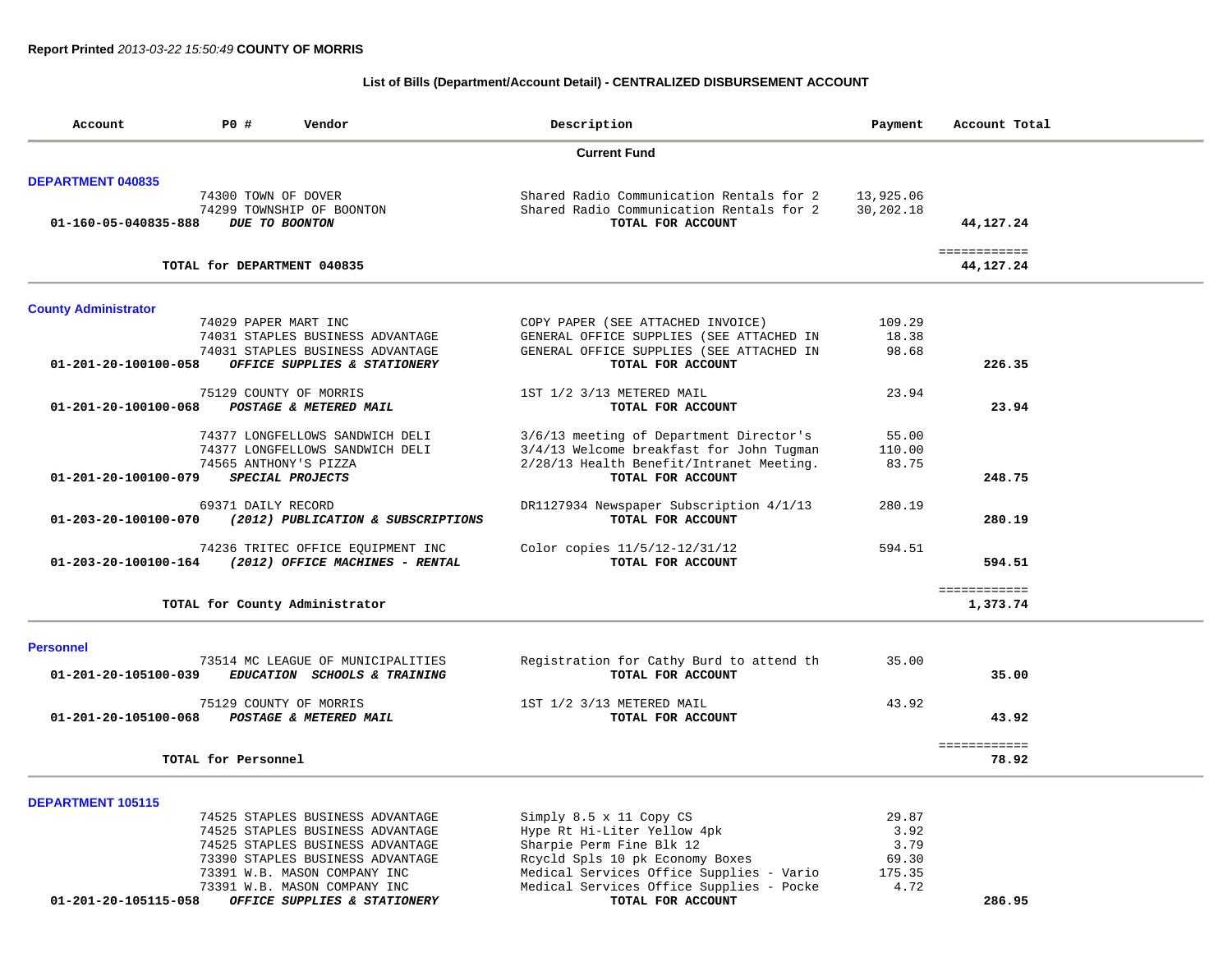| Scanning of Medical Records Boxes 1 - 20 | 4,103.68                                                                                                                                                                                                                                 |                                                                                  |                                                                             |
|------------------------------------------|------------------------------------------------------------------------------------------------------------------------------------------------------------------------------------------------------------------------------------------|----------------------------------------------------------------------------------|-----------------------------------------------------------------------------|
| TOTAL FOR ACCOUNT                        |                                                                                                                                                                                                                                          | 8,824.54                                                                         |                                                                             |
|                                          |                                                                                                                                                                                                                                          |                                                                                  |                                                                             |
|                                          |                                                                                                                                                                                                                                          | 9,111.49                                                                         |                                                                             |
|                                          |                                                                                                                                                                                                                                          |                                                                                  |                                                                             |
| Acct#116525 Renewal Suscription of the M | 29.00                                                                                                                                                                                                                                    |                                                                                  |                                                                             |
| TOTAL FOR ACCOUNT                        |                                                                                                                                                                                                                                          | 29.00                                                                            |                                                                             |
| 1ST 1/2 3/13 METERED MAIL                | 69.45                                                                                                                                                                                                                                    |                                                                                  |                                                                             |
| 1ST 1/2 3/13 METERED MAIL                | 112.76                                                                                                                                                                                                                                   |                                                                                  |                                                                             |
| TOTAL FOR ACCOUNT                        |                                                                                                                                                                                                                                          | 182.21                                                                           |                                                                             |
| Philips Conference Recording System 955  | 998.00                                                                                                                                                                                                                                   |                                                                                  |                                                                             |
| TOTAL FOR ACCOUNT                        |                                                                                                                                                                                                                                          | 998.00                                                                           |                                                                             |
|                                          |                                                                                                                                                                                                                                          |                                                                                  |                                                                             |
|                                          |                                                                                                                                                                                                                                          |                                                                                  |                                                                             |
|                                          |                                                                                                                                                                                                                                          |                                                                                  |                                                                             |
| Improvement Authority Guaranty Ordinance | 68.80                                                                                                                                                                                                                                    |                                                                                  |                                                                             |
| ROXBURY INTER. IMPROVEMENTS 3/13/13      | 111.96                                                                                                                                                                                                                                   |                                                                                  |                                                                             |
| NEWARK POMPTON & HARDING OPENING 3/13/13 | 118.72                                                                                                                                                                                                                                   |                                                                                  |                                                                             |
| Suburban Consulting (p/d3/5)             | 51.64                                                                                                                                                                                                                                    |                                                                                  |                                                                             |
| TOTAL FOR ACCOUNT                        |                                                                                                                                                                                                                                          | 351.12                                                                           |                                                                             |
| Telephone Message Pads                   | 10.72                                                                                                                                                                                                                                    |                                                                                  |                                                                             |
| Address labels                           | 11.94                                                                                                                                                                                                                                    |                                                                                  |                                                                             |
|                                          |                                                                                                                                                                                                                                          |                                                                                  |                                                                             |
|                                          |                                                                                                                                                                                                                                          |                                                                                  |                                                                             |
|                                          |                                                                                                                                                                                                                                          |                                                                                  |                                                                             |
|                                          |                                                                                                                                                                                                                                          |                                                                                  |                                                                             |
|                                          |                                                                                                                                                                                                                                          |                                                                                  |                                                                             |
|                                          |                                                                                                                                                                                                                                          |                                                                                  |                                                                             |
|                                          |                                                                                                                                                                                                                                          |                                                                                  |                                                                             |
|                                          |                                                                                                                                                                                                                                          |                                                                                  |                                                                             |
|                                          |                                                                                                                                                                                                                                          |                                                                                  |                                                                             |
| Microwave                                | 90.53                                                                                                                                                                                                                                    |                                                                                  |                                                                             |
|                                          |                                                                                                                                                                                                                                          |                                                                                  |                                                                             |
|                                          |                                                                                                                                                                                                                                          | 547.83                                                                           |                                                                             |
|                                          | Scanning of Medical Records Boxes 21-44,<br>Steno Books<br>Reinforced Paper<br>Reinforced paper<br>Stsmper Refill<br>Reinforced Filler Paper<br>Desk Calendar<br>Black Marker<br>81/2x11 Paper<br>TOTAL FOR ACCOUNT<br>TOTAL FOR ACCOUNT | 4,720.86<br>2.46<br>12.84<br>$-12.84$<br>26.91<br>13.82<br>7.60<br>0.43<br>32.30 | ============<br>============<br>1,209.21<br>106.18<br>90.53<br>============ |

**County Clerk** 

| 74432 JOAN BRAMHALL                                                      | mis. petty cash for office                            | 191.50   |          |
|--------------------------------------------------------------------------|-------------------------------------------------------|----------|----------|
| 74433 GRAINGER                                                           | Item#6vmoi halogen reflector lamp mr16,1              | 53.40    |          |
| 01-201-20-120100-058<br>OFFICE SUPPLIES & STATIONERY                     | TOTAL FOR ACCOUNT                                     |          | 244.90   |
| 74440 THE TAB GROUP                                                      | retrieval 2/5/13                                      | 255.25   |          |
| 74440 THE TAB GROUP                                                      | retrieval 1/30/13 & refile                            | 8.25     |          |
| 01-201-20-120100-059<br>OTHER GENERAL EXPENSES                           | TOTAL FOR ACCOUNT                                     |          | 263.50   |
| 75129 COUNTY OF MORRIS<br>01-201-20-120100-068<br>POSTAGE & METERED MAIL | 1ST 1/2 3/13 METERED MAIL<br>TOTAL FOR ACCOUNT        | 2,985.77 | 2,985.77 |
|                                                                          |                                                       |          |          |
| 73188 PAPER MART INC<br>01-201-20-120100-069<br>PRINTING                 | paper for the map room and vault<br>TOTAL FOR ACCOUNT | 728.60   | 728.60   |
|                                                                          |                                                       |          |          |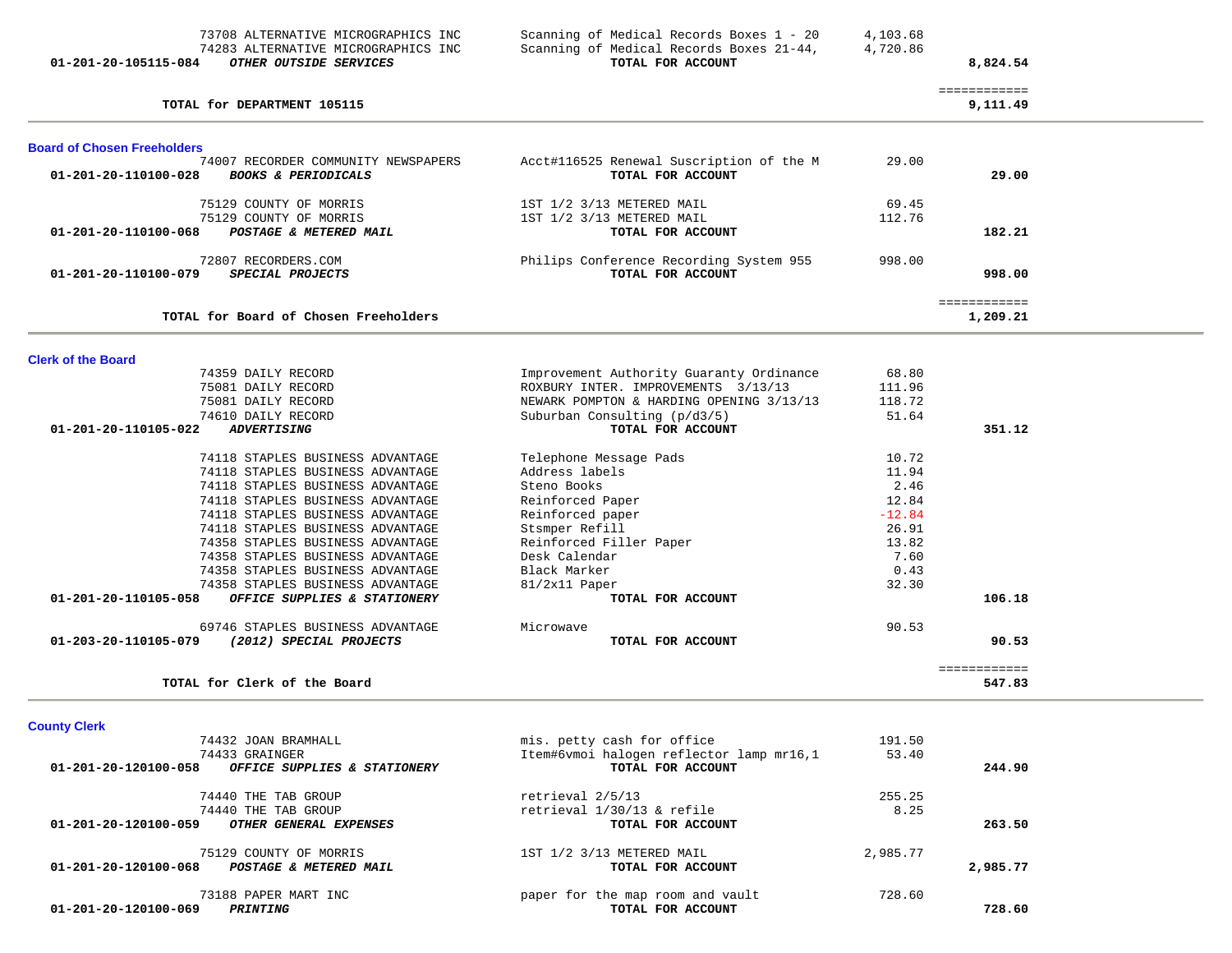| TOTAL for County Board of Elections                                                  |                                                             |                  | ============<br>2,293.89 |  |
|--------------------------------------------------------------------------------------|-------------------------------------------------------------|------------------|--------------------------|--|
| 57798 HELEN HACKNEY<br>01-203-20-121100-096<br>(2012) ELECTION OFFICER               | Election Day<br>TOTAL FOR ACCOUNT                           | 200.00           | 200.00                   |  |
| 73869 ROBERTA HERSH<br>01-201-20-121100-096<br><b>ELECTION OFFICER</b>               | Post Election Work<br>TOTAL FOR ACCOUNT                     | 50.00            | 50.00                    |  |
| 75129 COUNTY OF MORRIS<br>$01 - 201 - 20 - 121100 - 068$<br>POSTAGE & METERED MAIL   | 1ST 1/2 3/13 METERED MAIL<br>TOTAL FOR ACCOUNT              | 7.70             | 7.70                     |  |
| 73856 W.B. MASON COMPANY INC<br>OFFICE SUPPLIES & STATIONERY<br>01-201-20-121100-058 | C1033751 Composition Books<br>TOTAL FOR ACCOUNT             | 8.90             | 8.90                     |  |
| 70520 MUNICIPAL CAPITAL CORP<br>EQUIPMENT SERVICE AGREEMENTS<br>01-201-20-121100-044 | Quartly Payment for $2/1/13 - 4/30/13$<br>TOTAL FOR ACCOUNT | 856.19           | 856.19                   |  |
| 72862 NJAEO<br>01-201-20-121100-039<br>EDUCATION SCHOOLS & TRAINING                  | Convention George Hanley<br>TOTAL FOR ACCOUNT               | 275.00           | 1,171.10                 |  |
| 72862 NJAEO                                                                          | Convention Cheryl Hersh                                     | 200.00           |                          |  |
| 72862 NJAEO<br>72862 NJAEO                                                           | Convention Tony Desimone<br>Convention Betty Donegan        | 200.00           |                          |  |
| <b>County Board of Elections</b><br>69929 CABLEVISION                                | $07876 - 628618 - 01 - 9$ $01/08/13 - 07/07/13$             | 296.10<br>200.00 |                          |  |
| TOTAL for County Clerk                                                               |                                                             |                  | 4,375.48                 |  |
|                                                                                      |                                                             |                  | ============             |  |
| 74432 JOAN BRAMHALL<br>01-201-20-120100-185<br>FOOD                                  | mis petty cash for office<br>TOTAL FOR ACCOUNT              | 54.48            | 54.48                    |  |
| 01-201-20-120100-095<br>OTHER ADMINISTRATIVE SUPPLIES                                | TOTAL FOR ACCOUNT                                           |                  | 98.23                    |  |
| 74441 POLAND SPRING                                                                  | 0429033129 12/15/12-1/14/13                                 | 37.62            |                          |  |
| 74441 POLAND SPRING                                                                  | 0429033129 1/15/13-2/14/13                                  | 60.61            |                          |  |

## **Superintendent of Elections**

| 70205 CABLEVISION                                           | Cable Service for January 2013 - Decembe | 737.76   |              |
|-------------------------------------------------------------|------------------------------------------|----------|--------------|
| 72847 DELL MARKETING L.P.                                   | fi-6130z Sheet-Fed Scanner for office us | 3,352.72 |              |
| 74793 GEORGE COPPOLA                                        | Hanover Park Regional School District-Sp | 30.23    |              |
| 74793 GEORGE COPPOLA                                        | Walmart - 16 PC Hex Key - See Receipt    | 1.57     |              |
| 74736 DALE KRAMER                                           | Hanover Park Regional School District-Sp | 78.99    |              |
| 01-201-20-121105-057<br>NATIONAL VOTER REGISTRATION         | TOTAL FOR ACCOUNT                        |          | 4,201.27     |
| 75129 COUNTY OF MORRIS                                      | 1ST 1/2 3/13 METERED MAIL                | 745.58   |              |
| 01-201-20-121105-068<br>POSTAGE & METERED MAIL              | TOTAL FOR ACCOUNT                        |          | 745.58       |
| 74619 DAILY RECORD                                          | 3/5/13 Legal Notice - Hanover Park Regio | 28.60    |              |
| 74619 DAILY RECORD                                          | Affidavit of Publication Charge          | 35.00    |              |
| 01-201-20-121105-076<br><i>SCHOOL BOARD ELECTIONS</i>       | TOTAL FOR ACCOUNT                        |          | 63.60        |
| 70083 STAPLES BUSINESS ADVANTAGE                            | Dell NY313 Black Toner Cartridge         | 919.75   |              |
| 70083 STAPLES BUSINESS ADVANTAGE                            | AAG 17-Style Desk Cal Base               | 12.41    |              |
| 70083 STAPLES BUSINESS ADVANTAGE                            | Economy Jumbo Paper Clips                | 13.80    |              |
| 01-203-20-121105-058<br>(2012) OFFICE SUPPLIES & STATIONERY | TOTAL FOR ACCOUNT                        |          | 945.96       |
|                                                             |                                          |          | ------------ |
| TOTAL for Superintendent of Elections                       |                                          |          | 5,956.41     |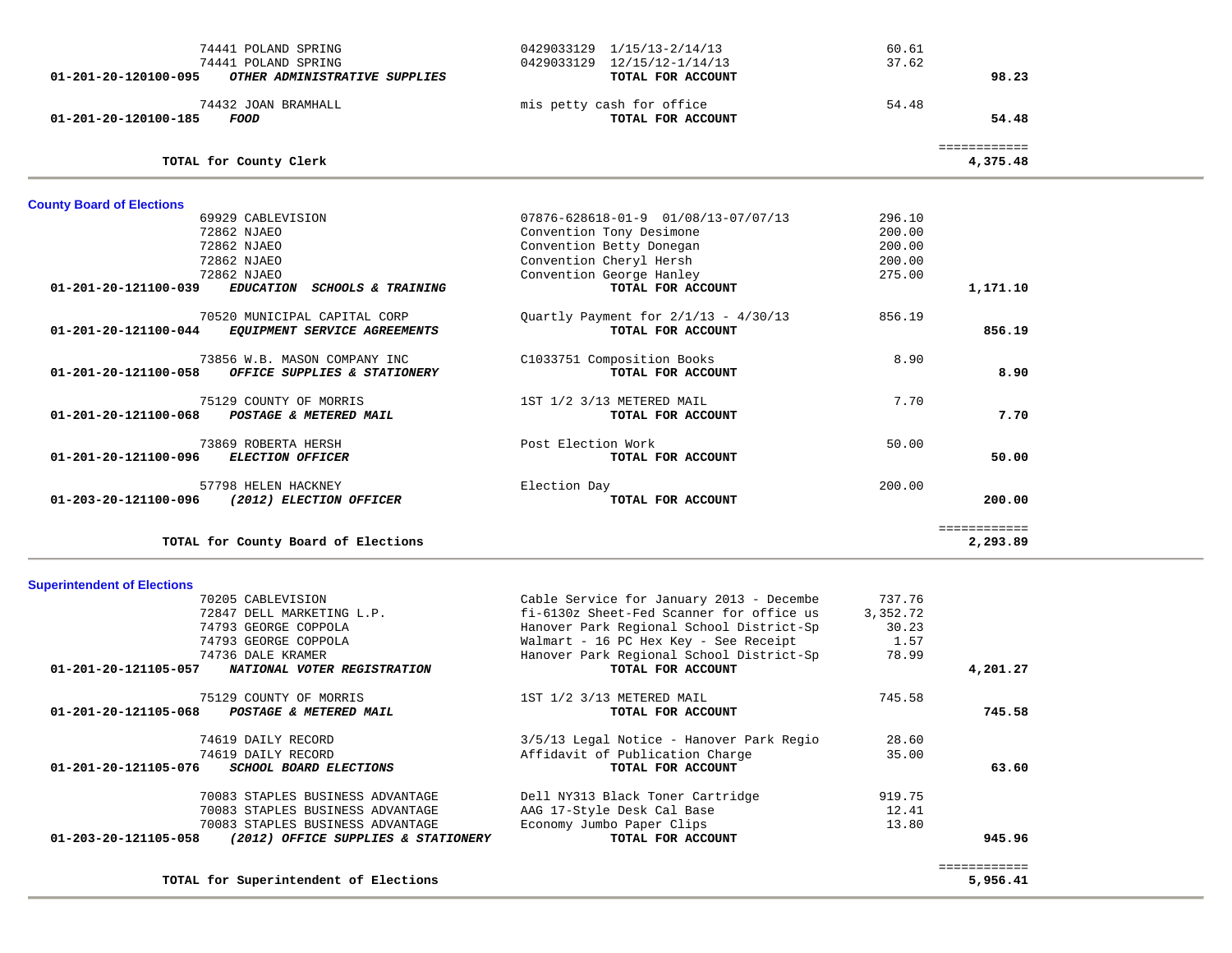| <b>County Elections (Cty Clerk)</b>                     |                                                               |           |                             |
|---------------------------------------------------------|---------------------------------------------------------------|-----------|-----------------------------|
| 75129 COUNTY OF MORRIS                                  | 1ST 1/2 3/13 METERED MAIL                                     | 53.63     |                             |
| POSTAGE & METERED MAIL<br>01-201-20-121110-068          | TOTAL FOR ACCOUNT                                             |           | 53.63                       |
|                                                         |                                                               |           |                             |
| 74437 DAILY RECORD                                      | 51311074 3/12/13 display legal ad mail                        | 2,578.94  |                             |
| 74434 DAILY RECORD                                      | 51311074 display legal ad for the mail i<br>TOTAL FOR ACCOUNT | 2,578.94  |                             |
| SCHOOL BOARD ELECTIONS<br>01-201-20-121110-076          |                                                               |           | 5,157.88                    |
| 73178 DOMINION VOTING SYSTEMS INC                       | annual WINEDS license fee 3/1/13 2/28/14                      | 20,947.50 |                             |
| <b>EQUIPMENT RENTAL</b><br>01-201-20-121110-259         | TOTAL FOR ACCOUNT                                             |           | 20,947.50                   |
|                                                         |                                                               |           |                             |
| 73171 DOMINION VOTING SYSTEMS INC                       | on-site election day WinEDS tally techni                      | 2,250.00  |                             |
| 01-203-20-121110-084 (2012) OTHER OUTSIDE SERVICES      | TOTAL FOR ACCOUNT                                             |           | 2,250.00                    |
|                                                         |                                                               |           |                             |
| TOTAL for County Elections (Cty Clerk)                  |                                                               |           | ============<br>28,409.01   |
|                                                         |                                                               |           |                             |
|                                                         |                                                               |           |                             |
| <b>County Treasurer</b><br>74499 MGL PRINTING SOLUTIONS | Service for Payroll Sealer Machine (New                       | 565.00    |                             |
| 74499 MGL PRINTING SOLUTIONS                            | Shipping & Handling                                           | 184.00    |                             |
| DATA PROCESSING SUPPLIES<br>01-201-20-130100-037        | TOTAL FOR ACCOUNT                                             |           | 749.00                      |
|                                                         |                                                               |           |                             |
| 74493 W.B. MASON COMPANY INC                            | Treasury Office Supplies minus substitut                      | 1,255.56  |                             |
| 74493 W.B. MASON COMPANY INC                            | Treasury Office correct toner cartridges                      | 316.65    |                             |
| 01-201-20-130100-058<br>OFFICE SUPPLIES & STATIONERY    | TOTAL FOR ACCOUNT                                             |           | 1,572.21                    |
|                                                         |                                                               |           |                             |
| 75129 COUNTY OF MORRIS                                  | 1ST 1/2 3/13 METERED MAIL                                     | 342.06    |                             |
| 01-201-20-130100-068<br>POSTAGE & METERED MAIL          | TOTAL FOR ACCOUNT                                             |           | 342.06                      |
|                                                         |                                                               |           | ============                |
| TOTAL for County Treasurer                              |                                                               |           | 2,663.27                    |
|                                                         |                                                               |           |                             |
| <b>Purchasing Division</b>                              |                                                               |           |                             |
| 75129 COUNTY OF MORRIS                                  | 1ST 1/2 3/13 METERED MAIL                                     | 135.09    |                             |
| 01-201-20-130105-068<br>POSTAGE & METERED MAIL          | TOTAL FOR ACCOUNT                                             |           | 135.09                      |
| 73388 ELECTRONIC OFFICE SYSTEMS                         | ID15735 CUST.#106223 BLACK OUTPUTS FROM                       | 520.16    |                             |
| 73388 ELECTRONIC OFFICE SYSTEMS                         | ID#15737                                                      | 329.09    |                             |
| 73388 ELECTRONIC OFFICE SYSTEMS                         | ID#15733                                                      | 434.48    |                             |
| 73388 ELECTRONIC OFFICE SYSTEMS                         | ID#15736                                                      | 450.26    |                             |
| 73388 ELECTRONIC OFFICE SYSTEMS                         | ID#15739                                                      | 399.72    |                             |
| 73388 ELECTRONIC OFFICE SYSTEMS                         | ID#15741                                                      | 377.70    |                             |
| 73388 ELECTRONIC OFFICE SYSTEMS                         | ID#10783                                                      | 108.03    |                             |
| 73388 ELECTRONIC OFFICE SYSTEMS                         | ID#15626                                                      | 51.83     |                             |
| 73388 ELECTRONIC OFFICE SYSTEMS                         | ID#15730                                                      | 161.10    |                             |
| 73388 ELECTRONIC OFFICE SYSTEMS                         | ID#15517                                                      | 36.20     |                             |
| 73388 ELECTRONIC OFFICE SYSTEMS                         | ID#15655                                                      | 38.76     |                             |
| 73388 ELECTRONIC OFFICE SYSTEMS                         | ID#10625                                                      | 138.28    |                             |
| 27.22227                                                |                                                               |           | $\sim$ $\sim$ $\sim$ $\sim$ |

|                      |                                     | ----------        | -----    |
|----------------------|-------------------------------------|-------------------|----------|
| 01-203-20-130105-044 | (2012) EQUIPMENT SERVICE AGREEMENTS | TOTAL FOR ACCOUNT | 3,045.61 |
|                      |                                     |                   |          |
|                      |                                     |                   |          |
|                      | TOTAL for Purchasing Division       |                   | 3,180.70 |

**Office Services** 

 **01-201-20-130110-068** *POSTAGE & METERED MAIL TOTAL FOR ACCOUNT* 

 74414 CHESTER POST OFFICE First Class Presort Permit for service p 200.00 74414 CHESTER POST OFFICE Standard Mail Permit for service period 200.00

400.00

 ============ 400.00

TOTAL for Office Services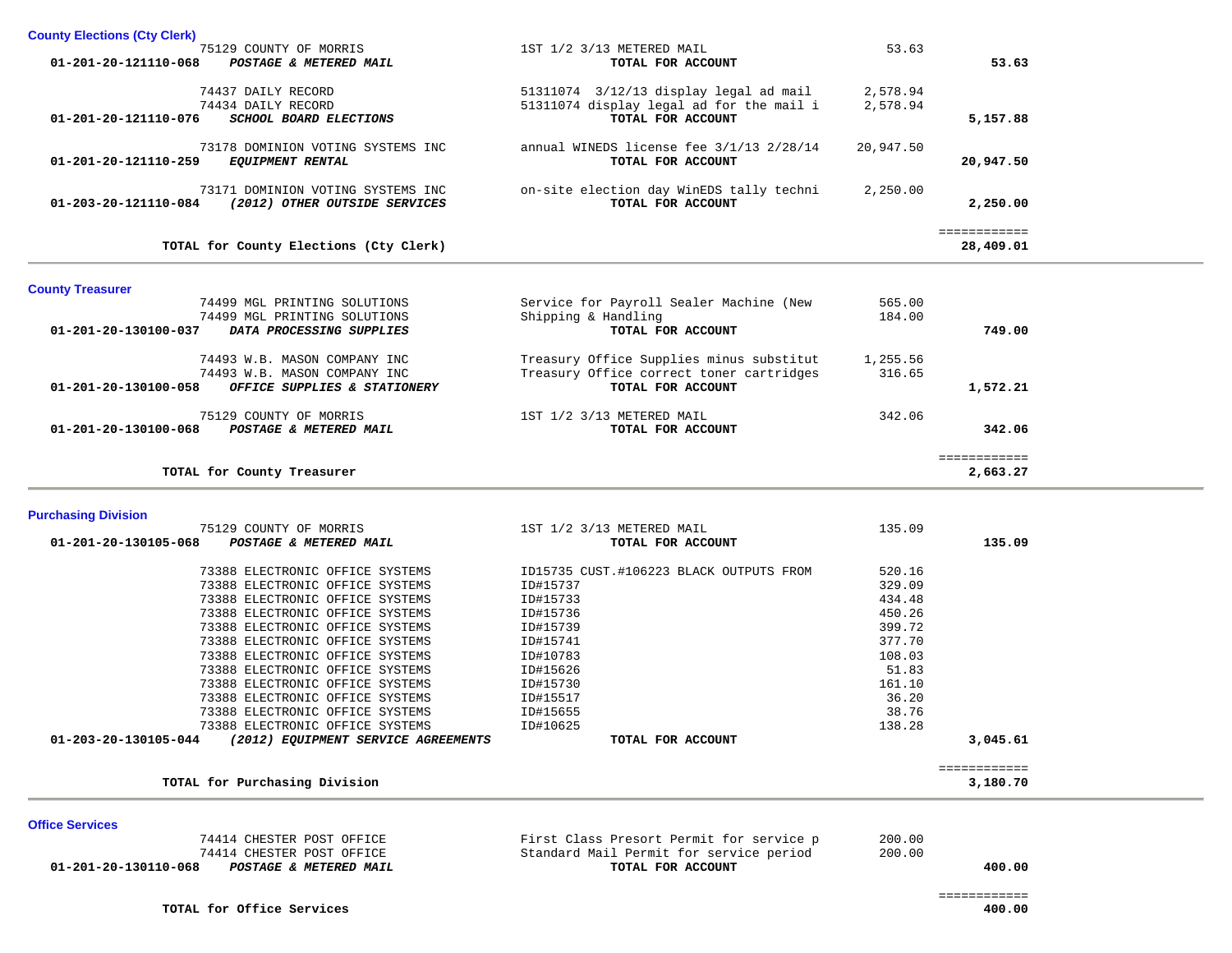| <b>Medical Services</b>                                      |                                           |          |                        |  |
|--------------------------------------------------------------|-------------------------------------------|----------|------------------------|--|
| 73424 MORRIS IMAGING ASSOC II PA                             | Reading and reporting of Chest Xray for   | 53.00    |                        |  |
| 73719 FASTER URGENT CARE                                     | Fitness for Duty Exa - Paul Marx          | 175.00   |                        |  |
| 73719 FASTER URGENT CARE                                     | Fitness for Duty Exam - John Clark        | 175.00   |                        |  |
| 01-203-20-130115-084 (2012) OTHER OUTSIDE SERVICES           | TOTAL FOR ACCOUNT                         |          | 403.00                 |  |
| TOTAL for Medical Services                                   |                                           |          | ============<br>403.00 |  |
|                                                              |                                           |          |                        |  |
| <b>Information Technology Div</b>                            |                                           |          |                        |  |
| 75129 COUNTY OF MORRIS                                       | 1ST 1/2 3/13 METERED MAIL                 | 4.60     |                        |  |
| 01-201-20-140100-068<br>POSTAGE & METERED MAIL               | TOTAL FOR ACCOUNT                         |          | 4.60                   |  |
| 67972 DELL MARKETING L.P.                                    | TEAC DVD Duplicator                       | 178.49   |                        |  |
| (2012) OTHER OPERATING&REPAIR SUPPLY<br>01-203-20-140100-098 | TOTAL FOR ACCOUNT                         |          | 178.49                 |  |
|                                                              |                                           |          | ============           |  |
| TOTAL for Information Technology Div                         |                                           |          | 183.09                 |  |
| <b>O.L.I.S.</b>                                              |                                           |          |                        |  |
| 73825 DEER PARK                                              | 0438862047 dated 02/16/13 01/15/13 - 02/  | 16.72    |                        |  |
| 01-201-20-140105-058<br>OFFICE SUPPLIES & STATIONERY         | TOTAL FOR ACCOUNT                         |          | 16.72                  |  |
| 72296 WEBGROUP MEDIA LLC                                     | On Demand olis.cerb6.com; \$20/seat/month | 300.00   |                        |  |
| 01-201-20-140105-084 OTHER OUTSIDE SERVICES                  | TOTAL FOR ACCOUNT                         |          | 300.00                 |  |
|                                                              |                                           |          | ============           |  |
| TOTAL for O.L.I.S.                                           |                                           |          | 316.72                 |  |
| <b>County Board of Taxation</b>                              |                                           |          |                        |  |
| 74193 STAPLES BUSINESS ADVANTAGE                             | 810 Magic Tape                            | 24.75    |                        |  |
| 74193 STAPLES BUSINESS ADVANTAGE                             | Laser Labels                              | 10.71    |                        |  |
| OFFICE SUPPLIES & STATIONERY<br>01-201-20-150100-058         | TOTAL FOR ACCOUNT                         |          | 35.46                  |  |
| 75129 COUNTY OF MORRIS                                       | 1ST 1/2 3/13 METERED MAIL                 | 286.10   |                        |  |
| 01-201-20-150100-068 POSTAGE & METERED MAIL                  | TOTAL FOR ACCOUNT                         |          | 286.10                 |  |
|                                                              |                                           |          | ============           |  |
| TOTAL for County Board of Taxation                           |                                           |          | 321.56                 |  |
| <b>County Counsel</b>                                        |                                           |          |                        |  |
| 73046 LEXIS NEXIS/MATTHEW BENDER                             | Administrative code renewal: 04-13 - 03   | 1,295.91 |                        |  |
| 01-201-20-155100-050<br><b>LAW BOOKS</b>                     | TOTAL FOR ACCOUNT                         |          | 1,295.91               |  |
| 74316 BARBARULA LAW OFFICES                                  | Thomson                                   | 552.00   |                        |  |
| 74316 BARBARULA LAW OFFICES                                  | Nemeth (3) disc.                          | 84.00    |                        |  |
| 74316 BARBARULA LAW OFFICES                                  | Kurtz disc.                               | 300.00   |                        |  |
| 74316 BARBARULA LAW OFFICES                                  | Norman disc.                              | 36.00    |                        |  |
| 74316 BARBARULA LAW OFFICES                                  | Lippmann v. MCSD                          | 84.00    |                        |  |
| 74316 BARBARULA LAW OFFICES                                  | Law $(3)$ disc.                           | 180.00   |                        |  |
| 74316 BARBARULA LAW OFFICES                                  | Campbell disc.                            | 564.00   |                        |  |
| 74316 BARBARULA LAW OFFICES                                  | Bessler (2) disc.                         | 72.00    |                        |  |
| 74316 BARBARULA LAW OFFICES                                  | Megna disc.                               | 132.00   |                        |  |

74316 BARBARULA LAW OFFICES Caruso subpoena 108.00

216.00<br>120.00

74316 BARBARULA LAW OFFICES Torkos v. MCSD

74316 BARBARULA LAW OFFICES (Quinn (5) disc.

74475 JOHNSON & CONWAY LLP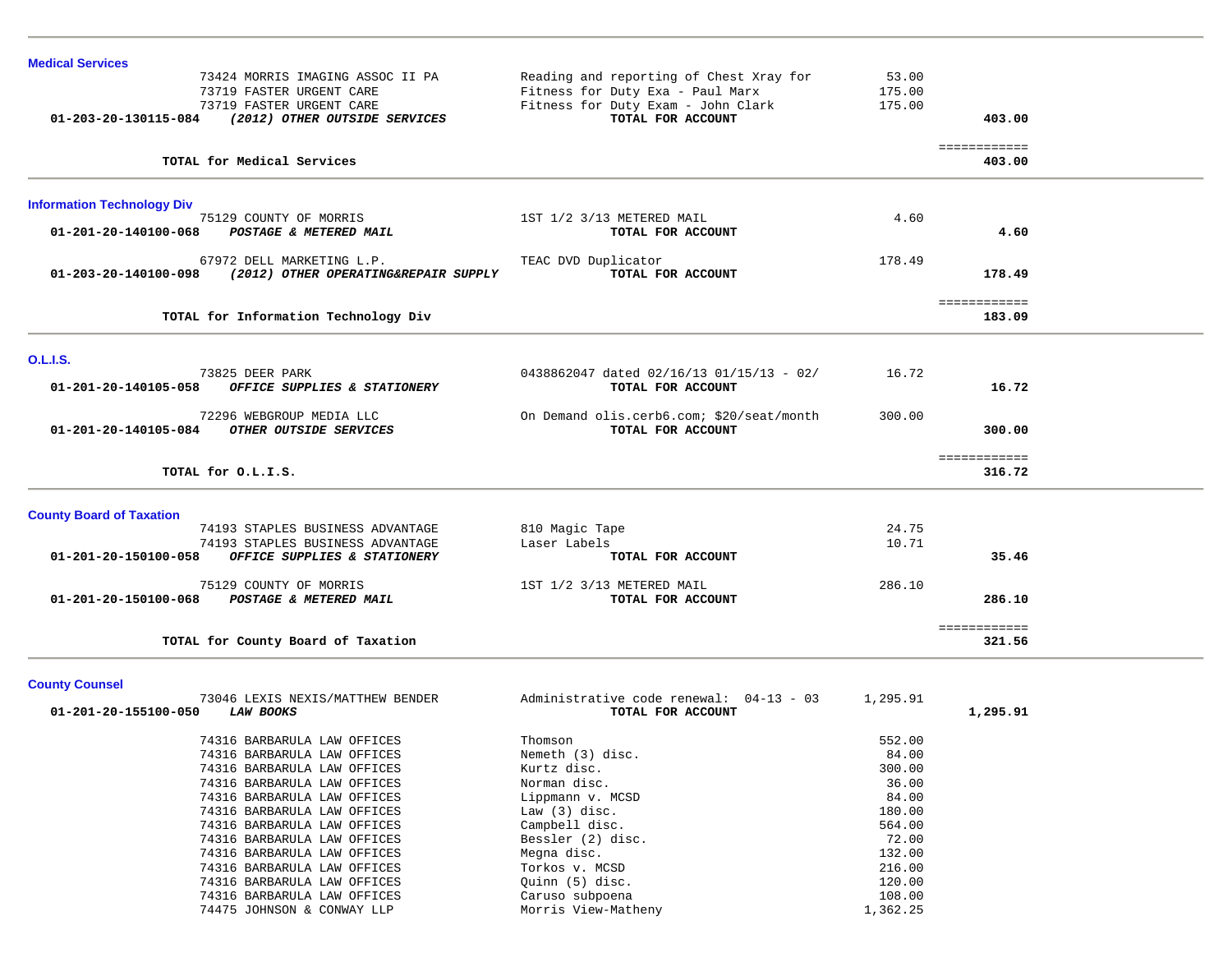|                                               | 74475 JOHNSON & CONWAY LLP                             | Pigeon Hill Wetlands                   | 30.00     |              |
|-----------------------------------------------|--------------------------------------------------------|----------------------------------------|-----------|--------------|
|                                               | 74475 JOHNSON & CONWAY LLP                             | Special Counsel                        | 206.33    |              |
|                                               | 74475 JOHNSON & CONWAY LLP                             | Construction Bd. of Appeals            | 255.50    |              |
|                                               | 74387 LAW OFFICE OF ROBERT J. GREENBAUM                | legal services                         | 912.00    |              |
|                                               | 74386 MARTIN F. BARBATO, ESO.                          | legal services                         | 120.00    |              |
|                                               | 74303 O'MULLAN & BRADY P.C.                            | February 2013, legal services          | 13,221.00 |              |
|                                               | 74390 THE LAW OFFICE OF                                | Poculosky, Edward                      | 78.95     |              |
|                                               | 74390 THE LAW OFFICE OF                                | Snedeker, Helen                        | 78.95     |              |
|                                               | 74323 TRIMBOLI & PRUSINOWSKI, LLC                      | Del Vecchio,Bryan                      | 168.00    |              |
|                                               | 74323 TRIMBOLI & PRUSINOWSKI, LLC                      | Watson, Audrey                         | 2,100.00  |              |
|                                               | 74323 TRIMBOLI & PRUSINOWSKI, LLC                      | General                                | 132.00    |              |
|                                               | 74608 TRIMBOLI & PRUSINOWSKI, LLC                      | PBA298-2011 cont.neg.                  | 1,356.00  |              |
|                                               | 74608 TRIMBOLI & PRUSINOWSKI, LLC                      | Michelle Wich. disc.                   | 22.50     |              |
|                                               | 74608 TRIMBOLI & PRUSINOWSKI, LLC                      | Zienowicz-loss of wpn                  | 96.00     |              |
|                                               | 74608 TRIMBOLI & PRUSINOWSKI, LLC                      | PBA151-2013 Step.griev                 | 72.00     |              |
|                                               | 74608 TRIMBOLI & PRUSINOWSKI, LLC                      | General                                | 372.00    |              |
| 01-201-20-155100-051                          | LEGAL                                                  | TOTAL FOR ACCOUNT                      |           | 23,031.48    |
|                                               | 75129 COUNTY OF MORRIS                                 | 1ST 1/2 3/13 METERED MAIL              | 41.23     |              |
| 01-201-20-155100-068                          | POSTAGE & METERED MAIL                                 | TOTAL FOR ACCOUNT                      |           | 41.23        |
|                                               | 71905 MUNICIPAL CAPITAL CORP                           | copier lease - January & February 2013 | 718.24    |              |
| 01-201-20-155100-164 OFFICE MACHINES - RENTAL |                                                        | TOTAL FOR ACCOUNT                      |           | 718.24       |
|                                               | 71905 MUNICIPAL CAPITAL CORP                           | 9226 copier lease - December 2012      | 359.12    |              |
|                                               | $01-203-20-155100-164$ (2012) OFFICE MACHINES - RENTAL | TOTAL FOR ACCOUNT                      |           | 359.12       |
|                                               |                                                        |                                        |           | ============ |
|                                               | TOTAL for County Counsel                               |                                        |           | 25,445.98    |

## **County Surrogate**

| 75129 COUNTY OF MORRIS                                | 1ST 1/2 3/13 METERED MAIL  | 248.55     |  |
|-------------------------------------------------------|----------------------------|------------|--|
| 01-201-20-160100-068<br>POSTAGE & METERED MAIL        | TOTAL FOR ACCOUNT          | 248.55     |  |
| 74857 DEER PARK                                       | 0434552170 1-15-13-2-14-13 | 66.77      |  |
| 71193 HEWLETT-PACKARD COMPANY                         | HP COLOR LASER JET         | 420.42     |  |
| 01-201-20-160100-095<br>OTHER ADMINISTRATIVE SUPPLIES | TOTAL FOR ACCOUNT          | 487.19     |  |
|                                                       |                            | ---------- |  |
| TOTAL for County Surrogate                            |                            | 735.74     |  |

# **Engineering**

| 73181 W.B. MASON COMPANY INC                                                        | Folders, correction fluid, rubber bands,                      | 166.62 |        |
|-------------------------------------------------------------------------------------|---------------------------------------------------------------|--------|--------|
| 01-201-20-165100-058<br>OFFICE SUPPLIES & STATIONERY                                | TOTAL FOR ACCOUNT                                             |        | 166.62 |
| 75129 COUNTY OF MORRIS                                                              | 1ST 1/2 3/13 METERED MAIL                                     | 1.38   |        |
| 75129 COUNTY OF MORRIS                                                              | 1ST 1/2 3/13 METERED MAIL                                     | 46.11  |        |
| 01-201-20-165100-068<br>POSTAGE & METERED MAIL                                      | TOTAL FOR ACCOUNT                                             |        | 47.49  |
| 56523 ATLANTIC TOMORROWS OFFICE<br>01-201-20-165100-164<br>OFFICE MACHINES - RENTAL | Maintenance Contract No. 65612Contract f<br>TOTAL FOR ACCOUNT | 156.23 | 156.23 |
| 73193 AT&T MOBILITY                                                                 | sim card for surveying INV.#287235988683                      | 36.44  |        |
| 01-201-20-165100-258<br><b>EQUIPMENT</b>                                            | TOTAL FOR ACCOUNT                                             |        | 36.44  |
| 56523 ATLANTIC TOMORROWS OFFICE                                                     | Maintenance Contract No. 62093Contract f                      | 135.52 |        |
| 56523 ATLANTIC TOMORROWS OFFICE                                                     | Maintenance Contract No. 62093Contract f                      | 312.27 |        |
| 74490 R.S. KNAPP CO. INC.                                                           | PW300 Print Engine Monthly base charge f                      | 79.00  |        |
| 74490 R.S. KNAPP CO. INC.                                                           | PW300 Monthly Sq Ft Usage from 1/26/13 t                      | 170.30 |        |
| 01-203-20-165100-164<br>(2012) OFFICE MACHINES - RENTAL                             | TOTAL FOR ACCOUNT                                             |        | 697.09 |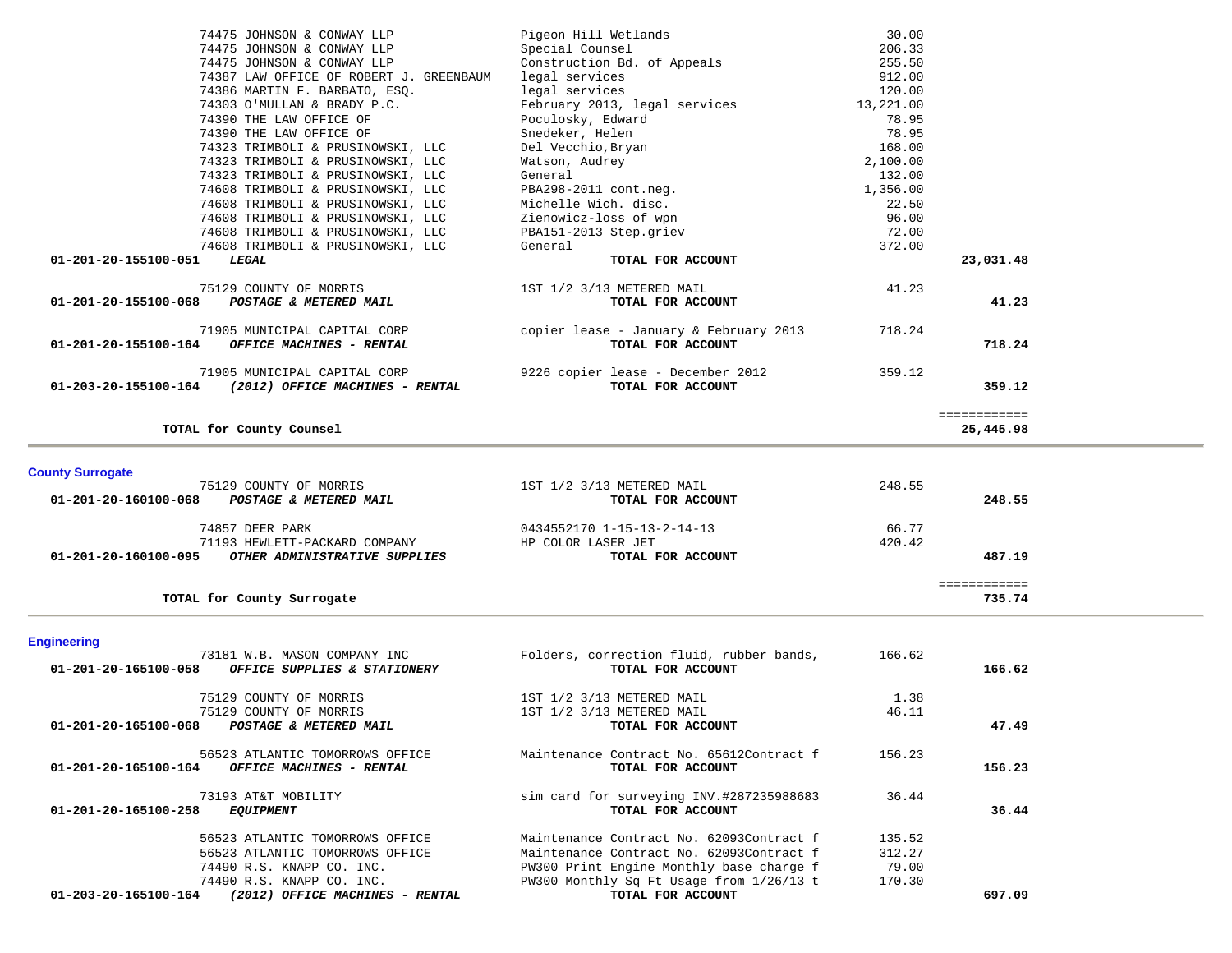TOTAL for PDT - General Admin

**Heritage Commission** 

| 72674 ASSOC OF NJ CTY CULTURAL<br>ASSOCIATIONS AND MEMBERSHIPS<br>01-201-20-175100-023    | 2013 ANNUAL DUES<br>TOTAL FOR ACCOUNT                         | 50.00<br>50.00        |  |
|-------------------------------------------------------------------------------------------|---------------------------------------------------------------|-----------------------|--|
| 75129 COUNTY OF MORRIS<br>01-201-20-175100-068<br>POSTAGE & METERED MAIL                  | 1ST 1/2 3/13 METERED MAIL<br>TOTAL FOR ACCOUNT                | 1.84<br>1.84          |  |
| TOTAL for Heritage Commission                                                             |                                                               | ============<br>51.84 |  |
| <b>Planning Board</b>                                                                     |                                                               |                       |  |
| 74168 GENE CASS                                                                           | Reimbursement- Registration for the 2013                      | 53.74                 |  |
| 74379 MC LEAGUE OF MUNICIPALITIES<br>01-201-20-180100-039<br>EDUCATION SCHOOLS & TRAINING | Registration for Christine Marion to att<br>TOTAL FOR ACCOUNT | 35.00<br>88.74        |  |
| 73990 RENE AXELROD<br>OTHER GENERAL EXPENSES<br>01-201-20-180100-059                      | Refreshments for January & February MCPB<br>TOTAL FOR ACCOUNT | 41.57<br>41.57        |  |
|                                                                                           |                                                               | <b>EEEEEEEEEEE</b>    |  |
| TOTAL for Planning Board                                                                  |                                                               | 130.31                |  |
| <b>PDT - General Admin</b>                                                                |                                                               |                       |  |
| 73493 MORRIS COUNTY CHAMBER OF<br>ASSOCIATIONS AND MEMBERSHIPS<br>01-201-20-180115-023    | Annual Membership Dues covering 1/1/13 -<br>TOTAL FOR ACCOUNT | 380.00<br>380.00      |  |
| 73902 MORRIS COUNTY CHAMBER OF                                                            | Legislative Luncheon to be held on March                      | 65.00                 |  |
| 74378 MC LEAGUE OF MUNICIPALITIES<br>01-201-20-180115-039<br>EDUCATION SCHOOLS & TRAINING | Registration for Deena Leary to attend t<br>TOTAL FOR ACCOUNT | 35.00<br>100.00       |  |
| 73950 R.S. KNAPP CO. INC.                                                                 | Plotter Paper - 150'X3' #824P - Individu                      | 441.24                |  |
| 73950 R.S. KNAPP CO. INC.                                                                 | Shipping                                                      | 35.95                 |  |
| 74613 W.B. MASON COMPANY INC<br>01-201-20-180115-058<br>OFFICE SUPPLIES & STATIONERY      | Plotter Ink cartridges for GIS Invoice D<br>TOTAL FOR ACCOUNT | 358.32<br>835.51      |  |
| 74171 LONGFELLOWS SANDWICH DELI<br>OTHER GENERAL EXPENSES<br>01-201-20-180115-059         | Refreshments for the MC CBA meeting held<br>TOTAL FOR ACCOUNT | 84.00<br>84.00        |  |
| 75129 COUNTY OF MORRIS<br>01-201-20-180115-068<br>POSTAGE & METERED MAIL                  | 1ST 1/2 3/13 METERED MAIL<br>TOTAL FOR ACCOUNT                | 98.04<br>98.04        |  |
|                                                                                           |                                                               | ============          |  |

1,497.55

## **County Weights & Measures**

| 75129 COUNTY OF MORRIS<br>01-201-22-201100-068<br>POSTAGE & METERED MAIL          | 1ST 1/2 3/13 METERED MAIL<br>TOTAL FOR ACCOUNT | 15.65    | 15.65    |
|-----------------------------------------------------------------------------------|------------------------------------------------|----------|----------|
| 74456 M.C. MUA                                                                    | FEBRUARY 2013                                  | 350.00   |          |
| 74675 EMPLOYMENT HORIZONS, INC.<br>01-201-22-201100-084<br>OTHER OUTSIDE SERVICES | FEBRUARY 2013<br>TOTAL FOR ACCOUNT             | 842.00   | 1,192.00 |
| 75007 JERSEY CENTRAL POWER & LIGHT                                                | 10 00 07 0512 7 7/ WEIGHTS & MEASURES          | 2,000.90 |          |
| 01-201-22-201100-137<br><i>ELECTRICITY</i>                                        | TOTAL FOR ACCOUNT                              |          | 2,000.90 |
| 74905 HESS CORPORATION                                                            | WEIGHTS & MEASURES (62830/612936)              | 1,022.23 |          |
| 01-201-22-201100-141<br>NATURAL GAS                                               | TOTAL FOR ACCOUNT                              |          | 1,022.23 |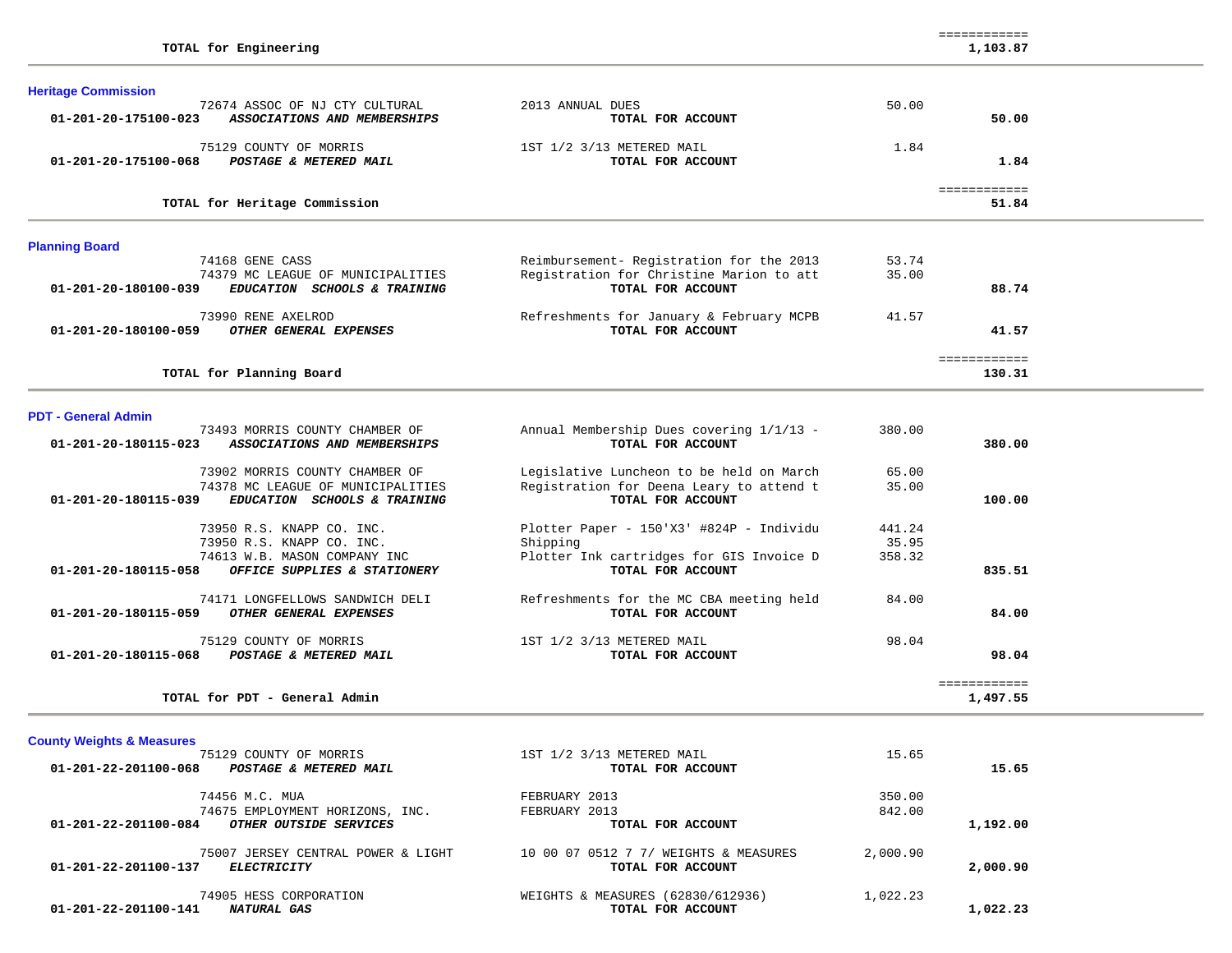| 74812 SYLVIA CHARLES                                                       | Medicare B July, 2012 to December, 2012                                   | 892.72   |              |  |
|----------------------------------------------------------------------------|---------------------------------------------------------------------------|----------|--------------|--|
| 74808 JANET SEEBOHM                                                        | Medicare B July, 2012 to December, 2012                                   | 1,049.00 |              |  |
| 74809 SUSAN SMITH                                                          | Medicare B July, 2012 to December, 2012                                   | 199.80   |              |  |
| 74810 ESTATE OF JEAN BAKER                                                 | Medicare B July, 2012 to December, 2012 199.80                            |          |              |  |
| 74811 ESTATE OF SUSAN LEBLANC                                              | Medicare B July, 2012 to December, 2012                                   | 599.40   |              |  |
| $01 - 203 - 23 - 220100 - 090$<br>(2012) EMPLOYEE GROUP INSURANCE EXPENDIT | TOTAL FOR ACCOUNT                                                         |          | 26,430.22    |  |
|                                                                            |                                                                           |          |              |  |
|                                                                            |                                                                           |          | ============ |  |
| TOTAL for Employee Group Insurance                                         |                                                                           |          | 80,642.66    |  |
| <b>Office of Emergency Management</b>                                      |                                                                           |          |              |  |
| 74172 VERIZON WIRELESS                                                     | L&PS/ADMIN                                                                | 76.02    |              |  |
| 74194 VERIZON WIRELESS                                                     | L&PS/ADMIN                                                                | 134.43   |              |  |
| 74628 SATCOM GLOBAL INC                                                    | Iridium SIM Card                                                          | 37.37    |              |  |
| 01-201-25-252100-031 CELLULAR PHONES/PAGERS                                | TOTAL FOR ACCOUNT                                                         |          | 247.82       |  |
|                                                                            |                                                                           |          |              |  |
| 74435 STAPLES BUSINESS ADVANTAGE                                           | Customer # $NYC$ 1054187                                                  | 161.65   |              |  |
| 01-201-25-252100-058 OFFICE SUPPLIES & STATIONERY                          | TOTAL FOR ACCOUNT                                                         |          | 161.65       |  |
|                                                                            |                                                                           |          |              |  |
| 74667 MORRISTOWN LUMBER &                                                  | Flex Magnet Strip 1x10 3/9/13                                             | 13.98    |              |  |
| 01-201-25-252100-059<br>OTHER GENERAL EXPENSES                             | TOTAL FOR ACCOUNT                                                         |          | 13.98        |  |
| 75129 COUNTY OF MORRIS                                                     | 1ST 1/2 3/13 METERED MAIL                                                 | 2.96     |              |  |
| 75129 COUNTY OF MORRIS                                                     | 1ST 1/2 3/13 METERED MAIL                                                 | 1.84     |              |  |
| 01-201-25-252100-068 POSTAGE & METERED MAIL                                | TOTAL FOR ACCOUNT                                                         |          | 4.80         |  |
|                                                                            |                                                                           |          |              |  |
|                                                                            | 73443 KYOCERA MITA AMERICA, INC. Account Sch #7629689-028 Kyocera Mita 25 | 748.50   |              |  |
| $01-201-25-252100-164$ OFFICE MACHINES - RENTAL                            | TOTAL FOR ACCOUNT                                                         |          | 748.50       |  |
|                                                                            |                                                                           |          |              |  |

| <b>Employee Group Insurance</b> |                                       |                                                                        |           |           |
|---------------------------------|---------------------------------------|------------------------------------------------------------------------|-----------|-----------|
|                                 |                                       | 74987 DISCOVERY BENEFITS INC. COBRA 2/2013 Main County and Morris View | 817.60    |           |
|                                 |                                       | 74985 DISCOVERY BENEFITS INC. COBRA 1/2013 Main County and Morris View | 887.60    |           |
|                                 | 74984 HORIZON BLUE CROSS BLUE SHIELD  | Dental Coverage for the month of March 2                               | 40,007.24 |           |
|                                 | 74340 RHM BENEFITS, INC.              | JANUARY 2013 - HEALTH BENEFIT CONSULTING                               | 12,500.00 |           |
| 01-201-23-220100-090            | EMPLOYEE GROUP INSURANCE EXPENDITURES | TOTAL FOR ACCOUNT                                                      |           | 54,212.44 |
|                                 | 74291 ANNABELLE BECKER                | Medicare B July, 2012 to December, 2012                                | 599.40    |           |
|                                 | 74288 BARBARA BROWN                   | Medicare B July, 2012 to December, 2012                                | 599.40    |           |
|                                 | 74609 AON CONSULTING                  | Post-Employment Benefits GASB 45 Roll Fo                               | 9,000.00  |           |
|                                 | 74528 CAROL SCHABLIK                  | Medicare B July, 2012 to December, 2012 768.30                         |           |           |
|                                 | 74289 CARLO TOSI                      | Medicare B July, 2012 to December, 2012                                | 1,198.80  |           |
|                                 | 74286 CHARLIE KRANZ                   | Medicare B July, 2012 to December, 2012                                | 599.40    |           |
|                                 | 74518 ELBERITA DELABASTIDE            | Medicare B July, 2012 to December, 2012                                | 2,162.80  |           |
|                                 | 74329 GRACE WINTERS                   | Medicare B July, 2012 to December, 2012                                | 899.10    |           |
|                                 | 74516 HENRY ELLIOTT                   | Medicare B July, 2012 to December, 2012                                | 1,198.80  |           |
|                                 | 74515 JACQUELINE FULMORE              | Medicare B July, 2012 to December, 2012                                | 599.40    |           |
|                                 | 74287 JOANNE KARES                    | Medicare B July, 2012 to December, 2012                                | 839.40    |           |
|                                 | 74492 MARIE MAGLOIRE                  | Medicare B July, 2012 to December, 2012                                | 329.40    |           |
|                                 | 74330 MARGARET BREE                   | Medicare B July, 2012 to December, 2012                                | 599.40    |           |
|                                 | 74290 MYRTLE GILLILAND                | Medicare B July, 2012 to December, 2012                                | 1,098.90  |           |
|                                 | 74284 PATRICIA BIZZARO                | Medicare B July, 2012 to December, 2012                                | 599.40    |           |
|                                 | 74517 ROBIN LAMOREAUX                 | Medicare B July, 2012 to December, 2012                                | 599.40    |           |
|                                 | 74331 RENE GIRERD                     | Medicare B July, 2012 to December, 2012                                | 1,198.80  |           |
|                                 | 74514 VIOLET FORBES                   | Medicare B July, 2012 to December, 2012                                | 599.40    |           |
|                                 | 74812 SYLVIA CHARLES                  | Medicare B July, 2012 to December, 2012                                | 892.72    |           |
|                                 | 74808 JANET SEEBOHM                   | Medicare B July, 2012 to December, 2012                                | 1,049.00  |           |
|                                 | 74809 SUSAN SMITH                     | Medicare B July, 2012 to December, 2012                                | 199.80    |           |
|                                 | 74810 ESTATE OF JEAN BAKER            | Medicare B July, 2012 to December, 2012                                | 199.80    |           |
|                                 | 74811 ESTATE OF SUSAN LEBLANC         | Medicare B July, 2012 to December, 2012                                | 599.40    |           |

# **TOTAL for County Weights & Measures 4,933.59**

============

### 73404 KYOCERA MITA AMERICA, INC.<br> **BILL ID# 90136045282 - ACT SCHD # 762968** 702.81<br> **TOTAL FOR ACCOUNT 01-201-22-201100-258** *EQUIPMENT* **TOTAL FOR ACCOUNT 702.81**

4,933.59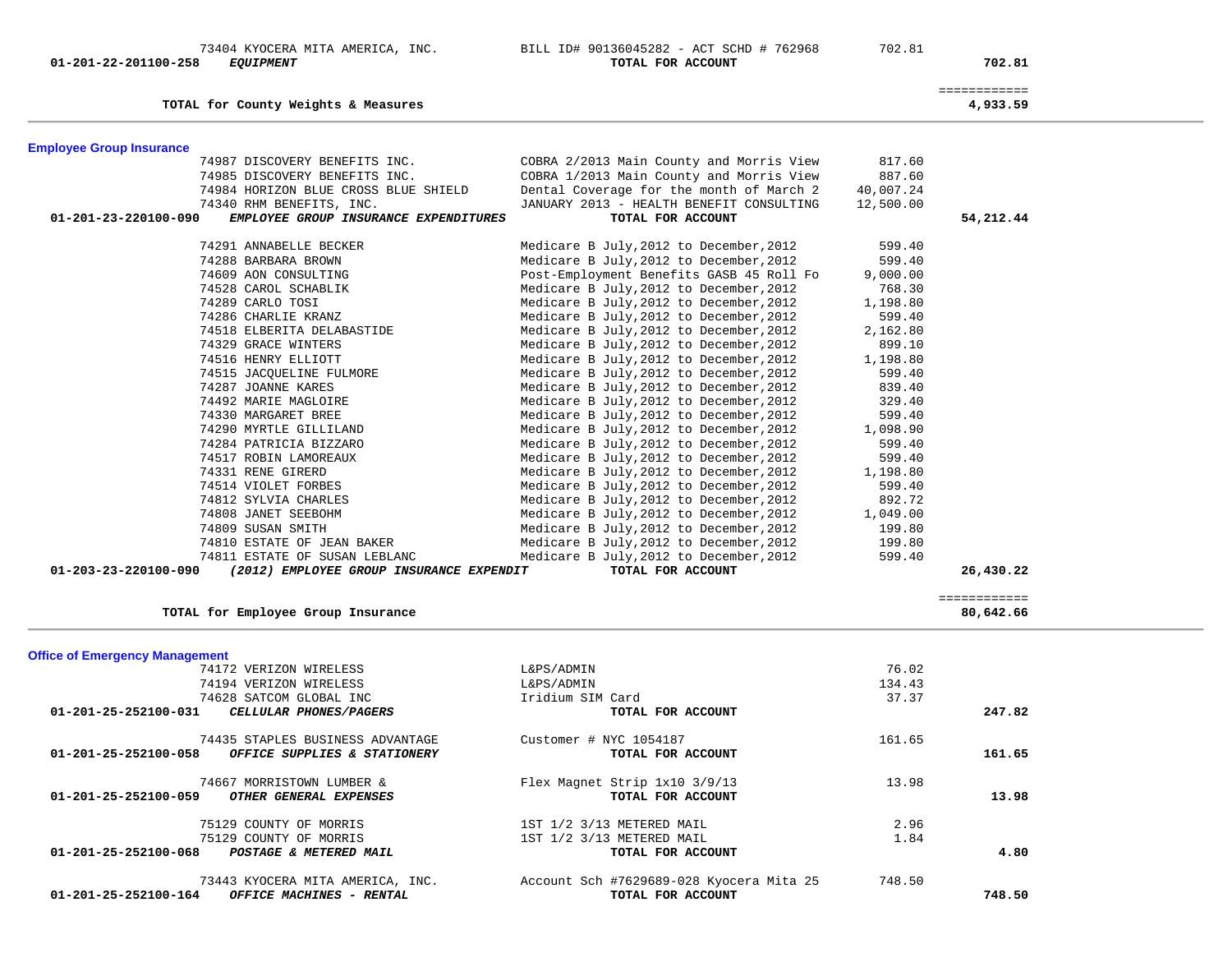| 01-201-25-252100-258                  | 74194 VERIZON WIRELESS<br><b>EQUIPMENT</b>      | L&PS/ADMIN (DEVICE PURCHASE)<br>TOTAL FOR ACCOUNT | 829.99    | 829.99                   |  |
|---------------------------------------|-------------------------------------------------|---------------------------------------------------|-----------|--------------------------|--|
|                                       | 57283 STAPLES BUSINESS ADVANTAGE                |                                                   |           |                          |  |
| 01-203-25-252100-058                  | (2012) OFFICE SUPPLIES & STATIONERY             | General office supplies<br>TOTAL FOR ACCOUNT      | 115.98    | 115.98                   |  |
|                                       | 69511 PERFORMANCE TRAILERS INC.                 | Equipment Trailer per Attached Quote Dat          | 4,090.00  |                          |  |
|                                       | 69810 MAJOR POLICE SUPPLY                       | Vehicle upgrade - equipment and installa          | 1,216.87  |                          |  |
| 01-203-25-252100-059                  | (2012) OTHER GENERAL EXPENSES                   | TOTAL FOR ACCOUNT                                 |           | 5,306.87                 |  |
|                                       | TOTAL for Office of Emergency Management        |                                                   |           | ============<br>7,429.59 |  |
| <b>Communications Center</b>          |                                                 |                                                   |           |                          |  |
|                                       | 74574 LIFESAVERS INC                            | Per invoice, 2/21/13, Administration Fee          | 35.00     |                          |  |
| 01-201-25-252105-039                  | EDUCATION SCHOOLS & TRAINING                    | TOTAL FOR ACCOUNT                                 |           | 35.00                    |  |
|                                       | 74577 STAPLES BUSINESS ADVANTAGE                | Per invoice 2/21/13, Office supplies for          | 67.44     |                          |  |
|                                       | 74577 STAPLES BUSINESS ADVANTAGE                | Per invoice 2/21/13, Office supplies for          | 543.28    |                          |  |
|                                       | 74577 STAPLES BUSINESS ADVANTAGE                | Per invoice 2/21/13, Office supplies for          | 241.50    |                          |  |
|                                       | 74577 STAPLES BUSINESS ADVANTAGE                | Per invoice, 2/27/13, Office supplies fo          | 67.68     |                          |  |
|                                       | 74599 DEER PARK<br>OFFICE SUPPLIES & STATIONERY | 1/31/13, 0434508784 for 1/1/13-1/31/13            | 98.23     |                          |  |
| 01-201-25-252105-058                  |                                                 | TOTAL FOR ACCOUNT                                 |           | 1,018.13                 |  |
|                                       | 75129 COUNTY OF MORRIS                          | 1ST 1/2 3/13 METERED MAIL                         | 28.59     |                          |  |
|                                       | 74571 FEDEX                                     | Per invoice 2/11, package delivery charg          | 18.15     |                          |  |
|                                       | 74571 FEDEX                                     | Per invoice 3/4/13, postage and transpor          | 10.92     |                          |  |
| 01-201-25-252105-068                  | POSTAGE & METERED MAIL                          | TOTAL FOR ACCOUNT                                 |           | 57.66                    |  |
|                                       | 74568 LANGUAGE LINE SERVICES                    | $902 - 0110022$ , $1/31/13$ $(1/1-1/31/13)$       | 780.30    |                          |  |
| 01-201-25-252105-117                  | <b>INTERPRETOR FEES</b>                         | TOTAL FOR ACCOUNT                                 |           | 780.30                   |  |
|                                       | 74586 AMERICAN TOWER CORPORATION                | Tower rent for Green Pond for March, 201          | 1,800.00  |                          |  |
|                                       | 73122 PSE & G, CO.                              | FILE: A-6479 - Customer # 4420 - Invoice          | 17,000.00 |                          |  |
| 01-201-25-252105-131                  | COUNTY WIDE RADIO SYSTEM                        | TOTAL FOR ACCOUNT                                 |           | 18,800.00                |  |
|                                       | 74585 JERSEY CENTRAL POWER & LIGHT              | 10-01-00-1949-3-3, 2/26/13, High Ridge R          | 766.03    |                          |  |
|                                       | 74585 JERSEY CENTRAL POWER & LIGHT              | 10-00-97-9200-3-5, 2/26/13, W. Springtown         | 341.52    |                          |  |
|                                       | 74589 JERSEY CENTRAL POWER & LIGHT              | 10 00 78 7707 1 4, 2/27/13 Flanders(1/26          | 1,073.22  |                          |  |
|                                       | 74589 JERSEY CENTRAL POWER & LIGHT              | 10 00 78 7725 4 6, 2/27/13 Oak Ridge (1/          | 328.74    |                          |  |
|                                       | 74589 JERSEY CENTRAL POWER & LIGHT              | 10 00 81 9957 4 5, 2/27/13 FlandersAnnex          | 3.25      |                          |  |
|                                       | 74578 JERSEY CENTRAL POWER & LIGHT              | 10 00 97 9705 1 9, 2/22 W. Hanover Dr, Ra         | 1,446.26  |                          |  |
|                                       | 74578 JERSEY CENTRAL POWER & LIGHT              | 10 00 78 7716 0 5, 2/22/13 Dover(1/18-2/          | 848.63    |                          |  |
|                                       | 74573 JERSEY CENTRAL POWER & LIGHT              | 10 00 78 7724 2 1, 2/14/13 Gillette (1/1          | 230.47    |                          |  |
|                                       | 74573 JERSEY CENTRAL POWER & LIGHT              | 10 00 78 7744 2 7, 2/25/13, Boonton (1/2          | 711.18    |                          |  |
|                                       | 74569 BOROUGH OF BUTLER                         | 3680-0 dtd 2/11/13 Denise Drive cell tow          | 854.87    |                          |  |
| 01-201-25-252105-137                  | <b>ELECTRICITY</b>                              | TOTAL FOR ACCOUNT                                 |           | 6,604.17                 |  |
|                                       | 74582 UNIVERSAL UNIFORM SALES CO INC            | Per invoice, 1/17/13, Uniform, MC Co-Op#          | 219.96    |                          |  |
| 01-201-25-252105-202                  | UNIFORM AND ACCESSORIES                         | TOTAL FOR ACCOUNT                                 |           | 219.96                   |  |
|                                       |                                                 |                                                   |           | ============             |  |
|                                       | TOTAL for Communications Center                 |                                                   |           | 27,515.22                |  |
|                                       |                                                 |                                                   |           |                          |  |
| <b>County Medical Examiner Office</b> | 74591 MICHALSKI FUNERAL HOME                    | CASE 19-12-0248                                   | 1,150.00  |                          |  |
| 01-201-25-254100-030                  | <b>CARTAGE</b>                                  | TOTAL FOR ACCOUNT                                 |           | 1,150.00                 |  |
|                                       |                                                 |                                                   |           |                          |  |
|                                       | 74584 FEDEX                                     | AC#16421593-8, 2/25/13                            | 22.20     |                          |  |
| 01-201-25-254100-059                  | OTHER GENERAL EXPENSES                          | TOTAL FOR ACCOUNT                                 |           | 22.20                    |  |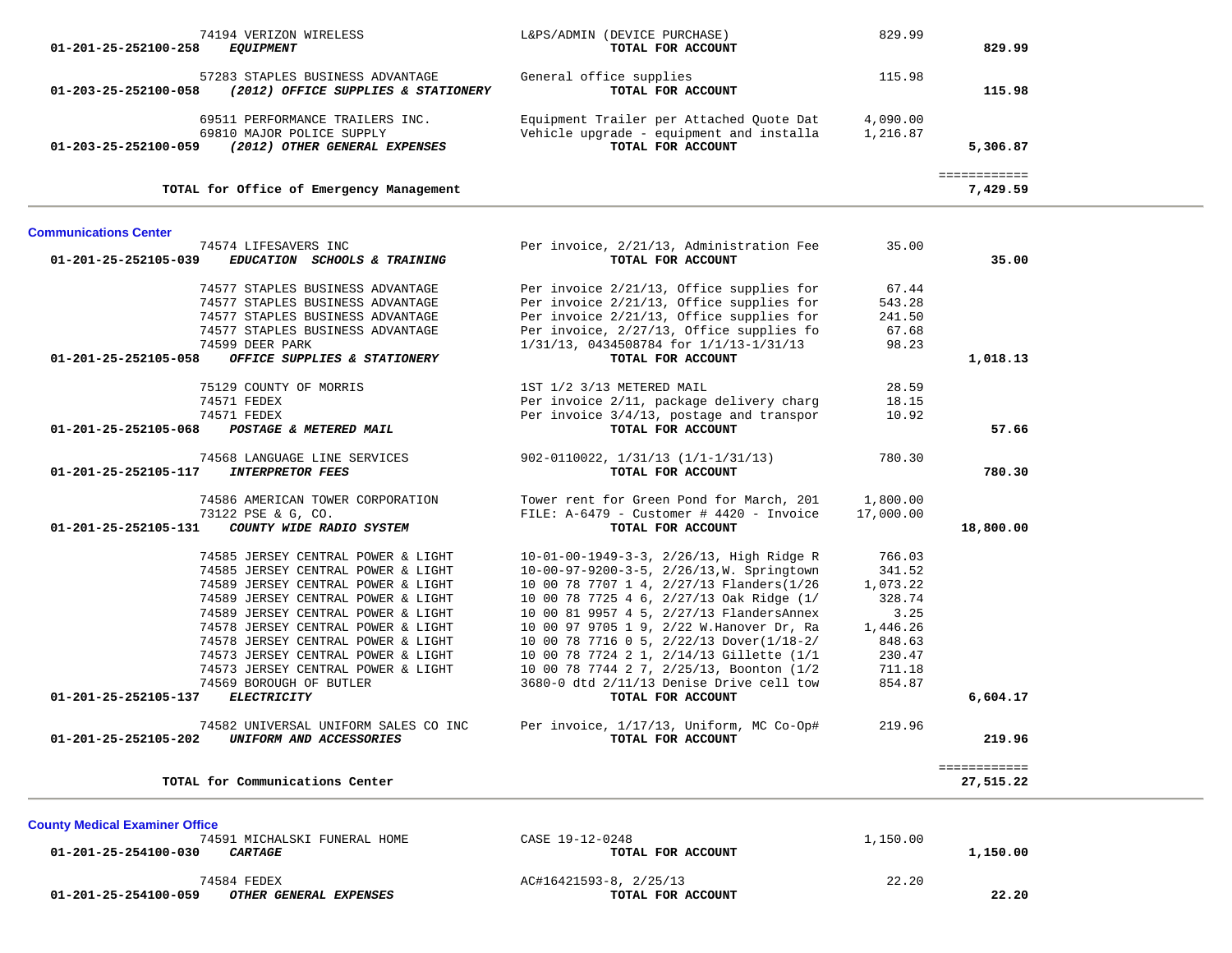| 75129 COUNTY OF MORRIS                                                             | 1ST 1/2 3/13 METERED MAIL                                                            | 19.06            |              |  |
|------------------------------------------------------------------------------------|--------------------------------------------------------------------------------------|------------------|--------------|--|
| POSTAGE & METERED MAIL<br>01-201-25-254100-068                                     | TOTAL FOR ACCOUNT                                                                    |                  | 19.06        |  |
| 74601 MORRISTOWN MEMORIAL HOSPITAL                                                 | MORGUE USE 4TH OTR 2012 - 37 CASES                                                   | 1,110.00         |              |  |
| (2012) MORGUE FEES<br>01-203-25-254100-055                                         | TOTAL FOR ACCOUNT                                                                    |                  | 1,110.00     |  |
| 74602 FISHER HEALTHCARE                                                            | AC#557815-001 12/12/2012                                                             | 206.27           |              |  |
| 01-203-25-254100-203<br>(2012) X-RAY & MEDICAL SUPPLIES                            | TOTAL FOR ACCOUNT                                                                    |                  | 206.27       |  |
|                                                                                    |                                                                                      |                  | ============ |  |
| TOTAL for County Medical Examiner Office                                           |                                                                                      |                  | 2,507.53     |  |
| <b>County Sheriff's Department</b>                                                 |                                                                                      |                  |              |  |
| 73363 NJ TOA                                                                       | MCSO (23) Tactical Members & (5) Bomb Te                                             | 150.00           |              |  |
| 01-201-25-270100-023<br>ASSOCIATIONS AND MEMBERSHIPS                               | TOTAL FOR ACCOUNT                                                                    |                  | 150.00       |  |
| 73745 NATIONAL TACTICAL OFFICERS                                                   | Det./Sgt. Gerard Marinelli & Lt. Gerald                                              | 1,530.00         |              |  |
| 73295 CALEA                                                                        | E. Thornton, R. Gupko - Commission Confe                                             | 1,270.00         |              |  |
| 73295 CALEA                                                                        | Sheriff Edward Rochford - Commission Con<br>3-day FARO Laser/Scanner Training Class, | 185.00<br>375.00 |              |  |
| 72068 3RD TECH, INC<br>74483 PHILIP MANGIAFRIDDA                                   | Transportation, Lodging, Meals & Gas @ D                                             | 640.62           |              |  |
| EDUCATION SCHOOLS & TRAINING<br>01-201-25-270100-039                               | TOTAL FOR ACCOUNT                                                                    |                  | 4,000.62     |  |
|                                                                                    |                                                                                      |                  |              |  |
| 73712 CY DRAKE LOCKSMITHS, INC.<br>74385 RIOS' ENGRAVING                           | G. Elorette, Inv dtd 2/13/13<br>In Memory of "Lisa DiPalma" - Bonfiglio,             | 52.00<br>78.00   |              |  |
| OTHER GENERAL EXPENSES<br>01-201-25-270100-059                                     | TOTAL FOR ACCOUNT                                                                    |                  | 130.00       |  |
| 75129 COUNTY OF MORRIS                                                             | 1ST 1/2 3/13 METERED MAIL                                                            | 303.97           |              |  |
| 01-201-25-270100-068<br>POSTAGE & METERED MAIL                                     | TOTAL FOR ACCOUNT                                                                    |                  | 303.97       |  |
| 73919 RECORDER COMMUNITY NEWSPAPERS                                                | Sheriff E. Rochford, Acct#32380, Renewal                                             | 32.00            |              |  |
| 01-201-25-270100-070<br>PUBLICATION & SUBSCRIPTIONS                                | TOTAL FOR ACCOUNT                                                                    |                  | 32.00        |  |
| 74204 MICHAEL NUNN                                                                 | Reimbursement 1/14/13 for one half of ai                                             | 492.25           |              |  |
| TRAVEL EXPENSE<br>01-201-25-270100-082                                             | TOTAL FOR ACCOUNT                                                                    |                  | 492.25       |  |
| 73730 STEVE SEIDLER                                                                | Dog Training - (2/4 - 8/2013, 2/11, 13,                                              | 1,350.00         |              |  |
| 73361 U.S. SECURITY ASSOCIATES, INC.                                               | 573-1067-000 GUARDS - $2/1/13$ - $2/7/13$ , I                                        | 2,368.91         |              |  |
| 73361 U.S. SECURITY ASSOCIATES, INC.                                               | GUARDS - 1/25/13 - 1/31/13, Inv dtd 1/31                                             | 2,379.32         |              |  |
| OTHER OUTSIDE SERVICES<br>01-201-25-270100-084                                     | TOTAL FOR ACCOUNT                                                                    |                  | 6,098.23     |  |
| 73731 SPRINT NEXTEL                                                                | $961050119$ $1/13/13$ - $2/12/13$ , Inv dtd 2/                                       | 107.88           |              |  |
| 74198 ATLANTIC TOMORROWS OFFICE                                                    | Service - 1/31/13 on 1102H02US0, Item de                                             | 158.00           |              |  |
| 01-201-25-270100-161<br>COMMUNICATIONS EQUIPMENT                                   | TOTAL FOR ACCOUNT                                                                    |                  | 265.88       |  |
| 73717 UNIVERSAL UNIFORM SALES CO INC                                               | L. O'Hern - Uniform for Recruit, POS#1-2                                             | 397.95           |              |  |
| 71245 AMERICAN PATCH & EMBLEM COMP                                                 | "Morris County Sheriff" Patches, 3.5" x                                              | 316.00           |              |  |
| 71245 AMERICAN PATCH & EMBLEM COMP                                                 | "SHERIFF EMERGENCY RESPONSE TEAM" Patche                                             | 256.50           |              |  |
| 71245 AMERICAN PATCH & EMBLEM COMP<br>01-201-25-270100-202 UNIFORM AND ACCESSORIES | TOTAL FOR ACCOUNT                                                                    | 12.00            | 982.45       |  |
|                                                                                    |                                                                                      |                  |              |  |
| 73918 MORRISTOWN LUMBER &                                                          | (2) Total Reach - 960570 24" CRV SQG, (1                                             | 101.95           |              |  |
| 01-201-25-270100-239 SMALL TOOLS                                                   | TOTAL FOR ACCOUNT                                                                    |                  | 101.95       |  |
| 73711 INTEGRATED COMPUTER SOLUTIONS                                                | HP Laserjet Cp3505 On-site service, repl                                             | 341.00           |              |  |
| 01-201-25-270100-262 MACHINERY REPAIRS & PARTS                                     | TOTAL FOR ACCOUNT                                                                    |                  | 341.00       |  |
| 73073 NJ OFFICE OF WEIGHTS & MEASURE                                               | Morris County Sheriff's Office 2/13/13,                                              | 80.00            |              |  |
| 01-201-25-270100-291    VEHICLE REPAIRS                                            | TOTAL FOR ACCOUNT                                                                    |                  | 80.00        |  |
| 69320 WINEGARD COMPANY                                                             | RS-3000 RoadStar Antenna "BLACK"                                                     | 89.99            |              |  |
| 69320 WINEGARD COMPANY                                                             | freight                                                                              | 12.50            |              |  |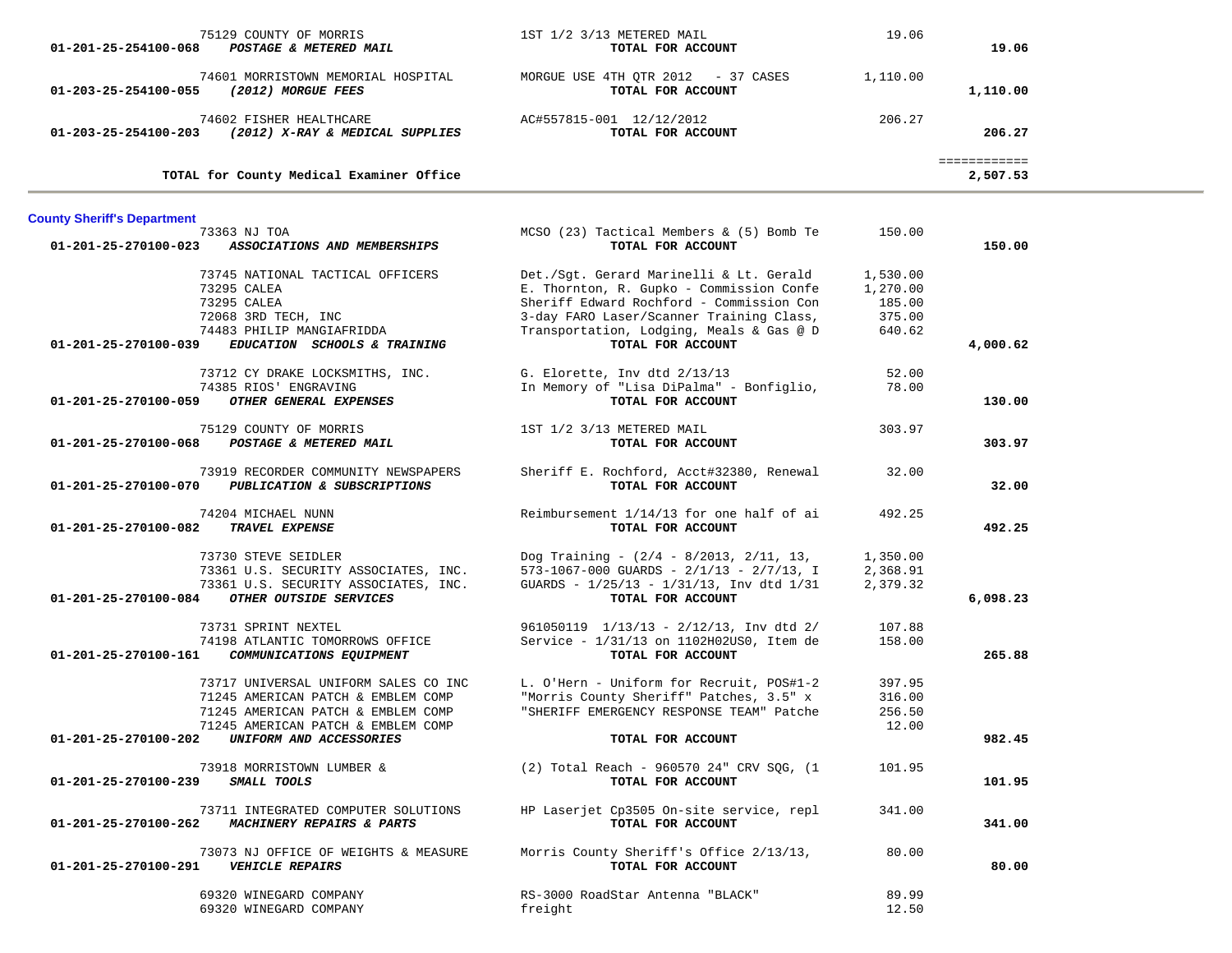| 71235 MORPHOTRAK INC<br>71235 MORPHOTRAK INC<br>01-203-25-270100-262<br>(2012) MACHINERY REPAIRS & PARTS | NJ Duplex Card Printer - Repair/Parts #T<br>Labor - Service on $12/17/12$ , Inv dtd $12/$<br>TOTAL FOR ACCOUNT | 2,750.00<br>640.00 | 3,390.00                  |  |
|----------------------------------------------------------------------------------------------------------|----------------------------------------------------------------------------------------------------------------|--------------------|---------------------------|--|
| TOTAL for County Sheriff's Department                                                                    |                                                                                                                |                    | ============<br>16,470.84 |  |
| <b>County Prosecutor's Office</b>                                                                        |                                                                                                                |                    |                           |  |
| 74366 BERYL SKOG                                                                                         | Reg.On Call Supplemental Hours                                                                                 | 14.25              |                           |  |
| 74366 BERYL SKOG                                                                                         | Supplemental Case Pay                                                                                          | 50.00              |                           |  |
| 74360 BETTY ANN DERCO                                                                                    | Reg.On Call Supplemental Pay for Februar                                                                       | 23.40              |                           |  |
| 74363 DOROTHY DIFABIO                                                                                    | Reg.On Call Supplemental Hours for Febru                                                                       | 50.70              |                           |  |
| 74363 DOROTHY DIFABIO                                                                                    | Case Pays                                                                                                      | 100.00             |                           |  |
| 74368 JUNE WITTY                                                                                         | Reg.On Call Supplemental Pay for Februar                                                                       | 14.40              |                           |  |
| 74383 JANET B. NOVELLO                                                                                   | Reg.On Call Supplemental                                                                                       | 1.35               |                           |  |
| 01-201-25-275100-016<br>OUTSIDE SALARIES & WAGES                                                         | TOTAL FOR ACCOUNT                                                                                              |                    | 254.10                    |  |
| 73951 SPRINT                                                                                             | 949480113 January 13-February 12,2013 MC                                                                       | 497.74             |                           |  |
| 72832 NEXTEL COMMUNICATIONS                                                                              | Account #949480113 DEC13-JAN12, 2013                                                                           | 5,944.90           |                           |  |
| 01-201-25-275100-031<br>CELLULAR PHONES/PAGERS                                                           | TOTAL FOR ACCOUNT                                                                                              |                    | 6,442.64                  |  |
| 74353 STAPLES BUSINESS ADVANTAGE                                                                         | Customer #NYC 1054187                                                                                          | 211.62             |                           |  |
| 74353 STAPLES BUSINESS ADVANTAGE                                                                         | Customer #NYC 1054187                                                                                          | 165.74             |                           |  |
| 74009 RIOS' ENGRAVING                                                                                    | Plaque w/engraving "Barry W. Bittenmaste                                                                       | 116.00             |                           |  |
| 73953 STAPLES BUSINESS ADVANTAGE                                                                         | Account #NYC 1054187 - Economy boxes and                                                                       | 154.77             |                           |  |
| 73953 STAPLES BUSINESS ADVANTAGE                                                                         | Account #NYC 1054187-Luggage Carrier                                                                           | 40.69              |                           |  |
| 73953 STAPLES BUSINESS ADVANTAGE                                                                         | Account#NYC 1054187-Highlighters, arrow                                                                        | 245.90             |                           |  |
| 73953 STAPLES BUSINESS ADVANTAGE                                                                         | Account#NYC 1054187-Elec.Typewritter rib                                                                       | 99.57              |                           |  |
| 73953 STAPLES BUSINESS ADVANTAGE                                                                         | Account#NYC 1054187-Ribbon-Brother Typew                                                                       | 15.35              |                           |  |
| 01-201-25-275100-058<br>OFFICE SUPPLIES & STATIONERY                                                     | TOTAL FOR ACCOUNT                                                                                              |                    | 1,049.64                  |  |
| 74370 FEDEX                                                                                              | Account #1051-0576-2 (Feb.14-Feb.21, 20                                                                        | 303.41             |                           |  |
| 75129 COUNTY OF MORRIS                                                                                   | 1ST 1/2 3/13 METERED MAIL                                                                                      | 1,097.67           |                           |  |
| 01-201-25-275100-068<br>POSTAGE & METERED MAIL                                                           | TOTAL FOR ACCOUNT                                                                                              |                    | 1,401.08                  |  |
| 73374 A.R.T. AGENCY, INC                                                                                 | State v Sean Brennan (Ordered by AP Danni                                                                      | 138.95             |                           |  |
| 73374 A.R.T. AGENCY, INC                                                                                 | Administration Fee                                                                                             | 15.00              |                           |  |
| 73374 A.R.T. AGENCY, INC                                                                                 | State v Vanessa Brown                                                                                          | 607.92             |                           |  |
| 73374 A.R.T. AGENCY, INC                                                                                 | Administration Fee                                                                                             | 15.00              |                           |  |
| 01-201-25-275100-081<br><b>TRANSCRIPTS</b>                                                               | TOTAL FOR ACCOUNT                                                                                              |                    | 776.87                    |  |
| 74355 CABLEVISION                                                                                        | Account #07876-616338-01-7(For March 1,2                                                                       | 1,019.40           |                           |  |
| 74355 CABLEVISION                                                                                        | Account #07876-625785-01-9 (For March 1,                                                                       | 959.40             |                           |  |
| 73988 EQUIFAX INFORMATION SVCS LLC                                                                       | Cust.#04/444VC00947 January 2013                                                                               | 14.11              |                           |  |
| 73988 EQUIFAX INFORMATION SVCS LLC                                                                       | Cust.#04/444VC00947 February 2013                                                                              | 35.88              |                           |  |
| 74369 THOMAS LAIRD                                                                                       | Traveled to Bayside State Prison, Leesbu                                                                       | 54.00              |                           |  |
| 73963 VERIZON                                                                                            | Account #973 285-4391 669 50Y (2/14-3/13                                                                       | 238.81             |                           |  |
| 01-201-25-275100-118<br><b>INVESTIGATION EXPENSE</b>                                                     | TOTAL FOR ACCOUNT                                                                                              |                    | 2,321.60                  |  |
| 73966 DEER PARK                                                                                          | Account #0434996856 1/15/13-2/14/13                                                                            | 188.10             |                           |  |
| 01-201-25-275100-147<br><i><b>WATER</b></i>                                                              | TOTAL FOR ACCOUNT                                                                                              |                    | 188.10                    |  |
| 67623 VERIZON WIRELESS<br>(2012) CELLULAR PHONES/PAGERS<br>01-203-25-275100-031                          | Account #882249917-00001 SEP10-OCT09,20<br>TOTAL FOR ACCOUNT                                                   | 58.98              | 58.98                     |  |
| 63759 LAWYERS DIARY AND MANUAL LLC<br>(2012) LAW BOOKS<br>01-203-25-275100-050                           | MORRIS COUNTY PROSECUTOR'S DIARIES<br>TOTAL FOR ACCOUNT                                                        | 920.00             | 920.00                    |  |
| 73958 ACCURATE TRANSCRIPTIONS, LLC<br>73958 ACCURATE TRANSCRIPTIONS, LLC                                 | Reg.AP P.Jordao (State v Chaffee, J.)<br>Req.AP L.Tucker (State v Parker, G.)                                  | 227.47<br>144.60   |                           |  |

 **01-203-25-270100-059** *(2012) OTHER GENERAL EXPENSES* **TOTAL FOR ACCOUNT 102.49**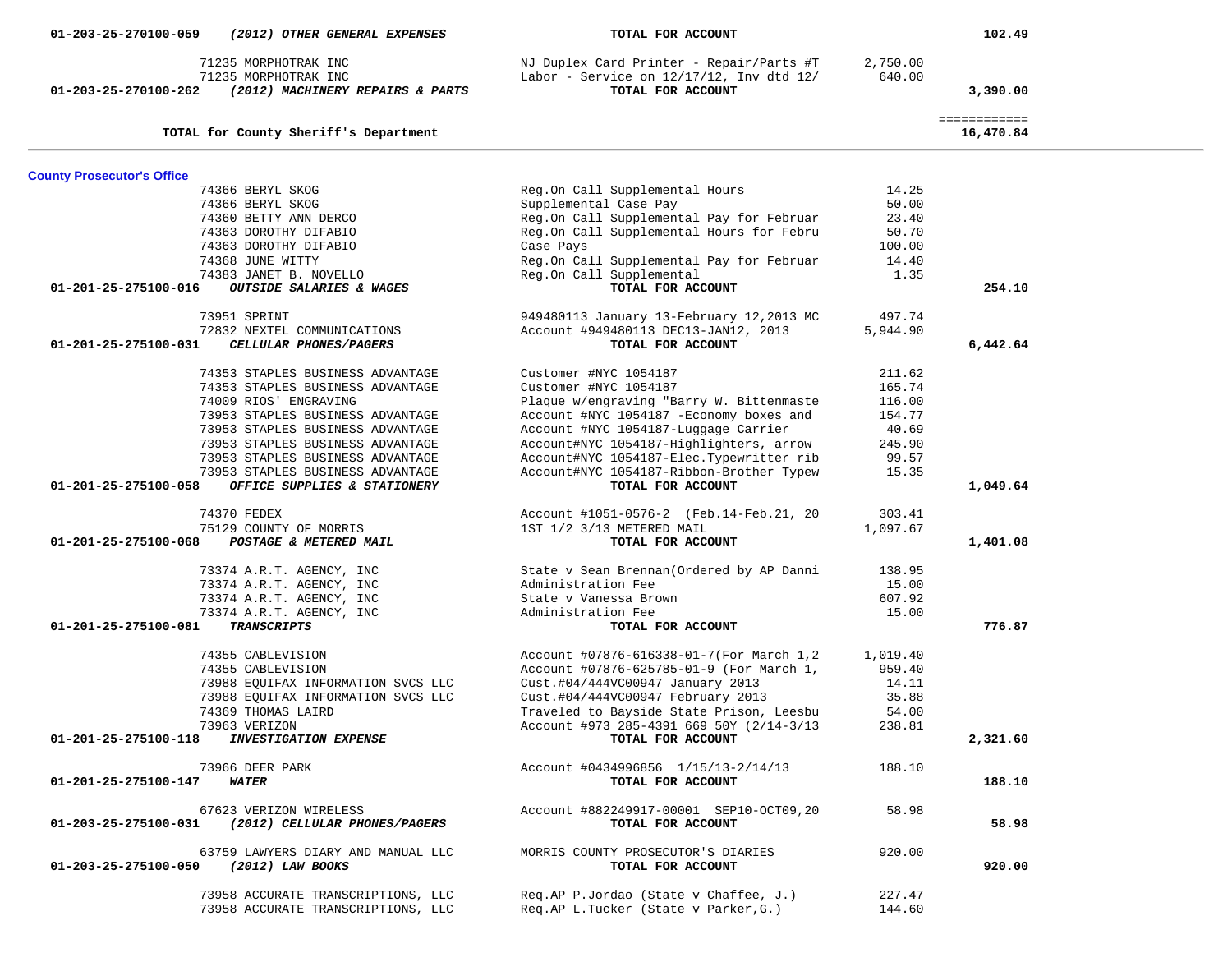| 74521 STAPLES BUSINESS ADVANTAGE | OFFICE SUPPLIES DATED 3.2.13  | 561.94 |
|----------------------------------|-------------------------------|--------|
| 73516 STAPLES BUSINESS ADVANTAGE | OFFICE SUPPLIES DATED 2.6.13  | 395.04 |
| 73516 STAPLES BUSINESS ADVANTAGE | OFFICE SUPPLIES DATED 2.12.13 | 191.37 |

|  | 73520 SKILLPATH SEMINARS TRAINING FOR D.JENKINS ON 3.20.13 99.00                                                                                                                                                                       |                   |        |          |
|--|----------------------------------------------------------------------------------------------------------------------------------------------------------------------------------------------------------------------------------------|-------------------|--------|----------|
|  | 73008 CROSS COUNTRY EDUCATION, LLC TRAINING FOR R.EARLS ON 2.21.13 DATED 1.                                                                                                                                                            |                   | 169.00 |          |
|  | 72964 GRANT WRITING USA <b>TRAINING FOR M.MORSCH ON 3.21,22.13 DATE</b>                                                                                                                                                                |                   | 425.00 |          |
|  |                                                                                                                                                                                                                                        |                   |        |          |
|  | 9133 MARIANA DEMARTINEZ (REIMBURSEMENT FOR TRAINING. I.A.T.P. TRA 135.00)<br>10.74 MARIANA DEMARTINEZ (REIMBURSEMENT FOR MEAL ON 1.18.13 10.74<br>11.38 MARIANA DEMARTINEZ (REIMBURSEMENT FOR MEAL ON 1.19.13 11.38                    |                   |        |          |
|  |                                                                                                                                                                                                                                        |                   |        |          |
|  | 73511 CMI EDUCATION INSTITUTE, INC. TRAINING FOR L.FOGLIA ON 2.26.13                                                                                                                                                                   |                   | 189.99 |          |
|  |                                                                                                                                                                                                                                        |                   |        |          |
|  |                                                                                                                                                                                                                                        |                   |        |          |
|  |                                                                                                                                                                                                                                        |                   |        |          |
|  |                                                                                                                                                                                                                                        |                   |        |          |
|  |                                                                                                                                                                                                                                        |                   |        |          |
|  |                                                                                                                                                                                                                                        |                   |        |          |
|  | 33-1 CHE MENTREMART ROLL AND REIMBURSEMENT FOR 2NIGHTS LODGING FOR T<br>269.04<br>74500 TIMOTHY STEWART REMART REIMBURSEMENT FOR 2NIGHTS LODGING FOR T<br>74500 TIMOTHY STEWART REMART REIMBURSEMENT FOR MEAL ON 2.12.13<br>74271 WILL |                   |        |          |
|  | 74271 WILLIAM GUIDA CONTROLLER TREIMBURSEMENT FOR PARKING ON 2.11.13                                                                                                                                                                   |                   | 19.00  |          |
|  | 01-201-25-280100-039 EDUCATION SCHOOLS & TRAINING                                                                                                                                                                                      | TOTAL FOR ACCOUNT |        | 2,667.44 |
|  |                                                                                                                                                                                                                                        |                   |        |          |

| TOTAL for County Prosecutor's Office                 |                                                   |          | 35,661.68                |
|------------------------------------------------------|---------------------------------------------------|----------|--------------------------|
| 01-203-25-275100-202 (2012) UNIFORM AND ACCESSORIES  | TOTAL FOR ACCOUNT                                 |          | 1,128.00<br>============ |
| 69178 EMBROIDME                                      | PAPSNJ Shirts for the Polish Heritage Ev          | 378.00   |                          |
| 69178 EMBROIDME                                      | Community Affairs Shirts & Jackets                | 750.00   |                          |
| 01-203-25-275100-118<br>(2012) INVESTIGATION EXPENSE | TOTAL FOR ACCOUNT                                 |          | 20,748.60                |
| 73710 VERIZON WIRELESS                               | Services: 7/10-7/31/12 [9902]                     | 843.00   |                          |
| 73710 VERIZON WIRELESS                               | RE: Case #2012X-00559 (Services 8/1-8/9/          | 300.00   |                          |
| 73714 VERIZON WIRELESS                               | WFM 1257502 [5933] Major Crimes 12X-1587          | 410.00   |                          |
| 71292 MACK CAMERA & VIDEO SERVICE                    | Tom-Tom Start 45m Navigation GPS 1,290.00         |          |                          |
| 71292 MACK CAMERA & VIDEO SERVICE                    | Promaster LP-E8 Battery 350.00                    |          |                          |
| 71292 MACK CAMERA & VIDEO SERVICE                    | Twin Pak Promaster 8gb SDHC Cards                 | 200.00   |                          |
| 71292 MACK CAMERA & VIDEO SERVICE                    | Lowepro Flipside 200 Backpack                     | 770.00   |                          |
| 71292 MACK CAMERA & VIDEO SERVICE                    | Carson X View 7x32mm Monocular 18" Close          | 580.00   |                          |
| 71292 MACK CAMERA & VIDEO SERVICE                    | Sony Digital Voice Recorder                       | 380.00   |                          |
| 71292 MACK CAMERA & VIDEO SERVICE                    | 3 Yr Diamond Service Contract                     | 1,459.80 |                          |
| 71292 MACK CAMERA & VIDEO SERVICE                    | Promaster UV Filters                              | 300.00   |                          |
| 71292 MACK CAMERA & VIDEO SERVICE                    | Canon EOS Rebel IT3iEF-s 18-55 II Lens K 7,499.80 |          |                          |
| 73744 VERIZON WIRELESS                               | T3 WFM 1156019 / [3802]                           | 825.00   |                          |
| 73744 VERIZON WIRELESS                               | T3 WFM 1122463 [6637]                             | 83.00    |                          |
| 73744 VERIZON WIRELESS                               | T3 ATVM-MOR-6-WT-12 [6637] Renewal order 1,250.00 |          |                          |
| 73744 VERIZON WIRELESS                               | T3 2011X-2791 [5473] 5/1-5/27/12 1,125.00         |          |                          |
| 73744 VERIZON WIRELESS                               | T3 2011X-2797 [4888] 5/1-5/30/12 1,750.00         |          |                          |
| 73744 VERIZON WIRELESS                               | Service: 6/1-/2/12 [4047]                         | 83.00    |                          |
| 73744 VERIZON WIRELESS                               | T3 Order-Case #2011X-2797 (5/1-5/31/12)[          | 1,250.00 |                          |

74268 MICHEAL MORSCH REIMBURSEMENT FOR 2 NIGHTS LODGING FOR T 269.04

**County Jail**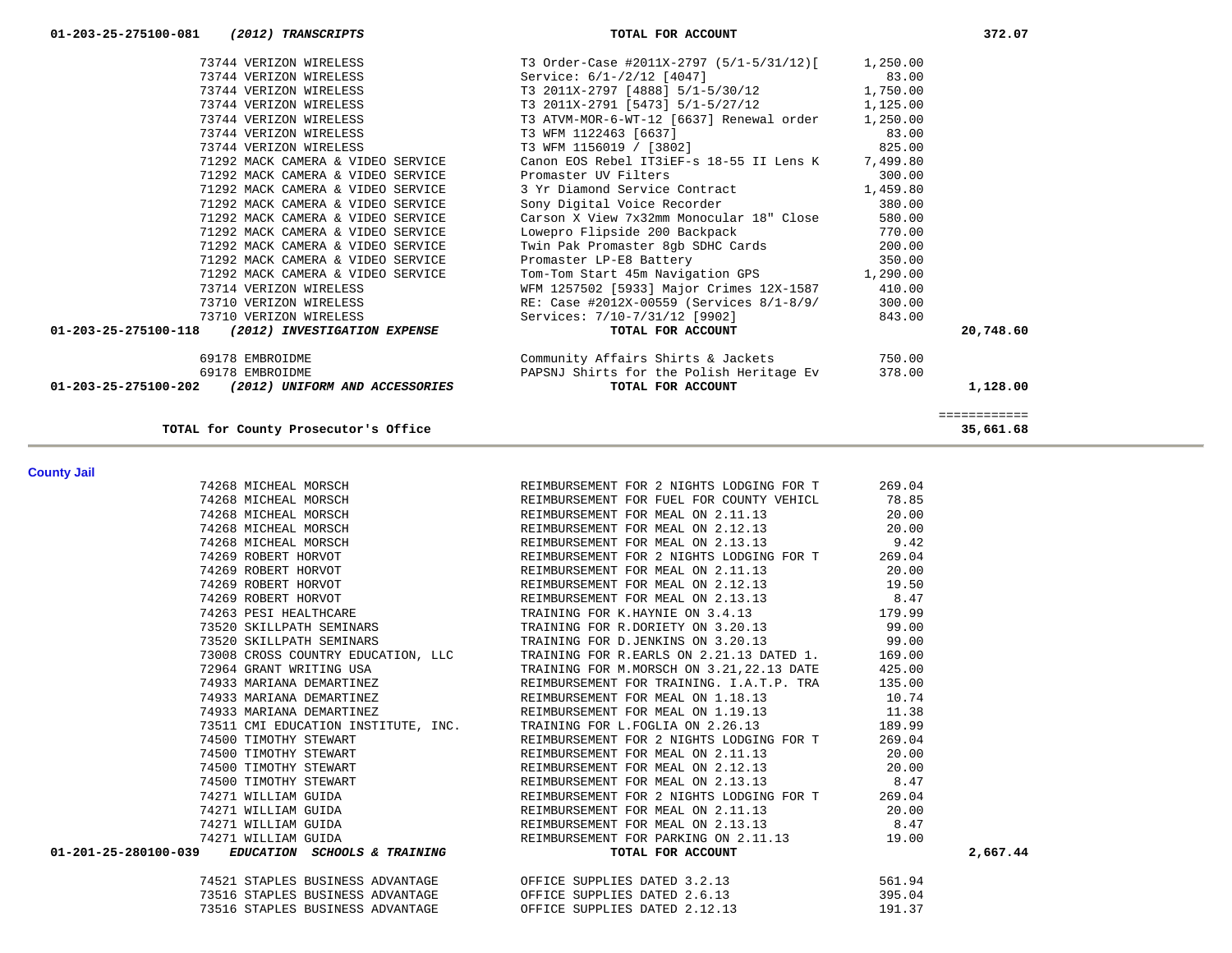|                                                                                  | 73756 TRITEC OFFICE EQUIPMENT INC TONER FOR COPIERS PLUS SHIPPING DATED 2. 163.02                                                                                                                                                                                                                                                                                                                                                                                                              |          |           |
|----------------------------------------------------------------------------------|------------------------------------------------------------------------------------------------------------------------------------------------------------------------------------------------------------------------------------------------------------------------------------------------------------------------------------------------------------------------------------------------------------------------------------------------------------------------------------------------|----------|-----------|
|                                                                                  |                                                                                                                                                                                                                                                                                                                                                                                                                                                                                                | 1,575.00 |           |
|                                                                                  | TOTAL FOR ACCOUNT                                                                                                                                                                                                                                                                                                                                                                                                                                                                              |          | 2,886.37  |
|                                                                                  | 74275 VAN METER & ASSOCIATES INC. COMPUTER PROGRAM FOR ADMIN DATED 3.1.13 145.00                                                                                                                                                                                                                                                                                                                                                                                                               |          |           |
| 01-201-25-280100-059 OTHER GENERAL EXPENSES                                      | TOTAL FOR ACCOUNT                                                                                                                                                                                                                                                                                                                                                                                                                                                                              |          | 145.00    |
| 75129 COUNTY OF MORRIS<br>01-201-25-280100-068 <i>POSTAGE &amp; METERED MAIL</i> | 1ST 1/2 3/13 METERED MAIL                                                                                                                                                                                                                                                                                                                                                                                                                                                                      | 79.60    |           |
|                                                                                  | TOTAL FOR ACCOUNT                                                                                                                                                                                                                                                                                                                                                                                                                                                                              |          | 79.60     |
| 73513 TSI INCORPORATED                                                           | CLEANING, CALIBRATION, & SHIPPING OF BREA 676.09                                                                                                                                                                                                                                                                                                                                                                                                                                               |          |           |
|                                                                                  |                                                                                                                                                                                                                                                                                                                                                                                                                                                                                                |          |           |
|                                                                                  |                                                                                                                                                                                                                                                                                                                                                                                                                                                                                                |          |           |
|                                                                                  |                                                                                                                                                                                                                                                                                                                                                                                                                                                                                                |          |           |
|                                                                                  |                                                                                                                                                                                                                                                                                                                                                                                                                                                                                                |          |           |
|                                                                                  |                                                                                                                                                                                                                                                                                                                                                                                                                                                                                                |          |           |
| 01-201-25-280100-084 OTHER OUTSIDE SERVICES                                      | TABLE TRUKMANN'S REPROGRAPHICS<br>TABLE TRUKMANN'S REPROGRAPHICS<br>TABLE TRUKMANN'S REPROGRAPHICS<br>TABLE TO THE TRUKMANNE CORP<br>TABLE TO THE TRUKMANNE CORP<br>TABLE TRUKMANNE TROPHY<br>CUSTOM PICTURE FRAMING DATED 1.9.13<br>TABLE T<br>TOTAL FOR ACCOUNT                                                                                                                                                                                                                              |          | 2,441.29  |
|                                                                                  |                                                                                                                                                                                                                                                                                                                                                                                                                                                                                                |          |           |
|                                                                                  |                                                                                                                                                                                                                                                                                                                                                                                                                                                                                                |          |           |
| 01-201-25-280100-128 SECURITY EQUIPMENT                                          | TOTAL FOR ACCOUNT                                                                                                                                                                                                                                                                                                                                                                                                                                                                              |          | 848.40    |
|                                                                                  | 73522 ARAMARK CORRECTIONAL SERVICES STAFF AND INMATE MEALS DATED 2.14.13 15,767.15                                                                                                                                                                                                                                                                                                                                                                                                             |          |           |
|                                                                                  |                                                                                                                                                                                                                                                                                                                                                                                                                                                                                                |          |           |
|                                                                                  | 31822 ARAWARK CORRECTIONAL SERVICES<br>T4524 ARAWARK CORRECTIONAL SERVICES<br>T4524 ARAWARK CORRECTIONAL SERVICES<br>T473 ARAWARK CORRECTIONAL SERVICES<br>T473 ARAWARK CORRECTIONAL SERVICES<br>T473 ARAWARK CORRECTIONAL SERVICES<br>T47                                                                                                                                                                                                                                                     |          |           |
|                                                                                  |                                                                                                                                                                                                                                                                                                                                                                                                                                                                                                |          |           |
|                                                                                  |                                                                                                                                                                                                                                                                                                                                                                                                                                                                                                |          |           |
|                                                                                  |                                                                                                                                                                                                                                                                                                                                                                                                                                                                                                |          |           |
|                                                                                  |                                                                                                                                                                                                                                                                                                                                                                                                                                                                                                |          |           |
|                                                                                  |                                                                                                                                                                                                                                                                                                                                                                                                                                                                                                |          |           |
|                                                                                  |                                                                                                                                                                                                                                                                                                                                                                                                                                                                                                |          |           |
| 01-201-25-280100-185 FOOD                                                        | TOTAL FOR ACCOUNT                                                                                                                                                                                                                                                                                                                                                                                                                                                                              |          | 67,049.39 |
|                                                                                  | 73517 BIO-REFERENCE LABORATORIES, INC   INMATE LAB WORK FOR JAN. 2013 DATED 2.1.1   1,398.39                                                                                                                                                                                                                                                                                                                                                                                                   |          |           |
| 74256 ADVANCED VASCULAR ASSOCIATES<br>74272 CIVIC RESEARCH INSTITUTE INC         | MEDICAL CARE FOR M.BROWN DATED 1.7.13                                                                                                                                                                                                                                                                                                                                                                                                                                                          | 392.70   |           |
|                                                                                  |                                                                                                                                                                                                                                                                                                                                                                                                                                                                                                |          |           |
|                                                                                  |                                                                                                                                                                                                                                                                                                                                                                                                                                                                                                |          |           |
|                                                                                  |                                                                                                                                                                                                                                                                                                                                                                                                                                                                                                |          |           |
|                                                                                  |                                                                                                                                                                                                                                                                                                                                                                                                                                                                                                |          |           |
|                                                                                  |                                                                                                                                                                                                                                                                                                                                                                                                                                                                                                |          |           |
|                                                                                  |                                                                                                                                                                                                                                                                                                                                                                                                                                                                                                |          |           |
|                                                                                  |                                                                                                                                                                                                                                                                                                                                                                                                                                                                                                |          |           |
|                                                                                  |                                                                                                                                                                                                                                                                                                                                                                                                                                                                                                |          |           |
| 01-201-25-280100-189 MEDICAL                                                     | $\begin{tabular}{lllllllllllllllllllll} \hline \text{{\sc 14272 CLVIC RESEARCH INSTITUTE INC}} & \text{{\sc 14272 CLVIC RESEARCH INSTITUTE INC}} & \text{{\sc 14272 CLVIC RESEARCH INSTITUTE INC}} & \text{{\sc 14278 NN.2013 DATED 2.1.13}} & \text{{\sc 14272 CLVIC RESENTAL INC}} & \text{{\sc 14278 NN.2013 DATED 2.1.13}} & \text{{\sc 14278 NN.2013 DATED 1.14.13}} & \text{{\sc 14278 NN.2013 DATED $<br>MEDICAL SUPPLIES DATED 2.1.13<br><b>TOTAL FOR ACCOUNT</b><br>TOTAL FOR ACCOUNT |          | 28,452.90 |
|                                                                                  | 73218 UNIVERSAL UNIFORM SALES CO INC<br>78.15 78.15 UNIVERSAL UNIFORM SALES CO INC<br>1999 10 UNIVERSAL UNIFORM SALES CO INC<br>1999 10 UNIFORM SALES CO INC                                                                                                                                                                                                                                                                                                                                   |          |           |
|                                                                                  |                                                                                                                                                                                                                                                                                                                                                                                                                                                                                                |          |           |
| 01-201-25-280100-202 UNIFORM AND ACCESSORIES                                     | TOTAL FOR ACCOUNT                                                                                                                                                                                                                                                                                                                                                                                                                                                                              |          | 158.05    |
|                                                                                  |                                                                                                                                                                                                                                                                                                                                                                                                                                                                                                |          |           |
| BLDG MAINTENANCE SUPPLIES                                                        | 74510 MORRIS BRICK AND STONE CO. SEALANT AND ADHESIVE DATED 2.14.13 53.80<br><b>BLDG MAINTENANCE SUPPLIES</b>                                                                                                                                                                                                                                                                                                                                                                                  |          |           |
| 01-201-25-280100-249                                                             |                                                                                                                                                                                                                                                                                                                                                                                                                                                                                                |          | 53.80     |
| 73002 ASSOCIATED SALES AND BAG CO.                                               | CLEAR BAGS DATED 1.24.13                                                                                                                                                                                                                                                                                                                                                                                                                                                                       | 932.28   |           |
| 74261 ALLEN PAPER & SUPPLY CO                                                    | FACLITY PAPER PRODUCTS DATED 2.26.13                                                                                                                                                                                                                                                                                                                                                                                                                                                           | 812.50   |           |
| 74261 ALLEN PAPER & SUPPLY CO                                                    | FACLITY PAPER PRODUCTS DATED 2.28.13                                                                                                                                                                                                                                                                                                                                                                                                                                                           | 1,486.50 |           |
| 74348 E.A. MORSE & CO. INC.                                                      | JANITORIAL SUPPLIES DATED 2.28.13                                                                                                                                                                                                                                                                                                                                                                                                                                                              | 460.84   |           |
| <b>JANITORIAL SUPPLIES</b><br>01-201-25-280100-252                               | TOTAL FOR ACCOUNT                                                                                                                                                                                                                                                                                                                                                                                                                                                                              |          | 3,692.12  |
| 70336 DESIGN SPECIALTIES, INC.                                                   | KITCHEN PLATES DATED 11.19.12                                                                                                                                                                                                                                                                                                                                                                                                                                                                  | 600.00   |           |
| 01-203-25-280100-059<br>(2012) OTHER GENERAL EXPENSES                            | TOTAL FOR ACCOUNT                                                                                                                                                                                                                                                                                                                                                                                                                                                                              |          | 600.00    |
| 64656 CY DRAKE LOCKSMITHS, INC.                                                  | KEYS DATED 9.13.12                                                                                                                                                                                                                                                                                                                                                                                                                                                                             | 54.20    |           |
| (2012) SECURITY EQUIPMENT<br>01-203-25-280100-128                                | TOTAL FOR ACCOUNT                                                                                                                                                                                                                                                                                                                                                                                                                                                                              |          | 54.20     |
|                                                                                  |                                                                                                                                                                                                                                                                                                                                                                                                                                                                                                |          |           |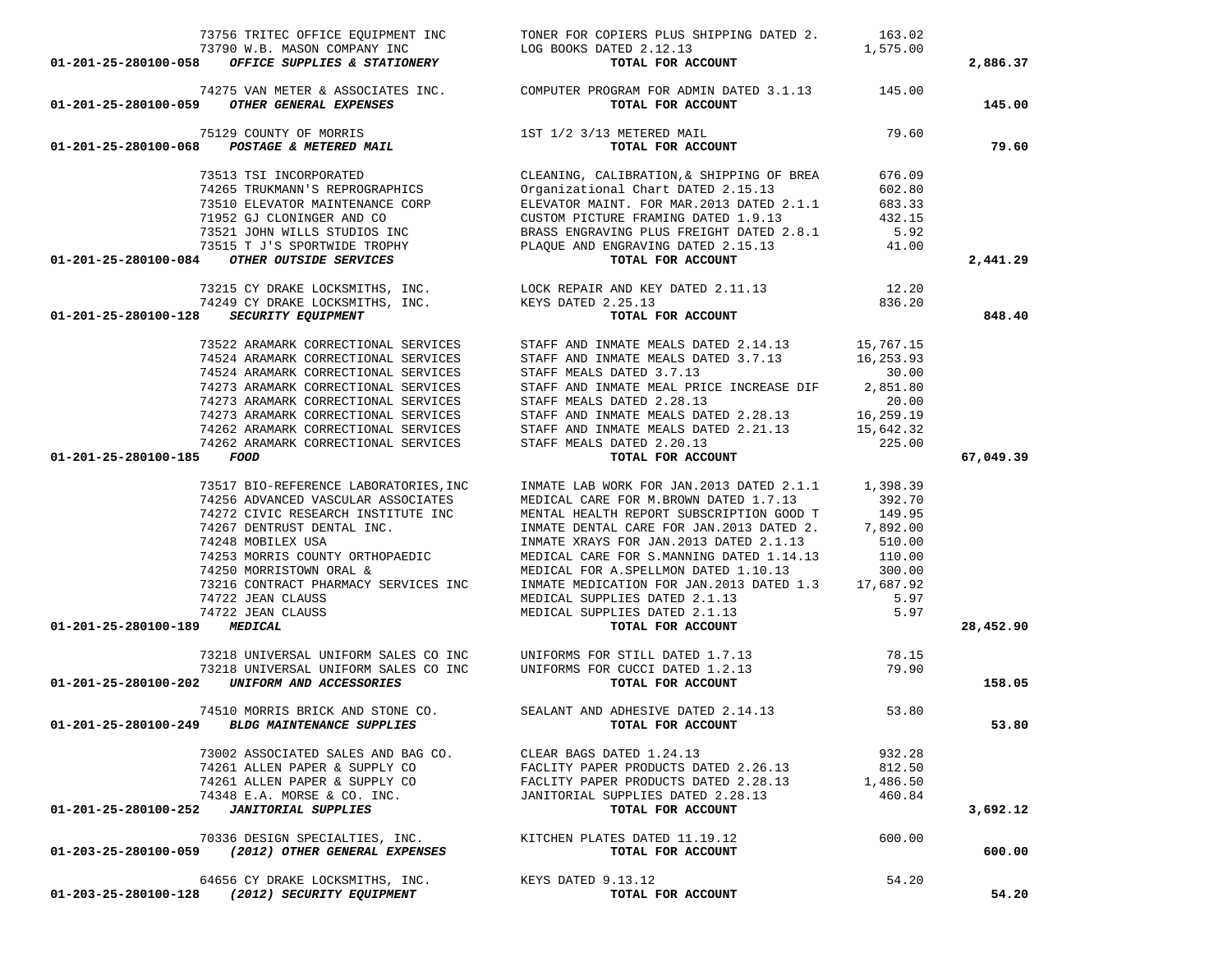|                                       | 73219 CORNELL SURGICAL CO<br>74255 ADVANCED VASCULAR ASSOCIATES<br>74252 MORRIS COUNTY ORTHOPAEDIC<br>74252 MORRIS COUNTY ORTHOPAEDIC | EKG MACHINE FOR MEDICAL DEPT. QUOTED AND<br>MEDICAL FOR M.BROWN DATED 12.20.12<br>MEDICAL CARE FOR S.MANNING DATED 12.6.12<br>MEDICAL CARE FOR S.MANNING DATED 12.20.1 | 2,878.55<br>1,553.25<br>1,860.00<br>110.00 |              |  |
|---------------------------------------|---------------------------------------------------------------------------------------------------------------------------------------|------------------------------------------------------------------------------------------------------------------------------------------------------------------------|--------------------------------------------|--------------|--|
|                                       | 74259 UNIVERSITY HOSPITAL                                                                                                             | MEDICAL CARE FOR A.BARNHILL DATED 6.18.1                                                                                                                               | 255.00                                     |              |  |
|                                       | 74721 DONNA GRUBLE                                                                                                                    | REIMBURSEMENT FOR BOOK FOR MEDICAL DEPT.                                                                                                                               | 77.73                                      |              |  |
|                                       | 72997 MORRIS IMAGING ASSOC II PA                                                                                                      | MEDICAL CARE FOR G.WOOD DATED 12.21.12                                                                                                                                 | 2,638.00                                   |              |  |
|                                       | 68715 MORRISTOWN EMERGENCY MEDICAL                                                                                                    | MEDICAL CARE FOR J.GRUSHACK DATED 10.7.1                                                                                                                               | 544.00                                     |              |  |
|                                       | 68715 MORRISTOWN EMERGENCY MEDICAL                                                                                                    | MEDICAL CARE FOR J.RAMIREZ DATED 10.11.1                                                                                                                               | 544.00                                     | 10,460.53    |  |
| 01-203-25-280100-189                  | (2012) MEDICAL                                                                                                                        | TOTAL FOR ACCOUNT                                                                                                                                                      |                                            |              |  |
|                                       | 72967 AWARD EXCELLENCE CO LLC                                                                                                         | MAINT. STAFF UNIFORMS DATED 12.21.12                                                                                                                                   | 153.55                                     |              |  |
|                                       | 73518 UNIVERSAL UNIFORM SALES CO INC                                                                                                  | UNIFORMS FOR BEINERT DATED 12.28.12                                                                                                                                    | 452.66                                     |              |  |
| 01-203-25-280100-202                  | (2012) UNIFORM AND ACCESSORIES                                                                                                        | TOTAL FOR ACCOUNT                                                                                                                                                      |                                            | 606.21       |  |
|                                       | 67218 ELECTRIC POWER DOOR                                                                                                             | PARTS FOR BI-FOLD DOORS DATED 10.18.12                                                                                                                                 | 2,332.46                                   |              |  |
| 01-203-25-280100-262                  | (2012) MACHINERY REPAIRS & PARTS                                                                                                      | TOTAL FOR ACCOUNT                                                                                                                                                      |                                            | 2,332.46     |  |
|                                       |                                                                                                                                       |                                                                                                                                                                        |                                            | ============ |  |
|                                       | TOTAL for County Jail                                                                                                                 |                                                                                                                                                                        |                                            | 122,527.76   |  |
|                                       |                                                                                                                                       |                                                                                                                                                                        |                                            |              |  |
| <b>County Youth Detention Facilit</b> | 71818 CABLEVISION                                                                                                                     |                                                                                                                                                                        | 40.57                                      |              |  |
| 01-201-25-281100-039                  | EDUCATION SCHOOLS & TRAINING                                                                                                          | 5 cable boxes and Power to Learn filter<br>TOTAL FOR ACCOUNT                                                                                                           |                                            | 40.57        |  |
|                                       |                                                                                                                                       |                                                                                                                                                                        |                                            |              |  |
|                                       | 75129 COUNTY OF MORRIS                                                                                                                | 1ST 1/2 3/13 METERED MAIL                                                                                                                                              | 57.84                                      |              |  |
| 01-201-25-281100-068                  | POSTAGE & METERED MAIL                                                                                                                | TOTAL FOR ACCOUNT                                                                                                                                                      |                                            | 57.84        |  |
|                                       | 73132 ALERE TOXICOLOGY SERVICES INC.                                                                                                  | Resident Drug Tests                                                                                                                                                    | 32.00                                      |              |  |
|                                       | 73448 THE INSTITUTE FOR FORENSIC                                                                                                      | Psychological exam for JDO candidate                                                                                                                                   | 325.00                                     |              |  |
|                                       | 74139 WHITES HEALTHCARE                                                                                                               | Resident medications January 2013                                                                                                                                      | 643.92                                     |              |  |
|                                       | 74139 WHITES HEALTHCARE                                                                                                               | Resident medications - Credit January                                                                                                                                  | $-123.80$                                  |              |  |
|                                       | 74139 WHITES HEALTHCARE                                                                                                               | Resident medications-Credit November                                                                                                                                   | $-185.85$                                  |              |  |
| 01-201-25-281100-189                  | <b>MEDICAL</b>                                                                                                                        | TOTAL FOR ACCOUNT                                                                                                                                                      |                                            | 691.27       |  |
|                                       | 74023 COMPLETE SECURITY SYSTEMS, INC.                                                                                                 | DiBos chip replacement, repaired all cam                                                                                                                               | 210.00                                     |              |  |
|                                       | 74024 COMPUTER CABLE & CONNECTOR CO                                                                                                   | Cable Wire                                                                                                                                                             | 18.00                                      |              |  |
| 01-201-25-281100-262                  | MACHINERY REPAIRS & PARTS                                                                                                             | TOTAL FOR ACCOUNT                                                                                                                                                      |                                            | 228.00       |  |
|                                       | 69739 BSN SPORTS INC.                                                                                                                 | various sports equipment to be used for                                                                                                                                | 544.74                                     |              |  |
|                                       | 71564 BSN SPORTS INC.                                                                                                                 | Resident physical education equipment                                                                                                                                  | 35.94                                      |              |  |
|                                       | 71564 BSN SPORTS INC.                                                                                                                 | freight                                                                                                                                                                | 5.39                                       |              |  |
|                                       | 01-203-25-281100-039 (2012) EDUCATION SCHOOLS & TRAINING                                                                              | TOTAL FOR ACCOUNT                                                                                                                                                      |                                            | 586.07       |  |
|                                       | 72526 BOB BARKER COMPANY, INC.                                                                                                        | deodorant                                                                                                                                                              | 82.91                                      |              |  |
| 01-203-25-281100-059                  | (2012) OTHER GENERAL EXPENSES                                                                                                         | TOTAL FOR ACCOUNT                                                                                                                                                      |                                            | 82.91        |  |
|                                       |                                                                                                                                       |                                                                                                                                                                        |                                            | ============ |  |
|                                       | TOTAL for County Youth Detention Facilit                                                                                              |                                                                                                                                                                        |                                            | 1,686.66     |  |
|                                       |                                                                                                                                       |                                                                                                                                                                        |                                            |              |  |

 $\sim$ 

-

# **Road Repairs**

| 01-201-26-290100-058 | 72357 MUNICIPAL CAPITAL CORP<br>OFFICE SUPPLIES & STATIONERY                                                                 | quarterly copier lease Customer # 6365<br>TOTAL FOR ACCOUNT                    | 586.83                            | 586.83 |
|----------------------|------------------------------------------------------------------------------------------------------------------------------|--------------------------------------------------------------------------------|-----------------------------------|--------|
| 01-201-26-290100-068 | 75129 COUNTY OF MORRIS<br>POSTAGE & METERED MAIL                                                                             | 1ST 1/2 3/13 METERED MAIL<br>TOTAL FOR ACCOUNT                                 | 6.78                              | 6.78   |
|                      | 73751 TOWNSOUARE DINER RESTAURANT<br>73751 TOWNSQUARE DINER RESTAURANT<br>72779 LONG VALLEY PIZZA<br>72779 LONG VALLEY PIZZA | Meals 1/17-2/10/2013<br>15% Gratuity<br>meals $1/10-1/30/2013$<br>15% gratuity | 250.00<br>37.50<br>70.00<br>10.50 |        |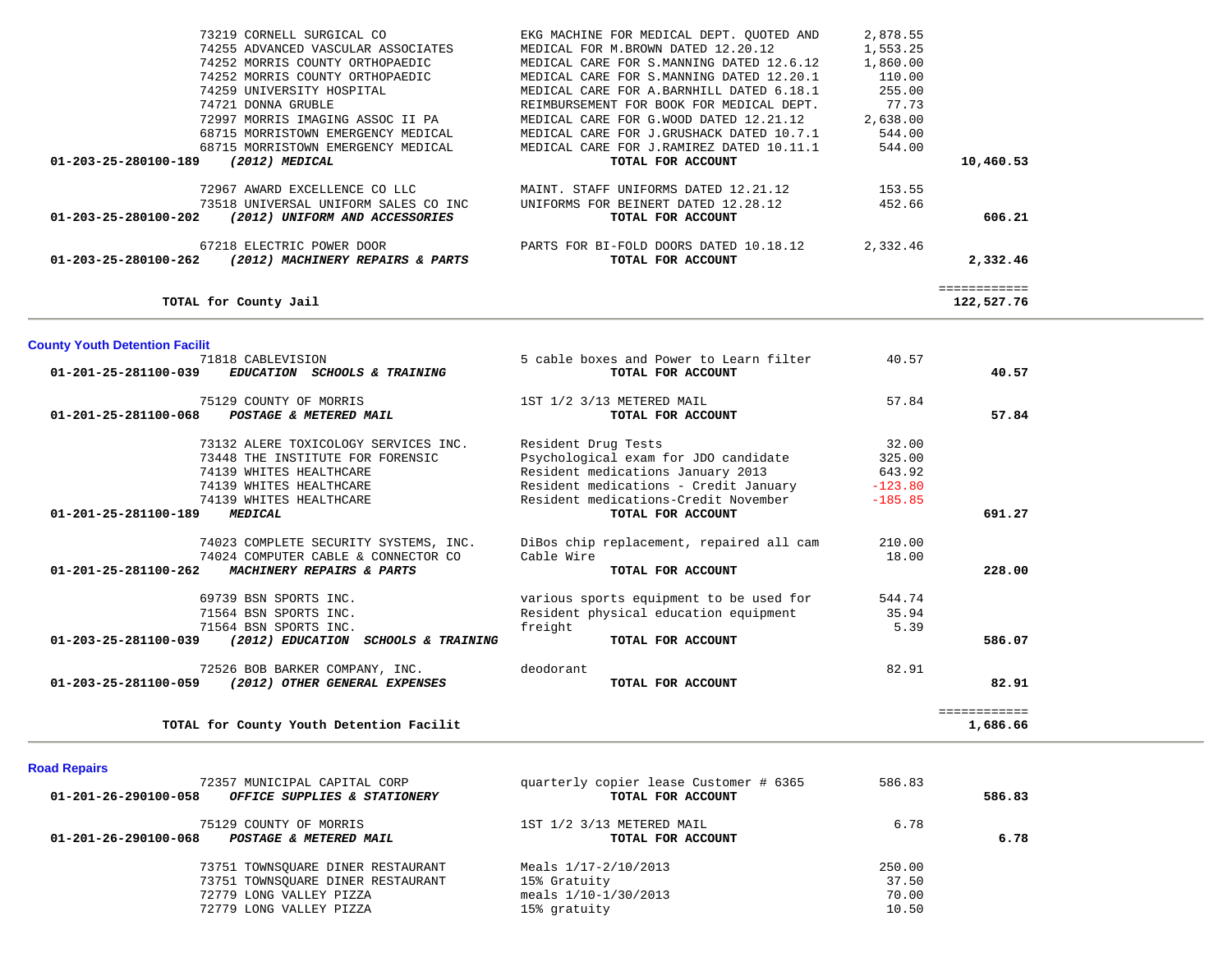| <b>Bridges and Culverts</b>                          |                                          |        |        |
|------------------------------------------------------|------------------------------------------|--------|--------|
| 73780 VERIZON                                        | Billing Date: 2/1/13Account No. 973-361- | 333.32 |        |
| 74567 VERIZON                                        | Phone service for Wharton GarageBilling  | 330.88 |        |
| 01-201-26-292100-146<br><b>TELEPHONE</b>             | TOTAL FOR ACCOUNT                        |        | 664.20 |
| 73779 SHEAFFER SUPPLY INC.                           | 11 oz PB Blaster                         | 13.47  |        |
| 73779 SHEAFFER SUPPLY INC.                           | 15" Ratchet 1/2 DR                       | 92.55  |        |
| 73779 SHEAFFER SUPPLY INC.                           | $1-5/16$ DP IMP SKT $1/2dr$              | 26.80  |        |
| 73779 SHEAFFER SUPPLY INC.                           | 3" Imp Exten 1/2 DR                      | 20.13  |        |
| 73779 SHEAFFER SUPPLY INC.                           | 5" IMP Exten 1/2 DR                      | 24.75  |        |
| 01-201-26-292100-239<br>SMALL TOOLS                  | TOTAL FOR ACCOUNT                        |        | 177.70 |
| 73778 COUNTY WELDING SUPPLY CO                       | CWS 125 CF Argon                         | 2.95   |        |
| 73778 COUNTY WELDING SUPPLY CO                       | CWS 125 AR/CO2 75/25                     | 2.95   |        |
| 73778 COUNTY WELDING SUPPLY CO                       | CWS Medium Acetylene                     | 11.80  |        |
| 73778 COUNTY WELDING SUPPLY CO                       | CWS 125 CF Oxygen                        | 2.95   |        |
| 73778 COUNTY WELDING SUPPLY CO                       | CWS 251 CF Oxygen                        | 14.75  |        |
| 01-201-26-292100-248<br>WELDING-OXYGEN-ACETYLENE ETC | TOTAL FOR ACCOUNT                        |        | 35.40  |
| 70719 CABLEVISION                                    | Cable for the Wharton Garage Facility. B | 78.27  |        |
| 71486 ZEE MEDICAL INC.                               | Medical supplies*see attached list       | 209.05 |        |
| 01-201-26-292100-266<br><b>SAFETY ITEMS</b>          | TOTAL FOR ACCOUNT                        |        | 287.32 |

============

347,903.16

**TOTAL for Road Repairs 347,903.16**

| 73873 PAULS DINER                                   | meals $1/4 - 2/17/2013$                              | 150.00     |            |
|-----------------------------------------------------|------------------------------------------------------|------------|------------|
| 73873 PAULS DINER                                   | 15% Gratuity                                         | 22.50      |            |
| <b>MEALS</b><br>01-201-26-290100-188                | TOTAL FOR ACCOUNT                                    |            | 540.50     |
| 73538 TILCON NEW YORK INC.                          | $I-5$ , $I-6$                                        | 768.97     |            |
| 73283 TILCON NEW YORK INC.                          | $I-5$ , $I-6$                                        | 502.59     |            |
| 73141 WELDON ASPHALT                                | 458700 H.P.M. Green                                  | 3,353.40   |            |
| <b>BITUMINOUS CONCRETE</b><br>01-201-26-290100-222  | TOTAL FOR ACCOUNT                                    |            | 4,624.96   |
| 73885 TREE KING INC                                 | Storm 2/13/2013 Section 10 & 18                      | 3,240.00   |            |
| 73442 CLINTON PAVING                                | Storm 2/8-2/9/2013 Rt 14                             | 5,400.00   |            |
| 73883 ANDY MATT INC                                 | Storm 2/8-2/9/2013 Sections 16, 17, 19, 20,          | 24,862.50  |            |
| 73900 MICHAEL FITZPATRICK & SON INC                 | Storm 2/8/2013 Sections 4,6,7,9 & 13                 | 35,259.00  |            |
| 01-201-26-290100-228<br>CONTRACTED SNOW/ICE REMOVAL | TOTAL FOR ACCOUNT                                    |            | 68,761.50  |
| 73281 COUNTY WELDING SUPPLY CO                      | acetylene, oxygen                                    | 8.85       |            |
| 01-201-26-290100-238<br><b>SIGNAGE</b>              | TOTAL FOR ACCOUNT                                    |            | 8.85       |
| 73995 INTERNATIONAL SALT CO. LLC.                   | Hanover Garage                                       | 50,666.66  |            |
| 73995 INTERNATIONAL SALT CO. LLC.                   | Wharton Garage                                       | 103,284.94 |            |
| 73995 INTERNATIONAL SALT CO. LLC.                   | Hanover Garage                                       | 61,877.56  |            |
| 73995 INTERNATIONAL SALT CO. LLC.                   | Montville Garage                                     | 40,950.59  |            |
| 73995 INTERNATIONAL SALT CO. LLC.                   | Montville Garage                                     | 16,033.34  |            |
| 01-201-26-290100-242<br>SNOW REMOVAL & ICE CONTROL  | TOTAL FOR ACCOUNT                                    |            | 272,813.09 |
| 72842 CABLEVISION                                   | $07876 - 512349 - 01 - 9$ billing period $2/1 - 2/2$ | 77.18      |            |
| 73871 DEER PARK                                     | 0434540159 water 1/15-2/14/2013                      | 45.55      |            |
| 72854 ZEE MEDICAL INC.                              | 037193 bandages, pain-aid, antibiotic                | 96.85      |            |
| 01-201-26-290100-266<br>SAFETY ITEMS                | TOTAL FOR ACCOUNT                                    |            | 219.58     |
| 73873 PAULS DINER                                   | meals 12/6-12/29/2012                                | 120.00     |            |
| 73873 PAULS DINER                                   | 15% Gratuity                                         | 18.00      |            |
| (2012) MEALS<br>01-203-26-290100-188                | TOTAL FOR ACCOUNT                                    |            | 138.00     |
| 69490 NORTHERN SAFETY CO. INC.                      | tape measure, eye wear lens, refill                  | 203.07     |            |
| 01-203-26-290100-266<br>(2012) SAFETY ITEMS         | TOTAL FOR ACCOUNT                                    |            | 203.07     |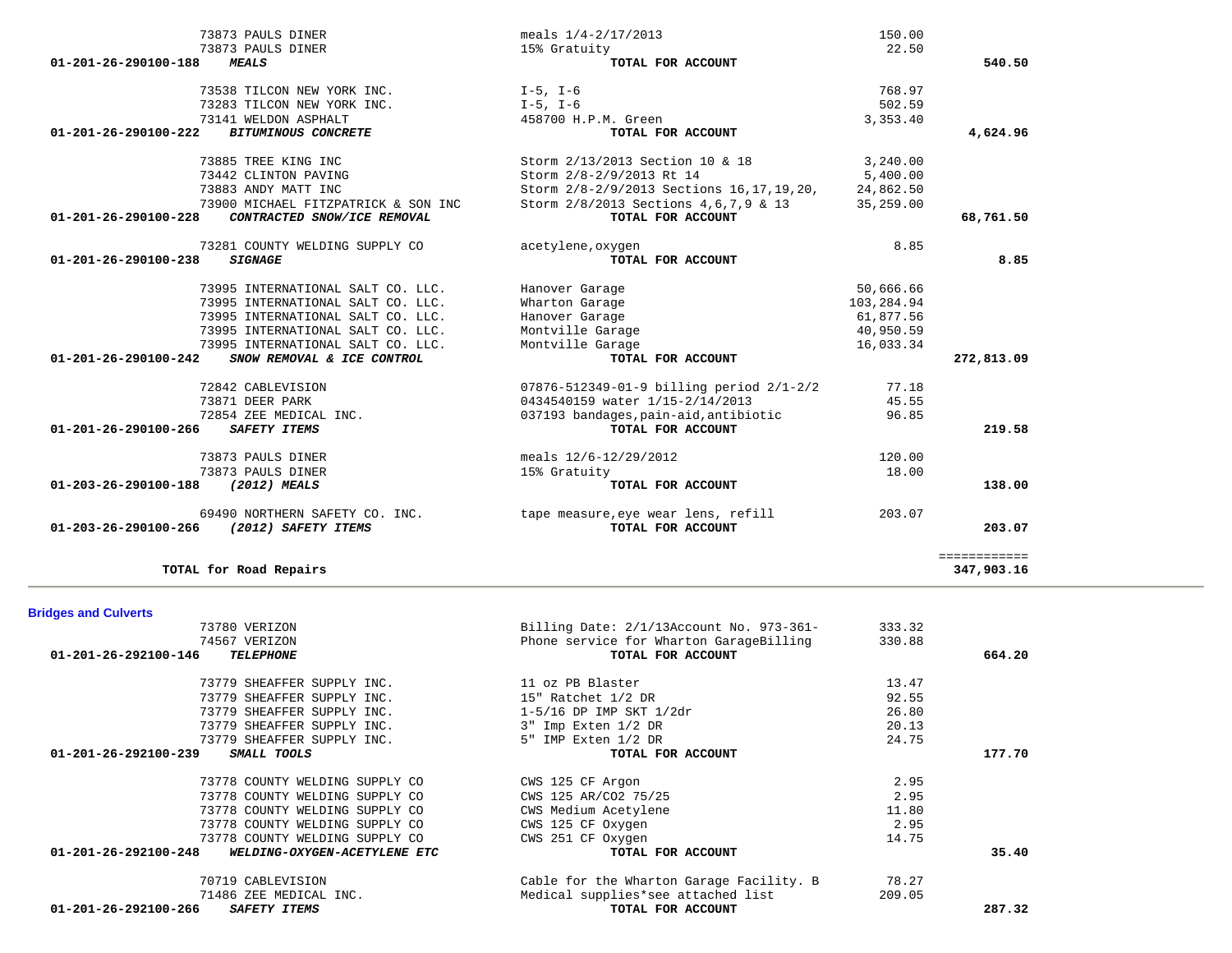| 60511 COUNTY WELDING SUPPLY CO                                  | cws 125 cf argon                                              | 2.95           |  |
|-----------------------------------------------------------------|---------------------------------------------------------------|----------------|--|
| 60511 COUNTY WELDING SUPPLY CO                                  | cws 125 ar/co2 75/25                                          | 2.95           |  |
| 60511 COUNTY WELDING SUPPLY CO                                  | cws medium acetylene                                          | 11.80          |  |
| 60511 COUNTY WELDING SUPPLY CO                                  | cws 125 cf oxygen                                             | 2.95           |  |
| 60511 COUNTY WELDING SUPPLY CO                                  | cws 251 cf oxygen                                             | 14.75          |  |
| 62506 COUNTY WELDING SUPPLY CO                                  | cws 125 cf argon                                              | 2.95           |  |
| 62506 COUNTY WELDING SUPPLY CO                                  | cws 125 ar/co2 75/25                                          | 2.95           |  |
| 62506 COUNTY WELDING SUPPLY CO                                  | cws medium acetylene                                          | 11.80          |  |
| 62506 COUNTY WELDING SUPPLY CO                                  | cws 125 cf oxygen                                             | 2.95           |  |
| 62506 COUNTY WELDING SUPPLY CO                                  | cws 251 cf oxygen                                             | 14.75          |  |
| 01-203-26-292100-248<br>(2012) WELDING-OXYGEN-ACETYLENE ETC     | TOTAL FOR ACCOUNT                                             | 70.80          |  |
|                                                                 |                                                               |                |  |
| 71483 HILTI INC<br>71483 HILTI INC                              | pointed chisel Te-SP SM70<br>wide flat chisel TE-SP SPM 8/36  | 91.26<br>92.66 |  |
| 71483 HILTI INC                                                 | Narrow flat chisel TE-SP FM70                                 | 91.26          |  |
| 71483 HILTI INC                                                 | Level 3 Redemmed Voucher-Purchase (credi                      | $-250.00$      |  |
| 69485 HILTI INC                                                 | Pin & Booster Combo consisting of: Sheet                      | 950.48         |  |
| 01-203-26-292100-260<br>(2012) CONSTRUCTION MATERIALS           | TOTAL FOR ACCOUNT                                             | 975.66         |  |
|                                                                 |                                                               |                |  |
|                                                                 |                                                               | ============   |  |
| TOTAL for Bridges and Culverts                                  |                                                               | 2,211.08       |  |
|                                                                 |                                                               |                |  |
| <b>Shade Tree Commission</b>                                    |                                                               |                |  |
| 73870 DEER PARK                                                 | 0434593380 bottle water 1/15-2/14/13                          | 5.88           |  |
| OTHER OPERATING&REPAIR SUPPLY<br>01-201-26-300100-098           | TOTAL FOR ACCOUNT                                             | 5.88           |  |
|                                                                 |                                                               |                |  |
| 73273 KENVIL POWER EQUIPMENT, INC.                              | nozzle assembly, replace blade                                | 30.79          |  |
| SMALL TOOLS<br>01-201-26-300100-239                             | TOTAL FOR ACCOUNT                                             | 30.79          |  |
|                                                                 |                                                               | ============   |  |
| TOTAL for Shade Tree Commission                                 |                                                               | 36.67          |  |
|                                                                 |                                                               |                |  |
| <b>Buildings &amp; Grounds</b>                                  |                                                               |                |  |
| 74604 WEBSTER PLUMBING &                                        | RE: CAC BLDG/ 02-15-13                                        | 738.80         |  |
| 73968 EMAINT ENTERPRISES LLC                                    | ANNUAL SUPPORT & SUBSCRIPTION THROUGH 12                      | 1,299.00       |  |
| EQUIPMENT SERVICE AGREEMENTS<br>01-201-26-310100-044            |                                                               |                |  |
|                                                                 | TOTAL FOR ACCOUNT                                             | 2,037.80       |  |
|                                                                 |                                                               |                |  |
| 74633 STAPLES BUSINESS ADVANTAGE                                | RE: OFFICE SUPPLIES/ 01-10-13                                 | 266.14         |  |
| 74633 STAPLES BUSINESS ADVANTAGE                                | RE: OFFICE SUPPLIES/ 02-26-13                                 | 160.89         |  |
| 01-201-26-310100-058<br>OFFICE SUPPLIES & STATIONERY            | TOTAL FOR ACCOUNT                                             | 427.03         |  |
|                                                                 |                                                               |                |  |
| 74642 LAZ PARKING<br>PARKING LOT RENTAL<br>01-201-26-310100-062 | 590803109/ JUROR PARKING - FEBRUARY 2013<br>TOTAL FOR ACCOUNT | 6.196.50       |  |
|                                                                 |                                                               | 6,196.50       |  |
| 74643 EMPLOYMENT HORIZONS, INC.                                 | CLEANING SERVICES - FEBRUARY 2013/ DATED                      | 31,010.00      |  |
| 74072 TREASURER, STATE OF NEW JERSEY                            | PRECONSTRUCTION PERMIT FOR PSTA - PERMIT                      | 2,575.00       |  |
| 01-201-26-310100-084<br>OTHER OUTSIDE SERVICES                  | TOTAL FOR ACCOUNT                                             | 33,585.00      |  |
|                                                                 |                                                               |                |  |
| 74028 ALLEN PAPER & SUPPLY CO                                   | WO68269/ RE: B & G/ 01-29-13                                  | 225.07         |  |
| 73777 GATES FLAG & BANNER, CO. INC.                             | WO68168/ RE: B & G/ 01-07-13                                  | 98.50          |  |
| 74617 MORRIS COUNTY ENGRAVING LLC                               | RE: CH - VARIOUS SIGNS/ 02-18-13                              | 140.00         |  |
| 74617 MORRIS COUNTY ENGRAVING LLC                               | RE: FREEHOLDERS - VARIOUS SIGNS/ 02-25-1                      | 80.00          |  |
| OTHER OPERATING&REPAIR SUPPLY<br>01-201-26-310100-098           | TOTAL FOR ACCOUNT                                             | 543.57         |  |
| 74592 FRANCISCO BENITEZ                                         | 2013 WORK BOOTS - HOUSEKEEPING                                | 90.00          |  |
| 74899 CARMINE PARRILLO                                          | 2013 WORK BOOTS - SUPV                                        | 90.00          |  |
| 74903 LUCIANO RAMIREZ                                           | 2013 WORK BOOTS - NIGHTCREW                                   | 89.99          |  |
| 01-201-26-310100-207<br>UNIFORM & CLOTHING ALLOWANCE            | TOTAL FOR ACCOUNT                                             | 269.99         |  |
| 74038 GENERAL PLUMBING SUPPLY INC.                              | WO68131/ RE: CH/ 01-15-13                                     | 275.23         |  |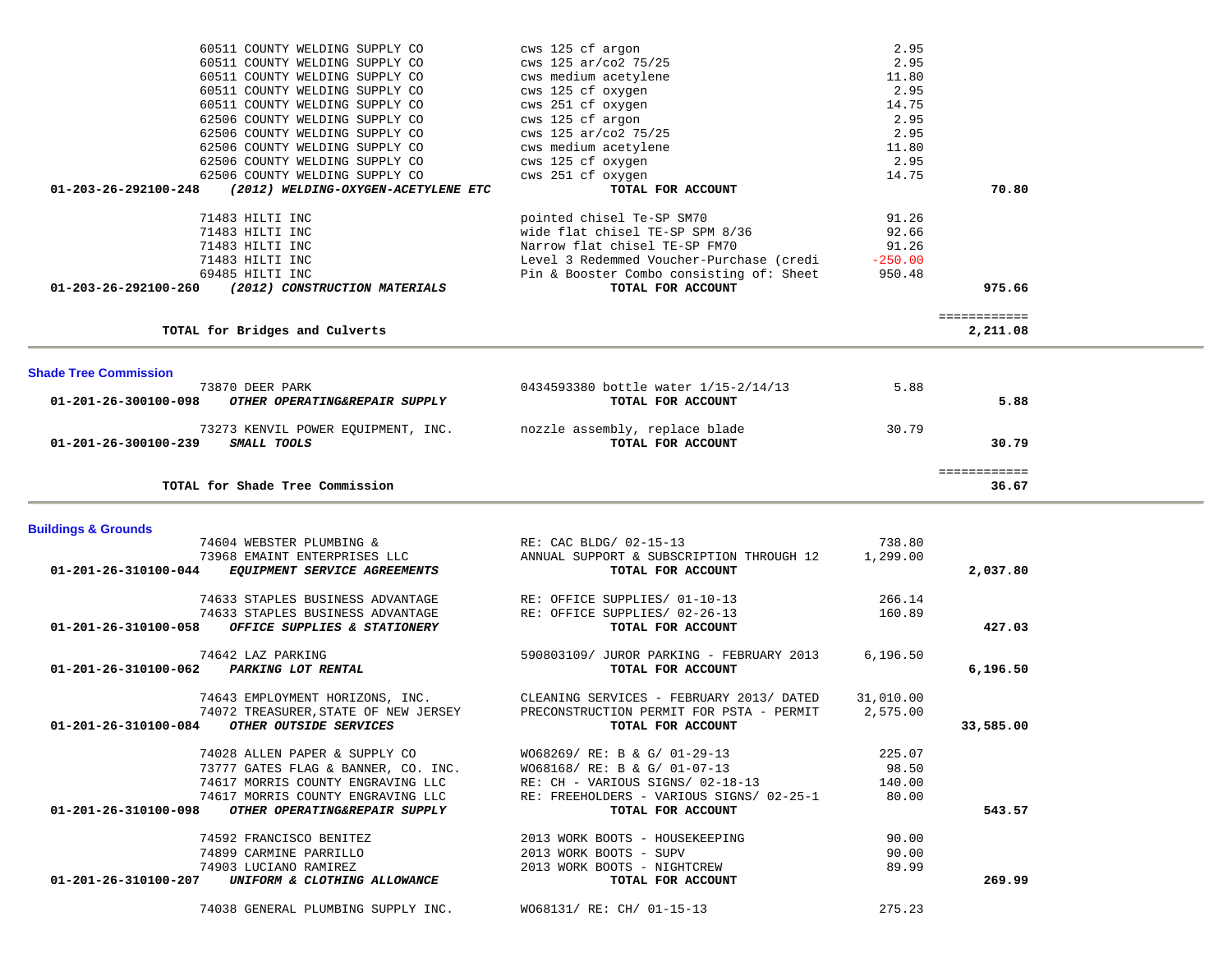|                                                                                                                                                                                                                                                                                                                                                                                                           |                                                                                                                                                                                                                        |                 | 6,237.01  |
|-----------------------------------------------------------------------------------------------------------------------------------------------------------------------------------------------------------------------------------------------------------------------------------------------------------------------------------------------------------------------------------------------------------|------------------------------------------------------------------------------------------------------------------------------------------------------------------------------------------------------------------------|-----------------|-----------|
| 01-201-26-310100-235 PIPES - OTHERS<br>74067 BAYWAY LUMBER<br>74067 BAYWAY LUMBER<br>74067 BAYWAY LUMBER<br>74067 BAYWAY LUMBER<br>74067 BAYWAY LUMBER<br>74067 BAYWAY LUMBER<br>74067 BAYWAY LUMBER<br>74067 BAYWAY LUMBER<br>74067 BAYWAY LUM                                                                                                                                                           |                                                                                                                                                                                                                        |                 |           |
|                                                                                                                                                                                                                                                                                                                                                                                                           |                                                                                                                                                                                                                        |                 |           |
|                                                                                                                                                                                                                                                                                                                                                                                                           |                                                                                                                                                                                                                        |                 |           |
|                                                                                                                                                                                                                                                                                                                                                                                                           |                                                                                                                                                                                                                        |                 |           |
|                                                                                                                                                                                                                                                                                                                                                                                                           |                                                                                                                                                                                                                        |                 |           |
|                                                                                                                                                                                                                                                                                                                                                                                                           |                                                                                                                                                                                                                        |                 | 18,600.00 |
|                                                                                                                                                                                                                                                                                                                                                                                                           |                                                                                                                                                                                                                        |                 |           |
|                                                                                                                                                                                                                                                                                                                                                                                                           |                                                                                                                                                                                                                        |                 |           |
|                                                                                                                                                                                                                                                                                                                                                                                                           |                                                                                                                                                                                                                        |                 |           |
|                                                                                                                                                                                                                                                                                                                                                                                                           |                                                                                                                                                                                                                        |                 |           |
|                                                                                                                                                                                                                                                                                                                                                                                                           |                                                                                                                                                                                                                        |                 |           |
|                                                                                                                                                                                                                                                                                                                                                                                                           |                                                                                                                                                                                                                        |                 |           |
| $1,169.44\n74068 BAYWAY LUMBER\n74068 BAYWAY LUMBER\n74068 BAYWAY LUMBER\n74068 BAYWAY LUMBER\n74173 MORRISTOWN LUMBER & W068124/ RE: CTY GRG/DATED 01-04-13\n74173 MORRISTOWN LUMBER & W068124/ RE: CTY GRG/DATED 01-04-13\n74173 MORRISTOWN LUMBER & W068254/ RE: CTX GRG/DATED 01-24-13\nTOTAL FOR ACCOUNT\nTCTAL FOR ACCOUN$                                                                          |                                                                                                                                                                                                                        |                 | 3,651.87  |
| 74112 MENDHAM GARDEN CENTER WO68847/RE: B & G/02-21-13<br>01-201-26-310100-251 GROUND MAINTENANCE SUPPLIES TOTAL FOR ACCOUNT                                                                                                                                                                                                                                                                              |                                                                                                                                                                                                                        |                 |           |
|                                                                                                                                                                                                                                                                                                                                                                                                           |                                                                                                                                                                                                                        |                 | 69.78     |
|                                                                                                                                                                                                                                                                                                                                                                                                           |                                                                                                                                                                                                                        |                 |           |
|                                                                                                                                                                                                                                                                                                                                                                                                           |                                                                                                                                                                                                                        |                 |           |
|                                                                                                                                                                                                                                                                                                                                                                                                           |                                                                                                                                                                                                                        |                 |           |
| $(365.87) \label{eq:201-201-26-310100-252} \begin{array}{l} \text{74027 ALLEN PAPER & \text{SUPFLY CO} \\ \text{74027 ALLEN PAPER & \text{SUPFLY CO} \\ \text{74036 CENTRAL POLY CORP} \\ \text{74636 CENTRAL POLY CORP} \\ \text{55.87.50} \end{array} \end{array} \qquad \begin{array}{l} \text{WO68314/ RE: JANTORIAL} / \text{ R} \\ \text{WO68314/ RE: JANTORIAL} / \text{ 02-01-13} \\ \text{WO683$ |                                                                                                                                                                                                                        |                 | 7,554.87  |
|                                                                                                                                                                                                                                                                                                                                                                                                           |                                                                                                                                                                                                                        |                 |           |
|                                                                                                                                                                                                                                                                                                                                                                                                           |                                                                                                                                                                                                                        |                 |           |
| 74321 SPEEDWELL ELECTRIC MOTORS WO68192/ RE: CH/ 01-15-13 (74131 CLIFFSIDE BODY CORP 1157ALL CLUTCH PUMP HYDRAULIC SYSTEM/ IN 8,503.00                                                                                                                                                                                                                                                                    |                                                                                                                                                                                                                        |                 | 8,993.00  |
|                                                                                                                                                                                                                                                                                                                                                                                                           | 74590 JOHNSTONE SUPPLY WO68449/RE: STOCK/02-20-13 182.13<br>74590 JOHNSTONE SUPPLY WO68484/RE: CH/02-22-13 508.08<br>74590 JOHNSTONE SUPPLY WO68303/RE: OTA/02-22-13 7.34<br><b>4 HEAT &amp; A/C</b> TOTAL FOR ACCOUNT |                 |           |
|                                                                                                                                                                                                                                                                                                                                                                                                           |                                                                                                                                                                                                                        |                 |           |
|                                                                                                                                                                                                                                                                                                                                                                                                           |                                                                                                                                                                                                                        |                 |           |
| 01-201-26-310100-264 HEAT & A/C                                                                                                                                                                                                                                                                                                                                                                           |                                                                                                                                                                                                                        |                 | 697.55    |
|                                                                                                                                                                                                                                                                                                                                                                                                           |                                                                                                                                                                                                                        |                 |           |
|                                                                                                                                                                                                                                                                                                                                                                                                           |                                                                                                                                                                                                                        |                 |           |
|                                                                                                                                                                                                                                                                                                                                                                                                           |                                                                                                                                                                                                                        |                 |           |
|                                                                                                                                                                                                                                                                                                                                                                                                           |                                                                                                                                                                                                                        |                 |           |
|                                                                                                                                                                                                                                                                                                                                                                                                           |                                                                                                                                                                                                                        |                 |           |
|                                                                                                                                                                                                                                                                                                                                                                                                           |                                                                                                                                                                                                                        |                 |           |
|                                                                                                                                                                                                                                                                                                                                                                                                           |                                                                                                                                                                                                                        |                 |           |
|                                                                                                                                                                                                                                                                                                                                                                                                           | 73978 TURTLE & HUGHES, INC. WO68240/ RE: VOTING MACHINE/ 01-21-13 710.66                                                                                                                                               |                 |           |
| 73978 TURTLE & HUGHES, INC.                                                                                                                                                                                                                                                                                                                                                                               | WO68199/ RE: EXT SERV/ 01-22-13<br>WO68290/ RE: SEU/ 01-24-13                                                                                                                                                          | 44.42           |           |
| 73981 TURTLE & HUGHES, INC.<br>73981 TURTLE & HUGHES, INC.                                                                                                                                                                                                                                                                                                                                                | WO68246/ RE: WHARTON GRG/ 01-31-13                                                                                                                                                                                     | 35.17<br>491.10 |           |
| 73981 TURTLE & HUGHES, INC.                                                                                                                                                                                                                                                                                                                                                                               | W068356/ RE: PSTA/ 02-04-13                                                                                                                                                                                            | 244.80          |           |
| 73981 TURTLE & HUGHES, INC.                                                                                                                                                                                                                                                                                                                                                                               | W068365/ RE: CTY GRG/ 02-05-13                                                                                                                                                                                         | 304.38          |           |
| 73984 TURTLE & HUGHES, INC.                                                                                                                                                                                                                                                                                                                                                                               | W068265/ RE: STOCK/ 01-18-13                                                                                                                                                                                           | 2,064.00        |           |
| 73984 TURTLE & HUGHES, INC.                                                                                                                                                                                                                                                                                                                                                                               | W068264/ RE: STOCK/ 01-18-13                                                                                                                                                                                           | 1,682.47        |           |
| 73984 TURTLE & HUGHES, INC.                                                                                                                                                                                                                                                                                                                                                                               | W068264/ RE: STOCK/ 01-24-13                                                                                                                                                                                           | 411.93          |           |
| <b>ELECTRICAL</b><br>01-201-26-310100-265                                                                                                                                                                                                                                                                                                                                                                 | TOTAL FOR ACCOUNT                                                                                                                                                                                                      |                 | 7,658.53  |
|                                                                                                                                                                                                                                                                                                                                                                                                           |                                                                                                                                                                                                                        |                 |           |
| 74026 YMP CONSULTING ENGINEERING<br>01-203-26-310100-084 (2012) OTHER OUTSIDE SERVICES                                                                                                                                                                                                                                                                                                                    | RE: B & G/ 09-07-12<br>TOTAL FOR ACCOUNT                                                                                                                                                                               | 84.93           | 84.93     |
|                                                                                                                                                                                                                                                                                                                                                                                                           |                                                                                                                                                                                                                        |                 |           |

74038 GENERAL PLUMBING SUPPLY INC. WO68250/ RE: W & M/ 01-24-13 534.00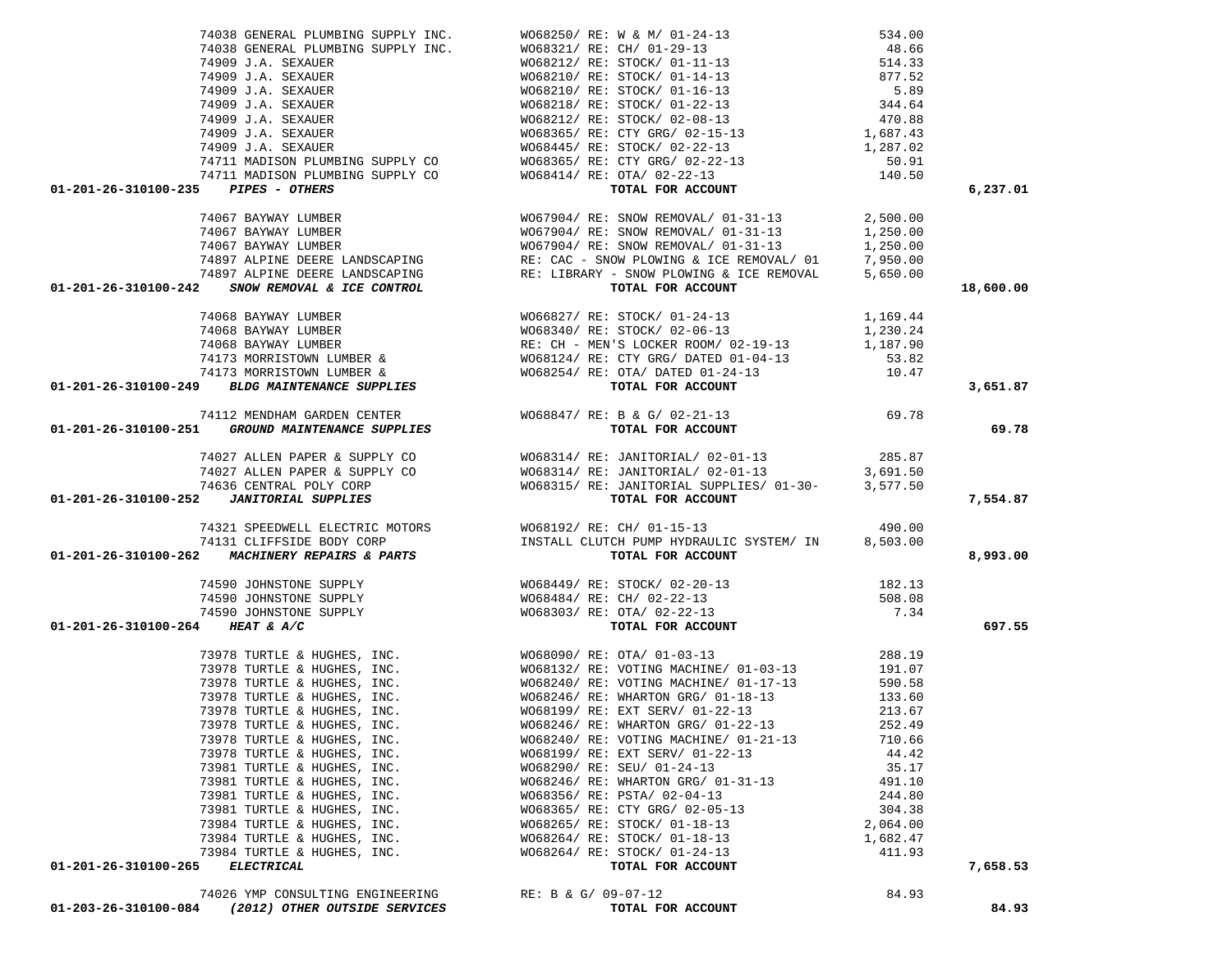| 73726 BOONTON AUTO PARTS        | CLEARCOAT, ACTIVATOR, CHRMOABASE, SCOTCH B | 629.92   |
|---------------------------------|--------------------------------------------|----------|
| 73726 BOONTON AUTO PARTS        | CHROMABASE                                 | 89.92    |
| 74419 CREATIVE VISUAL SYSTEMS   | REFLECTIVE TAPE                            | 2,237.78 |
| 70655 CABLEVISION               | $1/8/13 - 2/8/13$                          | 49.95    |
| 74426 CUDA METRO SALES INC.     | DETERGENT                                  | 295.00   |
| 73227 CABLEVISION               | $2/8/13 - 3/7/13$                          | 54.95    |
| 73463 GRAINGER                  | SIGN                                       | 511.60   |
| 72980 HELM                      | IDS SOFTWARE RENEWAL                       | 900.00   |
| 73233 JOHNSON & TOWERS, INC.    | CABLE/OIL TEMP TO CONTROLLER, CONNECTING   | 604.00   |
| 74971 ROBERT BECKMANN           | MOTOR VEHICLE COMMISSION - 3 TITLES        | 180.00   |
| 74971 ROBERT BECKMANN           | NJ EMISSIONS PROGRAM - 18 TESTS            | 14.22    |
| 73461 MORRISTOWN LUMBER &       | HOOK                                       | 22.32    |
| 73464 MSC INDUSTRIAL SUPPLY CO. | <b>BATTERIES</b>                           | 40.80    |
|                                 |                                            |          |

**TOTAL for Buildings & Grounds 129,566.50**

**Motor Services Center** 

| 921.36 |        | TOTAL FOR ACCOUNT                        | (2012) HEAT & A/C                            | 01-203-26-310100-264 |
|--------|--------|------------------------------------------|----------------------------------------------|----------------------|
| 990.00 | 990.00 | RE: B & G/ 12-05-12<br>TOTAL FOR ACCOUNT | 74313 YORK MOTORS, INC.<br>(2012) ELECTRICAL | 01-203-26-310100-265 |
|        |        |                                          |                                              |                      |

|                                                                                                                                                                                                                                              | 74617 MORRIS COUNTY ENGRAVING LLC WO69974/ RE: A & R BLDG/ 12-10-12 25.90                                                                                                                                                                  |        |           |
|----------------------------------------------------------------------------------------------------------------------------------------------------------------------------------------------------------------------------------------------|--------------------------------------------------------------------------------------------------------------------------------------------------------------------------------------------------------------------------------------------|--------|-----------|
|                                                                                                                                                                                                                                              | 74617 MORRIS COUNTY ENGRAVING LLC<br>74617 MORRIS COUNTY ENGRAVING LLC<br>74617 MORRIS COUNTY ENGRAVING LLC RE: PROSECUTOR'S - VARIOUS SIGNS/ 12-31-<br>74617 MORRIS COUNTY ENGRAVING LLC RE: PROSECUTOR'S - VARIOUS SIGNS/ 12-31-<br>150. |        |           |
|                                                                                                                                                                                                                                              |                                                                                                                                                                                                                                            |        |           |
| 01-203-26-310100-098 (2012) OTHER OPERATING&REPAIR SUPPLY                                                                                                                                                                                    | TOTAL FOR ACCOUNT                                                                                                                                                                                                                          |        | 992.41    |
| 74312 MORSE WATCHMANS INC $RE: B & G/12-13-12$                                                                                                                                                                                               |                                                                                                                                                                                                                                            | 305.00 |           |
| 01-203-26-310100-161 (2012) COMMUNICATIONS EQUIPMENT                                                                                                                                                                                         | TOTAL FOR ACCOUNT                                                                                                                                                                                                                          |        | 305.00    |
| 74687 J.A. SEXAUER<br>74687 J.A. SEXAUER<br><b>74687 J.A. SEXAUER</b><br>776 70067867/ RE: OTA - HOT WATER HEATER/ 12-<br><b>707AL FOR ACCOUNT</b>                                                                                           |                                                                                                                                                                                                                                            |        |           |
|                                                                                                                                                                                                                                              |                                                                                                                                                                                                                                            |        |           |
|                                                                                                                                                                                                                                              |                                                                                                                                                                                                                                            |        | 633.10    |
|                                                                                                                                                                                                                                              | 74896 ALPINE DEERE LANDSCAPING RE: CAC - SNOW PLOWING & ICE REMOVAL/ 11 13,450.00                                                                                                                                                          |        |           |
|                                                                                                                                                                                                                                              |                                                                                                                                                                                                                                            |        |           |
| 74896 ALPINE DEERE LANDSCAPING<br>01-203-26-310100-242 (2012) SNOW REMOVAL & ICE CONTROL RE: LIBRARY - SNOW PLOWING & ICE REMOVAL 12,000.00                                                                                                  |                                                                                                                                                                                                                                            |        | 25,450.00 |
|                                                                                                                                                                                                                                              | 74311 ACCREDITED LOCK SUPPLY CO<br>WO67754/ RE: B & G/ 11-12-12<br><b>TOTAL FOR ACCOUNT</b>                                                                                                                                                | 21.00  |           |
| $01-203-26-310100-249$ (2012) BLDG MAINTENANCE SUPPLIES                                                                                                                                                                                      |                                                                                                                                                                                                                                            |        | 21.00     |
|                                                                                                                                                                                                                                              | 74309 JERSEY PAPER PLUS INC $287342/$ W067884/RE: JANITORIAL SUPPLIES 204.00                                                                                                                                                               |        |           |
|                                                                                                                                                                                                                                              |                                                                                                                                                                                                                                            |        |           |
|                                                                                                                                                                                                                                              |                                                                                                                                                                                                                                            |        |           |
|                                                                                                                                                                                                                                              |                                                                                                                                                                                                                                            |        |           |
| 74309 UERSET PAPER PLUS INC<br>74309 JERSEY PAPER PLUS INC<br>74309 JERSEY PAPER PLUS INC<br>65275 JERSEY PAPER PLUS INC<br>65275 JERSEY PAPER PLUS INC<br>65275 JERSEY PAPER PLUS INC<br>287342/ W067349/ RE: JANITORIAL SUPPLIES<br>287342 |                                                                                                                                                                                                                                            |        | 1,896.70  |
|                                                                                                                                                                                                                                              |                                                                                                                                                                                                                                            |        |           |
|                                                                                                                                                                                                                                              |                                                                                                                                                                                                                                            |        |           |
|                                                                                                                                                                                                                                              |                                                                                                                                                                                                                                            |        |           |
|                                                                                                                                                                                                                                              |                                                                                                                                                                                                                                            |        |           |
|                                                                                                                                                                                                                                              |                                                                                                                                                                                                                                            |        |           |
|                                                                                                                                                                                                                                              |                                                                                                                                                                                                                                            |        |           |
|                                                                                                                                                                                                                                              |                                                                                                                                                                                                                                            |        |           |
|                                                                                                                                                                                                                                              |                                                                                                                                                                                                                                            |        |           |
|                                                                                                                                                                                                                                              |                                                                                                                                                                                                                                            |        |           |
| $73986$ R & J CONTROL, INC.<br>73986 R & J CONTROL, INC. 002866<br>01-203-26-310100-262 (2012) MACHINERY REPAIRS & PARTS                                                                                                                     |                                                                                                                                                                                                                                            |        |           |
|                                                                                                                                                                                                                                              |                                                                                                                                                                                                                                            |        | 1,749.50  |
|                                                                                                                                                                                                                                              | 72861 BLEJWAS ASSOCIATES INC.<br><b>WO67930/ RE: HVAC/ 12-04-12 POR ACCOUNT</b> 921.36                                                                                                                                                     |        |           |
| 01-203-26-310100-264 (2012) HEAT & A/C                                                                                                                                                                                                       |                                                                                                                                                                                                                                            |        | 921.36    |
| ${\tt 74313 \hbox{ YORK MOTORS, INC.}} {\tt RE: B & G/ 12-05-12} \label{eq:RE: BE: B & G/ 12-05-12} {\tt TOTAL FOR ACCOUNT}$                                                                                                                 |                                                                                                                                                                                                                                            | 990.00 |           |
| 01-203-26-310100-265 (2012) ELECTRICAL                                                                                                                                                                                                       |                                                                                                                                                                                                                                            |        | 990.00    |

74318 MORRISTOWN AGWAY WO67901/ RE: B & G/ 12-07-12 188.71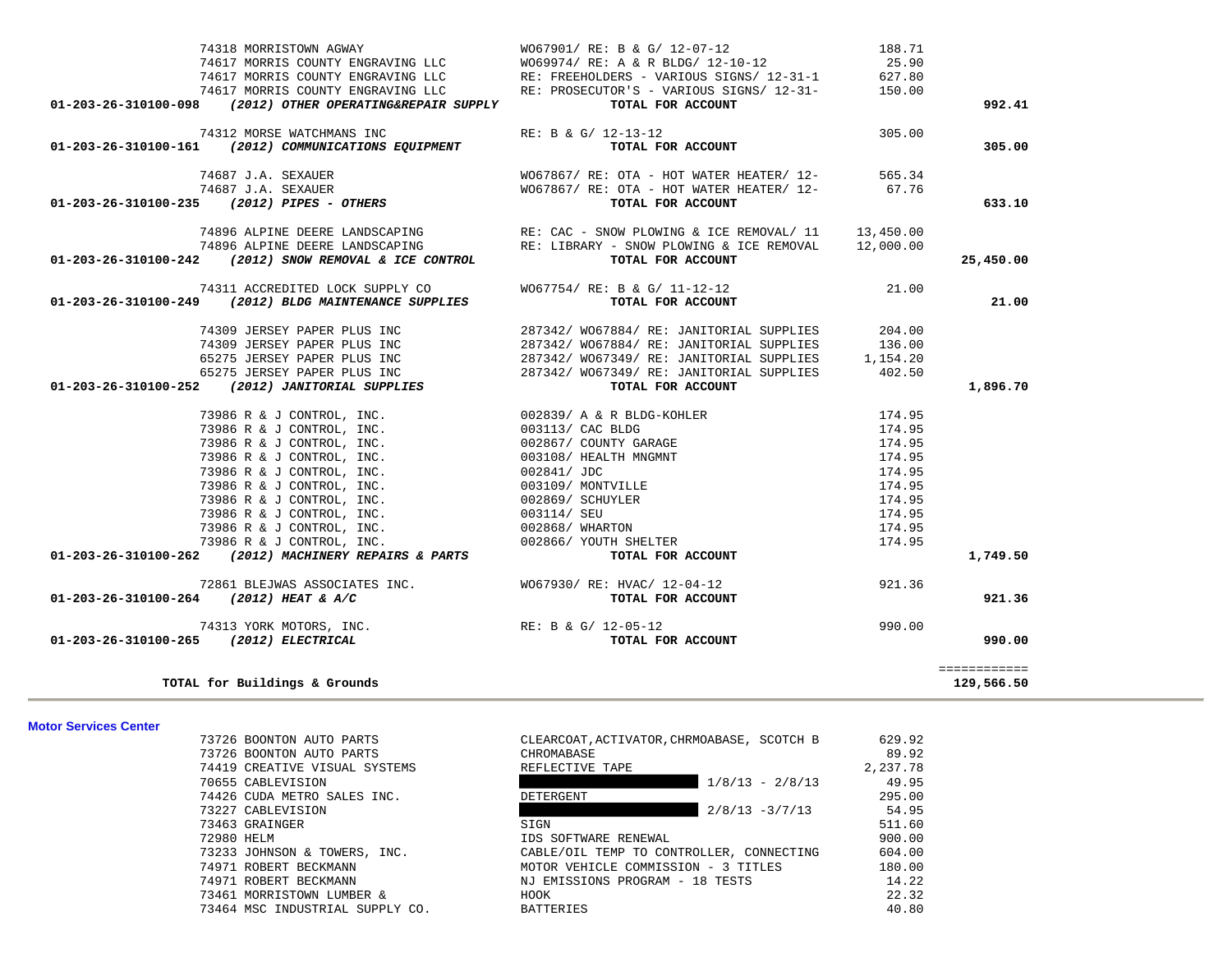|                                                                                                                                                                                                                                |                                                                                                                | 19.12    |          |
|--------------------------------------------------------------------------------------------------------------------------------------------------------------------------------------------------------------------------------|----------------------------------------------------------------------------------------------------------------|----------|----------|
|                                                                                                                                                                                                                                |                                                                                                                | 72.31    |          |
|                                                                                                                                                                                                                                |                                                                                                                |          |          |
|                                                                                                                                                                                                                                |                                                                                                                | 298.91   |          |
|                                                                                                                                                                                                                                |                                                                                                                | 160.74   |          |
|                                                                                                                                                                                                                                |                                                                                                                | 174.16   |          |
|                                                                                                                                                                                                                                |                                                                                                                | 158.87   |          |
|                                                                                                                                                                                                                                |                                                                                                                | 374.00   |          |
|                                                                                                                                                                                                                                |                                                                                                                |          |          |
|                                                                                                                                                                                                                                |                                                                                                                | 8.80     |          |
|                                                                                                                                                                                                                                |                                                                                                                | 49.22    |          |
|                                                                                                                                                                                                                                |                                                                                                                | 95.95    |          |
|                                                                                                                                                                                                                                |                                                                                                                | 125.58   |          |
|                                                                                                                                                                                                                                |                                                                                                                |          |          |
|                                                                                                                                                                                                                                |                                                                                                                | 3.67     |          |
| $(1-201-26-315100-098$ $(1-201-26-315100-098$ $(1-201-26-315100-098$ $(1-201-26-315100-098$ $(1-201-26-315100-098$ $(1-201-26-315100-098$ $(1-201-26-315100-098$ $(1-201-26-315100-098$ $(1-201-26-315100-098$ $(1-201-26-315$ |                                                                                                                |          | 7,171.79 |
|                                                                                                                                                                                                                                |                                                                                                                | 79.99    |          |
|                                                                                                                                                                                                                                |                                                                                                                | 205.75   |          |
| 74425 AMERICAN WEAR INC.                                                                                                                                                                                                       | UNIFORMS AND MATS                                                                                              | 255.74   |          |
|                                                                                                                                                                                                                                |                                                                                                                |          |          |
| 01-201-26-315100-207 UNIFORM & CLOTHING ALLOWANCE                                                                                                                                                                              | TOTAL FOR ACCOUNT                                                                                              |          | 541.48   |
| 73725 CRAFT OIL CORP                                                                                                                                                                                                           | 15/W40 OIL                                                                                                     | 3,706.69 |          |
| 73725 CRAFT OIL CORP                                                                                                                                                                                                           |                                                                                                                | 1,725.46 |          |
| 01-201-26-315100-232 LUBRICANTS & ANTI FREEZE                                                                                                                                                                                  | ${\tt HYD \hspace{1.5mm} H \hspace{1.5mm} 32\hspace{1.5mm} OIL}$ ${\tt FREEZE}$ ${\tt T}$<br>TOTAL FOR ACCOUNT |          | 5,432.15 |
| 73721 MY TOOL LADY                                                                                                                                                                                                             | AIR GUN                                                                                                        | 222.00   |          |
|                                                                                                                                                                                                                                |                                                                                                                |          | 222.00   |
| 01-201-26-315100-239 SMALL TOOLS                                                                                                                                                                                               | TOTAL FOR ACCOUNT                                                                                              |          |          |
| 73722 GOODYEAR AUTO SERVICE TIRES                                                                                                                                                                                              |                                                                                                                | 680.68   |          |
| 74409 GOODYEAR AUTO SERVICE                                                                                                                                                                                                    | TIRES                                                                                                          | 478.68   |          |
|                                                                                                                                                                                                                                |                                                                                                                |          |          |
| 72332 GOODYEAR AUTO SERVICE                                                                                                                                                                                                    | TIRES                                                                                                          | 125.06   |          |
| 74438 STS TIRE & AUTO CENTERS                                                                                                                                                                                                  | TIRES                                                                                                          | 456.00   |          |
| 74438 STS TIRE & AUTO CENTERS                                                                                                                                                                                                  | TIRES                                                                                                          | 466.44   |          |
| 74438 STS TIRE & AUTO CENTERS                                                                                                                                                                                                  | TIRES                                                                                                          | 271.80   |          |
|                                                                                                                                                                                                                                |                                                                                                                |          |          |
| 74438 STS TIRE & AUTO CENTERS                                                                                                                                                                                                  | TIRES                                                                                                          | 456.00   |          |
| 74438 STS TIRE & AUTO CENTERS                                                                                                                                                                                                  | TIRES                                                                                                          | 405.32   |          |
| 74438 STS TIRE & AUTO CENTERS                                                                                                                                                                                                  | TIRES                                                                                                          | 863.70   |          |
| 74438 STS TIRE & AUTO CENTERS                                                                                                                                                                                                  | TIRES                                                                                                          | 358.98   |          |
| 74438 STS TIRE & AUTO CENTERS                                                                                                                                                                                                  | TIRES                                                                                                          | 385.36   |          |
|                                                                                                                                                                                                                                |                                                                                                                |          |          |
| 74438 STS TIRE & AUTO CENTERS                                                                                                                                                                                                  | TIRES                                                                                                          | 664.44   |          |
| 74438 STS TIRE & AUTO CENTERS                                                                                                                                                                                                  | TIRES                                                                                                          | 100.36   |          |
| 74438 STS TIRE & AUTO CENTERS                                                                                                                                                                                                  | TIRES                                                                                                          | 327.04   |          |
| 74438 STS TIRE & AUTO CENTERS                                                                                                                                                                                                  | IIRES<br>TIRES                                                                                                 | 488.88   |          |
| 01-201-26-315100-245 TIRES                                                                                                                                                                                                     | TOTAL FOR ACCOUNT                                                                                              |          | 6,528.74 |
|                                                                                                                                                                                                                                | 73546 SNAP-ON EQUIPMENT<br>REGULATOR, VLAVLE, FITTING, BALL VALVE, STRA<br>TOOLS - OTHERS                      |          |          |
|                                                                                                                                                                                                                                |                                                                                                                |          |          |
| 01-201-26-315100-246 TOOLS - OTHERS                                                                                                                                                                                            | TOTAL FOR ACCOUNT                                                                                              |          | 373.25   |
| 74399 GTS WELCO                                                                                                                                                                                                                | ACRTYLENE                                                                                                      | 105.85   |          |
| 74399 GTS WELCO                                                                                                                                                                                                                | LINEDO                                                                                                         | 77.80    |          |
|                                                                                                                                                                                                                                |                                                                                                                |          |          |
| 74399 GTS WELCO                                                                                                                                                                                                                | OXYGEN                                                                                                         | 174.48   |          |
| 73544 GTS WELCO                                                                                                                                                                                                                | CONTACT TIP                                                                                                    | 51.34    |          |
| 01-201-26-315100-248<br>WELDING-OXYGEN-ACETYLENE ETC                                                                                                                                                                           | TOTAL FOR ACCOUNT                                                                                              |          | 409.47   |
| 74401 ZEP MANUFACTURING CO                                                                                                                                                                                                     | AERO/ TKO                                                                                                      | 380.51   |          |
| 01-201-26-315100-252<br><b>JANITORIAL SUPPLIES</b>                                                                                                                                                                             | TOTAL FOR ACCOUNT                                                                                              |          | 380.51   |
|                                                                                                                                                                                                                                |                                                                                                                |          |          |
| 73728 AIR BRAKE & EQUIPMENT                                                                                                                                                                                                    | GRP STUD 925C                                                                                                  | 406.38   |          |
| 73728 AIR BRAKE & EOUIPMENT                                                                                                                                                                                                    | GRP 31 STUD 925C                                                                                               | 135.46   |          |
| 73727 BOBCAT OF NORTH JERSEY-EAST                                                                                                                                                                                              | CPLR FF MALE, COUPLER                                                                                          | 73.79    |          |
| 74424 AIR BRAKE & EQUIPMENT                                                                                                                                                                                                    | WIPER BLADE                                                                                                    | 135.00   |          |
| 74424 AIR BRAKE & EQUIPMENT                                                                                                                                                                                                    | AUTO SLACK                                                                                                     | 239.24   |          |
| 74424 AIR BRAKE & EQUIPMENT                                                                                                                                                                                                    | GRP 31 STUD, FILTER                                                                                            | 270.92   |          |
|                                                                                                                                                                                                                                |                                                                                                                |          |          |
| 74424 AIR BRAKE & EQUIPMENT                                                                                                                                                                                                    | CAM KIT                                                                                                        | 35.82    |          |
| 74424 AIR BRAKE & EQUIPMENT                                                                                                                                                                                                    | HEAVY DUTY LUBE                                                                                                | 165.10   |          |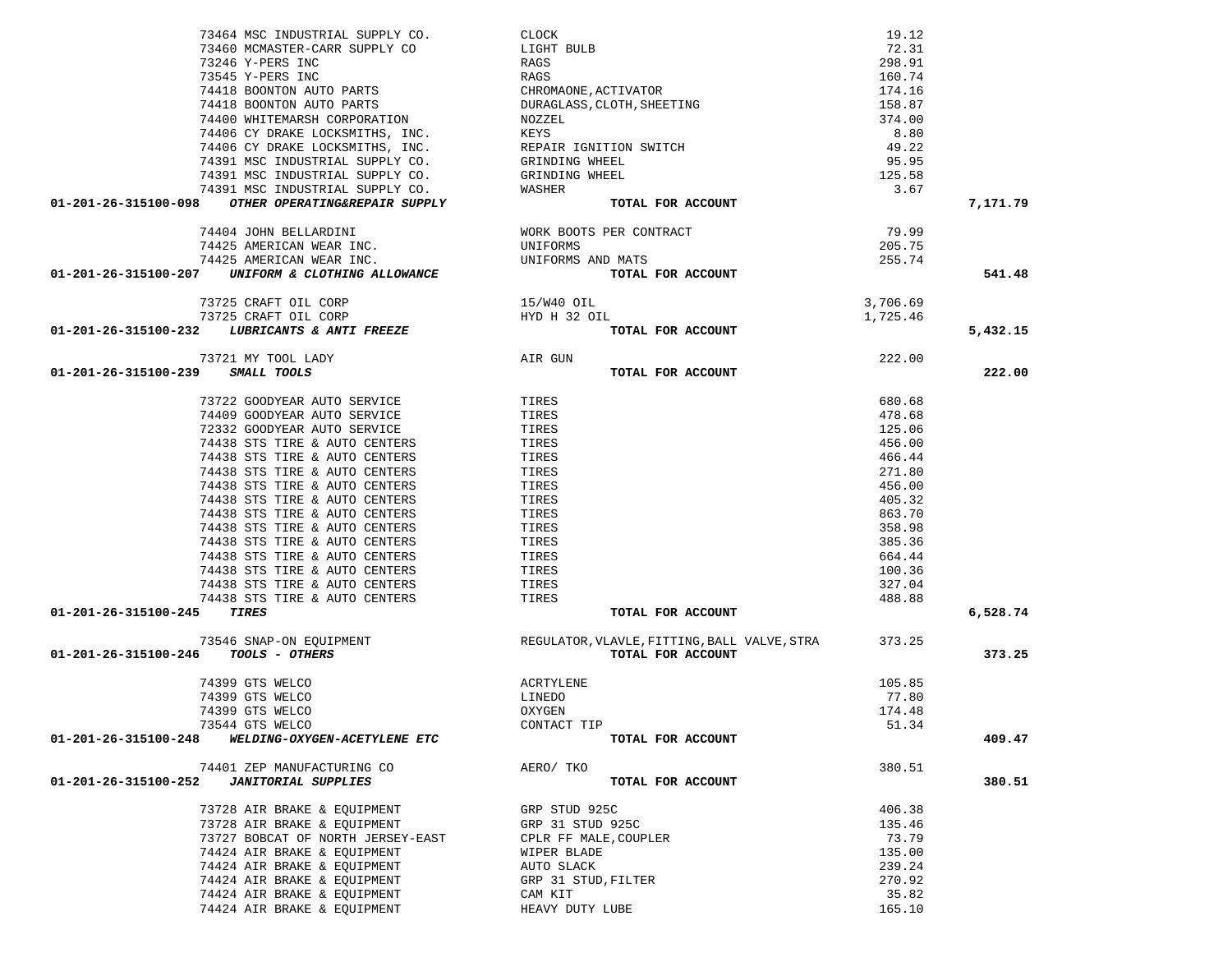| /4413 MID-AILANIIC IRUCA CENIRE INC KADIO                                                        |                                              | フロ・フフ    |
|--------------------------------------------------------------------------------------------------|----------------------------------------------|----------|
| <b>SPARE PARTS FOR EQUIPMENT</b><br>01-201-26-315100-261                                         | TOTAL FOR ACCOUNT                            |          |
| 74396 ROUTE 23 AUTO MALL LLC                                                                     | SHIELD                                       | 19.26    |
| 74396 ROUTE 23 AUTO MALL LLC                                                                     | FAN, BLADE                                   | 57.89    |
| 74396 ROUTE 23 AUTO MALL LLC                                                                     | SENDER AND PUMP, RING, GASKET, MANIFOLD, GA  | 669.67   |
| 74396 ROUTE 23 AUTO MALL LLC                                                                     | GASKET, SWITCH, SEAL, THERMOSTAT, PUMP, HOSE | 265.93   |
| 74396 ROUTE 23 AUTO MALL LLC                                                                     | MOTOR, HEATER                                | 119.34   |
| 74396 ROUTE 23 AUTO MALL LLC                                                                     | FILTER ASY                                   | 57.72    |
| 74396 ROUTE 23 AUTO MALL LLC                                                                     | KIT                                          | 53.94    |
| 74396 ROUTE 23 AUTO MALL LLC                                                                     | TUBE, BOLT, NUT                              | 84.78    |
| 74396 ROUTE 23 AUTO MALL LLC                                                                     | KIT                                          | 55.61    |
| 74396 ROUTE 23 AUTO MALL LLC                                                                     | PAD, BUSH, JOINT                             | 160.72   |
| 74396 ROUTE 23 AUTO MALL LLC                                                                     | KIT                                          | 51.02    |
| 74396 ROUTE 23 AUTO MALL LLC                                                                     | ELEMENT, BATTERY                             | 309.85   |
| 74396 ROUTE 23 AUTO MALL LLC                                                                     | PAD, KIT                                     | 118.14   |
| 74396 ROUTE 23 AUTO MALL LLC                                                                     | BUSH, INSULATOR                              | 36.27    |
| 74396 ROUTE 23 AUTO MALL LLC                                                                     | ROTOR ASY                                    | 277.00   |
| 74396 ROUTE 23 AUTO MALL LLC                                                                     | JOINT ASY, PAD, KIT                          | 255.38   |
| 74396 ROUTE 23 AUTO MALL LLC                                                                     | KIT, ROTOR, KIT, ROTOR                       | 371.74   |
| 74428 D&B AUTO SUPPLY                                                                            | PUMP, LOCK RING, RESISTOR, SENSOR, FLUID, FI | 402.99   |
| 74428 D&B AUTO SUPPLY<br>74428 D&B AUTO SUPPLY<br>74428 D&B AUTO SUPPLY<br>74428 D&B AUTO SUPPLY | FILTER, ROTOR, PADS                          | 407.90   |
|                                                                                                  | LIGHT, FILTER                                | 153.34   |
|                                                                                                  | CONNECTOR, FILTER, SWITCH                    | 167.05   |
|                                                                                                  | GREASE, LIGHT, HOSE END, LAMP, FILTER, CABLE | 603.85   |
| 74428 D&B AUTO SUPPLY                                                                            | LIGHT, LENS, HEADLAMP, FILTER, TRANS PT      | 113.97   |
| 74428 D&B AUTO SUPPLY                                                                            | HYD FLUID, LAMP, BULB                        | 155.33   |
| 73724 D&B AUTO SUPPLY                                                                            | CHAMBER                                      | 79.98    |
| 73724 D&B AUTO SUPPLY                                                                            | ROTOR, PADS, LAMP, FILTER, CHAMBER           | 859.76   |
| 73724 D&B AUTO SUPPLY                                                                            | FILTER, CLAMP, BRAKLEEN, PULLEY, TENSIONER   | 143.89   |
| 73724 D&B AUTO SUPPLY                                                                            | SOCKET, HEADLAMP, PADS, BOLB, PENETRANT, MER | 241.32   |
| 73724 D&B AUTO SUPPLY                                                                            | CREDIT                                       | $-38.90$ |
| 73466 NORMAN GALE OLDSMOBILE CORP                                                                | <b>BOLT</b>                                  | 5.48     |
| 73466 NORMAN GALE OLDSMOBILE CORP                                                                | THERMOSTAT, GASKET, VALVE                    | 250.39   |
| 74431 NORMAN GALE OLDSMOBILE CORP                                                                | NUT                                          | 21.12    |
| 74431 NORMAN GALE OLDSMOBILE CORP                                                                | <b>HUB</b>                                   | 240.27   |
| 73465 NIELSEN DODGE - C-J-R                                                                      | LINK                                         | 63.76    |
| 73465 NIELSEN DODGE - C-J-R                                                                      | FILTER                                       | 76.80    |

| 74413 MID-ATLANTIC TRUCK CENTRE INC               | TRAY, SPACER, BOLT                           | 274.86   |
|---------------------------------------------------|----------------------------------------------|----------|
| 74413 MID-ATLANTIC TRUCK CENTRE INC               | RADIO                                        | 98.99    |
| SPARE PARTS FOR EQUIPMENT<br>01-201-26-315100-261 | TOTAL FOR ACCOUNT                            |          |
| 74396 ROUTE 23 AUTO MALL LLC                      | SHIELD                                       | 19.26    |
| 74396 ROUTE 23 AUTO MALL LLC                      | FAN, BLADE                                   | 57.89    |
| 74396 ROUTE 23 AUTO MALL LLC                      | SENDER AND PUMP, RING, GASKET, MANIFOLD, GA  | 669.67   |
| 74396 ROUTE 23 AUTO MALL LLC                      | GASKET, SWITCH, SEAL, THERMOSTAT, PUMP, HOSE | 265.93   |
| 74396 ROUTE 23 AUTO MALL LLC                      | MOTOR, HEATER                                | 119.34   |
| 74396 ROUTE 23 AUTO MALL LLC                      | FILTER ASY                                   | 57.72    |
| 74396 ROUTE 23 AUTO MALL LLC                      | KIT                                          | 53.94    |
| 74396 ROUTE 23 AUTO MALL LLC                      | TUBE, BOLT, NUT                              | 84.78    |
| 74396 ROUTE 23 AUTO MALL LLC                      | KIT                                          | 55.61    |
| 74396 ROUTE 23 AUTO MALL LLC                      | PAD, BUSH, JOINT                             | 160.72   |
| 74396 ROUTE 23 AUTO MALL LLC                      | KIT                                          | 51.02    |
| 74396 ROUTE 23 AUTO MALL LLC                      | ELEMENT, BATTERY                             | 309.85   |
| 74396 ROUTE 23 AUTO MALL LLC                      | PAD, KIT                                     | 118.14   |
| 74396 ROUTE 23 AUTO MALL LLC                      | BUSH, INSULATOR                              | 36.27    |
| 74396 ROUTE 23 AUTO MALL LLC                      | ROTOR ASY                                    | 277.00   |
| 74396 ROUTE 23 AUTO MALL LLC                      | JOINT ASY, PAD, KIT                          | 255.38   |
| 74396 ROUTE 23 AUTO MALL LLC                      | KIT, ROTOR, KIT, ROTOR                       | 371.74   |
| 74428 D&B AUTO SUPPLY                             | PUMP, LOCK RING, RESISTOR, SENSOR, FLUID, FI | 402.99   |
| 74428 D&B AUTO SUPPLY                             | FILTER, ROTOR, PADS                          | 407.90   |
| 74428 D&B AUTO SUPPLY                             | LIGHT, FILTER                                | 153.34   |
| 74428 D&B AUTO SUPPLY                             | CONNECTOR, FILTER, SWITCH                    | 167.05   |
| 74428 D&B AUTO SUPPLY                             | GREASE, LIGHT, HOSE END, LAMP, FILTER, CABLE | 603.85   |
| 74428 D&B AUTO SUPPLY                             | LIGHT, LENS, HEADLAMP, FILTER, TRANS PT      | 113.97   |
| 74428 D&B AUTO SUPPLY                             | HYD FLUID, LAMP, BULB                        | 155.33   |
| 73724 D&B AUTO SUPPLY                             | CHAMBER                                      | 79.98    |
| 73724 D&B AUTO SUPPLY                             | ROTOR, PADS, LAMP, FILTER, CHAMBER           | 859.76   |
| 73724 D&B AUTO SUPPLY                             | FILTER, CLAMP, BRAKLEEN, PULLEY, TENSIONER   | 143.89   |
| 73724 D&B AUTO SUPPLY                             | SOCKET, HEADLAMP, PADS, BOLB, PENETRANT, MER | 241.32   |
| 73724 D&B AUTO SUPPLY                             | CREDIT                                       | $-38.90$ |
| 73466 NORMAN GALE OLDSMOBILE CORP                 | <b>BOLT</b>                                  | 5.48     |
| 73466 NORMAN GALE OLDSMOBILE CORP                 | THERMOSTAT, GASKET, VALVE                    | 250.39   |
| 74431 NORMAN GALE OLDSMOBILE CORP                 | NUT                                          | 21.12    |
| 74431 NORMAN GALE OLDSMOBILE CORP                 | <b>HUB</b>                                   | 240.27   |
| 73465 NIELSEN DODGE - C-J-R                       | LINK                                         | 63.76    |
| 73465 NIELSEN DODGE - C-J-R                       | <b>FILTER</b>                                | 76.80    |

| 01-201-26-315100-261<br>SPARE PARTS FOR EQUIPMENT | TOTAL FOR ACCOUNT       |          | 7,528.17 |
|---------------------------------------------------|-------------------------|----------|----------|
| 74413 MID-ATLANTIC TRUCK CENTRE INC               | RADIO                   | 98.99    |          |
| 74413 MID-ATLANTIC TRUCK CENTRE INC               | TRAY, SPACER, BOLT      | 274.86   |          |
| 74413 MID-ATLANTIC TRUCK CENTRE INC               | FILTER                  | 130.89   |          |
| 74413 MID-ATLANTIC TRUCK CENTRE INC               | LIGHT                   | 46.09    |          |
| 74413 MID-ATLANTIC TRUCK CENTRE INC               | HOSE                    | 62.61    |          |
| 74413 MID-ATLANTIC TRUCK CENTRE INC               | <b>ROTELLA</b>          | 63.84    |          |
| 74403 TRICO EQUIPMENT SERVICES LLC                | VEHICLE REPAIR (8MC3)   | 2,183.17 |          |
| 74403 TRICO EOUIPMENT SERVICES LLC                | <b>BREAKER</b>          | 125.17   |          |
| 74403 TRICO EQUIPMENT SERVICES LLC                | CONTROL                 | 565.27   |          |
| 74403 TRICO EQUIPMENT SERVICES LLC                | TUBE                    | 64.59    |          |
| 74403 TRICO EQUIPMENT SERVICES LLC                | HY TRAN ULTR BR         | 70.25    |          |
| 74403 TRICO EQUIPMENT SERVICES LLC                | FILTERS                 | 141.17   |          |
| 74395 REED SYSTEMS, LTD.                          | CHECK VALVE             | 148.49   |          |
| 74407 DOVER BRAKE & CLUTCH CO INC                 | AUTO SLACK              | 170.00   |          |
| 74398 TONY SANCHEZ LTD                            | COIL & VALVE            | 272.90   |          |
| 73542 TONY SANCHEZ LTD                            | CALCIUM PUMP REPAIR KIT | 252.35   |          |
| 73462 MID-ATLANTIC TRUCK CENTRE INC               | INSULATOR               | 75.60    |          |
| 73232 HOOVER TRUCK CENTERS INC                    | MOTOR ASY               | 248.38   |          |
| 73232 HOOVER TRUCK CENTERS INC                    | SWITCH                  | 51.52    |          |
| 73232 HOOVER TRUCK CENTERS INC                    | ARM                     | 56.62    |          |
| 73232 HOOVER TRUCK CENTERS INC                    | MODULE                  | 194.04   |          |
| 73232 HOOVER TRUCK CENTERS INC                    | WINDSHIELD, MODULE      | 348.00   |          |
| 73228 CHERRY VALLEY TRACTOR                       | BLADE BOLT, BLADE NUT   | 330.24   |          |
| 74430 HOOVER TRUCK CENTERS INC                    | DRAIN PLUG              | 13.51    |          |
| 74430 HOOVER TRUCK CENTERS INC                    | ELBOW                   | 21.59    |          |
| 74430 HOOVER TRUCK CENTERS INC                    | FILTER, ELEMENT         | 56.32    |          |
|                                                   |                         |          |          |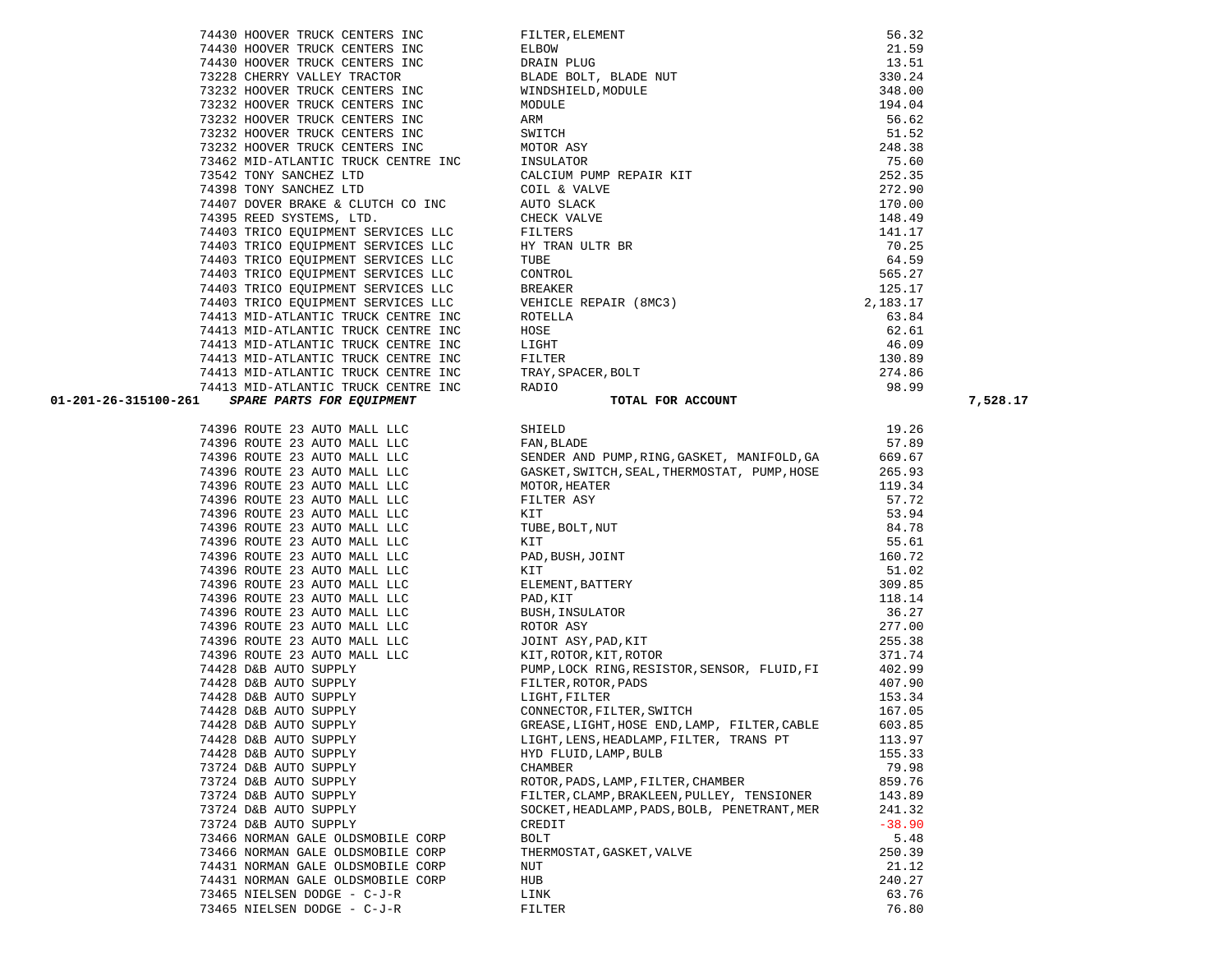| 73465 NIELSEN DODGE - C-J-R                                                                                                                                                                                                         |                                                                                                                                                                        | 69.48     |              |  |
|-------------------------------------------------------------------------------------------------------------------------------------------------------------------------------------------------------------------------------------|------------------------------------------------------------------------------------------------------------------------------------------------------------------------|-----------|--------------|--|
| 73465 NIELSEN DODGE - C-J-R                                                                                                                                                                                                         |                                                                                                                                                                        | $-46.96$  |              |  |
| 73465 NIELSEN DODGE - C-J-R                                                                                                                                                                                                         | MOLDING<br>CREDIT<br>CREDIT<br>MARKER, EDGE, BULB, SEAL BEAM                                                                                                           | $-40.00$  |              |  |
| 73540 PLAINSMAN AUTO SUPPLY                                                                                                                                                                                                         |                                                                                                                                                                        | 290.12    |              |  |
| 73540 PLAINSMAN AUTO SUPPLY                                                                                                                                                                                                         | SHOE ASY, TENSIONER, EDGE, FILTER, BRACKET,                                                                                                                            | 554.47    |              |  |
| 73540 PLAINSMAN AUTO SUPPLY                                                                                                                                                                                                         | BATTERY, PAD, ROTOR                                                                                                                                                    | 219.59    |              |  |
| 73540 PLAINSMAN AUTO SUPPLY                                                                                                                                                                                                         | BATTERY                                                                                                                                                                | 92.59     |              |  |
| 74394 PLAINSMAN AUTO SUPPLY                                                                                                                                                                                                         |                                                                                                                                                                        |           |              |  |
|                                                                                                                                                                                                                                     | CLEANER KIT, BEARING CONE, GASKET, STABILI                                                                                                                             | 301.28    |              |  |
| 74394 PLAINSMAN AUTO SUPPLY                                                                                                                                                                                                         | CLEVIS, SHOE ASY, STRUT, SWAY BAR LINK, ADAP                                                                                                                           | 601.76    |              |  |
| 74394 PLAINSMAN AUTO SUPPLY                                                                                                                                                                                                         |                                                                                                                                                                        | 80.43     |              |  |
| 74394 PLAINSMAN AUTO SUPPLY                                                                                                                                                                                                         |                                                                                                                                                                        | 197.89    |              |  |
| 74394 PLAINSMAN AUTO SUPPLY                                                                                                                                                                                                         |                                                                                                                                                                        | 40.58     |              |  |
| 74394 PLAINSMAN AUTO SUPPLY                                                                                                                                                                                                         | FILTER, PAD, NUT<br>HUB BEARING ASY<br>OIL SEAL<br>BATTERY, CUTTING EDGE                                                                                               | 314.01    |              |  |
| 74394 PLAINSMAN AUTO SUPPLY                                                                                                                                                                                                         | POSTS, SAS, BULB, BELT, GREASE, OIL                                                                                                                                    | 502.93    |              |  |
| 73541 ROUTE 23 AUTO MALL LLC                                                                                                                                                                                                        | NUT, RING, PIN, SENSOR, ROTOR, PAD, GASKET,                                                                                                                            | 408.87    |              |  |
|                                                                                                                                                                                                                                     |                                                                                                                                                                        | 599.96    |              |  |
|                                                                                                                                                                                                                                     |                                                                                                                                                                        | 36.48     |              |  |
|                                                                                                                                                                                                                                     |                                                                                                                                                                        | 201.05    |              |  |
|                                                                                                                                                                                                                                     |                                                                                                                                                                        | $-26.53$  |              |  |
|                                                                                                                                                                                                                                     |                                                                                                                                                                        |           |              |  |
|                                                                                                                                                                                                                                     |                                                                                                                                                                        | 87.64     |              |  |
|                                                                                                                                                                                                                                     |                                                                                                                                                                        | 132.70    |              |  |
|                                                                                                                                                                                                                                     |                                                                                                                                                                        | 107.20    |              |  |
|                                                                                                                                                                                                                                     |                                                                                                                                                                        | 109.36    |              |  |
|                                                                                                                                                                                                                                     |                                                                                                                                                                        | 548.00    |              |  |
|                                                                                                                                                                                                                                     |                                                                                                                                                                        | 51.43     |              |  |
|                                                                                                                                                                                                                                     |                                                                                                                                                                        | 231.12    |              |  |
|                                                                                                                                                                                                                                     |                                                                                                                                                                        | $-23.32$  |              |  |
|                                                                                                                                                                                                                                     |                                                                                                                                                                        | 144.31    |              |  |
|                                                                                                                                                                                                                                     |                                                                                                                                                                        | 3.32      |              |  |
|                                                                                                                                                                                                                                     |                                                                                                                                                                        | 45.16     |              |  |
|                                                                                                                                                                                                                                     |                                                                                                                                                                        |           |              |  |
|                                                                                                                                                                                                                                     |                                                                                                                                                                        |           |              |  |
| 01-201-26-315100-291    VEHICLE REPAIRS                                                                                                                                                                                             |                                                                                                                                                                        |           | 12,747.48    |  |
| 74391 ROUTE 23 AUTO MALL LLC (MUT, RING, PIN, SENSOR, ROTOR, PAD, GASKET, 73541 ROUTE 23 AUTO MALL LLC PANEL, DEALY<br>75541 ROUTE 23 AUTO MALL LLC PANEL, DEALY<br>75541 ROUTE 23 AUTO MALL LLC FILTER ASY<br>7541 ROUTE 23 AUTO M |                                                                                                                                                                        |           |              |  |
| 69908 CABLEVISION                                                                                                                                                                                                                   | $12/8/12 - 1/7/1$ 49.95                                                                                                                                                |           |              |  |
| 01-203-26-315100-098 (2012) OTHER OPERATING&REPAIR SUPPLY                                                                                                                                                                           | TOTAL FOR ACCOUNT                                                                                                                                                      |           | 49.95        |  |
|                                                                                                                                                                                                                                     |                                                                                                                                                                        |           |              |  |
| 68618 DUECO INC.                                                                                                                                                                                                                    |                                                                                                                                                                        | 6,893.51  |              |  |
| 69923 MID-ATLANTIC TRUCK CENTRE INC                                                                                                                                                                                                 |                                                                                                                                                                        | 470.03    |              |  |
| 69923 MID-ATLANTIC TRUCK CENTRE INC                                                                                                                                                                                                 |                                                                                                                                                                        | 125.56    |              |  |
| 69923 MID-ATLANTIC TRUCK CENTRE INC                                                                                                                                                                                                 |                                                                                                                                                                        | 74.80     |              |  |
| 69923 MID-ATLANTIC TRUCK CENTRE INC                                                                                                                                                                                                 |                                                                                                                                                                        | 19.68     |              |  |
| 69923 MID-ATLANTIC TRUCK CENTRE INC                                                                                                                                                                                                 |                                                                                                                                                                        | 37.48     |              |  |
| 69923 MID-ATLANTIC TRUCK CENTRE INC                                                                                                                                                                                                 |                                                                                                                                                                        | 24.67     |              |  |
| 69923 MID-ATLANTIC TRUCK CENTRE INC                                                                                                                                                                                                 |                                                                                                                                                                        | 214.54    |              |  |
|                                                                                                                                                                                                                                     |                                                                                                                                                                        | $-250.00$ |              |  |
| 69923 MID-ATLANTIC TRUCK CENTRE INC                                                                                                                                                                                                 |                                                                                                                                                                        | $-33.92$  |              |  |
| 69923 MID-ATLANTIC TRUCK CENTRE INC                                                                                                                                                                                                 |                                                                                                                                                                        |           |              |  |
| 69923 MID-ATLANTIC TRUCK CENTRE INC                                                                                                                                                                                                 |                                                                                                                                                                        | $-362.76$ |              |  |
| 69923 MID-ATLANTIC TRUCK CENTRE INC                                                                                                                                                                                                 | TRUCK REPAIR (11-14)<br>PAD, ROTOR, SEAL<br>TRNSMTR<br>CHANNEL<br>FASTENER<br>SWITCH<br>CHANNEL<br>BATTERY<br>CREDIT<br>CREDIT<br>CREDIT<br>CREDIT<br>CREDIT<br>CREDIT | $-276.90$ |              |  |
| 01-203-26-315100-261 (2012) SPARE PARTS FOR EQUIPMENT                                                                                                                                                                               | TOTAL FOR ACCOUNT                                                                                                                                                      |           | 6,936.69     |  |
|                                                                                                                                                                                                                                     |                                                                                                                                                                        |           |              |  |
| 73540 PLAINSMAN AUTO SUPPLY                                                                                                                                                                                                         | GASKET SET, FILTER, CONNECTOR, LAMP                                                                                                                                    | 211.76    |              |  |
| 74436 QUALITY AUTO GLASS, INC                                                                                                                                                                                                       | Windshield                                                                                                                                                             | 217.98    |              |  |
| (2012) VEHICLE REPAIRS<br>01-203-26-315100-291                                                                                                                                                                                      | TOTAL FOR ACCOUNT                                                                                                                                                      |           | 429.74       |  |
|                                                                                                                                                                                                                                     |                                                                                                                                                                        |           |              |  |
|                                                                                                                                                                                                                                     |                                                                                                                                                                        |           | ============ |  |
| TOTAL for Motor Services Center                                                                                                                                                                                                     |                                                                                                                                                                        |           | 48,751.42    |  |
|                                                                                                                                                                                                                                     |                                                                                                                                                                        |           |              |  |
|                                                                                                                                                                                                                                     |                                                                                                                                                                        |           |              |  |
| 74172 VERIZON WIRELESS                                                                                                                                                                                                              | L&PS/HEALTH MANAGEMENT - O&E                                                                                                                                           | 114.03    |              |  |
| <b>Health Management</b><br>74194 VERIZON WIRELESS                                                                                                                                                                                  | L&PS/HEALTH MANAGEMENT - O&E                                                                                                                                           | 114.05    |              |  |
| CELLULAR PHONE/PAGERS<br>01-201-27-330100-031                                                                                                                                                                                       | TOTAL FOR ACCOUNT                                                                                                                                                      |           | 228.08       |  |
|                                                                                                                                                                                                                                     |                                                                                                                                                                        |           |              |  |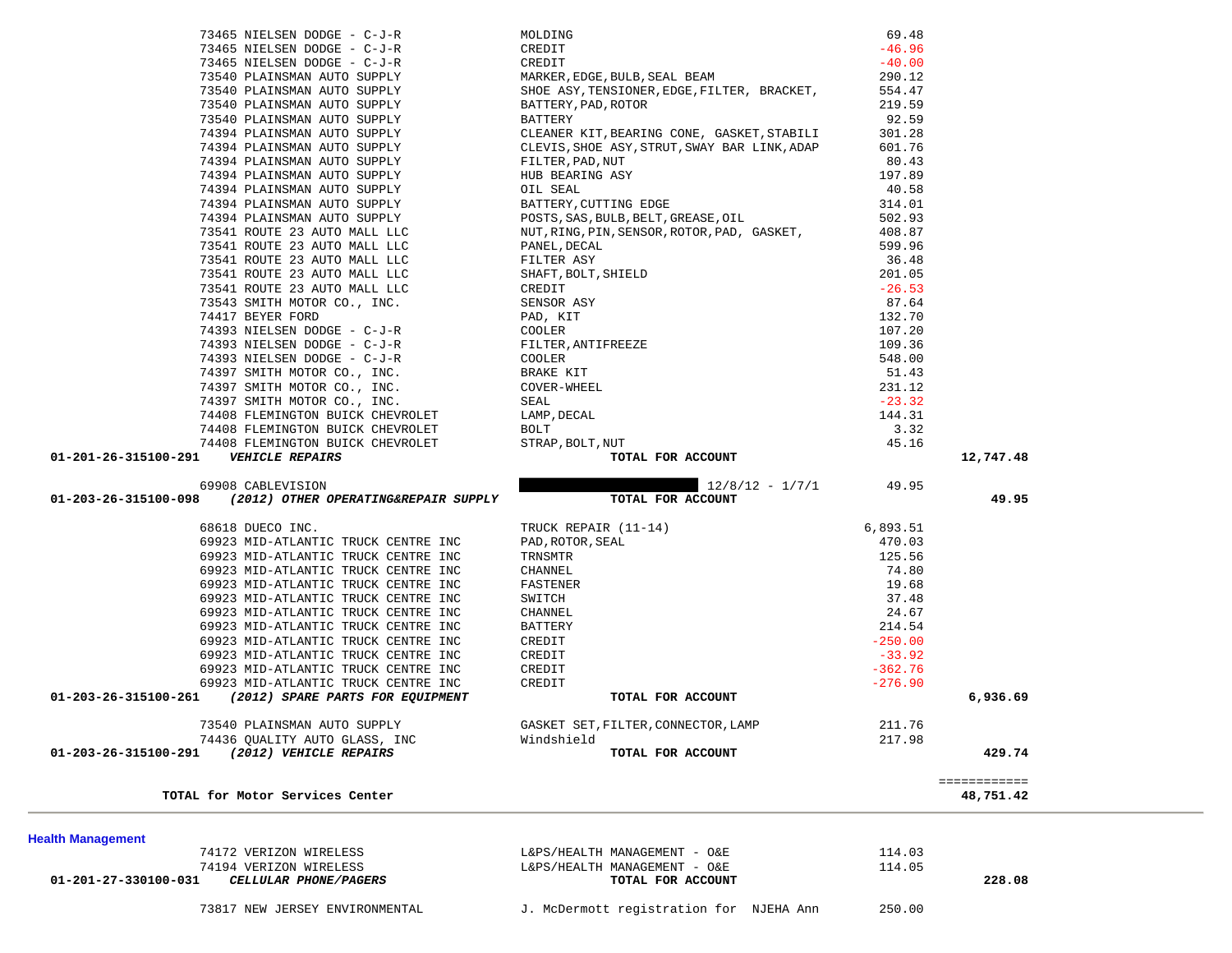| 01-201-27-330100-039<br><i>EDUCATION</i><br><b>SCHOOLS &amp; TRAINING</b>         | TOTAL FOR ACCOUNT                                       |           | 250.00       |
|-----------------------------------------------------------------------------------|---------------------------------------------------------|-----------|--------------|
| 74445 ATLANTIC HEALTH SERVICES<br>01-201-27-330100-079<br><i>SPECIAL PROJECTS</i> | TB Clinic Services - February 2013<br>TOTAL FOR ACCOUNT | 10,000.00 | 10,000.00    |
| 74715 ROYAL COMMUNICATIONS INC.                                                   | Item # COM FP BLNK3 Troy FP 3 in blank                  | 24.00     |              |
| 74715 ROYAL COMMUNICATIONS INC.                                                   | Item TES 27812                                          | 8.00      |              |
| 75129 COUNTY OF MORRIS                                                            | 1ST 1/2 3/13 METERED MAIL                               | 23.53     |              |
| $01 - 201 - 27 - 330100 - 210$<br>ENVIRONMENTAL COMPLIANCE                        | TOTAL FOR ACCOUNT                                       |           | 55.53        |
| 73431 ATLANTIC TOMORROWS OFFICE                                                   | Machine ID G31754 clicks used from 9/30/                | 177.73    |              |
| 74285 RUTGERS OCPE                                                                | Cancellation Fee for course code EW0201C                | 50.00     |              |
| 01-203-27-330100-210<br>(2012) ENVIRONMENTAL COMPLIANCE                           | TOTAL FOR ACCOUNT                                       |           | 227.73       |
|                                                                                   |                                                         |           | ------------ |
| TOTAL for Health Management                                                       |                                                         |           | 10,761.34    |

#### **Human Services**

|                                | 72885 CMI EDUCATION INSTITUTE, INC. | 00311618 Seminar fee for March 26,2013   | 99.99  |              |
|--------------------------------|-------------------------------------|------------------------------------------|--------|--------------|
|                                | 72885 CMI EDUCATION INSTITUTE, INC. | 00311620 Seminar fee for March 26 2013 B | 99.99  |              |
|                                | 74205 M.C. CHAMBER OF COMMERCE      | Registration for Liz Kisatsky (Secretary | 50.00  |              |
| $01 - 201 - 27 - 331100 - 039$ | EDUCATION SCHOOLS & TRAINING        | TOTAL FOR ACCOUNT                        |        | 249.98       |
|                                | 74489 STAPLES BUSINESS ADVANTAGE    | RECYCLED BOXES                           | 34.65  |              |
|                                | 74489 STAPLES BUSINESS ADVANTAGE    | HP LASER HET CB436 PRINT CARTRIDGE       | 62.02  |              |
|                                | 74489 STAPLES BUSINESS ADVANTAGE    | PENTEL ENERGEL PEN                       | 24.39  |              |
|                                | 74489 STAPLES BUSINESS ADVANTAGE    | UNIBALL PENS                             | 23.28  |              |
| 01-201-27-331100-058           | OFFICE SUPPLIES & STATIONERY        | TOTAL FOR ACCOUNT                        |        | 144.34       |
|                                | 75129 COUNTY OF MORRIS              | 1ST 1/2 3/13 METERED MAIL                | 120.90 |              |
| $01 - 201 - 27 - 331100 - 068$ | POSTAGE & METERED MAIL              | TOTAL FOR ACCOUNT                        |        | 120.90       |
|                                | 74343 DAILY RECORD                  | Payment for the Daily Record for the can | 40.20  |              |
| $01 - 201 - 27 - 331100 - 070$ | PUBLICATION & SUBSCRIPTIONS         | TOTAL FOR ACCOUNT                        |        | 40.20        |
|                                | 74206 SODEXO INC & AFFILIATES       | Refreshments for the 2/14/2013 MHSAAB ME | 134.50 |              |
| $01 - 201 - 27 - 331100 - 088$ | MEETING EXP ADVISORY BOARD ETC      | TOTAL FOR ACCOUNT                        |        | 134.50       |
|                                | 72042 MUNICIPAL CAPITAL CORP        | Payment for January 2012 SAVIN RICOH MPC | 872.20 |              |
| 01-201-27-331100-164           | OFFICE MACHINES - RENTAL            | TOTAL FOR ACCOUNT                        |        | 872.20       |
|                                |                                     |                                          |        | ============ |
|                                | TOTAL for Human Services            |                                          |        | 1,562.12     |
|                                |                                     |                                          |        |              |

#### **Youth Shelter**

| 73508 DEIRDRE'S HOUSE                                 | Sex Offenders by C.J. Jensen | 40.00    |       |
|-------------------------------------------------------|------------------------------|----------|-------|
| 01-201-27-331110-039<br>EDUCATION SCHOOLS & TRAINING  | TOTAL FOR ACCOUNT            |          | 40.00 |
| 74138 MORRIS COUNTY PARK COMMISSION                   | 2/14 Admission               | 12.00    |       |
| 74138 MORRIS COUNTY PARK COMMISSION                   | 2/14 Rentals                 | 7.00     |       |
| 74138 MORRIS COUNTY PARK COMMISSION                   | 2/15 Admissions              | 21.00    |       |
| 74138 MORRIS COUNTY PARK COMMISSION                   | 2/15 Rentals                 | 10.50    |       |
| 01-201-27-331110-059<br><i>OTHER GENERAL EXPENSES</i> | TOTAL FOR ACCOUNT            |          | 50.50 |
| 75129 COUNTY OF MORRIS                                | 1ST 1/2 3/13 METERED MAIL    | 7.50     |       |
| 01-201-27-331110-068<br>POSTAGE AND METERED MAIL      | TOTAL FOR ACCOUNT            |          | 7.50  |
| 74644 SODEXO INC & AFFILIATES                         | Weekly Fixed Costs           | 2,812.56 |       |
| 74644 SODEXO INC & AFFILIATES                         | Lunch Meals                  | 786.72   |       |
| 74644 SODEXO INC & AFFILIATES                         | Dinner Meals                 | 797.28   |       |
| 74644 SODEXO INC & AFFILIATES                         | Snacks & Groceries           | 1,483.66 |       |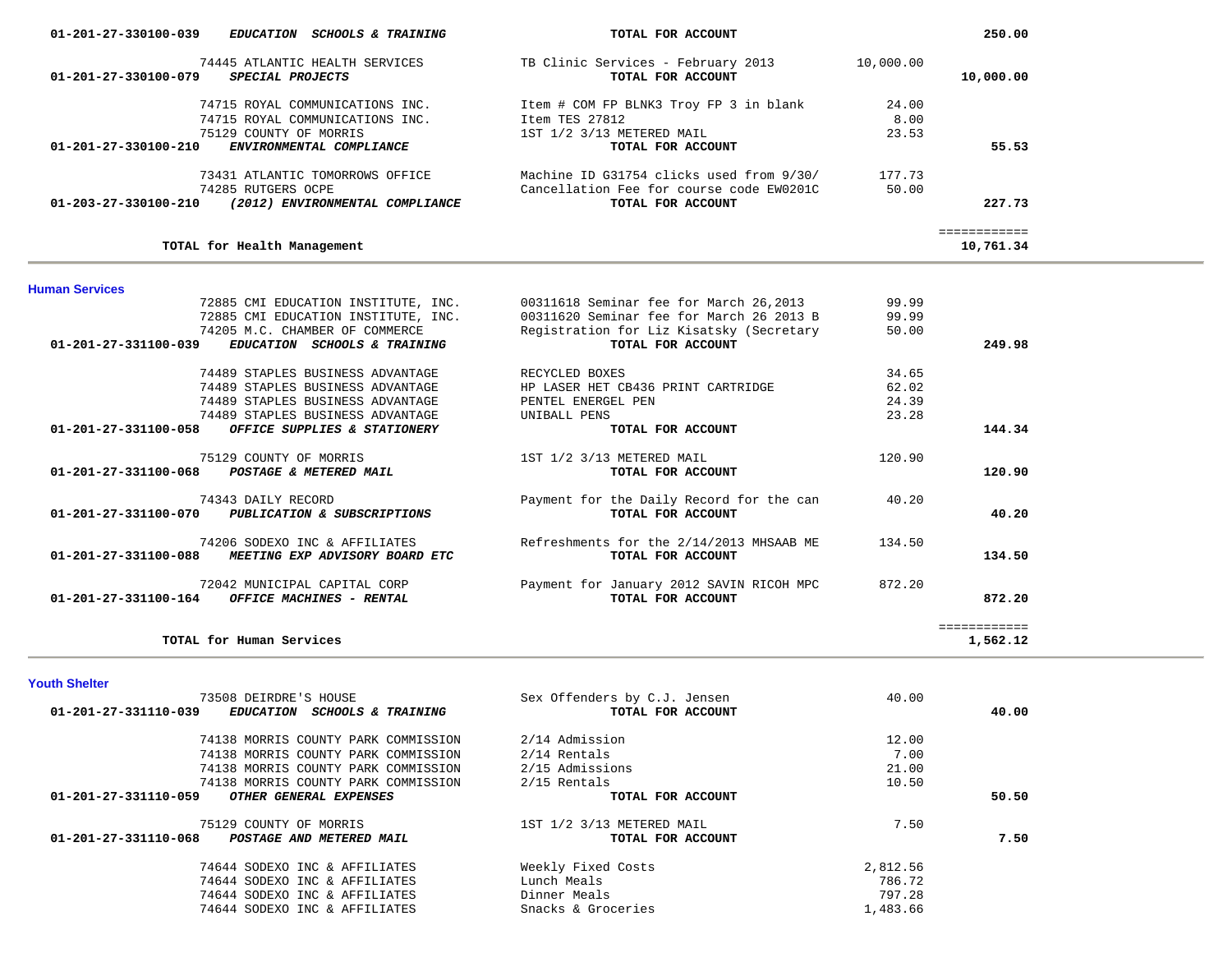| TOTAL for Youth Shelter                              |                                          |          | ============<br>14,712.80 |
|------------------------------------------------------|------------------------------------------|----------|---------------------------|
| <b>Office on Aging</b>                               |                                          |          |                           |
| 75013 KRISTINE A. BEIRNE                             | Car Insurance Reimbursement for Feb 2013 | 12.00    |                           |
| 74982 CAROL STOLZ                                    | car Insurance Reimbursement for Feb 2013 | 12.00    |                           |
| 74995 VERA BLOSSOM                                   | Car Insurance reimbursement for Feb 2013 | 12.00    |                           |
| 74996 CARMEN N. AYALA                                | Car Insurance Reimbursement for Feb 2013 | 12.00    |                           |
| 74997 PATRICIA DUMPERT                               | Car Insurance Reimbursement for Feb 2013 | 12.00    |                           |
| 74317 KAREN WEBSTER                                  | car Insurance Reimbursement for Feb 2013 | 12.00    |                           |
| 74108 KELLY-ANN FREY                                 | Car Insurance Reimbursementfor January 2 | 12.00    |                           |
| 74315 OPHELIA V. CRUSE                               | Car Insurance Reimbursement for Feb 2013 | 12.00    |                           |
| 74308 VICTORINE FUNG                                 | Car Insurance Reimbursement Feb-2013     | 12.00    |                           |
| 74998 JOSEPH BLEVINS                                 | Car Insurance Reimbursement for Feb 2013 | 12.00    |                           |
| 74319 RENATA STOKES                                  | Car Insurance Reimbursement for Jan 2013 | 12.00    |                           |
| 74319 RENATA STOKES                                  | Car Insurance Reimbursement for Feb 2013 | 12.00    |                           |
| 74304 BETH DENMEAD                                   | Car Insurance Reimbursement for February | 12.00    |                           |
| 01-201-27-333100-048<br><b>INSURANCE</b>             | TOTAL FOR ACCOUNT                        |          | 156.00                    |
| 73985 STAPLES BUSINESS ADVANTAGE                     | HP 78A dual pack print cartrig, blk full | 190.44   |                           |
| 73985 STAPLES BUSINESS ADVANTAGE                     | Spls bbl wrp antistatic 24x30ft. Dust de | 44.30    |                           |
| 73985 STAPLES BUSINESS ADVANTAGE                     | DPS reman toner HP 42A Q5942A, SEB Reman | 156.55   |                           |
| 01-201-27-333100-058<br>OFFICE SUPPLIES & STATIONERY | TOTAL FOR ACCOUNT                        |          | 391.29                    |
| 75014 NJ FOUNDATION FOR AGING                        | 1.31.13 - 300 copies Jan/Feb issue 300 u | 195.00   |                           |
| 75014 NJ FOUNDATION FOR AGING                        | Shipping \$30                            | 30.00    |                           |
| 74107 SODEXO, INC & AFFILIATES                       | Meals for Advisory Council Meeting 2/14/ | 157.20   |                           |
| 74107 SODEXO, INC & AFFILIATES                       | Credit for Soda                          | $-16.80$ |                           |
| OTHER GENERAL EXPENSES<br>01-201-27-333100-059       | TOTAL FOR ACCOUNT                        |          | 365.40                    |
| 75129 COUNTY OF MORRIS                               | 1ST 1/2 3/13 METERED MAIL                | 231.35   |                           |
| POSTAGE & METERED MAIL<br>01-201-27-333100-068       | TOTAL FOR ACCOUNT                        |          | 231.35                    |
| 75013 KRISTINE A. BEIRNE                             | Miles Reimbursement for February 2013    | 50.40    |                           |
| 74982 CAROL STOLZ                                    | Miles Reimbursement for Feb 2013         | 59.50    |                           |
| 74995 VERA BLOSSOM                                   | Miles Reimbursement for Febraury 2013    | 75.60    |                           |
| 74996 CARMEN N. AYALA                                | Miles reimbursement for Feb 2013         | 48.30    |                           |
| 74997 PATRICIA DUMPERT                               | Miles reimbursement for Feb 2013         | 44.45    |                           |
| 74317 KAREN WEBSTER                                  | Miles reimbursement for February 2013.   | 19.60    |                           |
| 74108 KELLY-ANN FREY                                 | Miles reimbursement for January 2013     | 75.25    |                           |

| 74638 LOVEYS PIZZA & GRILL<br>74624 ALBERTSON INC<br>01-201-27-331110-185<br>FOOD | Resident Behavior Incentive<br>6030375100026118 3/5/13 Closing Date<br>TOTAL FOR ACCOUNT | 517.48<br>158.47 | 6,556.17                  |
|-----------------------------------------------------------------------------------|------------------------------------------------------------------------------------------|------------------|---------------------------|
| 74634 ATLANTIC HEALTH/<br>01-201-27-331110-189<br><b>MEDICAL</b>                  | Services February 2013<br>TOTAL FOR ACCOUNT                                              | 6,766.66         | 6,766.66                  |
| 74136 ALLEN PAPER & SUPPLY CO                                                     | 12oz bowls                                                                               | 139.60           |                           |
| 74136 ALLEN PAPER & SUPPLY CO                                                     | Paper Towles                                                                             | 105.60           |                           |
| 74136 ALLEN PAPER & SUPPLY CO                                                     | cee fold towels                                                                          | 82.50            |                           |
| 74136 ALLEN PAPER & SUPPLY CO                                                     | 9" plates                                                                                | 49.00            |                           |
| 74136 ALLEN PAPER & SUPPLY CO                                                     | plastic knives                                                                           | 23.10            |                           |
| 74207 JERSEY PAPER PLUS INC                                                       | Clorox                                                                                   | 38.97            |                           |
| 74207 JERSEY PAPER PLUS INC                                                       | Yellow Scoring Sponge                                                                    | 36.33            |                           |
| 74207 JERSEY PAPER PLUS INC                                                       | Cotton Cut End Mops                                                                      | 73.44            |                           |
| 74207 JERSEY PAPER PLUS INC                                                       | Windex w/ Trigger                                                                        | 110.34           |                           |
| 74207 JERSEY PAPER PLUS INC                                                       | All Laundry Det                                                                          | 223.32           |                           |
| $01 - 201 - 27 - 331110 - 252$<br><b>JANITORIAL SUPPLIES</b>                      | TOTAL FOR ACCOUNT                                                                        |                  | 882.20                    |
| 70686 AMSTERDAM PRINTING & LITHO                                                  | Staff Tumbler                                                                            | 409.77           |                           |
| $01 - 203 - 27 - 331110 - 202$<br>(2012) UNIFORM AND ACCESSORIES                  | TOTAL FOR ACCOUNT                                                                        |                  | 409.77                    |
| TOTAL for Youth Shelter                                                           |                                                                                          |                  | ------------<br>14,712.80 |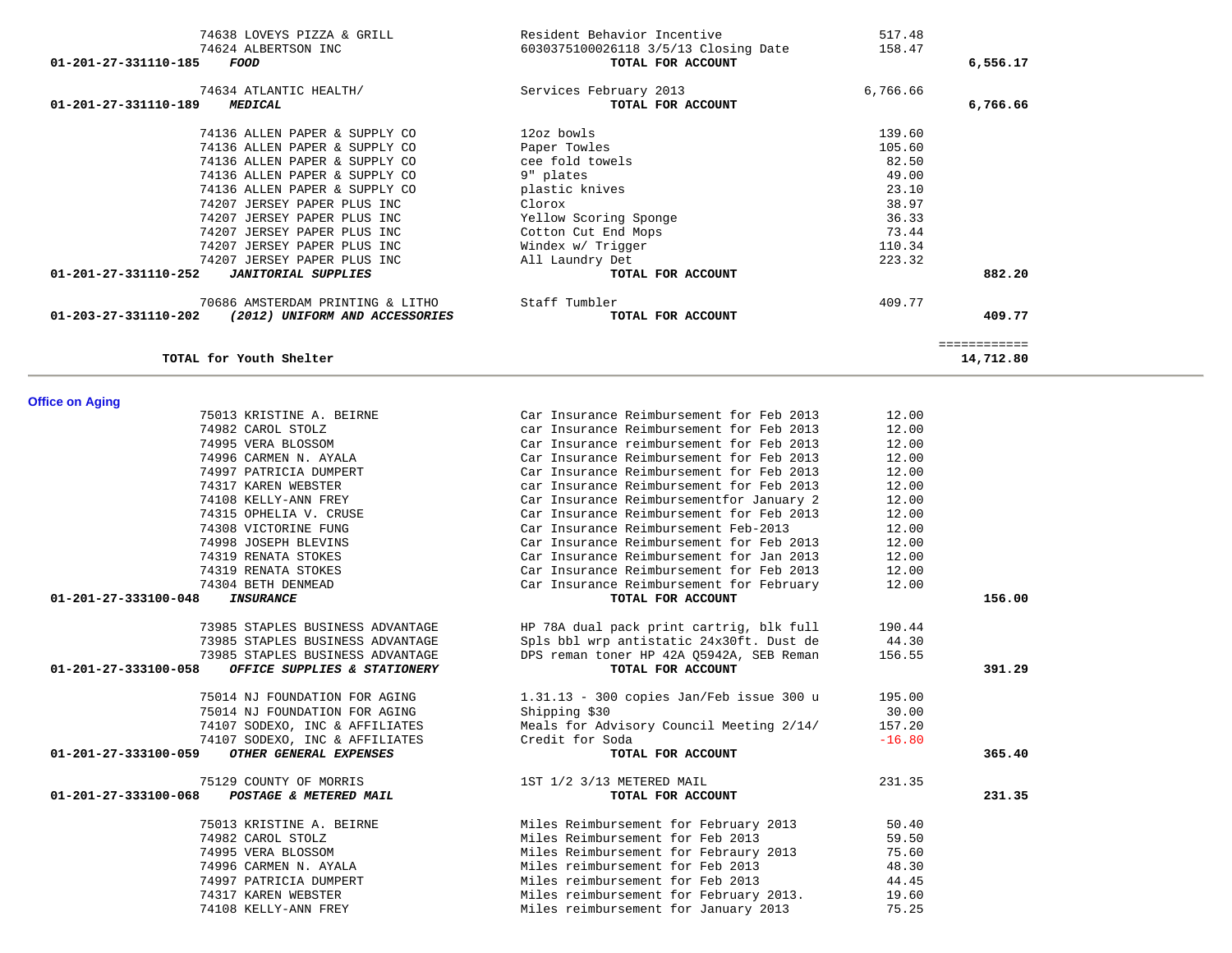| TOTAL for County Board of Social Service                                                                         |                                                                                                                  |                         | 1,060.25               |
|------------------------------------------------------------------------------------------------------------------|------------------------------------------------------------------------------------------------------------------|-------------------------|------------------------|
| 73947 STAPLES BUSINESS ADVANTAGE<br>01-203-27-345100-059<br>(2012) OTHER GENERAL EXPENSES                        | SPLS 16FT GOLD USB 2.00 Cable - Order #7<br>TOTAL FOR ACCOUNT                                                    | 112.12                  | 112.12<br>============ |
| 74452 WHIPPANY LODGING LLC.<br>01-201-27-345100-365<br>EMERGENCY ASSISTANCE                                      | TOTAL FOR ACCOUNT                                                                                                | 350.00                  | 650.00                 |
| 74451 PARSIPPANY INN                                                                                             |                                                                                                                  | 300.00                  |                        |
| 74450 NJ TAXI & BLACK CAR SERVICES LLC<br>TRANSPORTATION SERVICES<br>01-201-27-345100-340                        | TOTAL FOR ACCOUNT                                                                                                | 51.88                   | 79.73                  |
| 74450 NJ TAXI & BLACK CAR SERVICES LLC<br>74450 NJ TAXI & BLACK CAR SERVICES LLC                                 | 02/21/13                                                                                                         | 14.52<br>13.33          |                        |
| 74447 MARTHA MINA<br>OTHER ALLOWANCES<br>01-201-27-345100-333                                                    | FSS - Insurance reimb. for January to Ju<br>TOTAL FOR ACCOUNT                                                    | 72.00                   | 72.00                  |
| 01-201-27-345100-332 MILEAGE                                                                                     | TOTAL FOR ACCOUNT                                                                                                |                         | 127.75                 |
| 74449 JERRY THIEL<br>74448 MATTHEW BRADY                                                                         | SSS - Mileage reimb. for February 2013<br>ADM - Mileage reimb. for February 2013                                 | 89.25<br>38.50          |                        |
| <b>County Board of Social Service</b><br>74446 STEVEN A. TOTH<br>01-201-27-345100-068 POSTAGE & METERED MAIL     | Reimb. for Postage exp. for CS Unit to P<br>TOTAL FOR ACCOUNT                                                    | 18.65                   | 18.65                  |
| TOTAL for Office on Aging                                                                                        |                                                                                                                  |                         | 3,738.74               |
| (2012) TRAVEL EXPENSE<br>01-203-27-333100-082                                                                    | TOTAL FOR ACCOUNT                                                                                                |                         | 178.70<br>============ |
| 74983 THERESA A. DAVIS<br>74983 THERESA A. DAVIS                                                                 | Miles reimbursement for Jul, Sep, Oct, Nov,<br>Tolls                                                             | 175.70<br>3.00          |                        |
| 74983 THERESA A. DAVIS<br>(2012) OTHER GENERAL EXPENSES<br>01-203-27-333100-059                                  | Refreshment for Committee Meeting, regis<br>TOTAL FOR ACCOUNT                                                    | 178.79                  | 178.79                 |
| 75004 MUNICIPAL CAPITAL CORP<br>75004 MUNICIPAL CAPITAL CORP<br>01-201-27-333100-164<br>OFFICE MACHINES - RENTAL | Office Machine Rental/Contract#10237.Ric<br>Ricoh MP3002<br>TOTAL FOR ACCOUNT                                    | 765.52<br>774.34        | 1,539.86               |
| 01-201-27-333100-082<br>TRAVEL EXPENSE                                                                           | TOTAL FOR ACCOUNT                                                                                                |                         | 697.35                 |
| 74319 RENATA STOKES<br>74319 RENATA STOKES<br>74304 BETH DENMEAD                                                 | Miles Reimbursement for Feb 2013.<br>Miles Reimbursement for February 2013                                       | 32.55<br>40.25<br>83.30 |                        |
| 74308 VICTORINE FUNG<br>74998 JOSEPH BLEVINS                                                                     | Tolls to & from Care Management Supervis<br>Miles Reimbursement for Feb 2013<br>Miles reimbursement for Jan 2013 | 18.00<br>52.50          |                        |
|                                                                                                                  |                                                                                                                  |                         |                        |

| <b>MV:Administration</b> |  |
|--------------------------|--|

| 75030 AKUA OPOMEA ABEBRESE | LPN, 3/3/2013  | 252.00 |
|----------------------------|----------------|--------|
| 75030 AKUA OPOMEA ABEBRESE | LPN, 3/4/2013  | 224.00 |
| 75030 AKUA OPOMEA ABEBRESE | LPN, 3/5/2013  | 223.16 |
| 75030 AKUA OPOMEA ABEBRESE | LPN, 3/6/2013  | 218.40 |
| 75030 AKUA OPOMEA ABEBRESE | LPN, 3/7/2013  | 224.00 |
| 75030 AKUA OPOMEA ABEBRESE | LPN, 3/8/2013  | 224.00 |
| 75030 AKUA OPOMEA ABEBRESE | LPN, 3/9/2013  | 224.00 |
| 75030 AKUA OPOMEA ABEBRESE | LPN, 3/10/2013 | 216.16 |
| 75030 AKUA OPOMEA ABEBRESE | LPN, 3/12/2013 | 224.00 |
| 75030 AKUA OPOMEA ABEBRESE | LPN, 3/15/2013 | 448.00 |
| 75058 ANGELIKA KOMOLIBIO   | RN. 3/3/2013   | 557.20 |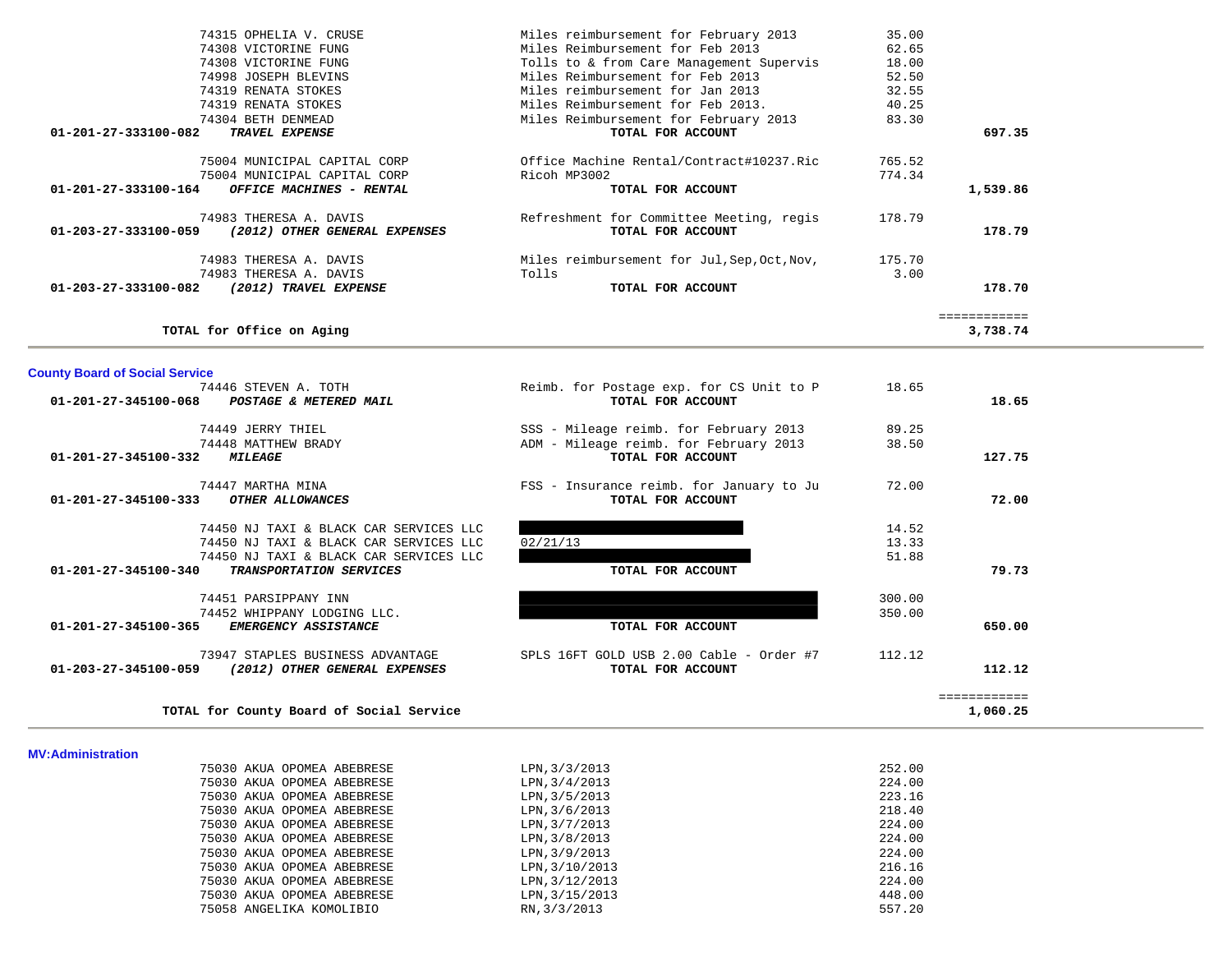| 75058 ANGELIKA KOMOLIBIO                         | RN, 3/5/2013                 | 277.90           |
|--------------------------------------------------|------------------------------|------------------|
| 75058 ANGELIKA KOMOLIBIO                         | RN, 3/6/2013                 | 271.95           |
| 75058 ANGELIKA KOMOLIBIO                         | RN, 3/7/2013                 | 280.00           |
| 75058 ANGELIKA KOMOLIBIO                         | RN, 3/8/2013                 | 240.45           |
| 75058 ANGELIKA KOMOLIBIO                         | RN, 3/9/2013                 | 280.00           |
| 75058 ANGELIKA KOMOLIBIO                         | RN, 3/12/2013                | 280.00           |
| 75058 ANGELIKA KOMOLIBIO                         | RN, 3/13/2013                | 276.15           |
| 75058 ANGELIKA KOMOLIBIO                         | RN, 3/14/2013                | 280.00           |
| 75058 ANGELIKA KOMOLIBIO                         | RN, 3/15/2013                | 560.00           |
| 75058 ANGELIKA KOMOLIBIO                         | RN, 3/16/2013                | 277.90           |
| 75031 ARNEL P GARCIA                             | LPN, 3/5/2013                | 224.00           |
| 75031 ARNEL P GARCIA                             | LPN, 3/6/2013                | 224.00           |
|                                                  | LPN, 3/7/2013                | 224.00           |
| 75031 ARNEL P GARCIA<br>75031 ARNEL P GARCIA     | LPN, 3/11/2013               | 224.00           |
|                                                  | LPN, 3/12/2013               | 224.00           |
| 75031 ARNEL P GARCIA<br>75031 ARNEL P GARCIA     | LPN, 3/13/2013               | 224.00           |
| 75032 BARKEL FLEMMING                            | LPN, 3/3/2013                | 224.00           |
| 75032 BARKEL FLEMMING                            | LPN, 3/4/2013                | 224.00           |
| 75032 BARKEL FLEMMING                            | LPN, 3/5/2013                | 224.00           |
| 75032 BARKEL FLEMMING                            | LPN, 3/7/2013                | 224.00           |
| 75032 BARKEL FLEMMING                            | LPN, 3/8/2013                | 224.00           |
| 75032 BARKEL FLEMMING                            | LPN, 3/10/2013               | 224.00           |
| 75032 BARKEL FLEMMING                            | LPN, 3/11/2013               | 224.00           |
| 75032 BARKEL FLEMMING                            | LPN, 3/12/2013               | 219.80           |
| 75032 BARKEL FLEMMING                            | LPN, 3/14/2013               | 224.00           |
| 75032 BARKEL FLEMMING                            | LPN, 3/15/2013               | 224.00           |
| 75033 BINU ILLIMOOTTIL JOSEPH                    | RN, 3/9/2013                 | 280.00           |
| 75034 CHARLES NADARAJAH                          | RN, 3/3/2013                 | 280.00           |
| 75034 CHARLES NADARAJAH                          | RN, 3/9/2013                 | 560.00           |
| 75034 CHARLES NADARAJAH                          | RN, 3/15/2013                | 280.00           |
| 75035 DANILO LAPID                               | RN, 3/6/2013                 | 277.20           |
| 75035 DANILO LAPID                               | RN, 3/7/2013                 | 280.00           |
| 75035 DANILO LAPID                               | RN, 3/9/2013                 | 280.00           |
| 75035 DANILO LAPID                               | RN, 3/13/2013                | 279.65           |
|                                                  |                              |                  |
| 75035 DANILO LAPID                               | RN, 3/14/2013                | 280.00<br>280.00 |
| 75036 DAVID JEAN-LOUIS<br>75036 DAVID JEAN-LOUIS | RN, 3/3/2013<br>RN, 3/4/2013 | 280.00           |
| 75036 DAVID JEAN-LOUIS                           | RN, 3/6/2013                 | 455.00           |
|                                                  |                              |                  |
| 75036 DAVID JEAN-LOUIS                           | RN, 3/7/2013                 | 280.00           |
| 75036 DAVID JEAN-LOUIS                           | RN, 3/8/2013                 | 280.00           |
| 75036 DAVID JEAN-LOUIS                           | RN, 3/11/2013                | 280.00           |
| 75036 DAVID JEAN-LOUIS                           | RN, 3/12/2013                | 23.80            |
| 75036 DAVID JEAN-LOUIS                           | RN, 3/14/2013                | 280.00           |
| 75036 DAVID JEAN-LOUIS                           | RN, 3/16/2013                | 280.00           |
| 75037 EDITHA MARQUEZ                             | RN, 3/3/2013                 | 560.00           |
| 75037 EDITHA MARQUEZ                             | RN, 3/6/2013                 | 280.00           |
| 75037 EDITHA MARQUEZ                             | RN, 3/11/2013                | 280.00           |
| 75037 EDITHA MARQUEZ                             | RN, 3/12/2013                | 551.95           |
| 75038 EVELYN TOLENTINO                           | RN, 3/3/2013                 | 280.00           |
| 75038 EVELYN TOLENTINO                           | RN, 3/4/2013                 | 280.00           |
| 75038 EVELYN TOLENTINO                           | RN, 3/5/2013                 | 280.00           |
| 75038 EVELYN TOLENTINO                           | RN, 3/9/2013                 | 278.25           |
| 75038 EVELYN TOLENTINO                           | RN, 3/10/2013                | 288.75           |
| 75038 EVELYN TOLENTINO                           | RN, 3/12/2013                | 280.00           |
| 75038 EVELYN TOLENTINO                           | RN, 3/15/2013                | 315.00           |
| 75039 GEORGINA GRAY-HORSLEY                      | LPN, 3/10/2013               | 448.00           |
| 75039 GEORGINA GRAY-HORSLEY                      | LPN, 3/14/2013               | 224.00           |
| 75039 GEORGINA GRAY-HORSLEY                      | LPN, 3/16/2013               | 448.00           |
| 75040 HARRIET VALLECER RN                        | RN, 3/7/2013                 | 280.00           |
| 75040 HARRIET VALLECER RN                        | RN, 3/8/2013                 | 280.00           |
| 75041 ILLIENE CHARLES, RN                        | RN, 3/4/2013                 | 280.00           |
| 75041 ILLIENE CHARLES, RN                        | RN, 3/5/2013                 | 280.00           |
| 75041 ILLIENE CHARLES, RN                        | RN, 3/11/2013                | 280.00           |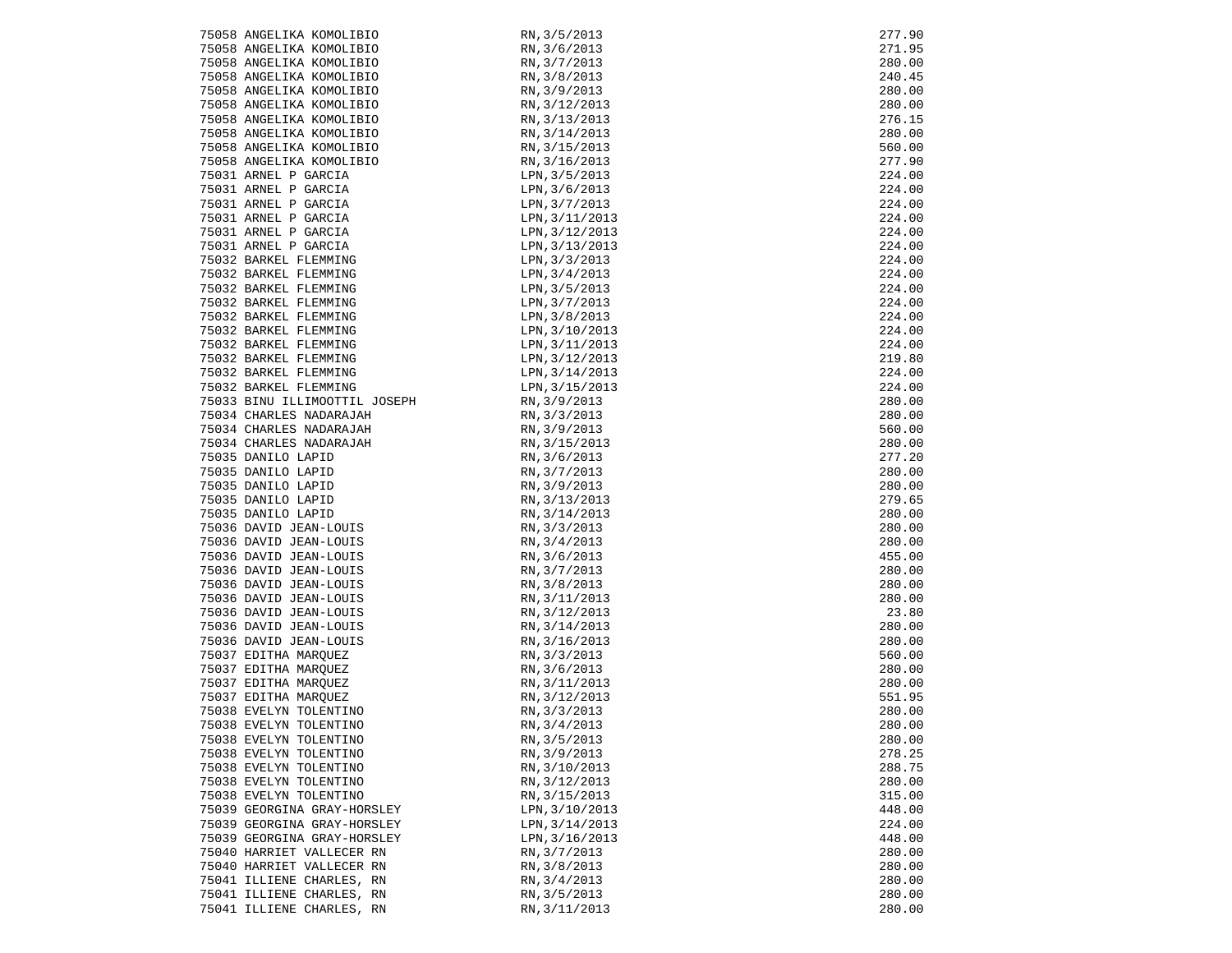| 75041 ILLIENE CHARLES, RN                                        | RN, 3/13/2013                                                         | 280.00           |
|------------------------------------------------------------------|-----------------------------------------------------------------------|------------------|
| 75041 ILLIENE CHARLES, RN                                        | RN, 3/14/2013                                                         | 560.00           |
| 75042 JESSY JACOB                                                | LPN, 3/11/2013                                                        | 210.00           |
| 75043 JOYCE REED                                                 | LPN, 3/4/2013                                                         | 217.56           |
| 75043 JOYCE REED                                                 | LPN, 3/5/2013                                                         | 210.56           |
| 75043 JOYCE REED                                                 | LPN, 3/6/2013                                                         | 224.00           |
| 75043 JOYCE REED                                                 | LPN, 3/7/2013                                                         | 224.00           |
| 75043 JOYCE REED                                                 | LPN, 3/8/2013                                                         | 196.56           |
|                                                                  |                                                                       | 224.00           |
| 75043 JOYCE REED                                                 | LPN, 3/9/2013                                                         |                  |
| 75043 JOYCE REED                                                 | LPN, 3/10/2013                                                        | 224.00           |
| 75043 JOYCE REED                                                 | LPN, 3/11/2013                                                        | 210.00           |
| 75043 JOYCE REED                                                 | LPN, 3/12/2013                                                        | 210.84           |
| 75043 JOYCE REED                                                 | LPN, 3/13/2013                                                        | 224.00           |
| 75043 JOYCE REED                                                 | LPN, 3/14/2013                                                        | 121.80           |
| 75043 JOYCE REED                                                 | LPN, 3/15/2013                                                        | 205.24           |
| 75044 LOUISE R. MACCHIA                                          | RN,3/11/2013                                                          | 280.00           |
| 75044 LOUISE R. MACCHIA                                          | RN, 3/12/2013                                                         | 280.00           |
| 75044 LOUISE R. MACCHIA                                          | RN, 3/13/2013                                                         | 122.50           |
| 75044 LOUISE R. MACCHIA                                          | RN, 3/14/2013                                                         | 280.00           |
| 75044 LOUISE R. MACCHIA                                          | RN, 3/15/2013                                                         | 280.00           |
| 75045 MADUKWE IMO IBOKO, RN                                      | RN, 3/3/2013                                                          | 560.00           |
| 75045 MADUKWE IMO IBOKO, RN                                      | RN,3/3/2013<br>RN,3/9/2013                                            | 560.00           |
| 75045 MADUKWE IMO IBOKO, RN                                      | RN, 3/10/2013<br>RN, 3/16/2013                                        | 560.00           |
| 75045 MADUKWE IMO IBOKO, RN                                      |                                                                       | 560.00           |
| 75046 MA. LIZA IMPERIAL                                          | RN, 3/4/2013                                                          | 560.00           |
| 75046 MA. LIZA IMPERIAL                                          | RN, 3/5/2013                                                          | 560.00           |
| 75046 MA. LIZA IMPERIAL                                          | RN, 3/7/2013                                                          | 278.25           |
| 75046 MA. LIZA IMPERIAL                                          | RN, 3/9/2013                                                          | 250.95           |
| 75046 MA. LIZA IMPERIAL                                          | RN, 3/11/2013                                                         | 280.00           |
| 75046 MA. LIZA IMPERIAL                                          | RN, 3/12/2013                                                         | 559.65           |
| 75046 MA. LIZA IMPERIAL                                          | RN, 3/14/2013                                                         | 280.00           |
| 75046 MA. LIZA IMPERIAL                                          | RN, 3/16/2013                                                         | 280.00           |
| 75047 MARIA CAMPOS                                               | RN, 3/16/2013                                                         | 280.00           |
| 75048 MARIA OBLINA                                               | LPN, 3/9/2013                                                         | 224.00           |
| TO 18 MARIA UBLINA<br>75048 MARIA OBLINA<br>10 MARTHA YAGHI      | LPN, 3/10/2013                                                        | 224.00           |
|                                                                  | LPN, 3/16/2013                                                        | 462.00           |
|                                                                  | RN, 3/11/2013                                                         | 249.55           |
| 75049 MARTHA YAGHI                                               | RN, 3/12/2013                                                         | 279.65           |
| 75050 MELOJANE CELESTINO                                         | RN, 3/7/2013                                                          | 280.00           |
| 75050 MELOJANE CELESTINO                                         | RN, 3/8/2013                                                          | 280.00           |
| 75050 MELOJANE CELESTINO                                         | RN, 3/12/2013                                                         | 280.00           |
| 75050 MELOJANE CELESTINO                                         | RN, 3/15/2013                                                         | 280.00           |
|                                                                  | RN, 3/3/2013                                                          | 280.00           |
|                                                                  | RN, 3/5/2013                                                          | 276.50           |
|                                                                  |                                                                       | 280.00           |
| 75051 MICHELLE CAPILI                                            | RN,<br>RN, 3/11/2011<br>RN, 3/16/2013<br>RN, 3/6/2013<br>PN, 3/9/2013 | 280.00           |
| 75051 MICHELLE CAPILI                                            |                                                                       | 280.00           |
|                                                                  |                                                                       | 280.00           |
| 75052 RINCY M PAZBAYATTIL JOSE<br>75052 RINCY M PAZBAYATTIL JOSE |                                                                       |                  |
|                                                                  | RN, 3/13/2013                                                         | 280.00<br>280.00 |
| 75052 RINCY M PAZBAYATTIL JOSE                                   |                                                                       |                  |
| 75053 ROSE DUMAPIT                                               | RN, 3/3/2013                                                          | 560.00           |
| 75053 ROSE DUMAPIT                                               | RN, 3/9/2013                                                          | 280.00           |
| 75053 ROSE DUMAPIT                                               | RN, 3/16/2013                                                         | 280.00           |
| 75054 ROSEMARY BATANE COBCOBO                                    | RN, 3/3/2013                                                          | 280.00           |
| 75054 ROSEMARY BATANE COBCOBO                                    | RN, 3/7/2013                                                          | 280.00           |
| 75054 ROSEMARY BATANE COBCOBO                                    | RN, 3/8/2013                                                          | 280.00           |
| 75055 SUZIE COLLIN                                               | RN, 3/4/2013                                                          | 280.00           |
| 75055 SUZIE COLLIN                                               | RN, 3/5/2013                                                          | 280.00           |
| 75055 SUZIE COLLIN                                               | RN, 3/6/2013                                                          | 280.00           |
| 75055 SUZIE COLLIN                                               | RN, 3/7/2013                                                          | 280.00           |
| 75055 SUZIE COLLIN                                               | RN, 3/8/2013                                                          | 280.00           |
| 75055 SUZIE COLLIN                                               | RN, 3/11/2013                                                         | 280.00           |
| 75055 SUZIE COLLIN                                               | RN, 3/12/2013                                                         | 280.00           |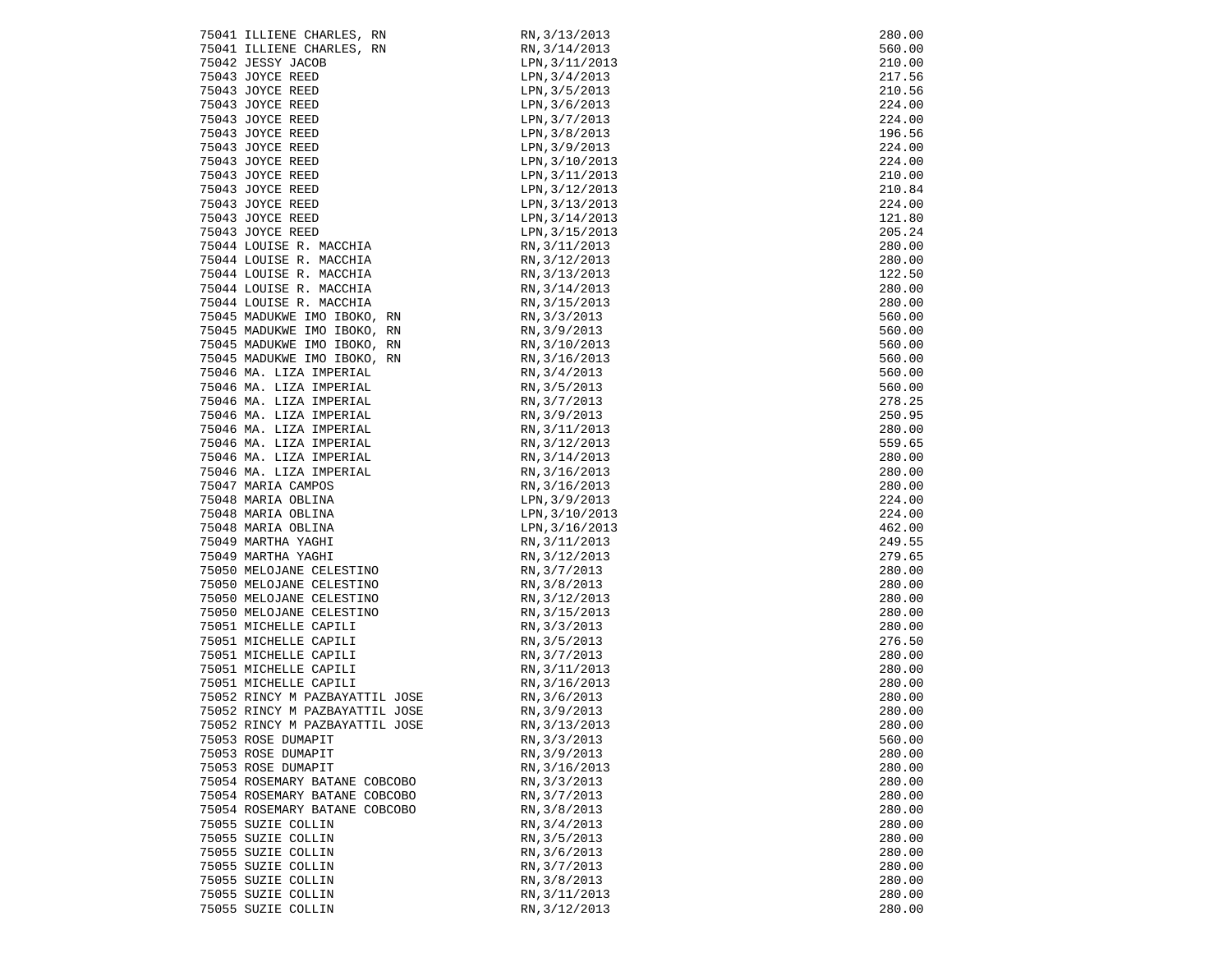| <b>MV:Building Services</b>                                                                  |                                                           |           |           |
|----------------------------------------------------------------------------------------------|-----------------------------------------------------------|-----------|-----------|
| 74783 SCHINDLER ELEVATOR CORPORATION<br>01-201-27-350110-044<br>EQUIPMENT SERVICE AGREEMENTS | 5000013604, March~2013<br>TOTAL FOR ACCOUNT               | 2,244.76  | 2,244.76  |
| 74756 AES-NJ COGEN CO INC<br>01-201-27-350110-137<br><b>ELECTRICITY</b>                      | Electric Usage Charge, February~2013<br>TOTAL FOR ACCOUNT | 3,296.92  | 3,296.92  |
| 74805 WOODRUFF ENERGY                                                                        | 508579, February~2013                                     | 47,587.51 |           |
| 74805 WOODRUFF ENERGY                                                                        | 508584, February~2013                                     | 4,072.72  |           |
| 74780 PSE&G CO                                                                               | 66 472 055 00, February~2013                              | 1,362.03  |           |
| 74781 PSE&G CO                                                                               | 65 858 068 08, February~2013                              | 18,389.66 |           |
| $01 - 201 - 27 - 350110 - 141$<br>NATURAL GAS                                                | TOTAL FOR ACCOUNT                                         |           | 71,411.92 |

============<br>172,907.96

| 52.95                        |                   | 1638527,8/16/2012 | 71377 OPTUMINSIGHT,<br>INC.        |                      |
|------------------------------|-------------------|-------------------|------------------------------------|----------------------|
| 330.97                       | TOTAL FOR ACCOUNT |                   | (2012) PUBLICATION & SUBSCRIPTIONS | 01-203-27-350100-070 |
|                              |                   |                   |                                    |                      |
| ____________<br>------------ |                   |                   |                                    |                      |

**TOTAL for MV:Administration 172,907.96**

75055 SUZIE COLLIN

| 75055 SUZIE COLLIN                                         | RN, 3/16/2013                             | 280.00    |           |
|------------------------------------------------------------|-------------------------------------------|-----------|-----------|
| 75056 TOYELLA E GIBSON                                     | RN, 3/9/2013                              | 280.00    |           |
| 75056 TOYELLA E GIBSON                                     | RN, 3/10/2013                             | 271.95    |           |
| 75057 VIVIAN BLANDURA                                      | RN, 3/9/2013                              | 280.00    |           |
| 75057 VIVIAN BLANDURA                                      | RN, 3/10/2013                             | 280.00    |           |
| 75057 VIVIAN BLANDURA                                      | RN, 3/16/2013                             | 280.00    |           |
| 74758 BARON HR HEALTHCARE LLC                              | 30510, 2/14/2013~2/16/2013                | 2,916.80  |           |
| 01-201-27-350100-016<br>OUTSIDE SALARIES & WAGES           | TOTAL FOR ACCOUNT                         |           | 45,567.03 |
| 74779 PREMIER HEALTHCARE                                   | Administration, March~2013                | 66,998.85 |           |
| <b>CONSULTATION FEE</b><br>01-201-27-350100-035            | TOTAL FOR ACCOUNT                         |           | 66,998.85 |
| 74767 FAMILY SERVICE OF MORRIS COUNTY                      | Social Services for Morris View, February | 21,000.00 |           |
| 01-201-27-350100-036<br>CONTRACTED SERVICES                | TOTAL FOR ACCOUNT                         |           | 21,000.00 |
| 74806 STAPLES BUSINESS ADVANTAGE                           | 1032198, 2/28/2013                        | 22.68     |           |
| 74806 STAPLES BUSINESS ADVANTAGE                           | 1032198, 2/28/2013                        | 2,295.43  |           |
| 74806 STAPLES BUSINESS ADVANTAGE                           | 1032198, 2/28/2013                        | 27.36     |           |
| 74806 STAPLES BUSINESS ADVANTAGE                           | 1032198, 3/01/2013                        | 40.15     |           |
| 74806 STAPLES BUSINESS ADVANTAGE                           | 1032198, 3/02/2013                        | 322.77    |           |
| 74806 STAPLES BUSINESS ADVANTAGE                           | 1032198, 3/02/2013                        | 442.75    |           |
| 74806 STAPLES BUSINESS ADVANTAGE                           | 1032198, 3/02/2013 [Credit Memo]          | $-40.15$  |           |
| 74806 STAPLES BUSINESS ADVANTAGE                           | 1032198,3/08/2013                         | 106.00    |           |
| OFFICE SUPPLIES & STATIONERY<br>01-201-27-350100-058       | TOTAL FOR ACCOUNT                         |           | 3,216.99  |
| 75129 COUNTY OF MORRIS                                     | 1ST 1/2 3/13 METERED MAIL                 | 146.28    |           |
| POSTAGE & METERED MAIL<br>01-201-27-350100-068             | TOTAL FOR ACCOUNT                         |           | 146.28    |
| 74803 VERIZON                                              | 973 984 0357 078 33 Y, 2/22/2013          | 27.28     |           |
| 01-201-27-350100-146<br><b>TELEPHONE</b>                   | TOTAL FOR ACCOUNT                         |           | 27.28     |
| 74802 U.S. SECURITY ASSOCIATES, INC.                       | 573-1134-000, 1/17/2013                   | 5,589.60  |           |
| 74802 U.S. SECURITY ASSOCIATES, INC.                       | 573-1134-000, 1/24/2013                   | 5,364.08  |           |
| 74802 U.S. SECURITY ASSOCIATES, INC.                       | 573-1134-000, 1/31/2013                   | 5,198.19  |           |
| 74802 U.S. SECURITY ASSOCIATES, INC.                       | 573-1134-000, 2/07/2013                   | 5,712.61  |           |
| 74802 U.S. SECURITY ASSOCIATES, INC.                       | 573-1134-000, 2/14/2013                   | 4,878.48  |           |
| 74802 U.S. SECURITY ASSOCIATES, INC.                       | 573-1134-000, 2/21/2013                   | 4,510.40  |           |
| 74802 U.S. SECURITY ASSOCIATES, INC.                       | 573-1134-000, 2/28/2013                   | 4,367.20  |           |
| 01-201-27-350100-266<br>SAFETY ITEMS                       | TOTAL FOR ACCOUNT                         |           | 35,620.56 |
| 71377 OPTUMINSIGHT, INC.                                   | 1638527,8/12/2012                         | 278.02    |           |
| 71377 OPTUMINSIGHT, INC.                                   | 1638527,8/16/2012                         | 52.95     |           |
| 01-203-27-350100-070<br>(2012) PUBLICATION & SUBSCRIPTIONS | TOTAL FOR ACCOUNT                         |           | 330.97    |

 75055 SUZIE COLLIN RN,3/13/2013 280.00 75055 SUZIE COLLIN RN,3/14/2013 280.00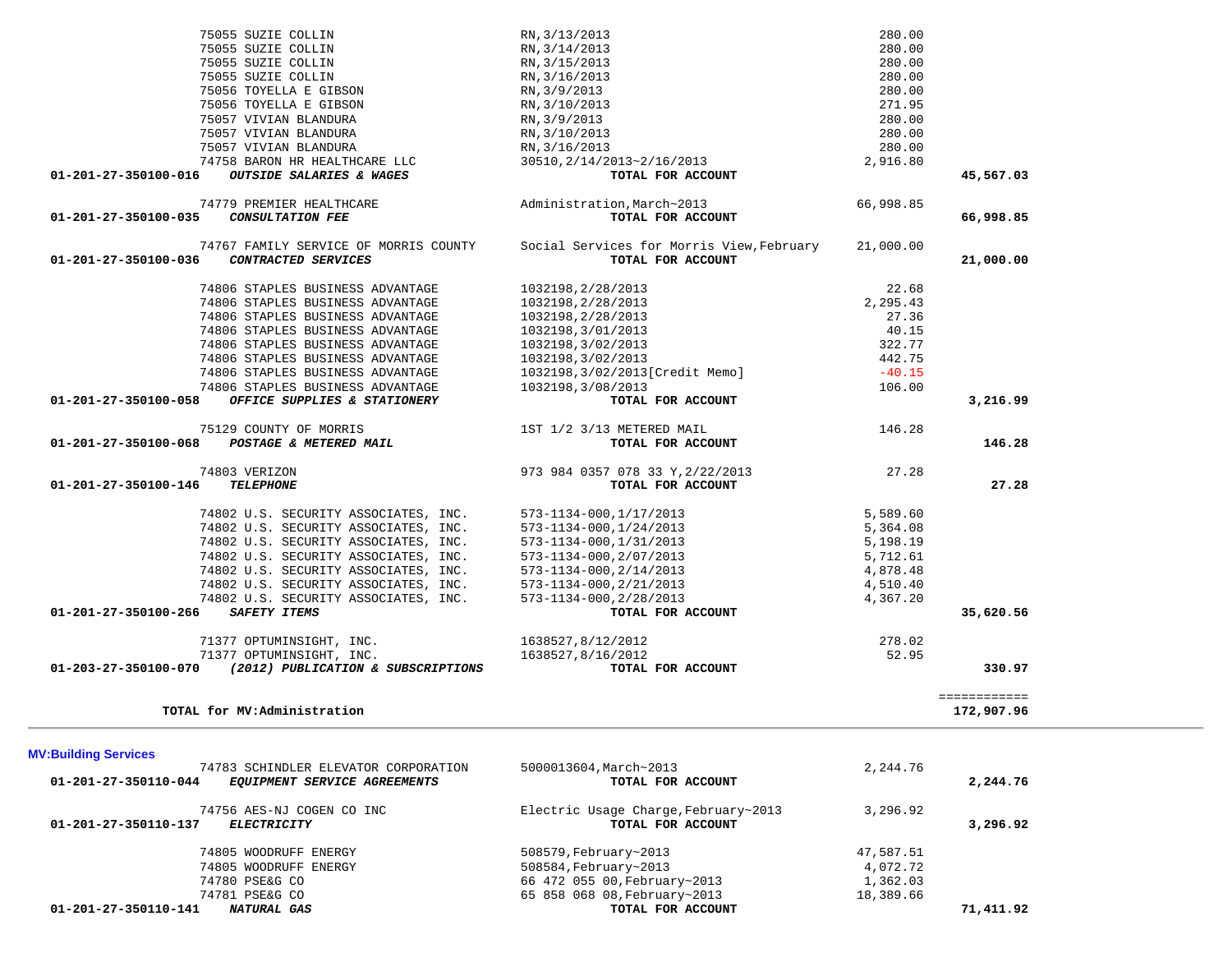| 01-201-27-350110-143 | 74804 WASTE MANAGEMENT OF NEW JERSEY<br>RUBBISH & TRASH REMOVAL | 100-005-7890-0836-3,3/10/2013<br>TOTAL FOR ACCOUNT | 8,704.91  | 8,704.91     |  |
|----------------------|-----------------------------------------------------------------|----------------------------------------------------|-----------|--------------|--|
|                      | 74792 SOUTHEAST MORRIS COUNTY                                   | 20-999918709, February~2013                        | 5,362.56  |              |  |
| 01-201-27-350110-147 | <b>WATER</b>                                                    | TOTAL FOR ACCOUNT                                  |           | 5,362.56     |  |
|                      | 74801 TINGUE BROWN & CO.                                        | 150778, 2/26/2013                                  | 450.00    |              |  |
|                      | 74011 GRAINGER                                                  | 806843231, 1/31/2013                               | 145.19    |              |  |
|                      | 74011 GRAINGER                                                  | 806843231, 1/31/2013                               | 186.69    |              |  |
| 01-201-27-350110-204 | PLANT OPERATION                                                 | TOTAL FOR ACCOUNT                                  |           | 781.88       |  |
|                      | 74021 LIFTEC FORKLIFTS, INC                                     | 10802, 1/31/2013                                   | 108.15    |              |  |
| 01-201-27-350110-262 | MACHINERY REPAIRS & PARTS                                       | TOTAL FOR ACCOUNT                                  |           | 108.15       |  |
|                      |                                                                 |                                                    |           | ============ |  |
|                      | TOTAL for MV: Building Services                                 |                                                    |           | 91,911.10    |  |
|                      |                                                                 |                                                    |           |              |  |
| <b>MV:Dietary</b>    | 74800 STAR LEDGER                                               | 947758, w/e 3/2/2013                               | 50.96     |              |  |
|                      | 74800 STAR LEDGER                                               | 947758, w/e 3/9/2013                               | 68.25     |              |  |
| 01-201-27-350115-186 | COFFEE / GIFT SHOP                                              | TOTAL FOR ACCOUNT                                  |           | 119.21       |  |
|                      | 74012 HOBART SERVICE                                            | 0267749, 2/1/2013                                  | 563.05    |              |  |
| 01-201-27-350115-262 | MACHINERY REPAIRS & PARTS                                       | TOTAL FOR ACCOUNT                                  |           | 563.05       |  |
|                      | 74763 DAILY RECORD                                              | 54-50-102 05 Daily Record, 1/2-8/2012~1/9          | 59.22     |              |  |
|                      | 74763 DAILY RECORD                                              | Daily Record, 1/23-29/2012~1/30-2/5/2012,          | 93.87     |              |  |
|                      | 74763 DAILY RECORD                                              | Daily Record, 2/20-26/2012~2/27-3/04/2012          | 59.22     |              |  |
|                      | 74763 DAILY RECORD                                              | $3/12-3/18/2012-3/19-3/25/12, 3/26-4/01/12$        | 204.12    |              |  |
|                      | 74763 DAILY RECORD                                              | Daily Record, 5/7/2012~5/13/2012                   | 67.94     |              |  |
|                      | 74763 DAILY RECORD                                              | Daily Record, 5/21-2712~5/28-6/3/2012              | 119.54    |              |  |
|                      | 74763 DAILY RECORD                                              | Daily Record, 6/11-6/17/12, 6/18-6/24/12,          | 219.30    |              |  |
|                      | 74763 DAILY RECORD                                              | Daily Record, 7/9-7/15/12, 7/16~7/22/2012          | 147.92    |              |  |
| 01-203-27-350115-186 | (2012) COFFEE / GIFT SHOP                                       | TOTAL FOR ACCOUNT                                  |           | 971.13       |  |
|                      |                                                                 |                                                    |           | ============ |  |
|                      | TOTAL for MV: Dietary                                           |                                                    |           | 1,653.39     |  |
|                      |                                                                 |                                                    |           |              |  |
| <b>MV:Laundry</b>    | 74782 READY SUPPLY                                              | B06Q, 2/21/2013                                    | 330.00    |              |  |
|                      | 74782 READY SUPPLY                                              | B06Q, 3/1/2013                                     | 394.40    |              |  |
|                      | 74765 EMERALD PROFESSIONAL                                      | 285632, 2/8/2013                                   | 12,789.80 |              |  |
|                      | 74765 EMERALD PROFESSIONAL                                      | 285632, 3/7/2013                                   | 1,147.65  |              |  |
| 01-201-27-350125-182 | <b>DIAPERS</b>                                                  | TOTAL FOR ACCOUNT                                  |           | 14,661.85    |  |
|                      |                                                                 |                                                    |           | ============ |  |
|                      | TOTAL for MV: Laundry                                           |                                                    |           | 14,661.85    |  |
| <b>MV:Nursing</b>    |                                                                 |                                                    |           |              |  |
|                      | 74778 PHARMA CARE INC                                           | MORR02, February~2013                              | 3,441.24  |              |  |

| , T, O FILANTA CAND INC                               | MUNNUZ, FEDI UGI YAZULU               |          |           |
|-------------------------------------------------------|---------------------------------------|----------|-----------|
| 01-201-27-350130-035<br><i>CONSULTATION FEE</i>       | TOTAL FOR ACCOUNT                     |          | 3,441.24  |
| 74769 JAGDISH DANG                                    | Professional Services, February~2013  | 2,200.00 |           |
| 74770 JAMES H WOLF                                    | Medical Director, 2/28/2013~3/11/2013 | 1,437.50 |           |
| 74779 PREMIER HEALTHCARE                              | Admissions Nursing, March~2013        | 9,916.66 |           |
| $01 - 201 - 27 - 350130 - 036$<br>CONTRACTED SERVICES | TOTAL FOR ACCOUNT                     |          | 13,554.16 |
| 74782 READY SUPPLY                                    | B060, 2/20/2013                       | 3,585.00 |           |
| 74782 READY SUPPLY                                    | B060, 2/26/2013                       | 615.00   |           |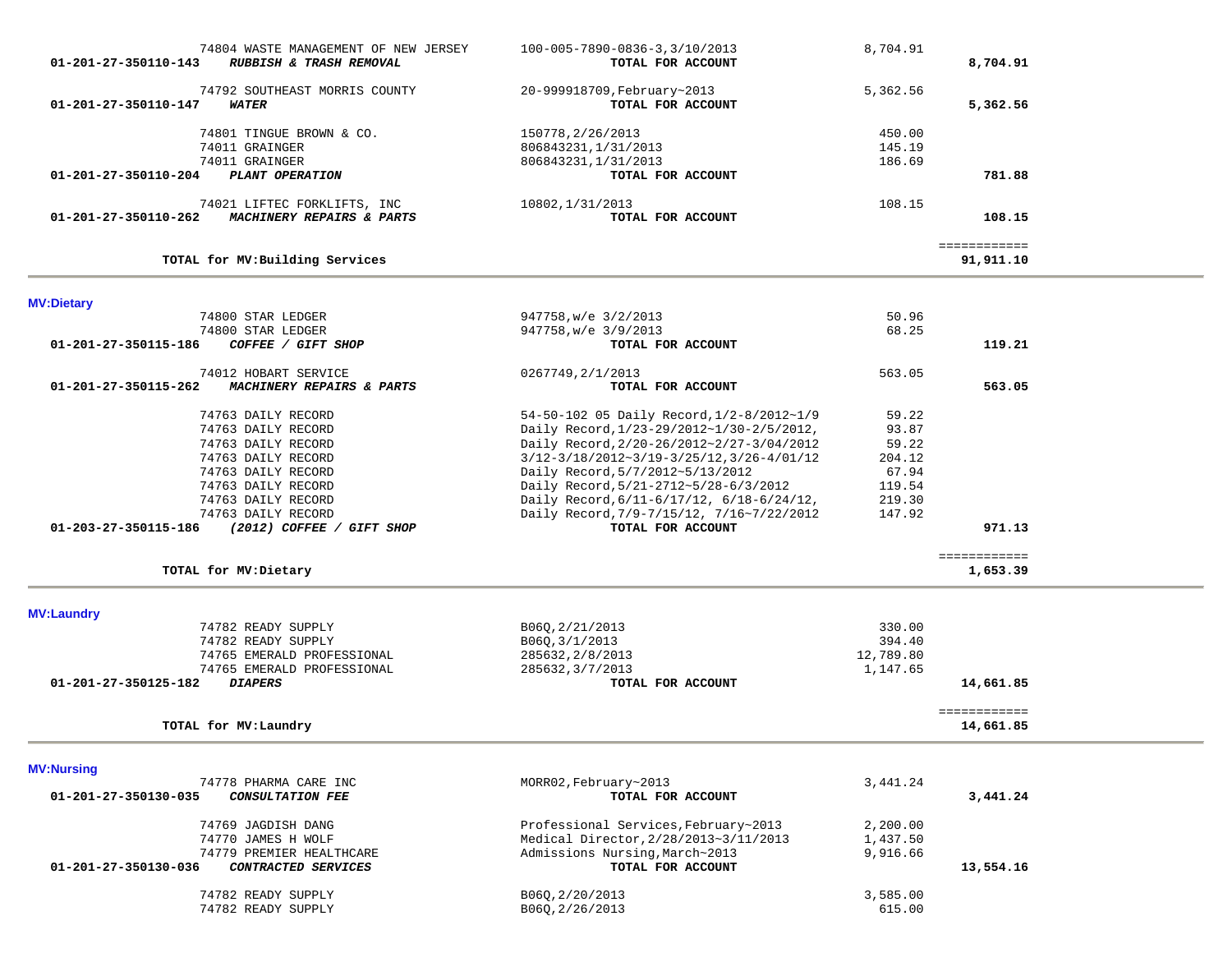| TOTAL for MV: Nursing                                                           |                                                                   |                      | ============<br>49,659.93 |
|---------------------------------------------------------------------------------|-------------------------------------------------------------------|----------------------|---------------------------|
| 01-203-27-350130-340<br>(2012) TRANSPORTATION SERVICES                          | TOTAL FOR ACCOUNT                                                 |                      | 224.00                    |
| 73992 ON TIME TRANSPORT INC.                                                    | Medical Transport, 11/13/2012                                     | 106.00               |                           |
| 73992 ON TIME TRANSPORT INC.                                                    | Medical Transport, 11/16/2012                                     | 118.00               |                           |
| 01-203-27-350130-189<br>(2012) MEDICAL                                          | TOTAL FOR ACCOUNT                                                 |                      | 33.00                     |
| 69148 MORRIS COUNTY ORTHOPAEDIC                                                 | 152166366A, 8/29/2012 STANLEY RIEPP                               | 33.00                |                           |
| 01-201-27-350130-340<br>TRANSPORTATION SERVICES                                 | TOTAL FOR ACCOUNT                                                 |                      | 692.00                    |
| 74766 EMPIRE AMBULANCE LLC                                                      | Medical Transport, 2/4/2013                                       | 165.00               |                           |
| 73992 ON TIME TRANSPORT INC.                                                    | Medical Transport, 2/1/2013                                       | 106.00               |                           |
| 73992 ON TIME TRANSPORT INC.                                                    | Medical Transport, 1/23/2013                                      | 154.00               |                           |
| 73992 ON TIME TRANSPORT INC.<br>73992 ON TIME TRANSPORT INC.                    | Medical Transport, 1/29/2013<br>Medical Transport, 1/24/2013      | 77.00<br>190.00      |                           |
|                                                                                 |                                                                   |                      |                           |
| 01-201-27-350130-258<br><b>EQUIPMENT</b>                                        | TOTAL FOR ACCOUNT                                                 |                      | 4,049.21                  |
| 74796 SPECIALTY MEDICAL PRODUCTS INC.<br>74764 DIRECT SUPPLY INC                | MOVMN, February~2013<br>29406, 3/5/2013                           | 1,781.56<br>2,267.65 |                           |
|                                                                                 |                                                                   |                      |                           |
| 74775 MOBILEX USA<br>X-RAY & MEDICAL SUPPLIES<br>$01 - 201 - 27 - 350130 - 203$ | 281776, February~2013<br>TOTAL FOR ACCOUNT                        | 1,816.82             | 1,816.82                  |
|                                                                                 |                                                                   |                      |                           |
| 01-201-27-350130-191<br><b>NURSING</b>                                          | TOTAL FOR ACCOUNT                                                 |                      | 180.00                    |
| 74754 LORNA A JONES                                                             | CNA Re-Certification, 3/8/2013                                    | 30.00                |                           |
| 74753 LESLYN JOHNSON                                                            | CNA Re-Certification, 3/5/2013                                    | 30.00                |                           |
| 74750 JOSLINE A PYRRHUS                                                         | CNA Re-Certification, 3/4/2013                                    | 30.00                |                           |
| 74747 HELEN S BURNS-PRIMUS<br>74749 JANICE STACKHOUSE                           | CNA Re-Certification, 2/27/2013<br>CNA Re-Certification, 3/7/2013 | 30.00<br>30.00       |                           |
| 74746 BRENDA BOWMAN                                                             | CNA Re-Certification, 2/26/2013                                   | 30.00                |                           |
|                                                                                 |                                                                   |                      |                           |
| 01-201-27-350130-080<br><b>STAFF DEVELOPMENT</b>                                | TOTAL FOR ACCOUNT                                                 |                      | 3,399.00                  |
| 74755 ODINE SERVIL-MICHAEL                                                      | Nursing Courses toward BS Degree in Nurs                          | 3,399.00             |                           |
| 01-201-27-350130-046<br><b>GENERAL STORES</b>                                   | TOTAL FOR ACCOUNT                                                 |                      | 22,270.50                 |
| 74776 PENN-JERSEY PAPER CO.                                                     | 20955, 2/28/2013                                                  | 378.40               |                           |
| 74776 PENN-JERSEY PAPER CO.                                                     | 20955, 2/12/2013                                                  | 1,619.50             |                           |
| 74774 MEDLINE INDUSTRIES INC                                                    | 1183053, 2/23/2013                                                | 780.00               |                           |
| 74774 MEDLINE INDUSTRIES INC                                                    | 1183053, 3/1/2013                                                 | 1,401.00             |                           |
| 74773 JML MEDICAL INC.                                                          | 5MOC02, Credit Memo-1/24/2013                                     | $-133.74$            |                           |
| 74773 JML MEDICAL INC.                                                          | 5MOC02, 2/28/2013<br>5MOC02, January~2013                         | 393.12<br>4,663.78   |                           |
| 74771 JML MEDICAL INC.<br>74772 JML MEDICAL INC.                                | 5MOC02, February~2013                                             | 5,108.62             |                           |
| 74768 GULF SOUTH MEDICAL SUPPLY INC                                             | 1225058, 1/3/2013                                                 | 44.40                |                           |
| 74765 EMERALD PROFESSIONAL                                                      | 285632, 2/28/2013                                                 | 2,900.00             |                           |
| 73136 CARSTENS HEALTH INDUSTRIES INC                                            | 574715, 1/31/2013                                                 | 321.42               |                           |
| 74782 READY SUPPLY                                                              | B06Q,3/1/2013                                                     | 594.00               |                           |

#### **MV:Recreation/Volunteer Svc**

| 74751 KAREN HOGAN<br>01-201-27-350135-034<br>CONFERENCE EXPENSES | Online Workshop, 3/11/2013<br>TOTAL FOR ACCOUNT        | 85.95    | 85.95    |
|------------------------------------------------------------------|--------------------------------------------------------|----------|----------|
| 74760 CABLEVISION                                                | $07876 - 612542 - 03 - 4$ , $1/15/2013 \sim 2/14/2013$ | 54.95    |          |
| 74762 CLASSIC HAIR CARE                                          | $6409$ , February~2013                                 | 5,779.32 |          |
| 01-201-27-350135-036<br>CONTRACTED SERVICES                      | TOTAL FOR ACCOUNT                                      |          | 5,834.27 |
| 74794 SPECIAL K HEALTH & FITNESS                                 | Stretching w/Kerry on 2-D, 2/20/2013                   | 100.00   |          |
| 74794 SPECIAL K HEALTH & FITNESS                                 | Stretching w/Kerry on Atrium, 2/26/2013                | 100.00   |          |
| 73130 M & N PARTY STORE                                          | 041959914,1/23/2013                                    | 77.86    |          |
| 74752 KAREN HOGAN                                                | Enlargement of Monthly Resident Activity               | 36.24    |          |
| 74757 ARTISTIC AQUARIA INC                                       | Fish Tank Maintenance, February~2013                   | 592.00   |          |
|                                                                  |                                                        |          |          |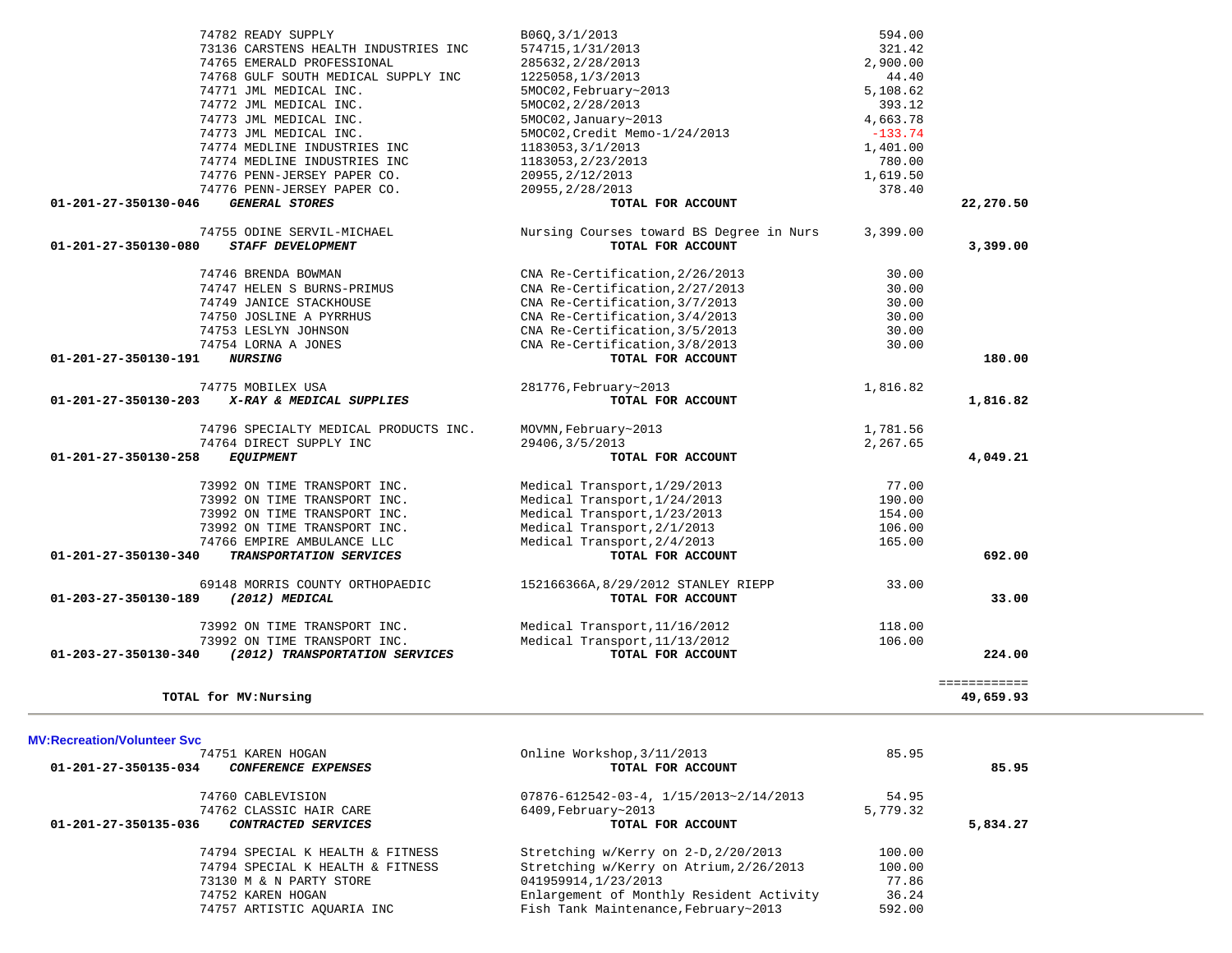| 74759 BRUSHSTROKES                                                             | Art Appreciation, 2/27/2013                                                         | 135.00                 |                            |  |
|--------------------------------------------------------------------------------|-------------------------------------------------------------------------------------|------------------------|----------------------------|--|
| 74777 AFI FOODSERVICE DISTRIBUTORS                                             | Food For Resident Activities, 3/5/2013                                              | 96.73                  |                            |  |
| 01-201-27-350135-194<br>PATIENT ACTIVITIES                                     | TOTAL FOR ACCOUNT                                                                   |                        | 1,137.83                   |  |
|                                                                                |                                                                                     |                        |                            |  |
| 74761 CABLEVISION<br>74761 CABLEVISION                                         | 07876-612542-03-4,9/29/2012<br>$07876 - 612542 - 03 - 4$ , $12/15/2012 - 1/14/2013$ | 110.22<br>49.95        |                            |  |
| 01-203-27-350135-036<br>(2012) CONTRACTED SERVICES                             | TOTAL FOR ACCOUNT                                                                   |                        | 160.17                     |  |
|                                                                                |                                                                                     |                        |                            |  |
|                                                                                |                                                                                     |                        | ============               |  |
| TOTAL for MV: Recreation/Volunteer Svc                                         |                                                                                     |                        | 7,218.22                   |  |
| <b>MV:Rehabilitation</b>                                                       |                                                                                     |                        |                            |  |
| 74790 SELECT REHABILITATION INC.                                               | 850, Physical Therapy, February~2013                                                | 40,883.68              |                            |  |
| 01-201-27-350140-036<br>CONTRACTED SERVICES                                    | TOTAL FOR ACCOUNT                                                                   |                        | 40,883.68                  |  |
|                                                                                |                                                                                     |                        |                            |  |
| 74147 PATTERSON MEDICAL SUPPLY, INC.                                           | 104022452,2/15/2013                                                                 | 102.67                 |                            |  |
| 74147 PATTERSON MEDICAL SUPPLY, INC.                                           | 104022452, 1/24/2013                                                                | 305.19                 |                            |  |
| <b>GENERAL STORES</b><br>01-201-27-350140-046                                  | TOTAL FOR ACCOUNT                                                                   |                        | 407.86                     |  |
|                                                                                |                                                                                     |                        |                            |  |
| 74790 SELECT REHABILITATION INC.<br>01-201-27-350140-194<br>PATIENT ACTIVITIES | 850, Speech Therapy, February~2013<br>TOTAL FOR ACCOUNT                             | 46,291.02              | 46,291.02                  |  |
|                                                                                |                                                                                     |                        |                            |  |
| 74790 SELECT REHABILITATION INC.                                               | 850, Occupational Therapy, February~2013                                            | 21, 267.43             |                            |  |
| 01-201-27-350140-199<br><b>REHAB THERAPY</b>                                   | TOTAL FOR ACCOUNT                                                                   |                        | 21,267.43                  |  |
|                                                                                |                                                                                     |                        |                            |  |
| 74784 SELECT REHABILITATION INC.                                               | Physical Therapy, October~2012                                                      | 39,296.69              |                            |  |
| 74788 SELECT REHABILITATION INC.                                               | Physical Therapy, November~2012                                                     | 36,127.16              |                            |  |
| 74788 SELECT REHABILITATION INC.                                               | Physical Therapy, Credit Memo                                                       | $-29.88$               |                            |  |
| 74789 SELECT REHABILITATION INC.                                               | Physical Therapy, December~2012                                                     | 29,798.68              |                            |  |
| 01-203-27-350140-036<br>(2012) CONTRACTED SERVICES                             | TOTAL FOR ACCOUNT                                                                   |                        | 105,192.65                 |  |
| 74148 PATTERSON MEDICAL SUPPLY, INC.                                           | 104022452,9/11/2012                                                                 | 130.35                 |                            |  |
| 74148 PATTERSON MEDICAL SUPPLY, INC.                                           | 104022452,12/04/2012                                                                | 258.11                 |                            |  |
| 74148 PATTERSON MEDICAL SUPPLY, INC.                                           | 104022452,8/28/2012                                                                 | 154.83                 |                            |  |
| 74148 PATTERSON MEDICAL SUPPLY, INC.                                           | 104022452,9/21/2012                                                                 | 72.27                  |                            |  |
| 74148 PATTERSON MEDICAL SUPPLY, INC.                                           | 104022452,10/12/2012                                                                | 214.98                 |                            |  |
| 74148 PATTERSON MEDICAL SUPPLY, INC.                                           | 104022452, 11/27/2012                                                               | 86.66                  |                            |  |
| 74148 PATTERSON MEDICAL SUPPLY, INC.                                           | 104022452,12/06/2012                                                                | 150.88                 |                            |  |
| 74148 PATTERSON MEDICAL SUPPLY, INC.                                           | 104022452,11/19/2012                                                                | 51.12                  |                            |  |
| 74148 PATTERSON MEDICAL SUPPLY, INC.                                           | 104022452,9/10/2012 [Credit Memo]                                                   | $-209.32$              |                            |  |
| 01-203-27-350140-046<br>(2012) GENERAL STORES                                  | TOTAL FOR ACCOUNT                                                                   |                        | 909.88                     |  |
|                                                                                | Occupational Therapy, October~2012                                                  |                        |                            |  |
| 74784 SELECT REHABILITATION INC.<br>74788 SELECT REHABILITATION INC.           | Occupational Therapy, November~2012                                                 | 50,196.53<br>50,086.53 |                            |  |
| 74788 SELECT REHABILITATION INC.                                               | Occupational Therapy, Credit Memo                                                   | $-33.37$               |                            |  |
| 74789 SELECT REHABILITATION INC.                                               | Occupational Therapy, December~2012                                                 | 46,616.85              |                            |  |
| 01-203-27-350140-194<br>(2012) PATIENT ACTIVITIES                              | TOTAL FOR ACCOUNT                                                                   |                        | 146,866.54                 |  |
|                                                                                |                                                                                     |                        |                            |  |
| 74784 SELECT REHABILITATION INC.                                               | Speech Therapy, October~2012                                                        | 18,686.35              |                            |  |
| 74788 SELECT REHABILITATION INC.                                               | Speech Therapy, November~2012                                                       | 20,715.56              |                            |  |
| 74788 SELECT REHABILITATION INC.                                               | Speech Therapy, Credit Memo                                                         | $-11.75$               |                            |  |
| 74789 SELECT REHABILITATION INC.                                               | Speech Therapy, December~2012                                                       | 20, 295. 27            |                            |  |
| (2012) REHAB THERAPY<br>01-203-27-350140-199                                   | TOTAL FOR ACCOUNT                                                                   |                        | 59,685.43                  |  |
|                                                                                |                                                                                     |                        |                            |  |
| TOTAL for MV: Rehabilitation                                                   |                                                                                     |                        | ============<br>421,504.49 |  |
|                                                                                |                                                                                     |                        |                            |  |

**County Adjuster** 

 74496 OFFICE TEAM Adjuster's for week ending 1/18/2013 Amy 599.78 74496 OFFICE TEAM Adjuster's Temp Michelle Conlan for week 340.00 74496 OFFICE TEAM Adjuster's Temp Michelle Conlan parking 75.00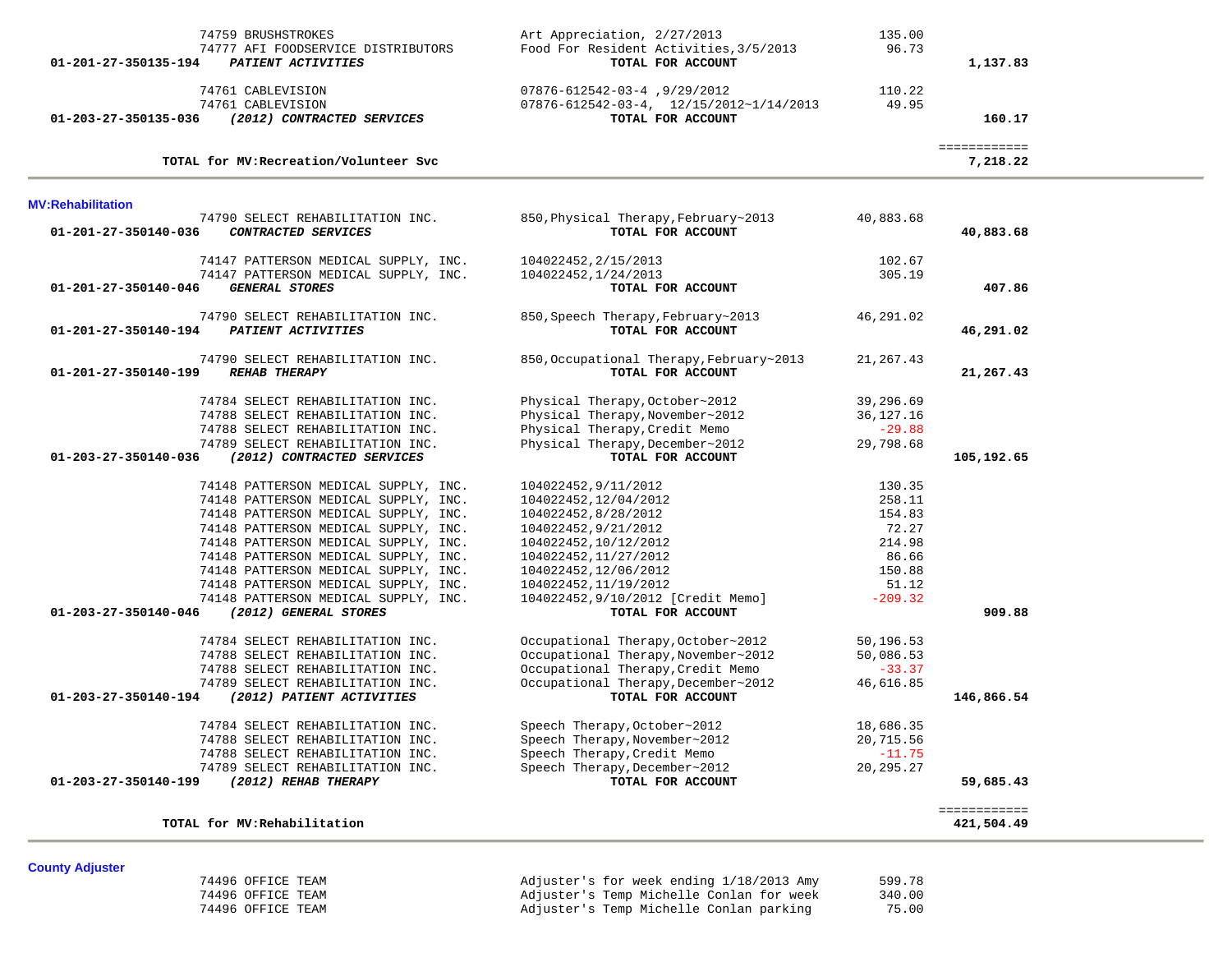|                                   | 74496 OFFICE TEAM                                              | Adjuster's Temp Michelle Conlan for week         | 595.00         |                              |
|-----------------------------------|----------------------------------------------------------------|--------------------------------------------------|----------------|------------------------------|
|                                   | 74498 OFFICE TEAM                                              | Adjuster's Temp M. Conlan for w/e 2/8/20         | 595.00         |                              |
|                                   | 74505 OFFICE TEAM                                              | Adjuster's Office Temp Michelle Conlan f         | 476.00         |                              |
|                                   | 74505 OFFICE TEAM                                              | Adjuster's Office Temp Michelle Conlan f         | 476.00         |                              |
|                                   | 74505 OFFICE TEAM                                              | Parking Fee for February (see attached r         | 75.00          |                              |
|                                   | 74614 OFFICE TEAM                                              | Adjuster's Office Temp - Michelle Conlan         | 595.00         |                              |
|                                   | 74504 TELESEARCH INC                                           | Adjuster's office Temp Donella Harlee we         | 546.00         |                              |
|                                   | 74504 TELESEARCH INC                                           | Parking Fee for February 2013 and deposi         | 90.00          |                              |
|                                   | 74504 TELESEARCH INC                                           | Adjuster's office Temp Donella Harlee we         | 546.00         |                              |
|                                   | 74615 TELESEARCH INC                                           | Adjuster's Office Temp Donella Harlee fo         | 682.50         |                              |
|                                   | 74615 TELESEARCH INC                                           | Parking Fee for the Month of March 2013          | 75.00          |                              |
| 01-201-27-357100-016              | OUTSIDE SALARIES & WAGES                                       | TOTAL FOR ACCOUNT                                |                | 5,766.28                     |
|                                   | 74495 NJ STATE ASSOC OF CTY ADJUSTER                           | Adjuster February 5, 2013 Monthly Meetin         | 40.00          |                              |
|                                   | 74611 NJ STATE ASSOC OF CTY ADJUSTER                           | Monthly Adjuster's Luncheon/Mtg. for Mar         | 20.00          |                              |
| 01-201-27-357100-023              | ASSOCIATIONS AND MEMBERSHIPS                                   | TOTAL FOR ACCOUNT                                |                | 60.00                        |
|                                   |                                                                |                                                  |                |                              |
|                                   | 74612 STAPLES BUSINESS ADVANTAGE                               | RCA 4-line phone                                 | 192.56         |                              |
|                                   | 74612 STAPLES BUSINESS ADVANTAGE                               | AT&T Corded Speaker Phone                        | 89.97          |                              |
|                                   | 74612 STAPLES BUSINESS ADVANTAGE                               | Recycled 10PK Economoy Boxes                     | 34.65          |                              |
| 01-201-27-357100-058              | OFFICE SUPPLIES & STATIONERY                                   | TOTAL FOR ACCOUNT                                |                | 317.18                       |
|                                   |                                                                |                                                  |                |                              |
|                                   | 75129 COUNTY OF MORRIS                                         | 1ST 1/2 3/13 METERED MAIL                        | 167.45         |                              |
| 01-201-27-357100-068              | POSTAGE & METERED MAIL                                         | TOTAL FOR ACCOUNT                                |                | 167.45                       |
|                                   | 74611 NJ STATE ASSOC OF CTY ADJUSTER                           | Monthly Adjuster's Luncheon/Mtg. for Oct         | 40.00          |                              |
| 01-203-27-357100-023              | (2012) ASSOCIATIONS AND MEMBERSHIPS                            | TOTAL FOR ACCOUNT                                |                | 40.00                        |
|                                   |                                                                |                                                  |                |                              |
|                                   | 74612 STAPLES BUSINESS ADVANTAGE                               | Toner, Fax, F/UF790, BK for the Adjuster's       | 127.50         |                              |
| 01-203-27-357100-058              | (2012) OFFICE SUPPLIES & STATIONERY                            | TOTAL FOR ACCOUNT                                |                | 127.50                       |
|                                   |                                                                |                                                  |                |                              |
|                                   | TOTAL for County Adjuster                                      |                                                  |                | ============<br>6,478.41     |
|                                   |                                                                |                                                  |                |                              |
|                                   |                                                                |                                                  |                |                              |
| <b>Morris Cty Park Commission</b> | 75193 MORRIS COUNTY PARK COMMISSION                            | MCPC 2013 TAX SUPPORT REQUEST 1                  | 2,279,167.00   |                              |
| 01-201-28-370100-090              | MORRIS CTY PARK COMMISSION EXPENDITURES                        | TOTAL FOR ACCOUNT                                |                | 2,279,167.00                 |
|                                   |                                                                |                                                  |                |                              |
|                                   | TOTAL for Morris Cty Park Commission                           |                                                  |                | ============<br>2,279,167.00 |
|                                   |                                                                |                                                  |                |                              |
| <b>County Library</b>             |                                                                |                                                  |                |                              |
|                                   | 71964 ALLDATA LLC                                              | 973-285-6964 / MORRLK dated 12/13/12             | 1,500.00       |                              |
|                                   | 74554 INGRAM LIBRARY SERVICES                                  | 20C0083 dated 01/07/13                           | 94.95          |                              |
|                                   | 74554 INGRAM LIBRARY SERVICES                                  | 20C0083 dated 01/11/13                           | 464.16         |                              |
|                                   | 74554 INGRAM LIBRARY SERVICES                                  | 20C0083 dated 02/01/13                           | $-94.95$       |                              |
|                                   | 74554 INGRAM LIBRARY SERVICES                                  | 20C0083 dated 01/22/13                           | 1,046.18       |                              |
|                                   | 74554 INGRAM LIBRARY SERVICES                                  | 20C0083 dated 01/23/13                           | 29.76          |                              |
|                                   | 74554 INGRAM LIBRARY SERVICES                                  | 20C0083 dated 01/24/13                           | 43.12          |                              |
|                                   | 74554 INGRAM LIBRARY SERVICES                                  | 20C0083 dated 01/24/13                           | 161.15         |                              |
|                                   | 74554 INGRAM LIBRARY SERVICES                                  | 20C0083 dated 01/28/13                           | 767.75         |                              |
|                                   | 74554 INGRAM LIBRARY SERVICES                                  | 20C0083 dated 01/28/13                           | 89.93          |                              |
|                                   | 74554 INGRAM LIBRARY SERVICES                                  | 20C0083 dated 01/29/13                           | 30.90          |                              |
|                                   |                                                                |                                                  |                |                              |
|                                   |                                                                |                                                  |                |                              |
|                                   | 74555 INGRAM LIBRARY SERVICES                                  | 20C0083 dated 01/29/13                           | 67.74          |                              |
|                                   | 74555 INGRAM LIBRARY SERVICES                                  | 20C0083 dated 01/30/13                           | 33.45          |                              |
|                                   | 74555 INGRAM LIBRARY SERVICES                                  | 20C0083 dated 01/30/13                           | 383.12         |                              |
|                                   | 74555 INGRAM LIBRARY SERVICES<br>74555 INGRAM LIBRARY SERVICES | 20C0083 dated 02/01/13<br>20C0083 dated 02/01/13 | 36.15<br>20.76 |                              |

 74555 INGRAM LIBRARY SERVICES 20C0083 dated 02/05/13 61.28 74555 INGRAM LIBRARY SERVICES 20C0083 dated 02/06/13 98.07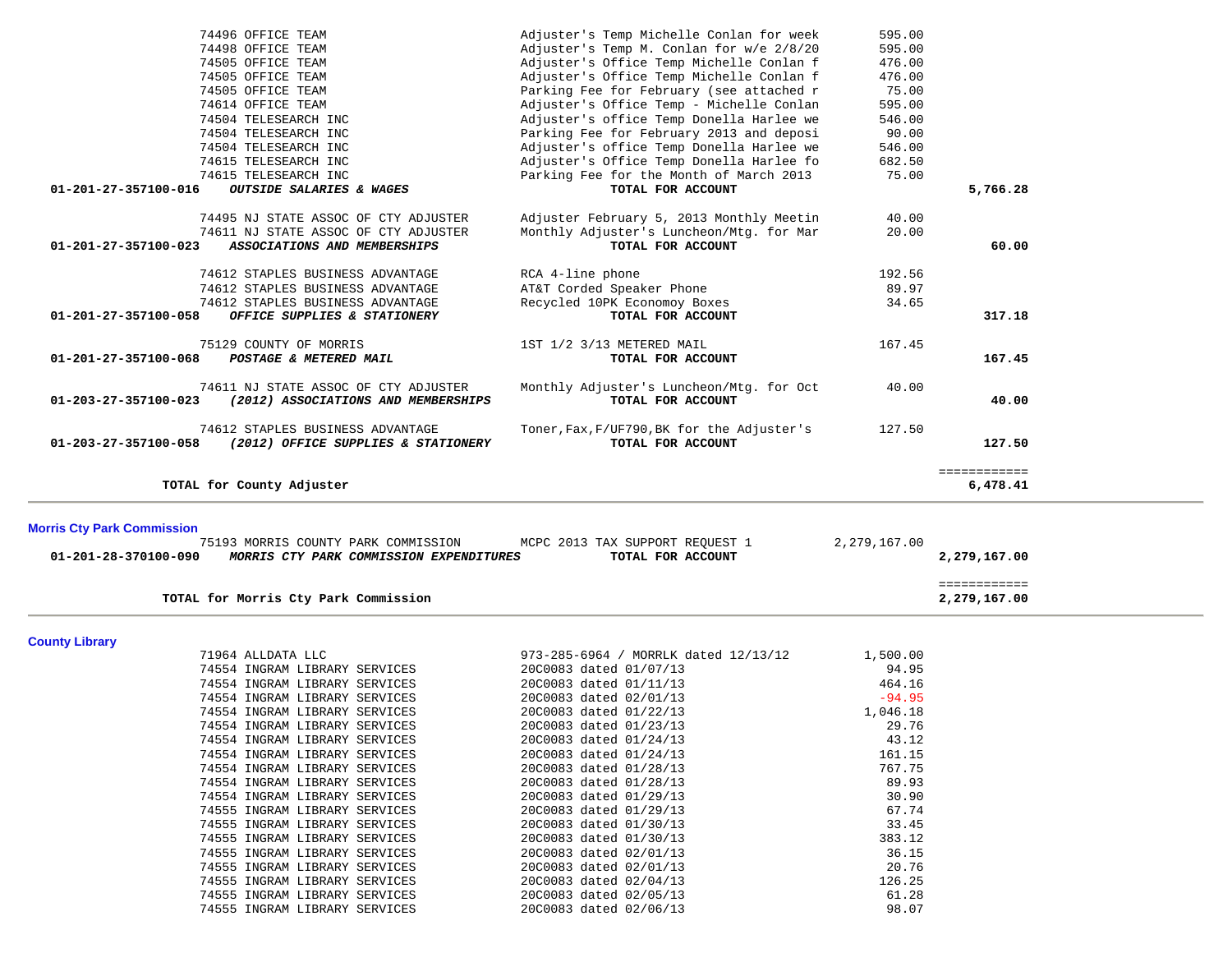| 74555 INGRAM LIBRARY SERVICES 2000083 dated 02/07/13 695.12<br>74555 INGRAM LIBRARY SERVICES 2000083 dated 02/07/13 133.30<br>74556 INGRAM LIBRARY SERVICES 2000083 dated 02/10/13 35.24<br>74556 INGRAM LIBRARY SERVICES 2000083 d                                                                                                                                                                                                         |                                                                               |          | 14,832.54    |
|---------------------------------------------------------------------------------------------------------------------------------------------------------------------------------------------------------------------------------------------------------------------------------------------------------------------------------------------------------------------------------------------------------------------------------------------|-------------------------------------------------------------------------------|----------|--------------|
| 74553 JOANNE CRONIN<br>15.00 RMB for Registration NJLA Micro Conferen<br>TOTAL FOR ACCOUNT                                                                                                                                                                                                                                                                                                                                                  |                                                                               |          |              |
|                                                                                                                                                                                                                                                                                                                                                                                                                                             |                                                                               |          | 35.00        |
|                                                                                                                                                                                                                                                                                                                                                                                                                                             |                                                                               |          |              |
| $\begin{array}{cccc} \text{75129 COUNTY OF MORRIS} \text{91165 dated } 01-201-29-390100-068 & \text{POSTAGE & \text{METERED MAL} \\\text{91165 dated } 01/17/13 & \text{73069 RECORDED BOOKS LLC} \end{array} \qquad \begin{array}{cccc} \text{75129 COUNTY OF MORRIS} \text{1ST 1/2 3/13 METERED MALI} \\\text{73069 RECORDED BOOKS LLC} \\\text{13069 RECORDED BOOKS LLC} \end{array} \qquad \begin{array}{cccc} \text{91165 dated } 01/$ |                                                                               |          |              |
|                                                                                                                                                                                                                                                                                                                                                                                                                                             |                                                                               |          | 847.50       |
|                                                                                                                                                                                                                                                                                                                                                                                                                                             |                                                                               |          |              |
|                                                                                                                                                                                                                                                                                                                                                                                                                                             |                                                                               |          |              |
|                                                                                                                                                                                                                                                                                                                                                                                                                                             |                                                                               |          | 297.00       |
|                                                                                                                                                                                                                                                                                                                                                                                                                                             |                                                                               |          |              |
|                                                                                                                                                                                                                                                                                                                                                                                                                                             |                                                                               |          |              |
|                                                                                                                                                                                                                                                                                                                                                                                                                                             |                                                                               |          |              |
|                                                                                                                                                                                                                                                                                                                                                                                                                                             |                                                                               |          |              |
| 73053 OCLC ONLINE COMPUTER 0010CLC2051 - Jan 31, 2013; NWM Morris Cn 1,956.23<br>73053 OCLC ONLINE COMPUTER 0010CLC2051 - Jan 31, 2013; XTN M.A.I.N. 1,600.87<br>01-201-29-390100-084 OTHER OUTSIDE SERVICES 600000 0010CLC2051 - Ja                                                                                                                                                                                                        |                                                                               |          | 3,557.10     |
|                                                                                                                                                                                                                                                                                                                                                                                                                                             |                                                                               |          |              |
|                                                                                                                                                                                                                                                                                                                                                                                                                                             |                                                                               |          | 149.98       |
|                                                                                                                                                                                                                                                                                                                                                                                                                                             |                                                                               |          |              |
|                                                                                                                                                                                                                                                                                                                                                                                                                                             |                                                                               |          |              |
|                                                                                                                                                                                                                                                                                                                                                                                                                                             |                                                                               |          |              |
|                                                                                                                                                                                                                                                                                                                                                                                                                                             |                                                                               |          |              |
|                                                                                                                                                                                                                                                                                                                                                                                                                                             |                                                                               |          |              |
|                                                                                                                                                                                                                                                                                                                                                                                                                                             |                                                                               |          |              |
|                                                                                                                                                                                                                                                                                                                                                                                                                                             |                                                                               |          |              |
|                                                                                                                                                                                                                                                                                                                                                                                                                                             |                                                                               |          |              |
|                                                                                                                                                                                                                                                                                                                                                                                                                                             |                                                                               |          |              |
|                                                                                                                                                                                                                                                                                                                                                                                                                                             |                                                                               |          |              |
|                                                                                                                                                                                                                                                                                                                                                                                                                                             |                                                                               |          |              |
|                                                                                                                                                                                                                                                                                                                                                                                                                                             |                                                                               |          |              |
|                                                                                                                                                                                                                                                                                                                                                                                                                                             |                                                                               |          |              |
|                                                                                                                                                                                                                                                                                                                                                                                                                                             |                                                                               |          |              |
|                                                                                                                                                                                                                                                                                                                                                                                                                                             |                                                                               |          | 7,879.97     |
|                                                                                                                                                                                                                                                                                                                                                                                                                                             |                                                                               |          |              |
|                                                                                                                                                                                                                                                                                                                                                                                                                                             | 74552 TRITEC OFFICE EQUIPMENT INC Machine ID#5987 Reference 4th Qtr 2012 8.33 |          |              |
| 74552 TRITEC OFFICE EQUIPMENT INC                                                                                                                                                                                                                                                                                                                                                                                                           | Machine#5988 Tech Service 4th Qtr 2012                                        | 79.10    |              |
| 01-203-29-390100-069<br>(2012) PRINTING                                                                                                                                                                                                                                                                                                                                                                                                     | TOTAL FOR ACCOUNT                                                             |          | 87.43        |
|                                                                                                                                                                                                                                                                                                                                                                                                                                             |                                                                               |          |              |
| 60488 OCLC ONLINE COMPUTER                                                                                                                                                                                                                                                                                                                                                                                                                  | 010CLC2051 dated 06/30/12 - NWM Morris C                                      | 2,066.42 |              |
| 60488 OCLC ONLINE COMPUTER                                                                                                                                                                                                                                                                                                                                                                                                                  | 010CLC2051 dated 06/30/12 - M.A.I.N. Net                                      | 1,558.02 |              |
| 63040 OCLC ONLINE COMPUTER                                                                                                                                                                                                                                                                                                                                                                                                                  | 010CLC2051 dated 07/31/12 - NWM Morris C                                      | 2,193.41 |              |
| 63040 OCLC ONLINE COMPUTER                                                                                                                                                                                                                                                                                                                                                                                                                  | 010CLC2051 dated 07/31/12 - XTM M.A.I.N.                                      | 1,600.87 |              |
| 64529 OCLC ONLINE COMPUTER                                                                                                                                                                                                                                                                                                                                                                                                                  | 010CLC2051 dated 08/31/12 - NWM Morris C                                      | 2,093.64 |              |
|                                                                                                                                                                                                                                                                                                                                                                                                                                             | 010CLC2051 dated 08/31/12 - XTM M.A.I.N.                                      |          |              |
| 64529 OCLC ONLINE COMPUTER                                                                                                                                                                                                                                                                                                                                                                                                                  |                                                                               | 1,600.87 |              |
| (2012) OTHER OUTSIDE SERVICES<br>01-203-29-390100-084                                                                                                                                                                                                                                                                                                                                                                                       | TOTAL FOR ACCOUNT                                                             |          | 11,113.23    |
|                                                                                                                                                                                                                                                                                                                                                                                                                                             |                                                                               |          |              |
|                                                                                                                                                                                                                                                                                                                                                                                                                                             |                                                                               |          | ============ |
| TOTAL for County Library                                                                                                                                                                                                                                                                                                                                                                                                                    |                                                                               |          | 38,799.75    |

**TOTAL for County Library 38,799.75**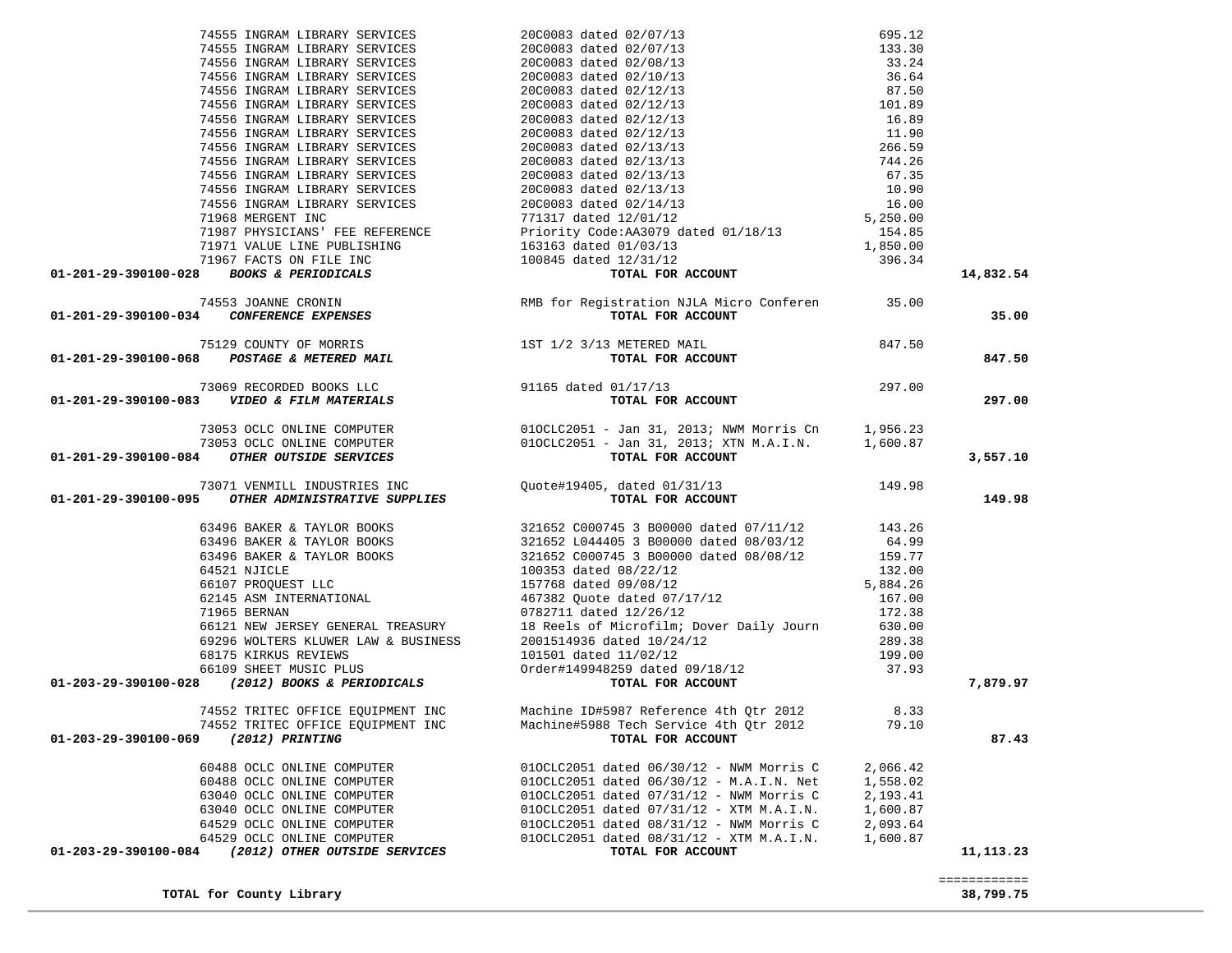| <b>County Superintendent of Schoo</b> |  |  |                        |  |
|---------------------------------------|--|--|------------------------|--|
|                                       |  |  | 75129 COUNTY OF MORRIS |  |

 **01-201-29-392100-068** *POSTAGE & METERED MAIL* **TOTAL FOR ACCOUNT 98.36**

1ST 1/2 3/13 METERED MAIL 98.36

 $35,196.53$ 

|                                             |                                                                                                                   |                                          |                                                            | ============ |
|---------------------------------------------|-------------------------------------------------------------------------------------------------------------------|------------------------------------------|------------------------------------------------------------|--------------|
|                                             | TOTAL for County Superintendent of Schoo                                                                          |                                          |                                                            | 98.36        |
| <b>Rutgers Extension Service</b>            |                                                                                                                   |                                          |                                                            |              |
|                                             | 73914 STAPLES BUSINESS ADVANTAGE                                                                                  | office supplies                          | 212.09                                                     |              |
|                                             | 73914 STAPLES BUSINESS ADVANTAGE                                                                                  | office supplies                          | 3.60                                                       |              |
| $01 - 201 - 29 - 396100 - 058$              | OFFICE SUPPLIES & STATIONERY                                                                                      | TOTAL FOR ACCOUNT                        |                                                            | 215.69       |
|                                             | 75129 COUNTY OF MORRIS                                                                                            | 1ST 1/2 3/13 METERED MAIL                | 9.82                                                       |              |
| 01-201-29-396100-068 POSTAGE & METERED MAIL |                                                                                                                   | TOTAL FOR ACCOUNT                        |                                                            | 9.82         |
|                                             | 74333 DEER PARK                                                                                                   | 0434680872 1/23/13-2/22/13 bottled water | 16.13                                                      |              |
| 01-201-29-396100-095                        | OTHER ADMINISTRATIVE SUPPLIES                                                                                     | TOTAL FOR ACCOUNT                        |                                                            | 16.13        |
|                                             |                                                                                                                   |                                          |                                                            | ============ |
|                                             | TOTAL for Rutgers Extension Service                                                                               |                                          |                                                            | 241.64       |
|                                             |                                                                                                                   |                                          |                                                            |              |
| <b>Fire and Police Academy</b>              |                                                                                                                   |                                          | 3,318.00                                                   |              |
|                                             | 73158 JONES & BARTLETT LEARNING, LLC Fire Officer Books<br>73158 JONES & BARTLETT LEARNING, LLC Less 42% Discount |                                          | $-1, 393.56$                                               |              |
|                                             | 73158 JONES & BARTLETT LEARNING, LLC                                                                              | Shipping & Handling                      | 46.85                                                      |              |
| 01-201-29-407100-028                        | <b>BOOKS &amp; PERIODICALS</b>                                                                                    | TOTAL FOR ACCOUNT                        |                                                            | 1,971.29     |
|                                             | 74188 STAPLES BUSINESS ADVANTAGE                                                                                  | Easel Pads                               | 199.95                                                     |              |
| 01-201-29-407100-058                        | OFFICE SUPPLIES & STATIONERY                                                                                      | TOTAL FOR ACCOUNT                        |                                                            | 199.95       |
|                                             | 75129 COUNTY OF MORRIS                                                                                            | 1ST 1/2 3/13 METERED MAIL                | 55.28                                                      |              |
| 01-201-29-407100-068                        | POSTAGE & METERED MAIL                                                                                            | TOTAL FOR ACCOUNT                        |                                                            | 55.28        |
|                                             | 74191 MEGGIT TRAINING SYSTEMS INC.                                                                                | Relay, 10 AMP                            | 45.20                                                      |              |
|                                             | 74191 MEGGIT TRAINING SYSTEMS INC.                                                                                | Shipping                                 | 6.69                                                       |              |
| $01 - 201 - 29 - 407100 - 223$              | <b>BUILDING REPAIRS</b>                                                                                           | TOTAL FOR ACCOUNT                        |                                                            | 51.89        |
|                                             | 73821 EAGLE POINT GUN SHOP                                                                                        | Range Targets                            | 234.00                                                     |              |
|                                             | $74100$ $272772$ $77377722$ $773777777$                                                                           |                                          | $\begin{array}{ccccccccc}\n1 & 0 & 1 & 1 & 1\n\end{array}$ |              |

| 01-201-29-407100-291<br><b>VEHICLE REPAIRS</b> | TOTAL FOR ACCOUNT    |          | 2,335.20 |
|------------------------------------------------|----------------------|----------|----------|
| 74190 AIRPOWER INTERNATIONAL INC.              | Repairs to Air Truck | 2,335.20 |          |
| 01-201-29-407100-258<br><i>EOUIPMENT</i>       | TOTAL FOR ACCOUNT    |          | 582.92   |
| 74188 STAPLES BUSINESS ADVANTAGE               | Toner                | 174.46   |          |
| 74188 STAPLES BUSINESS ADVANTAGE               | Toner                | 174.46   |          |
| IDAL LAGUL PUINI GUN SHUP                      | Kaliye Idlyets       | 254.UU   |          |

| TOTAL for Fire and Police Academy | 5,196.53 |
|-----------------------------------|----------|
|                                   |          |

|                                   | _____________<br>_____________ |
|-----------------------------------|--------------------------------|
| TOTAL for Fire and Police Academy | 5,196.53                       |

**Utilities** 

|                      | 74392 NATIONAL FUEL OIL INC.       | 864.0 GAL. DIESEL FUEL FOR MONTVILLE     | 2,956.18  |           |
|----------------------|------------------------------------|------------------------------------------|-----------|-----------|
|                      | 74392 NATIONAL FUEL OIL INC.       | 4500.0 GAL. DEISEL FUEL FOR WHARTON      | 15,396.75 |           |
|                      | 74392 NATIONAL FUEL OIL INC.       | 4500.0 GAL. DIESEL FUEL FOR COUNTY GARAG | 15,396.75 |           |
| 01-201-31-430100-136 | DIESEL FUEL                        | TOTAL FOR ACCOUNT                        |           | 33,749.68 |
|                      | 74600 BOROUGH OF BUTLER            | 8496-0 Rt 23 & Decker Ave                | 80.45     |           |
|                      | 74600 BOROUGH OF BUTLER            | 8495-1 Rt 23 Traffic Light               | 110.96    |           |
|                      | 74600 BOROUGH OF BUTLER            | 8495-0 Rt 23 So Light Pole 144           | 145.71    |           |
|                      | 74979 JERSEY CENTRAL POWER & LIGHT | 200-000-971-008/ RUTH DAVIS DRIVE/ 01-2  | 396.01    |           |
|                      | 74979 JERSEY CENTRAL POWER & LIGHT | REVERSED INVOICE CREDIT 100 09 480 872   | $-13.41$  |           |
|                      |                                    |                                          |           |           |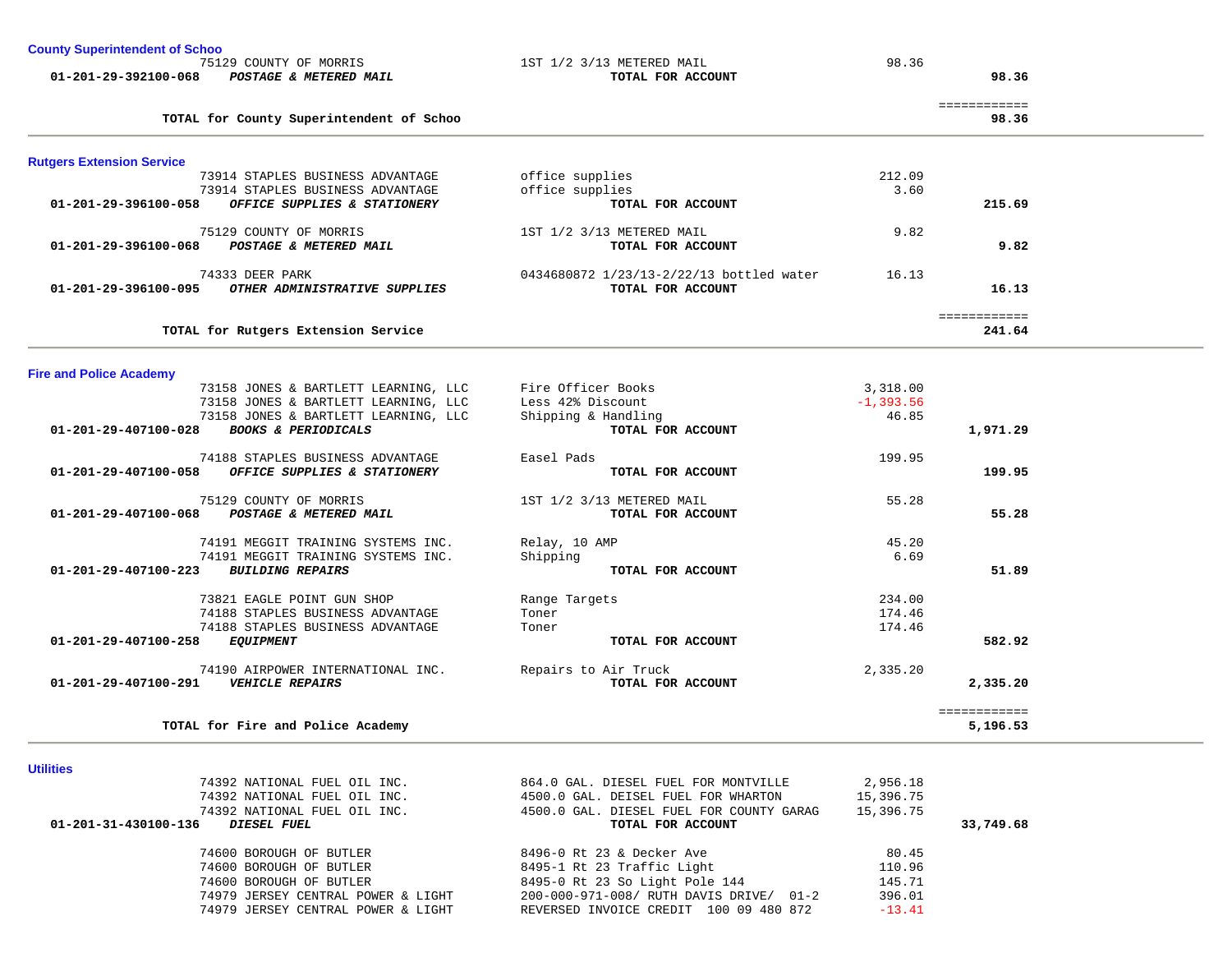| 01-203-31-430100-146<br>(2012) TELEPHONE                          | TOTAL FOR ACCOUNT                                                                                                                                                                                                   |          | 600.00    |
|-------------------------------------------------------------------|---------------------------------------------------------------------------------------------------------------------------------------------------------------------------------------------------------------------|----------|-----------|
| 70947 PTS                                                         | January 2013                                                                                                                                                                                                        | 600.00   |           |
|                                                                   |                                                                                                                                                                                                                     |          |           |
| 01-201-31-430100-147<br><b>WATER</b>                              | TOTAL FOR ACCOUNT                                                                                                                                                                                                   |          | 3,284.03  |
|                                                                   |                                                                                                                                                                                                                     |          |           |
|                                                                   | 74974 TOWNSHIP OF PARSIPPANY -<br>74974 TOWNSHIP OF PARSIPPANY -<br>74974 TOWNSHIP OF PARSIPPANY -<br>770.00<br>74974 TOWNSHIP OF PARSIPPANY -<br>2330060-4/ 500 W HANOVER<br>2133060-4/ 500 W HANOVER<br>21,160.52 |          |           |
|                                                                   |                                                                                                                                                                                                                     | 1,160.22 |           |
| 74975 DOVER WATER COMMISSIONERS<br>74974 TOWNSHIP OF PARSIPPANY - | DATED UZ-ZO I.,<br>1330060-1/ 500 W HANOVER<br>DATED 02-28-13/ 11-09-12 48.29                                                                                                                                       |          |           |
|                                                                   |                                                                                                                                                                                                                     |          |           |
| 01-201-31-430100-146<br><b>TELEPHONE</b>                          | TOTAL FOR ACCOUNT                                                                                                                                                                                                   |          | 37,879.40 |
|                                                                   |                                                                                                                                                                                                                     |          |           |
|                                                                   |                                                                                                                                                                                                                     |          |           |
|                                                                   |                                                                                                                                                                                                                     |          |           |
|                                                                   |                                                                                                                                                                                                                     |          |           |
|                                                                   |                                                                                                                                                                                                                     |          |           |
|                                                                   |                                                                                                                                                                                                                     |          |           |
|                                                                   |                                                                                                                                                                                                                     |          |           |
|                                                                   |                                                                                                                                                                                                                     |          |           |
|                                                                   |                                                                                                                                                                                                                     |          |           |
|                                                                   |                                                                                                                                                                                                                     |          |           |
|                                                                   |                                                                                                                                                                                                                     |          |           |
|                                                                   |                                                                                                                                                                                                                     |          |           |
|                                                                   |                                                                                                                                                                                                                     |          |           |
|                                                                   |                                                                                                                                                                                                                     |          |           |
|                                                                   |                                                                                                                                                                                                                     |          |           |
|                                                                   |                                                                                                                                                                                                                     |          |           |
|                                                                   |                                                                                                                                                                                                                     |          |           |
| 74382 VERIZON<br>73770 VERIZON BUSINESS                           |                                                                                                                                                                                                                     |          |           |
|                                                                   |                                                                                                                                                                                                                     | 33.77    |           |
|                                                                   |                                                                                                                                                                                                                     | 76.49    |           |
|                                                                   |                                                                                                                                                                                                                     | 246.75   |           |
| 01-201-31-430100-144                                              |                                                                                                                                                                                                                     |          | 2,390.46  |
|                                                                   |                                                                                                                                                                                                                     |          |           |
|                                                                   | 74973 HANOVER SEWERAGE AUTHORITY 99671781/BLOCK 1701 - LOT# 7 67.18<br>74973 HANOVER SEWERAGE AUTHORITY 99732446/BLOCK 1901 - LOT# 8 905.89<br><b>4</b> SEWER SEWER                                                 |          |           |
|                                                                   | 74973 HANOVER SEWERAGE AUTHORITY 99817168/BLOCK 1701 - LOT# 8 1,227.44                                                                                                                                              |          |           |
| 74973 HANOVER SEWERAGE AUTHORITY                                  | 99817091/ BLOCK 1701 - LOT# 8                                                                                                                                                                                       | 56.28    |           |
|                                                                   |                                                                                                                                                                                                                     |          |           |

| 74906 HESS CORPORATION                      | CREDIT MEMO                              | $-80.59$  |           |
|---------------------------------------------|------------------------------------------|-----------|-----------|
| 74905 HESS CORPORATION                      | 1316 - SUMMARY GROUP #/ MORRIS COUNTY (6 | 53,468.13 |           |
| 75015 N.J. NATURAL GAS COMPANY              | 22-0009-8231-77 RE: WHARTON BRIDGE GEN/  | 43.94     |           |
| 75016 N.J. NATURAL GAS COMPANY              | 06-1126-4174-12 RE: WHARTON OFF/ 01-30-1 | 202.10    |           |
| 75017 N.J. NATURAL GAS COMPANY              | 06-1126-4355-14 RE: WHARTON BRIDGES / 01 | 2,109.89  |           |
| 75019 N.J. NATURAL GAS COMPANY              | 12-1157-4515-09 RE: DOVER PROBATION/ 02- | 435.21    |           |
| 75018 N.J. NATURAL GAS COMPANY              | 06-1126-4370-18 RE: WHARTON ROADS/ 01-30 | 970.40    |           |
| 74976 HESS CORPORATION                      | 612830/ 612953 - LONG VALLEY GRG/ 02-05- | 550.43    |           |
| 01-201-31-430100-141<br>NATURAL GAS         | TOTAL FOR ACCOUNT                        |           | 66,789.92 |
|                                             |                                          |           |           |
| 74973 HANOVER SEWERAGE AUTHORITY            | 99817102 / BLOCK 1701 - LOT# 8           | 133.67    |           |
| 74973 HANOVER SEWERAGE AUTHORITY            | 99817091/ BLOCK 1701 - LOT# 8            | 56.28     |           |
| 74973 HANOVER SEWERAGE AUTHORITY            | 99817168/ BLOCK 1701 - LOT# 8            | 1,227.44  |           |
| 74973 HANOVER SEWERAGE AUTHORITY            | 99671781/ BLOCK 1701 - LOT# 7            | 67.18     |           |
| 74973 HANOVER SEWERAGE AUTHORITY            | 99732446/ BLOCK 1901 - LOT# 8            | 905.89    |           |
| 01-201-31-430100-144<br><i><b>SEWER</b></i> | TOTAL FOR ACCOUNT                        |           | 2,390.46  |
| 73774 SPRINT-NEXTEL                         | 700248693<br>JANUARY 2013                | 246.75    |           |
| 74381 VERIZON                               | 973 267-4026 874 69Y<br>2/19/13          | 76.49     |           |
| $71202$ $7777701$                           | 0.72 267 2255 164 0.17 2/10/12           | דד ככ     |           |

| 01-201-31-430100-137 | <i>ELECTRICITY</i> |                                    |  |  |
|----------------------|--------------------|------------------------------------|--|--|
|                      |                    | 75007 JERSEY CENTRAL POWER & LIGHT |  |  |
|                      |                    | 75008 JERSEY CENTRAL POWER & LIGHT |  |  |

|                                  | 75020 JERSEY CENTRAL POWER & LIGHT 20 00 00 0537 8 1 - MASTER ACCT - HILL/ 92,071.01                                                                                                                                                                                                                                                                                       |            |
|----------------------------------|----------------------------------------------------------------------------------------------------------------------------------------------------------------------------------------------------------------------------------------------------------------------------------------------------------------------------------------------------------------------------|------------|
|                                  |                                                                                                                                                                                                                                                                                                                                                                            |            |
|                                  |                                                                                                                                                                                                                                                                                                                                                                            |            |
|                                  |                                                                                                                                                                                                                                                                                                                                                                            |            |
|                                  |                                                                                                                                                                                                                                                                                                                                                                            |            |
| 01-201-31-430100-137 ELECTRICITY | TOTAL FOR ACCOUNT                                                                                                                                                                                                                                                                                                                                                          | 168,568.52 |
|                                  |                                                                                                                                                                                                                                                                                                                                                                            |            |
|                                  |                                                                                                                                                                                                                                                                                                                                                                            |            |
|                                  |                                                                                                                                                                                                                                                                                                                                                                            |            |
|                                  |                                                                                                                                                                                                                                                                                                                                                                            |            |
|                                  |                                                                                                                                                                                                                                                                                                                                                                            |            |
|                                  |                                                                                                                                                                                                                                                                                                                                                                            |            |
|                                  |                                                                                                                                                                                                                                                                                                                                                                            |            |
|                                  |                                                                                                                                                                                                                                                                                                                                                                            |            |
|                                  |                                                                                                                                                                                                                                                                                                                                                                            |            |
|                                  |                                                                                                                                                                                                                                                                                                                                                                            |            |
|                                  |                                                                                                                                                                                                                                                                                                                                                                            |            |
|                                  |                                                                                                                                                                                                                                                                                                                                                                            |            |
| 01-201-31-430100-141 NATURAL GAS | TOTAL FOR ACCOUNT                                                                                                                                                                                                                                                                                                                                                          | 66,789.92  |
|                                  |                                                                                                                                                                                                                                                                                                                                                                            |            |
|                                  |                                                                                                                                                                                                                                                                                                                                                                            |            |
|                                  |                                                                                                                                                                                                                                                                                                                                                                            |            |
|                                  |                                                                                                                                                                                                                                                                                                                                                                            |            |
|                                  |                                                                                                                                                                                                                                                                                                                                                                            |            |
| 01-201-31-430100-144             |                                                                                                                                                                                                                                                                                                                                                                            | 2,390.46   |
|                                  | $\begin{array}{cccc} 73774 \text{ SPRINT}-NEXTEL & 700248693 \text{ JANUARY } 2013 & 246.75 \\ 74381 \text{ VERIZON} & 973 \text{ } 267-4026 \text{ } 874 \text{ } 69Y & 2/19/13 & 76.49 \\ 74382 \text{ VERIZON } \text{BUSINESS} & \text{Bill Payer ID Y2708834} & 1,198.56 \\ 73770 \text{ VERIZON } \text{BUSINESS} & \text{Bill Payer ID Y2708834} & 1,198.56 \\ 737$ |            |
|                                  |                                                                                                                                                                                                                                                                                                                                                                            |            |
|                                  |                                                                                                                                                                                                                                                                                                                                                                            |            |
|                                  |                                                                                                                                                                                                                                                                                                                                                                            |            |
|                                  |                                                                                                                                                                                                                                                                                                                                                                            |            |
|                                  |                                                                                                                                                                                                                                                                                                                                                                            |            |
|                                  |                                                                                                                                                                                                                                                                                                                                                                            |            |
|                                  |                                                                                                                                                                                                                                                                                                                                                                            |            |
|                                  |                                                                                                                                                                                                                                                                                                                                                                            |            |
|                                  |                                                                                                                                                                                                                                                                                                                                                                            |            |
|                                  |                                                                                                                                                                                                                                                                                                                                                                            |            |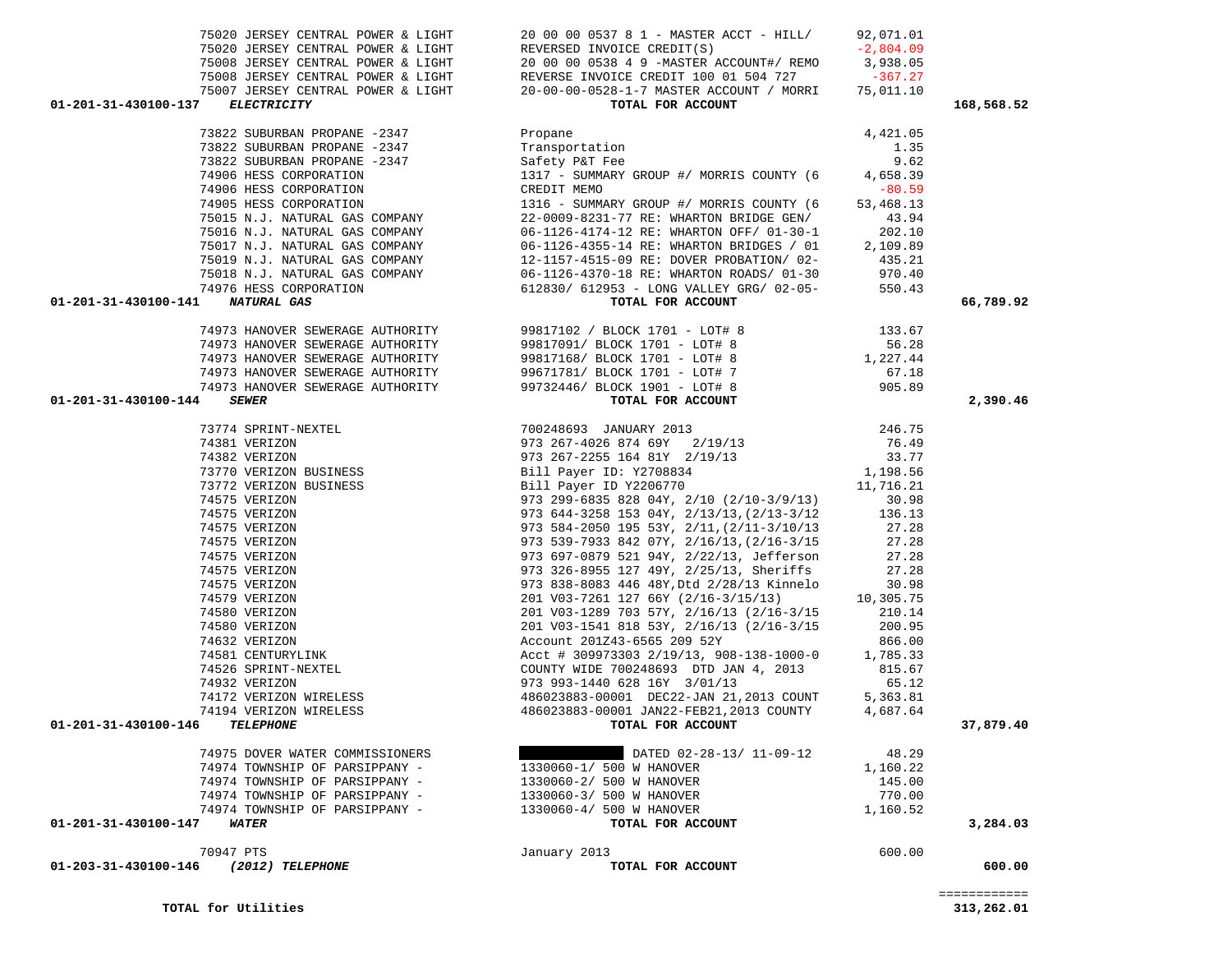| <b>Public Employee Retire System</b>                             |                                           |              |                              |  |
|------------------------------------------------------------------|-------------------------------------------|--------------|------------------------------|--|
| 75065 COUNTY OF MORRIS                                           | NORMAL CONTRIBUTION                       | 2,475,718.00 |                              |  |
| 75065 COUNTY OF MORRIS                                           | ACCRUED LIABILITY                         | 5,919,506.00 |                              |  |
| 75065 COUNTY OF MORRIS                                           | NON-CONTRIBUTORY GROUP LIFE INSURANCE     | 499,658.00   |                              |  |
| PUBLIC EMPLOYEE RETIRE SYSTEM EXPENDITUR<br>01-201-36-471100-090 | TOTAL FOR ACCOUNT                         |              | 8,894,882.00                 |  |
| TOTAL for Public Employee Retire System                          |                                           |              | ============<br>8,894,882.00 |  |
| <b>Police &amp; Fire Retire System</b>                           |                                           |              |                              |  |
| 75066 COUNTY OF MORRIS                                           | NORMAL CONTRIBUTION                       | 567,819.00   |                              |  |
| 75066 COUNTY OF MORRIS                                           | ACCRUED LIABILITY                         | 738,753.00   |                              |  |
| 75066 COUNTY OF MORRIS                                           | NON-CONTRIBUTORY GROUP LIFE INSURANCE     | 54,467.00    |                              |  |
| 75067 COUNTY OF MORRIS                                           | NORMAL CONTRIBUTION                       | 1,837,450.00 |                              |  |
| 75067 COUNTY OF MORRIS                                           | ACCRUED LIABILITY                         | 2,404,836.00 |                              |  |
| 75067 COUNTY OF MORRIS                                           | NON-CONTRIBUTORY GROUP LIFE INSURANCE     | 176,274.00   |                              |  |
| POLICE & FIRE RETIRE SYSTEM EXPENDITURES<br>01-201-36-475100-090 | TOTAL FOR ACCOUNT                         |              | 5,779,599.00                 |  |
|                                                                  |                                           |              | ============                 |  |
| TOTAL for Police & Fire Retire System                            |                                           |              | 5,779,599.00                 |  |
| <b>Nutrition</b>                                                 |                                           |              |                              |  |
| 73985 STAPLES BUSINESS ADVANTAGE                                 | AAA Flashlight 243 CD                     | 760.80       |                              |  |
| 01-201-41-716100-058<br>OFFICE SUPPLIES & STATIONERY             | TOTAL FOR ACCOUNT                         |              | 760.80                       |  |
| 74306 JML MEDICAL INC.                                           | 5 Boxes Alcohol prep MD 200/box           | 30.00        |                              |  |
| 01-201-41-716100-098<br>OTHER OPERATING&REPAIR SUPPLY            | TOTAL FOR ACCOUNT                         |              | 30.00                        |  |
| 74109 VERIZON                                                    | Monthly Service Charge. Feb.26, 2013.Acc  | 833.31       |                              |  |
| 01-201-41-716100-146<br><b>TELEPHONE</b>                         | TOTAL FOR ACCOUNT                         |              | 833.31                       |  |
| 74305 SODEXO INC & AFFILIATES                                    | Daily meals. Services for 1/05/13-2/1/13. | 163,544.32   |                              |  |
| 74305 SODEXO INC & AFFILIATES                                    | Weekend Meals                             | 8,144.00     |                              |  |
| 74305 SODEXO INC & AFFILIATES                                    | Frozen Meals                              | 4,764.98     |                              |  |
| 74305 SODEXO INC & AFFILIATES                                    | Boxed Meals                               | 17,817.66    |                              |  |
| 74305 SODEXO INC & AFFILIATES                                    | Shelf Stable meals                        | 9,046.89     |                              |  |
| 74305 SODEXO INC & AFFILIATES                                    | Coffee                                    | 570.05       |                              |  |
| 74305 SODEXO INC & AFFILIATES                                    | Other                                     | 665.78       |                              |  |
| 01-201-41-716100-185<br><b>FOOD</b>                              | TOTAL FOR ACCOUNT                         |              | 204,553.68                   |  |
| TOTAL for Nutrition                                              |                                           |              | ============<br>206,177.79   |  |
|                                                                  |                                           |              |                              |  |

#### **Grant Fund**

|                                                               | 74279 STAPLES BUSINESS ADVANTAGE | Customer # NYC 1054187 invoice date 2/23 | 111.37    |          |
|---------------------------------------------------------------|----------------------------------|------------------------------------------|-----------|----------|
| 74336 CABLEVISION                                             |                                  | 07876 616465 01 8 Billing period 3/1/201 | 158.99    |          |
|                                                               | 69324 NACCHO CONFERENCE SERVICES | Registration Arlene Stoller Public Healt | 525.00    |          |
| 74526 SPRINT-NEXTEL                                           |                                  | L&PS / HEALTH MANAGEMENT                 | 175.36    |          |
|                                                               | 73823 W.B. MASON COMPANY INC     | customer C1033751Invoice dated 1/9/2013  | 1,698.41  |          |
|                                                               | 73823 W.B. MASON COMPANY INC     | customer C1033751 Credit Invoice dated 2 | $-127.20$ |          |
|                                                               | 74172 VERIZON WIRELESS           | L&PS/HEALTH MANAGEMENT - GRANT           | 356.68    |          |
|                                                               | 74194 VERIZON WIRELESS           | L&PS/HEALTH MANAGEMENT - GRANT           | 340.69    |          |
|                                                               | 75256 COUNTY OF MORRIS           | 1ST HALF 3/13 METERED MAIL               | 51.51     |          |
| 02-213-41-718305-391 PUBLIC HEALTH EMER GRANT(8/10/12-6/30/13 |                                  | TOTAL FOR ACCOUNT                        |           | 3,290.81 |

**Bio-Terrorism Grant**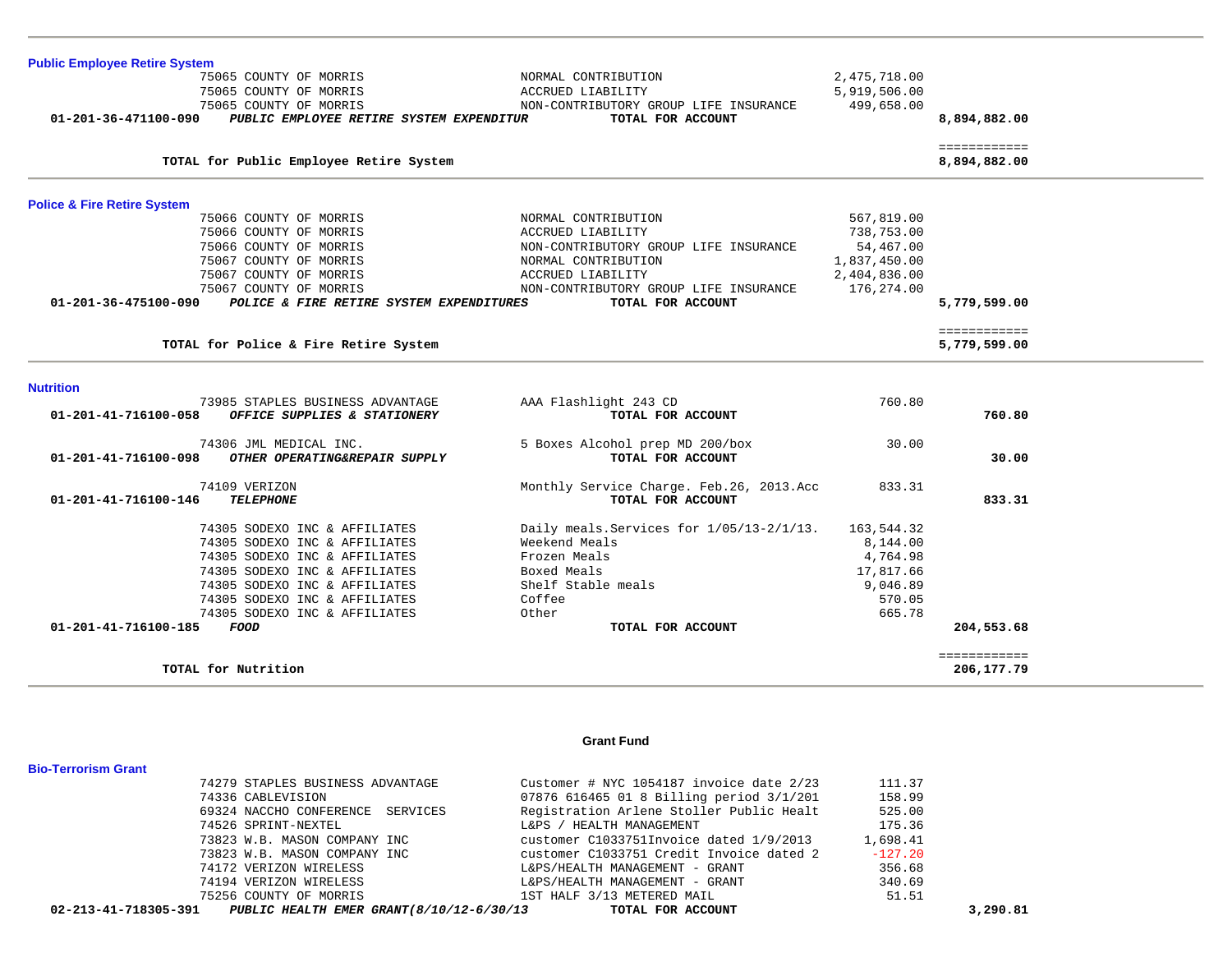| .                    |                                      |                                                                 |          |              |
|----------------------|--------------------------------------|-----------------------------------------------------------------|----------|--------------|
|                      | 74043 AT&T                           |                                                                 | 3.31     |              |
|                      | 74060 STAPLES BUSINESS ADVANTAGE     |                                                                 | 23.94    |              |
|                      | 74059 STAPLES BUSINESS ADVANTAGE     |                                                                 | 7.39     |              |
|                      | 74057 STAPLES BUSINESS ADVANTAGE     |                                                                 | 21.40    |              |
|                      | 74836 MANPOWER                       | BARRY LAIRD; 2/24/13                                            | 810.32   |              |
|                      | 74852 PRIME TIME PERSONNEL INC       |                                                                 | 51.27    |              |
|                      | 74850 PRIME TIME PERSONNEL INC       | Erin Darvalics; $W/E = 3/3/13$ - plus monthl                    | 988.50   |              |
|                      | 74837 PRIME TIME PERSONNEL INC       |                                                                 | 45.20    |              |
|                      | 74838 SPRINT NEXTEL                  |                                                                 | 2.57     |              |
|                      | 74834 STATE SHUTTTLE INC             | Transportation from Feb. 4, 2013 to Feb.                        | 2,780.32 |              |
|                      | 74821 STATE SHUTTTLE INC             | Transporation for Feb.11, 2013 to Feb. 1                        | 2,658.98 |              |
|                      | 74841 STATE SHUTTTLE INC             | Transportation from Feb. 18, 2013 to Feb                        | 2,658.98 |              |
|                      | 74849 TELESEARCH INC                 |                                                                 | 48.43    |              |
|                      | 74839 TELESEARCH INC                 |                                                                 | 68.02    |              |
|                      | 74869 WARREN COUNTY TECHNICAL SCHOOL | Jacquelin Burton                                                | 461.72   |              |
|                      | 74866 CENTURYLINK                    |                                                                 | 13.05    |              |
|                      | 74858 ELECTRONIC OFFICE SYSTEMS      |                                                                 | 12.48    |              |
|                      | 74856 PROJECT SELF SUFFICIENCY       | Melissa Hardick; Kristina Space                                 | 435.00   |              |
|                      | 74855 PROJECT SELF SUFFICIENCY       | Lisa Jamison, Siobhan Lynch                                     | 400.00   |              |
|                      | 74058 STAPLES BUSINESS ADVANTAGE     |                                                                 | 44.86    |              |
|                      | 74868 STATE SHUTTTLE INC             | Transportation from Feb. 25-Mar. 3, 2013.                       | 2,920.16 |              |
|                      | 74867 VERIZON                        |                                                                 | 15.25    |              |
|                      | 74816 VERIZON                        |                                                                 | 2.42     |              |
|                      | 74893 WORKFORCE ADVANTAGE            | Dec 2012 expenses                                               | 1,858.73 |              |
|                      | 74894 WORKFORCE ADVANTAGE            | Jackeline Lorenzo                                               | 633.00   |              |
|                      | 74835 ASSOCIATES BY CREATIVE DESIGN  |                                                                 | 146.00   |              |
|                      | 74840 AT&T                           |                                                                 | 3.88     |              |
|                      | 74851 AT&T                           |                                                                 | 1.51     |              |
|                      | 74847 FRED PRYOR SEMINARS            | Dealing w/Difficult People; Attendee: J                         | 149.00   |              |
|                      | 74848 MANPOWER                       |                                                                 | 462.01   |              |
|                      | 74052 MANPOWER                       | Bobbi White; W/E 3/3/2013.<br>Bobbi White; W/E 2/3/2013.        | 452.92   |              |
|                      | 74045 MANPOWER                       |                                                                 | 456.24   |              |
|                      | 74046 MANPOWER                       | Bobbi White; W/E 2/10/2013.<br>Bobbi White; W/E 2/17/2013.      | 462.90   |              |
|                      | 73798 PRIME TIME PERSONNEL INC       |                                                                 | 913.50   |              |
|                      | 73798 PRIME TIME PERSONNEL INC       | Erin Darvalics; W/E 1/20/13<br>W/E 1/27/2013<br>W/E 1/27/2013   | 730.80   |              |
|                      | 73798 PRIME TIME PERSONNEL INC       |                                                                 | 75.00    |              |
|                      | 74053 PRIME TIME PERSONNEL INC       |                                                                 | 139.49   |              |
|                      | 74054 PRIME TIME PERSONNEL INC       |                                                                 | 913.50   |              |
|                      | 74054 PRIME TIME PERSONNEL INC       | Erin Darvalics; W/E 2/3/2013.<br>Erin Darvalics; W/E 2/10/2013. | 730.80   |              |
|                      | 74054 PRIME TIME PERSONNEL INC       | Erin Darvalics; W/E 2/17/2013.                                  | 730.80   |              |
|                      | 73797 PRIME TIME PERSONNEL INC       |                                                                 | 30.16    |              |
|                      | 74337 TELESEARCH INC                 | J Duccini 2/3/13                                                | 49.37    |              |
|                      | 74044 TELESEARCH INC                 |                                                                 | 39.62    |              |
|                      | 73796 TELESEARCH INC                 |                                                                 | 78.00    |              |
|                      | 73806 VERIZON                        |                                                                 | 16.40    |              |
| 02-213-41-741015-392 | TANF STATE SHARE                     | TOTAL FOR ACCOUNT                                               |          | 23,547.20    |
|                      |                                      |                                                                 |          |              |
|                      |                                      |                                                                 |          | ============ |
|                      | TOTAL for TANF                       |                                                                 |          | 23,547.20    |
|                      |                                      |                                                                 |          |              |

| 74043 AT&T                       |                           | 2.48   |
|----------------------------------|---------------------------|--------|
| 74060 STAPLES BUSINESS ADVANTAGE |                           | 17.95  |
| 74059 STAPLES BUSINESS ADVANTAGE |                           | 5.54   |
| 74057 STAPLES BUSINESS ADVANTAGE |                           | 16.05  |
| 74836 MANPOWER                   | BOBBI WHITE; W/E 2/24/13. | 310.52 |
|                                  |                           |        |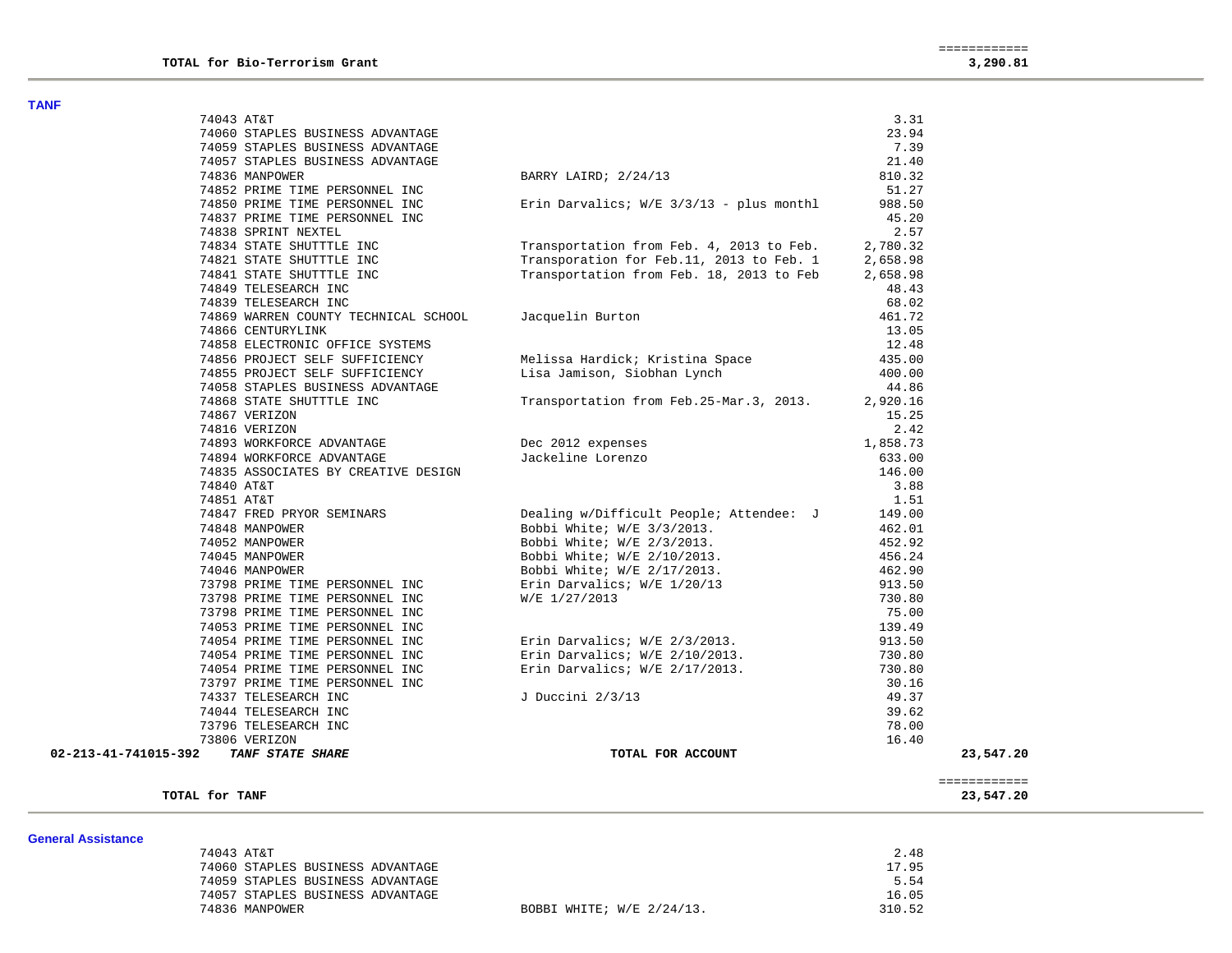|                      | 74852 PRIME TIME PERSONNEL INC                        |                                                           | 38.45    |           |
|----------------------|-------------------------------------------------------|-----------------------------------------------------------|----------|-----------|
|                      | 74837 PRIME TIME PERSONNEL INC                        |                                                           | 33.91    |           |
|                      | 74838 SPRINT NEXTEL                                   |                                                           | 1.93     |           |
|                      | 74834 STATE SHUTTTLE INC                              |                                                           | 695.08   |           |
|                      | 74821 STATE SHUTTTLE INC                              |                                                           | 664.74   |           |
|                      | 74841 STATE SHUTTTLE INC                              |                                                           | 664.74   |           |
|                      | 74849 TELESEARCH INC                                  |                                                           | 36.32    |           |
|                      | 74839 TELESEARCH INC                                  |                                                           | 51.01    |           |
|                      | 74874 WARREN COUNTY TECHNICAL SCHOOL Crystal Lugo     |                                                           | 469.48   |           |
|                      | 74895 WORKFORCE ADVANTAGE                             | Teresa Tobin                                              | 422.00   |           |
|                      | 74866 CENTURYLINK                                     |                                                           | 9.79     |           |
|                      | 74858 ELECTRONIC OFFICE SYSTEMS                       |                                                           | 9.36     |           |
|                      | 74058 STAPLES BUSINESS ADVANTAGE                      |                                                           | 33.65    |           |
|                      | 74868 STATE SHUTTTLE INC                              |                                                           | 730.04   |           |
|                      | 74867 VERIZON                                         |                                                           | 11.44    |           |
|                      | 74816 VERIZON                                         |                                                           | 1.82     |           |
|                      | 74893 WORKFORCE ADVANTAGE 1999 1999 Dec 2012 expenses |                                                           | 1,239.15 |           |
|                      | 74835 ASSOCIATES BY CREATIVE DESIGN                   |                                                           | 109.20   |           |
|                      | 74840 AT&T                                            |                                                           | 2.91     |           |
|                      | 74851 AT&T                                            |                                                           | 1.13     |           |
|                      | 74848 MANPOWER                                        | Barry Laird; $W/E = 3/3/2013$                             | 1,012.90 |           |
|                      | 74052 MANPOWER                                        | Barry Laird; W/E 2/3/2013.<br>Barry Laird; W/E 2/10/2013. | 1,007.98 |           |
|                      | 74045 MANPOWER                                        |                                                           | 983.96   |           |
|                      | 74046 MANPOWER                                        | Barry Laird; W/E 2/17/2013.                               | 810.32   |           |
|                      | 73795 MANPOWER                                        | Barry Laird; W/E 1/27/13                                  | 607.74   |           |
|                      | 74053 PRIME TIME PERSONNEL INC                        |                                                           | 104.62   |           |
|                      | 73797 PRIME TIME PERSONNEL INC                        |                                                           | 22.62    |           |
|                      | 74337 TELESEARCH INC                                  | J Duccini 2/3/2013                                        | 37.03    |           |
|                      | 74044 TELESEARCH INC                                  |                                                           | 29.72    |           |
|                      | 73796 TELESEARCH INC                                  |                                                           | 58.50    |           |
|                      | 73806 VERIZON                                         |                                                           | 12.30    |           |
| 02-213-41-741020-392 | GENERAL ASSISTANCE STATE SHARE                        | TOTAL FOR ACCOUNT                                         |          | 10,266.38 |
|                      |                                                       |                                                           |          |           |

**TOTAL for General Assistance 10,266.38**

#### **WIA: Adult**

| . |                                      |                   |          |
|---|--------------------------------------|-------------------|----------|
|   | 74043 AT&T                           |                   | 7.45     |
|   | 73794 MADELEINE LACZHAZY             |                   | 70.89    |
|   | 74060 STAPLES BUSINESS ADVANTAGE     |                   | 53.86    |
|   | 74059 STAPLES BUSINESS ADVANTAGE     |                   | 16.63    |
|   | 74057 STAPLES BUSINESS ADVANTAGE     |                   | 48.15    |
|   | 74852 PRIME TIME PERSONNEL INC       |                   | 115.36   |
|   | 74837 PRIME TIME PERSONNEL INC       |                   | 101.72   |
|   | 74843 RUTGERS, THE STATE UNIVERSITY  | Maureen Marszalek | 1,676.00 |
|   | 74838 SPRINT NEXTEL                  |                   | 5.78     |
|   | 74849 TELESEARCH INC                 |                   | 108.97   |
|   | 74839 TELESEARCH INC                 |                   | 153.04   |
|   | 74830 WARREN COUNTY TECHNICAL SCHOOL | Omar Ben Tahar    | 1,921.28 |
|   | 74832 WARREN COUNTY TECHNICAL SCHOOL | Derbie Eugene     | 2,295.96 |
|   | 74875 WARREN COUNTY TECHNICAL SCHOOL | Herman Quintana   | 492.76   |
|   | 74873 WARREN COUNTY TECHNICAL SCHOOL | Dominique Long    | 417.10   |
|   | 74846 WARREN COUNTY TECHNICAL SCHOOL | Thomas Buwen      | 692.64   |
|   | 74871 WARREN COUNTY TECHNICAL SCHOOL | Mary Hill         | 448.14   |
|   | 73862 INFORMATION & TECHNOLOGY       | Noemi Ramos       | 810.00   |
|   | 74866 CENTURYLINK                    |                   | 29.37    |
|   | 74858 ELECTRONIC OFFICE SYSTEMS      |                   | 28.08    |
|   | 74885 INFORMATION & TECHNOLOGY       | Maria Villacres   | 780.00   |
|   | 74886 INFORMATION & TECHNOLOGY       | Noemi Ramos       | 840.00   |
|   | 74887 INFORMATION & TECHNOLOGY       | Nilam Patel       | 1,600.00 |
|   | 74907 JERSEY TRACTOR-TRAILER         | Thomas Boettinger | 800.00   |
|   | 74892 SMITH & SOLOMON                | Charles Liegel    | 3,200.00 |

============

 $\begin{array}{r} \texttt{-----} \texttt{-----} \texttt{-----} \\ \texttt{10,266.38} \end{array}$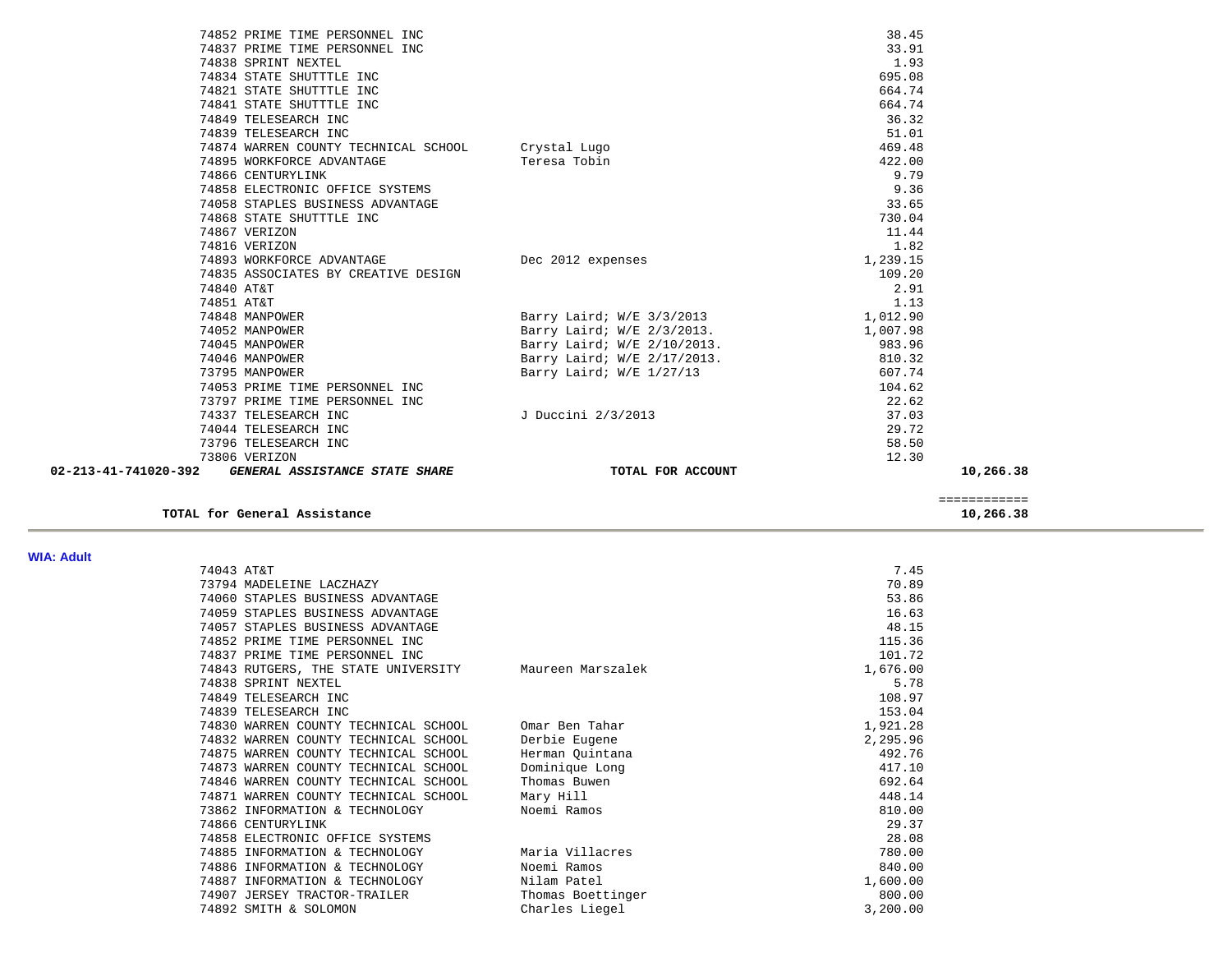| 74058 STAPLES BUSINESS ADVANTAGE                 |                            | 100.94   |              |
|--------------------------------------------------|----------------------------|----------|--------------|
| 74867 VERIZON                                    |                            | 34.31    |              |
| 74816 VERIZON                                    |                            | 5.46     |              |
| 74819 VIRGINIA DAVIS                             |                            | 5.92     |              |
| 74835 ASSOCIATES BY CREATIVE DESIGN              |                            | 328.50   |              |
| 74840 AT&T                                       |                            | 8.72     |              |
| 74851 AT&T                                       |                            | 3.39     |              |
| 74842 COUNTY COLLEGE OF MORRIS                   | Julian Suarez-Gomez        | 2,295.20 |              |
| 74881 INFORMATION & TECHNOLOGY                   | Gloria Roa-Venegas         | 840.00   |              |
| 74879 INFORMATION & TECHNOLOGY                   | Cesar Bayas                | 840.00   |              |
| 74053 PRIME TIME PERSONNEL INC                   | $W/E$ 2/10/2013.           | 313.85   |              |
| 73797 PRIME TIME PERSONNEL INC                   |                            | 67.86    |              |
| 74337 TELESEARCH INC                             | J Duccini 2/3/2013         | 111.08   |              |
| 74044 TELESEARCH INC                             |                            | 89.15    |              |
| 73796 TELESEARCH INC                             |                            | 175.50   |              |
| 73806 VERIZON                                    |                            | 36.89    |              |
| 75256 COUNTY OF MORRIS                           | 1ST HALF 3/13 METERED MAIL | 233.10   |              |
| 02-213-41-742005-391<br>WIA: ADULT FEDERAL SHARE | TOTAL FOR ACCOUNT          |          | 22,203.05    |
|                                                  |                            |          | ============ |
| TOTAL for WIA: Adult                             |                            |          | 22,203.05    |

#### **WIA: Disclocated Worker**

| 74043 AT&T                                          | 973-383-1048 / 030 515 8956 001                                                                                                                                                                                                                     | 21.94    |
|-----------------------------------------------------|-----------------------------------------------------------------------------------------------------------------------------------------------------------------------------------------------------------------------------------------------------|----------|
|                                                     |                                                                                                                                                                                                                                                     |          |
|                                                     |                                                                                                                                                                                                                                                     |          |
|                                                     |                                                                                                                                                                                                                                                     |          |
|                                                     |                                                                                                                                                                                                                                                     |          |
|                                                     | 74043 AT&T<br>7794 MADELEINE LACZHAZY<br>74060 STAPLES BUSINESS ADVANTAGE<br>74060 STAPLES BUSINESS ADVANTAGE<br>74059 STAPLES BUSINESS ADVANTAGE<br>74059 STAPLES BUSINESS ADVANTAGE<br>74659 STAPLES BUSINESS ADVANTAGE<br>74675 TAPLES B         |          |
|                                                     |                                                                                                                                                                                                                                                     |          |
|                                                     |                                                                                                                                                                                                                                                     |          |
|                                                     |                                                                                                                                                                                                                                                     |          |
|                                                     |                                                                                                                                                                                                                                                     |          |
|                                                     |                                                                                                                                                                                                                                                     |          |
|                                                     |                                                                                                                                                                                                                                                     |          |
|                                                     |                                                                                                                                                                                                                                                     |          |
|                                                     |                                                                                                                                                                                                                                                     |          |
|                                                     |                                                                                                                                                                                                                                                     |          |
|                                                     |                                                                                                                                                                                                                                                     |          |
|                                                     |                                                                                                                                                                                                                                                     | $0.21$ . |
|                                                     |                                                                                                                                                                                                                                                     |          |
|                                                     |                                                                                                                                                                                                                                                     | 86.47    |
|                                                     |                                                                                                                                                                                                                                                     |          |
|                                                     |                                                                                                                                                                                                                                                     |          |
|                                                     |                                                                                                                                                                                                                                                     |          |
|                                                     |                                                                                                                                                                                                                                                     |          |
|                                                     |                                                                                                                                                                                                                                                     |          |
|                                                     |                                                                                                                                                                                                                                                     |          |
|                                                     |                                                                                                                                                                                                                                                     |          |
|                                                     |                                                                                                                                                                                                                                                     |          |
|                                                     |                                                                                                                                                                                                                                                     |          |
|                                                     |                                                                                                                                                                                                                                                     |          |
|                                                     |                                                                                                                                                                                                                                                     |          |
|                                                     |                                                                                                                                                                                                                                                     |          |
|                                                     |                                                                                                                                                                                                                                                     |          |
|                                                     |                                                                                                                                                                                                                                                     |          |
| 74840 AT&T                                          |                                                                                                                                                                                                                                                     |          |
| 74851 AT&T                                          |                                                                                                                                                                                                                                                     |          |
| 74833 CUTTING EDGE ACADEMY Daniel Pierson           | 10011969846 908-359-3220; Dec., Jan., Feb 25.68<br>10011969846 908-359-3220; Dec., Jan., Feb 25.68<br>10011969846 908-359-3220; Dec., Jan., Feb 25.68<br>10011969846 908-359-3220<br>19.97<br>201.53<br>201.53<br>200.00<br>Jessica Hincapie 810.00 |          |
| 74820 FAIRLEIGH DICKINSON UNIVERSITY Yana Kimelblat |                                                                                                                                                                                                                                                     |          |
| 74882 INFORMATION & TECHNOLOGY David Trzepla        |                                                                                                                                                                                                                                                     |          |
| 74880 INFORMATION & TECHNOLOGY                      |                                                                                                                                                                                                                                                     |          |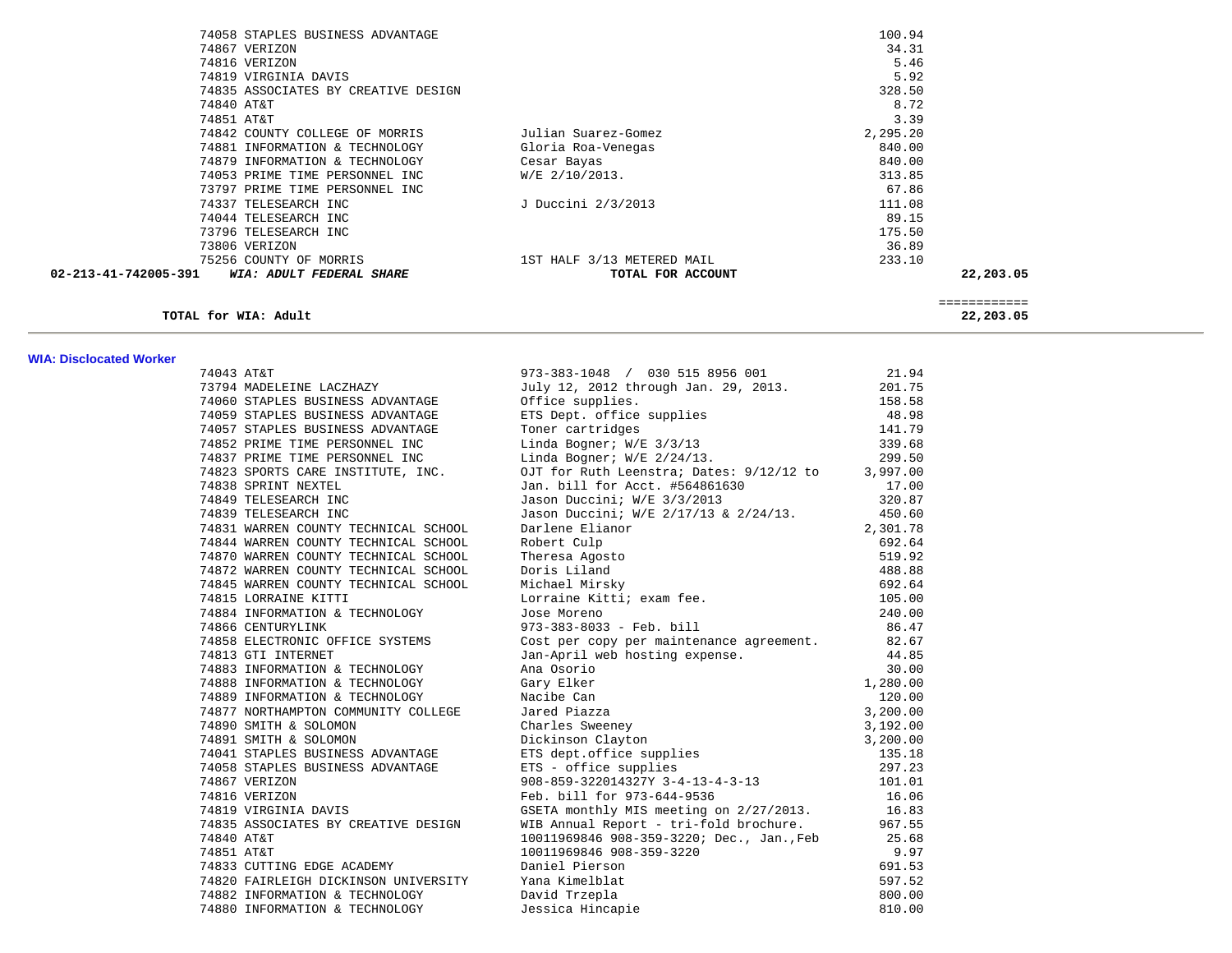| 02-213-41-742010-391<br>WIA: DISCLOCATED WORKER FEDERAL SHARE | TOTAL FOR ACCOUNT                       | 29,921,98 |
|---------------------------------------------------------------|-----------------------------------------|-----------|
| 73806 VERIZON                                                 | 908 859-3220 143 27Y 2-4-13-3-3-13      | 108.63    |
| 73796 TELESEARCH INC                                          | Jason Duccini; W/E 1/20/13 & 1/27/2013. | 516.75    |
| 74044 TELESEARCH INC                                          | Jason Duccini; W/E 2/10/2013.           | 262.51    |
| 74337 TELESEARCH INC                                          | Jason Duccini; W/E 2/3/2013.            | 327.05    |
| 73797 PRIME TIME PERSONNEL INC                                | Linda Bogner; $W/E$ 1/27/2013           | 199.81    |
| 74053 PRIME TIME PERSONNEL INC                                | Linda Bogner; $W/E$ 2/3/2013.           | 924.13    |
| 74878 INFORMATION & TECHNOLOGY                                | Sophin Thepmankorn                      | 840.00    |

**TOTAL for WIA: Disclocated Worker 29,921.98**

============

| <b>WIA: Youth</b>                                |                                                      |              |
|--------------------------------------------------|------------------------------------------------------|--------------|
| 74043 AT&T                                       | 6.21                                                 |              |
| 74060 STAPLES BUSINESS ADVANTAGE                 | 44.88                                                |              |
| 74059 STAPLES BUSINESS ADVANTAGE                 | 13.86                                                |              |
| 74057 STAPLES BUSINESS ADVANTAGE                 | 40.13                                                |              |
| 74829 NEWBRIDGE SERVICES INC                     | 3,101.00<br>Arelis Sarapura                          |              |
| 74828 NEWBRIDGE SERVICES INC                     | 400.00<br>Kyle Simpson                               |              |
| 74827 NEWBRIDGE SERVICES INC                     | 476.00<br>Cameron Plue                               |              |
| 74826 NEWBRIDGE SERVICES INC                     | Diana Vindel<br>3,576.00                             |              |
| 74852 PRIME TIME PERSONNEL INC                   | 96.14                                                |              |
| 74837 PRIME TIME PERSONNEL INC                   | 84.77                                                |              |
| 74853 PROJECT SELF SUFFICIENCY                   | 3,604.00<br>Barry Norman, Samantha Carr, Tyler Murra |              |
| 74838 SPRINT NEXTEL                              | 4.81                                                 |              |
| 74849 TELESEARCH INC                             | 90.81                                                |              |
| 74839 TELESEARCH INC                             | 127.53                                               |              |
| 74825 NEWBRIDGE SERVICES INC                     | Christopher Romero<br>1,215.00                       |              |
| 74824 NEWBRIDGE SERVICES INC                     | Jacob Davis<br>3,576.00                              |              |
| 74822 NEWBRIDGE SERVICES INC                     | Scott Christie-Rosenblatt<br>461.00                  |              |
| 74866 CENTURYLINK                                | 24.47                                                |              |
| 74858 ELECTRONIC OFFICE SYSTEMS                  | 23.40                                                |              |
| 74814 PHILLIPSBURG SCHOOL BASED                  | Danielle Rosario<br>2,112.00                         |              |
| 74058 STAPLES BUSINESS ADVANTAGE                 | 84.12                                                |              |
| 74867 VERIZON                                    | 28.59                                                |              |
| 74816 VERIZON                                    | 4.55                                                 |              |
| 74835 ASSOCIATES BY CREATIVE DESIGN              | 273.75                                               |              |
| 74840 AT&T                                       | 7.27                                                 |              |
| 74851 AT&T                                       | 2.82                                                 |              |
| 74053 PRIME TIME PERSONNEL INC                   | W/E 2/17/2013.<br>261.54                             |              |
| 73797 PRIME TIME PERSONNEL INC                   | 56.55                                                |              |
| 74337 TELESEARCH INC                             | 92.57<br>J Duccini 2/3/13                            |              |
| 74044 TELESEARCH INC                             | 74.30                                                |              |
| 73796 TELESEARCH INC                             | 146.25                                               |              |
| 73806 VERIZON                                    | 30.75                                                |              |
| 02-213-41-742020-391<br>WIA: YOUTH FEDERAL SHARE | TOTAL FOR ACCOUNT                                    | 20,141.07    |
|                                                  |                                                      | ============ |
| TOTAL for WIA: Youth                             |                                                      | 20,141.07    |

#### **DEPARTMENT 752220**

| 74242 NEW HOPE FOUNDATION INC.                                 | January 2013 Client Beds (1 Client) | 2,295.00 |  |
|----------------------------------------------------------------|-------------------------------------|----------|--|
| 02-213-41-752220-392<br>SCP-PROGRAM SERVICES (1/1/12-12/31/12) | TOTAL FOR ACCOUNT                   | 2,295.00 |  |
|                                                                |                                     |          |  |
|                                                                |                                     |          |  |
| TOTAL for DEPARTMENT 752220                                    |                                     | 2,295.00 |  |
|                                                                |                                     |          |  |

#### **DEPARTMENT 758210**

 74270 DOVER/VG MUNICIPAL ALLIANCE 2012 Dover/Victory Gardens Municipal All 2,280.00 2012 Netcong Municipal Alliance Q4 Expen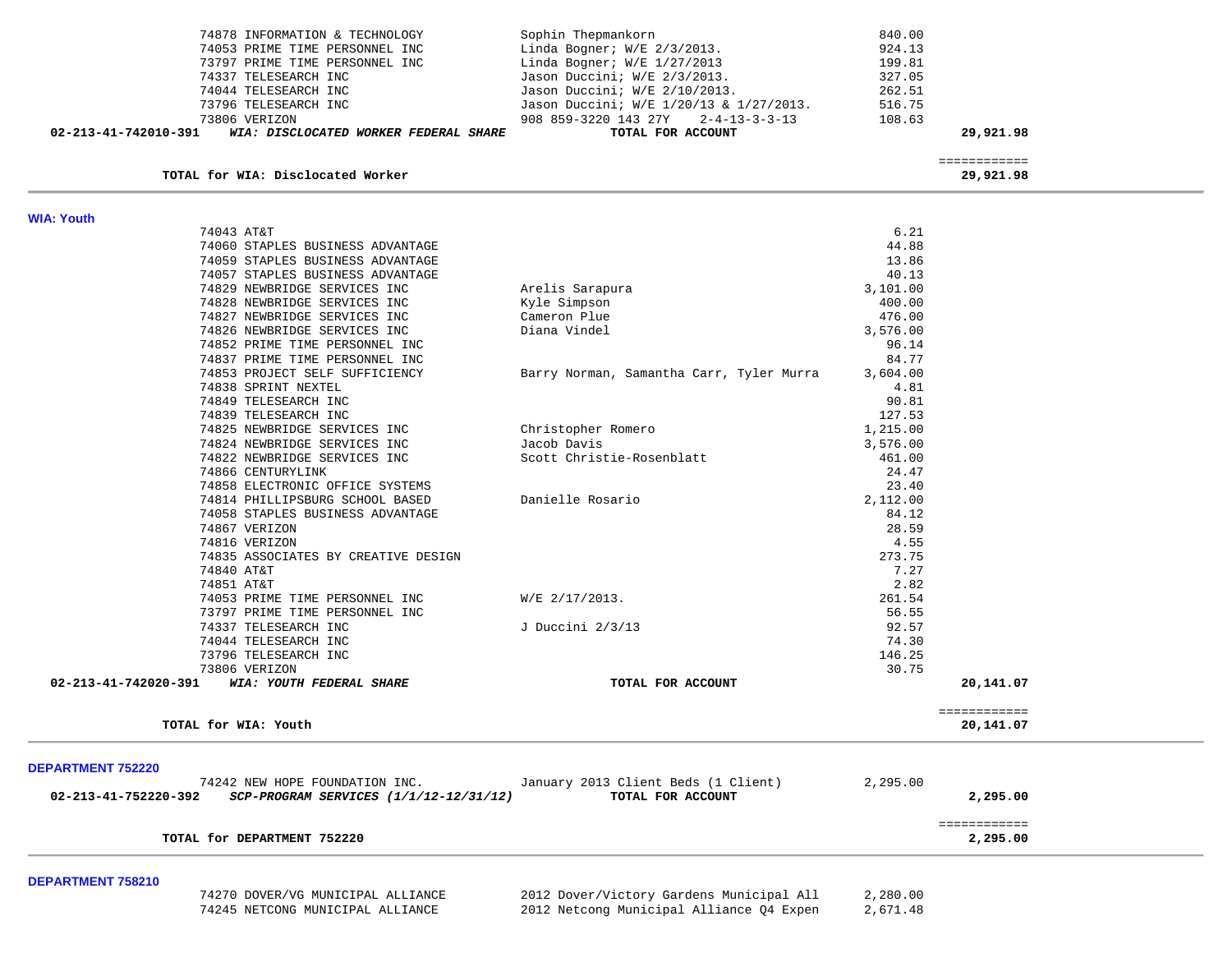|                                                               | 74244 NETCONG MUNICIPAL ALLIANCE                                               | 2012 Netcong Municipal Alliance Q3 Expen                      | 418.56     |                           |  |
|---------------------------------------------------------------|--------------------------------------------------------------------------------|---------------------------------------------------------------|------------|---------------------------|--|
|                                                               | 74243 NETCONG MUNICIPAL ALLIANCE                                               | 2012 Netcong Municipal Alliance Q2 Expen                      | 1,750.00   |                           |  |
|                                                               | 74240 PARSIPPANY-TROY HILLS                                                    | 2012 Parsippany Municipal Alliance Q4 Ex                      | 7,278.10   |                           |  |
|                                                               | 74246 PEQUANNOCK TOWNSHIP                                                      | 2012 Pequannock Municipal Alliance Q4 Ex                      | 8,189.90   |                           |  |
|                                                               | 74488 TOWNSHIP OF JEFFERSON                                                    | 2012 Jefferson Township Municipal Allian                      | 5,062.50   |                           |  |
| 02-213-41-758210-392                                          | MUNICIPAL ALLIANCE (1/1/12-12/31/12)                                           | TOTAL FOR ACCOUNT                                             |            | 27,650.54                 |  |
|                                                               | 74201 PARSIPPANY-TROY HILLS                                                    |                                                               |            |                           |  |
| 02-213-41-758210-394                                          | MUNICIPAL ALLIANCE (1/1/12-12/31/12)                                           | 2012 Parsippany Municipal Alliance Suppl<br>TOTAL FOR ACCOUNT | 2,350.00   | 2,350.00                  |  |
|                                                               |                                                                                |                                                               |            |                           |  |
|                                                               |                                                                                |                                                               |            | ============              |  |
|                                                               | TOTAL for DEPARTMENT 758210                                                    |                                                               |            | 30,000.54                 |  |
| <b>DEPARTMENT 777110</b>                                      |                                                                                |                                                               |            |                           |  |
|                                                               | 69592 PAPER MART INC                                                           | #10 Victim Witness White Envelopes                            | 3,442.50   |                           |  |
|                                                               | 69592 PAPER MART INC                                                           | #24 Long size Victim Witness None Window                      | 1,842.50   |                           |  |
| 02-213-41-777110-392                                          | VICTIM WIT ADVSUPP(11/01/10-XT 4/30/13)                                        | TOTAL FOR ACCOUNT                                             |            | 5,285.00                  |  |
|                                                               |                                                                                |                                                               |            | ============              |  |
|                                                               | TOTAL for DEPARTMENT 777110                                                    |                                                               |            | 5,285.00                  |  |
|                                                               |                                                                                |                                                               |            |                           |  |
| <b>DEPARTMENT 784430</b>                                      | 54136 LEICA GEOSYSTEMS INC.                                                    | Basic Training Module per Attached Quote                      | 9,408.00   |                           |  |
|                                                               | 54138 LEICA GEOSYSTEMS INC.                                                    | Advanced Training Module per Attached Qu                      | 9,408.00   |                           |  |
|                                                               | FFY11 UASI(12/27/11-8/31/14)                                                   | TOTAL FOR ACCOUNT                                             |            | 18,816.00                 |  |
|                                                               |                                                                                |                                                               |            |                           |  |
| 02-213-41-784430-391                                          |                                                                                |                                                               |            |                           |  |
|                                                               |                                                                                |                                                               |            | ============              |  |
|                                                               | TOTAL for DEPARTMENT 784430                                                    |                                                               |            | 18,816.00                 |  |
|                                                               |                                                                                |                                                               |            |                           |  |
| <b>DEPARTMENT 793305</b>                                      |                                                                                |                                                               |            |                           |  |
| 02-213-41-793305-391                                          | 74349 VANASSE HANGEN BRUSTLIN INC.<br>SUBREGIONAL STUDIES PRG (7/1/11-6/30/13) | CAF# 49487 Professional Services - Morri<br>TOTAL FOR ACCOUNT | 21, 243.95 | 21,243.95                 |  |
|                                                               |                                                                                |                                                               |            |                           |  |
|                                                               | TOTAL for DEPARTMENT 793305                                                    |                                                               |            | ============<br>21,243.95 |  |
|                                                               |                                                                                |                                                               |            |                           |  |
|                                                               |                                                                                |                                                               |            |                           |  |
|                                                               | 73917 ATLANTIC TACTICAL OF NJ, INC.                                            | Item#93F-APX-NV, Second Chance Prism PS-                      | 1,640.20   |                           |  |
| 02-213-41-801210-392                                          | BODY ARMOR-SHERIFF (11/20/12-11/19/17)                                         | TOTAL FOR ACCOUNT                                             |            | 1,640.20                  |  |
|                                                               |                                                                                |                                                               |            | ============              |  |
|                                                               | TOTAL for Body Armor Replacement-Sheriff                                       |                                                               |            | 1,640.20                  |  |
|                                                               |                                                                                |                                                               |            |                           |  |
| <b>FY08 SCAAP</b>                                             |                                                                                |                                                               |            |                           |  |
|                                                               | 74251 MORRIS COUNTY ORTHOPAEDIC                                                | MEDICAL CARE FOR B.MUCCIA DATED 9.27.12                       | 250.00     |                           |  |
|                                                               | 74251 MORRIS COUNTY ORTHOPAEDIC                                                | MEDICAL CARE FOR B. MUCCIA DATED 9.27.12                      | 100.00     |                           |  |
|                                                               | 74251 MORRIS COUNTY ORTHOPAEDIC                                                | MEDICAL CARE FOR B.MUCCIA DATED 9.27.12                       | 125.00     |                           |  |
|                                                               | 74251 MORRIS COUNTY ORTHOPAEDIC                                                | MEDICAL CARE FOR B. MUCCIA DATED 10.10.12                     | 4,117.00   |                           |  |
|                                                               | 74251 MORRIS COUNTY ORTHOPAEDIC                                                | MEDICAL CARE FOR B. MUCCIA DATED 10.18.12                     | 455.00     |                           |  |
|                                                               | 74251 MORRIS COUNTY ORTHOPAEDIC                                                | MEDICAL CARE FOR B. MUCCIA DATED 10.18.12                     | 50.00      |                           |  |
|                                                               | 74251 MORRIS COUNTY ORTHOPAEDIC                                                | MEDICAL CARE FOR B. MUCCIA DATED 10.18.12                     | 110.00     |                           |  |
|                                                               | 74251 MORRIS COUNTY ORTHOPAEDIC                                                | MEDICAL CARE FOR B. MUCCIA DATED 11.8.12                      | 110.00     |                           |  |
| <b>Body Armor Replacement-Sheriff</b><br>02-213-41-806815-391 | FY08 SCAAP FEDERAL SHARE                                                       | TOTAL FOR ACCOUNT                                             |            | 5,317.00                  |  |
|                                                               | TOTAL for FY08 SCAAP                                                           |                                                               |            | ============<br>5,317.00  |  |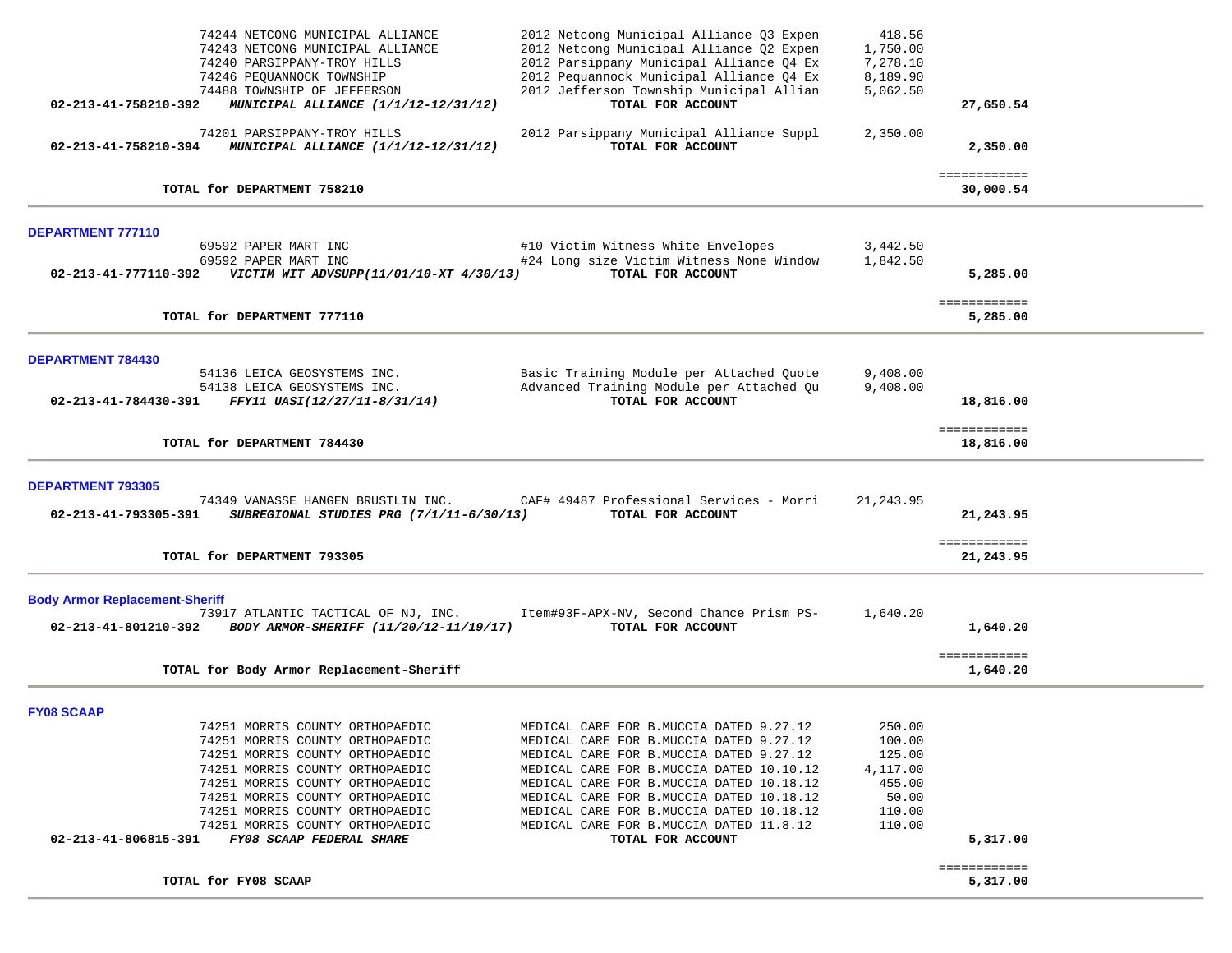| <b>DEPARTMENT 864180</b><br>02-213-41-864180-391 | 74910 KONKUS CORPORATION<br>STP-C00S210 (8/31/11-8/31/14)                                            | Replacement of Middle Valley Road Br 120<br>TOTAL FOR ACCOUNT                                             | 230,818.07           | 230,818.07                      |
|--------------------------------------------------|------------------------------------------------------------------------------------------------------|-----------------------------------------------------------------------------------------------------------|----------------------|---------------------------------|
|                                                  | TOTAL for DEPARTMENT 864180                                                                          |                                                                                                           |                      | ============<br>230,818.07      |
| <b>DEPARTMENT 864205</b>                         |                                                                                                      |                                                                                                           |                      |                                 |
| 02-213-41-864205-391                             | 74373 GREENMAN PEDERSEN INC<br>74374 GREENMAN PEDERSEN INC<br>MUTCD TRAFFIC SIGN INV(7/1/11-6/30/13) | MUTCD Retro-Reflectivity Traffic Sign In<br>MUTCD Retro-Reflectivity Traffic Sign In<br>TOTAL FOR ACCOUNT | 5,629.52<br>3,150.49 | 8,780.01                        |
|                                                  | TOTAL for DEPARTMENT 864205                                                                          |                                                                                                           |                      | <b>BEBBBBBBBBBB</b><br>8,780.01 |
| <b>DEPARTMENT 864405</b>                         |                                                                                                      |                                                                                                           |                      |                                 |
|                                                  | 74461 WATERS, MCPHERSON, MCNEILL, P.C.                                                               | Randolph Town Center                                                                                      | 264.00               |                                 |
|                                                  | 74461 WATERS, MCPHERSON, MCNEILL, P.C.                                                               | Abraham Zion                                                                                              | 84.00                |                                 |
|                                                  | 74461 WATERS, MCPHERSON, MCNEILL, P.C.<br>74461 WATERS, MCPHERSON, MCNEILL, P.C.                     | First Morris Bank<br>GI Randolph, LLC                                                                     | 252.00<br>432.00     |                                 |
|                                                  | 74461 WATERS, MCPHERSON, MCNEILL, P.C.                                                               | Evangelos Pappas                                                                                          | 168.00               |                                 |
|                                                  | 74461 WATERS, MCPHERSON, MCNEILL, P.C.                                                               | Charles W. Winter                                                                                         | 900.00               |                                 |
|                                                  | 74461 WATERS, MCPHERSON, MCNEILL, P.C.                                                               | Brian Voynick                                                                                             | 360.00               |                                 |
|                                                  | 74461 WATERS, MCPHERSON, MCNEILL, P.C.                                                               | Sussex Randolph Bldg., LP                                                                                 | 300.00               |                                 |
|                                                  | 74461 WATERS, MCPHERSON, MCNEILL, P.C.                                                               | Naomi Silverberg                                                                                          | 144.00               |                                 |
|                                                  | 74461 WATERS, MCPHERSON, MCNEILL, P.C.                                                               | Hebrew Cong. of Mt. Freedom                                                                               | 60.00                |                                 |
| $02 - 213 - 41 - 864405 - 391$                   | 74461 WATERS, MCPHERSON, MCNEILL, P.C.<br>CR 617/STP-0350(106)ROW(6/27/12-6/27/14)                   | Millbrook Plaza, LLC<br>TOTAL FOR ACCOUNT                                                                 | 288.00               | 3,252.00                        |
|                                                  | TOTAL for DEPARTMENT 864405                                                                          |                                                                                                           |                      | ============<br>3,252.00        |
|                                                  |                                                                                                      |                                                                                                           |                      |                                 |
|                                                  |                                                                                                      | <b>County Capital</b>                                                                                     |                      |                                 |
| <b>Renov to Cty Garage Facilities</b>            | 73776 REED SYSTEMS, LTD.                                                                             | RE: COUNTY GARAGE/ 02-07-13                                                                               | 1,654.95             |                                 |
| 04-216-55-953097-951                             | <b>BUILDING &amp; IMPROVEMENTS</b>                                                                   | TOTAL FOR ACCOUNT                                                                                         |                      | 1,654.95                        |
|                                                  | TOTAL for Renov to Cty Garage Facilities                                                             |                                                                                                           |                      | ============<br>1,654.95        |
| Analy dam condition, rehab dams                  |                                                                                                      |                                                                                                           |                      |                                 |
|                                                  |                                                                                                      |                                                                                                           |                      |                                 |

| <b>Renov CentralAveBldg Greystone</b>                |                           |          |  |
|------------------------------------------------------|---------------------------|----------|--|
| TOTAL for Analy dam condition, rehab dams            |                           | 2,929.92 |  |
| 04-216-55-953113-909<br><i>MISCELLANEOUS - OTHER</i> | TOTAL FOR ACCOUNT         | 2,929.92 |  |
| 75029 MORRIS COUNTY PARK COMMISSION                  | SAFFIN POND DAM           | 429.92   |  |
| 75064 CHERRY WEBER & ASSOC. PC                       | REGULAR INSPECTION REPORT | 2,500.00 |  |

 74786 THE MUSIAL GROUP PA final Design and Construction Documents 2,137.50 74787 THE MUSIAL GROUP PA **Constri**nspector for Phase 2 of CAC Bldg 3,400.00<br>**MISCELLANEOUS - OTHER TOTAL FOR ACCOUNT 04-216-55-953146-909** *MISCELLANEOUS - OTHER* **TOTAL FOR ACCOUNT 5,537.50**

============

 $\begin{array}{cccccccccc} \multicolumn{2}{c}{} & \multicolumn{2}{c}{} & \multicolumn{2}{c}{} & \multicolumn{2}{c}{} & \multicolumn{2}{c}{} & \multicolumn{2}{c}{} & \multicolumn{2}{c}{} & \multicolumn{2}{c}{} & \multicolumn{2}{c}{} & \multicolumn{2}{c}{} & \multicolumn{2}{c}{} & \multicolumn{2}{c}{} & \multicolumn{2}{c}{} & \multicolumn{2}{c}{} & \multicolumn{2}{c}{} & \multicolumn{2}{c}{} & \multicolumn{2}{c}{} & \multicolumn{2}{c}{} & \multicolumn{2}{c}{} & \mult$ 

**TOTAL for Renov CentralAveBldg Greystone 5,537.50**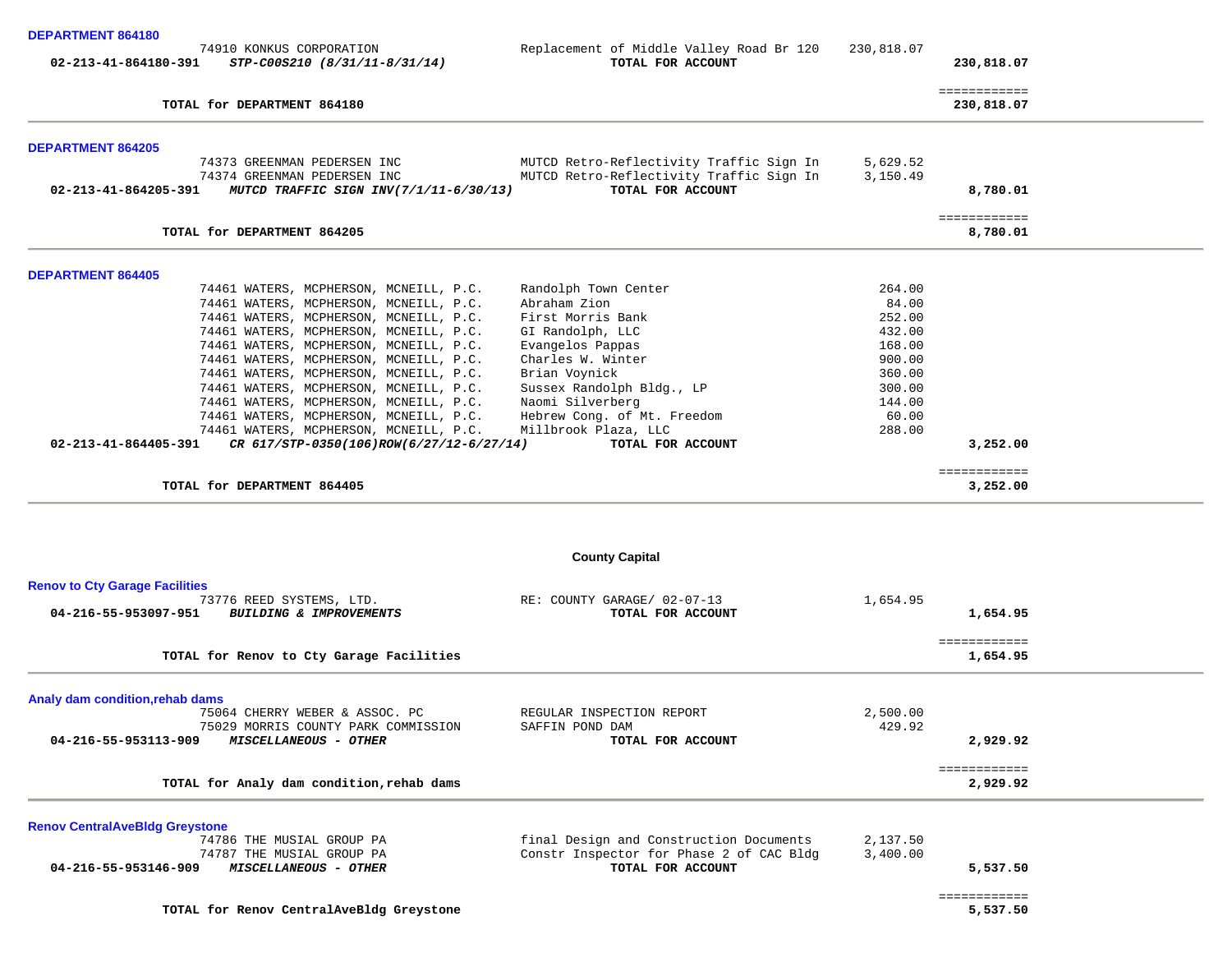| <b>Road Design/Construction</b>                                  |                                          |           |                        |  |
|------------------------------------------------------------------|------------------------------------------|-----------|------------------------|--|
| 74367 KELLER & KIRKPATRICK                                       | realignment of boonton avenue/Montville, | 5,675.00  |                        |  |
| 74459 WATERS, MCPHERSON, MCNEILL, P.C.                           | legal services                           | 72.00     |                        |  |
| 74460 WATERS, MCPHERSON, MCNEILL, P.C.                           | Stibinger                                | 54.00     |                        |  |
| 74487 THE RBA GROUP INC.                                         | Route 202 Changebridge Rd, Twp of Montvi | 4,181.91  |                        |  |
| 75025 KELLER & KIRKPATRICK                                       | Kinnelon Rd Br 164 closeout of DOT docum | 246.00    |                        |  |
| 04-216-55-953165-909<br>MISCELLANEOUS - OTHER                    | TOTAL FOR ACCOUNT                        |           | 10,228.91              |  |
| 74322 FOGGIA TRINITY ELECTRIC LLC                                | Intersection Improvements to Morris Stre | 54,742.79 |                        |  |
| <b>BUILDING &amp; IMPROVEMENTS</b><br>04-216-55-953165-951       | TOTAL FOR ACCOUNT                        |           | 54,742.79              |  |
|                                                                  |                                          |           |                        |  |
|                                                                  |                                          |           | ============           |  |
| TOTAL for Road Design/Construction                               |                                          |           | 64,971.70              |  |
| <b>Bridge DesignConst varCty Loc</b>                             |                                          |           |                        |  |
| 75092 GREENMAN PEDERSEN INC                                      | Construction inspection services for the | 3,852.00  |                        |  |
| 74486 T.Y. LIN INTERNATIONAL                                     | Final design for Berkshire Valley Rd. Br | 646.16    |                        |  |
| 04-216-55-953184-909<br>MISCELLANEOUS - OTHER                    | TOTAL FOR ACCOUNT                        |           | 4,498.16               |  |
|                                                                  |                                          |           |                        |  |
|                                                                  |                                          |           | ============           |  |
| TOTAL for Bridge DesignConst varCty Loc                          |                                          |           | 4,498.16               |  |
| <b>DEPARTMENT 953212</b>                                         |                                          |           |                        |  |
| 74321 SPEEDWELL ELECTRIC MOTORS                                  | WO68187/ RE: SCHUYLER/ 01-09-13          | 189.00    |                        |  |
| 74321 SPEEDWELL ELECTRIC MOTORS                                  | WO68192/ RE: CH/ 01-15-13                | 375.00    |                        |  |
| 04-216-55-953212-951<br>REPLACE MOTORS/FANS/PUMPS - VAR FACIL    | TOTAL FOR ACCOUNT                        |           | 564.00                 |  |
|                                                                  |                                          |           |                        |  |
| TOTAL for DEPARTMENT 953212                                      |                                          |           | ============<br>564.00 |  |
|                                                                  |                                          |           |                        |  |
| <b>DEPARTMENT 953215</b>                                         |                                          |           |                        |  |
| 74972 PANCIELLO CONSTRUCTION LLC                                 | RE: BRICK POINTING & STONE WALL REPAIR - | 3,350.00  |                        |  |
| 04-216-55-953215-951<br>RESTORE BRICKFACADE/SIDEWLKS-BLDGGROUNDS | TOTAL FOR ACCOUNT                        |           | 3,350.00               |  |
|                                                                  |                                          |           |                        |  |
| TOTAL for DEPARTMENT 953215                                      |                                          |           | ============           |  |
|                                                                  |                                          |           | 3,350.00               |  |
| <b>DEPARTMENT 953217</b>                                         |                                          |           |                        |  |
| 74066 BAYWAY LUMBER                                              | WO67897/ RE: A & R BLDG/ 12-10-12        | 1,419.40  |                        |  |
| 74066 BAYWAY LUMBER                                              | WO67897/ RE: A & R BLDG/ 12-10-12        | 159.80    |                        |  |
| 74066 BAYWAY LUMBER                                              | WO67897/ RE: A & R BLDG/ 12-20-12        | 230.12    |                        |  |
| 74066 BAYWAY LUMBER                                              | WO67897/ RE: A & R BLDG/ 01-03-13        | 1,223.58  |                        |  |
| 74066 BAYWAY LUMBER                                              | WO67897/ RE: A & R BLDG/ 01-31-13        | 49.96     |                        |  |
| 04-216-55-953217-951<br>REPLACE LIGHTS/CEILINGTILES-BLDGSGROUNDS | TOTAL FOR ACCOUNT                        |           | 3,082.86               |  |
|                                                                  |                                          |           | ============           |  |
| TOTAL for DEPARTMENT 953217                                      |                                          |           | 3,082.86               |  |
| <b>DEPARTMENT 953225</b>                                         |                                          |           |                        |  |
| 75092 GREENMAN PEDERSEN INC                                      | Construction inspection services for the | 9,108.00  |                        |  |
| 74280 KELLER & KIRKPATRICK                                       | replacement of Flanders Drakestown Road  | 3,712.21  |                        |  |
| 04-216-55-953225-909<br>BRIDGE DESIGN, RENOV, CONSTRUC - VAR LOC | TOTAL FOR ACCOUNT                        |           | 12,820.21              |  |
|                                                                  |                                          |           |                        |  |
|                                                                  |                                          |           | ============           |  |
| TOTAL for DEPARTMENT 953225                                      |                                          |           | 12,820.21              |  |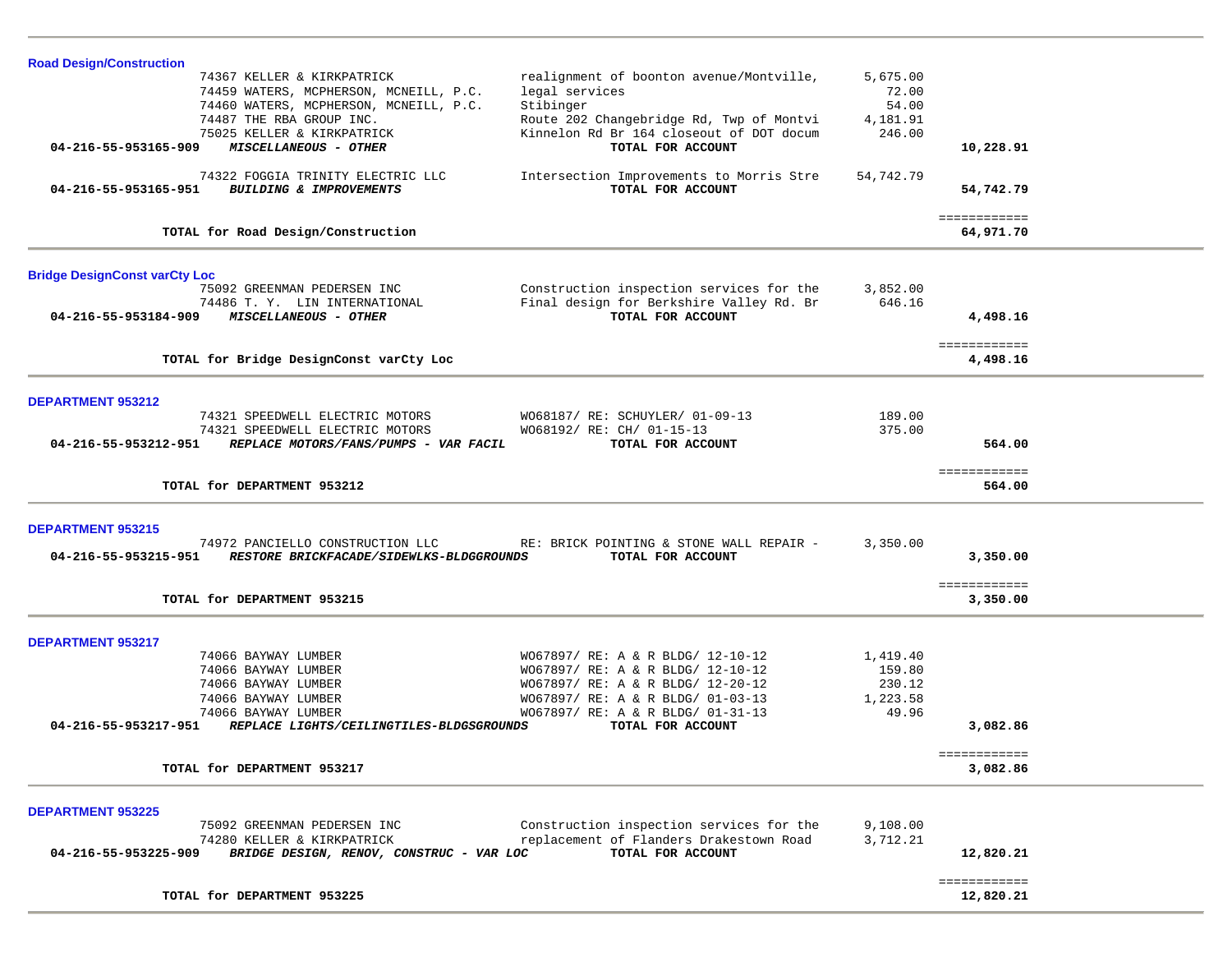| <b>DEPARTMENT 953233</b>                                                                                                                                                                                                                                                                                                                                                                                                            |                       |                            |  |
|-------------------------------------------------------------------------------------------------------------------------------------------------------------------------------------------------------------------------------------------------------------------------------------------------------------------------------------------------------------------------------------------------------------------------------------|-----------------------|----------------------------|--|
| 75025 KELLER & KIRKPATRICK<br>Kinnelon Rd Br 164 closeout of DOT docum<br>04-216-55-953233-909 COUNTY ROADWAY DRAINAGE IMPROVEMENTS<br>TOTAL FOR ACCOUNT                                                                                                                                                                                                                                                                            | 20.00                 | 20.00                      |  |
| TOTAL for DEPARTMENT 953233                                                                                                                                                                                                                                                                                                                                                                                                         |                       | ============<br>20.00      |  |
| <b>DEPARTMENT 953242</b>                                                                                                                                                                                                                                                                                                                                                                                                            |                       |                            |  |
| 74073 BAYWAY LUMBER WO68239/ RE: SNOW REMOVAL/ 01-21-13<br>04-216-55-953242-951 REPLACE PEDESTRIAN/OVERHDDOORS-BLDGGRNDS TOTAL FOR ACCOUNT                                                                                                                                                                                                                                                                                          | 466.15                | 466.15                     |  |
| TOTAL for DEPARTMENT 953242                                                                                                                                                                                                                                                                                                                                                                                                         |                       | ============<br>466.15     |  |
| <b>DEPARTMENT 953264</b>                                                                                                                                                                                                                                                                                                                                                                                                            |                       |                            |  |
| 75090 KELLER & KIRKPATRICK Professional Sevices from 01/26/13 to 2/ 3,277.50<br>04-216-55-953264-909 DESIGN/CONSTR CENTRALAVEFIELDS-CENTRALPK<br>TOTAL FOR ACCOUNT                                                                                                                                                                                                                                                                  |                       | 3,277.50                   |  |
| 74908 PETILLO INC.<br>Construction Central Park Phase II recre 106,183.00<br>04-216-55-953264-951 DESIGN/CONSTR CENTRALAVEFIELDS-CENTRALPK TOTAL FOR ACCOUNT                                                                                                                                                                                                                                                                        |                       | 106,183.00                 |  |
| TOTAL for DEPARTMENT 953264                                                                                                                                                                                                                                                                                                                                                                                                         |                       | ============<br>109,460.50 |  |
| <b>DEPARTMENT 953266</b>                                                                                                                                                                                                                                                                                                                                                                                                            |                       |                            |  |
| 74676 BIRDSALL SERVICES GROUP, INC. PROFESSIONAL SERVICES RENDERED THROUGH 0<br>74676 BIRDSALL SERVICES GROUP, INC. PROFESSIONAL SERVICES RENDERED THROUGH 0<br>04-216-55-953266-909    COURTHOUSE ASBESTOSABATEMNT-PUBLIC WORKS<br>TOTAL FOR ACCOUNT                                                                                                                                                                               | 1,591.67<br>13,876.58 | 15,468.25                  |  |
| 75021 PYRAMID CONTRACTING CORP. RE: COURTHOUSE - CEILING REPLACEMENT & A<br>TOTAL FOR ACCOUNT                                                                                                                                                                                                                                                                                                                                       | 40,008.50             | 40,008.50                  |  |
| TOTAL for DEPARTMENT 953266                                                                                                                                                                                                                                                                                                                                                                                                         |                       | ============<br>55,476.75  |  |
| <b>DEPARTMENT 953285</b>                                                                                                                                                                                                                                                                                                                                                                                                            |                       |                            |  |
| 74904 AUTOMATED BUILDING CONTROLS RE: MC COURTHOUSE - ATC/ $12-14-12$ 13,850.00<br>74904 AUTOMATED BUILDING CONTROLS<br>74904 AUTOMATED BUILDING CONTROLS<br>74904 AUTOMATED BUILDING CONTROLS<br>74904 AUTOMATED BUILDING CONTROLS<br>RE: MC ADMIN & RECORDS - ATC/ 12-14-12 14,250.00<br>RE: MC ADMIN & RECORDS - AHU 8 HEATING CO 1,150.00<br>RE: MC ADMIN & RECORDS -SENSOR TROUBLE/<br>RE: MC MEDICAL SERVICES - ATC/ 01-11-13 | 1,725.00<br>3,950.00  |                            |  |
| 04-216-55-953285-951 UPGRD HVAC BLDG AUTOMTN SYS-BLDGSGRNDS<br>TOTAL FOR ACCOUNT                                                                                                                                                                                                                                                                                                                                                    |                       | 34,925.00                  |  |
| TOTAL for DEPARTMENT 953285                                                                                                                                                                                                                                                                                                                                                                                                         |                       | ============<br>34,925.00  |  |
| DEPARTMENT 953291                                                                                                                                                                                                                                                                                                                                                                                                                   |                       |                            |  |
| General Engineering Services for the per<br>75093 D.R. JOHNSON & ASSOCIATES, LLC<br>TOTAL FOR ACCOUNT<br>04-216-55-953291-909<br>VAR ROADWAY DRAINAGE PROJ - PUBLIC WORKS                                                                                                                                                                                                                                                           | 2,689.66              | 2,689.66                   |  |
| TOTAL for DEPARTMENT 953291                                                                                                                                                                                                                                                                                                                                                                                                         |                       | ============<br>2,689.66   |  |

**Brdg Design & Constr Var Local 04-216-55-953862-909** *MISCELLANEOUS - OTHER* **TOTAL FOR ACCOUNT 9,299.59**

Middle Valley Road Br  $1401-202$  in Washin 9,299.59<br>TOTAL FOR ACCOUNT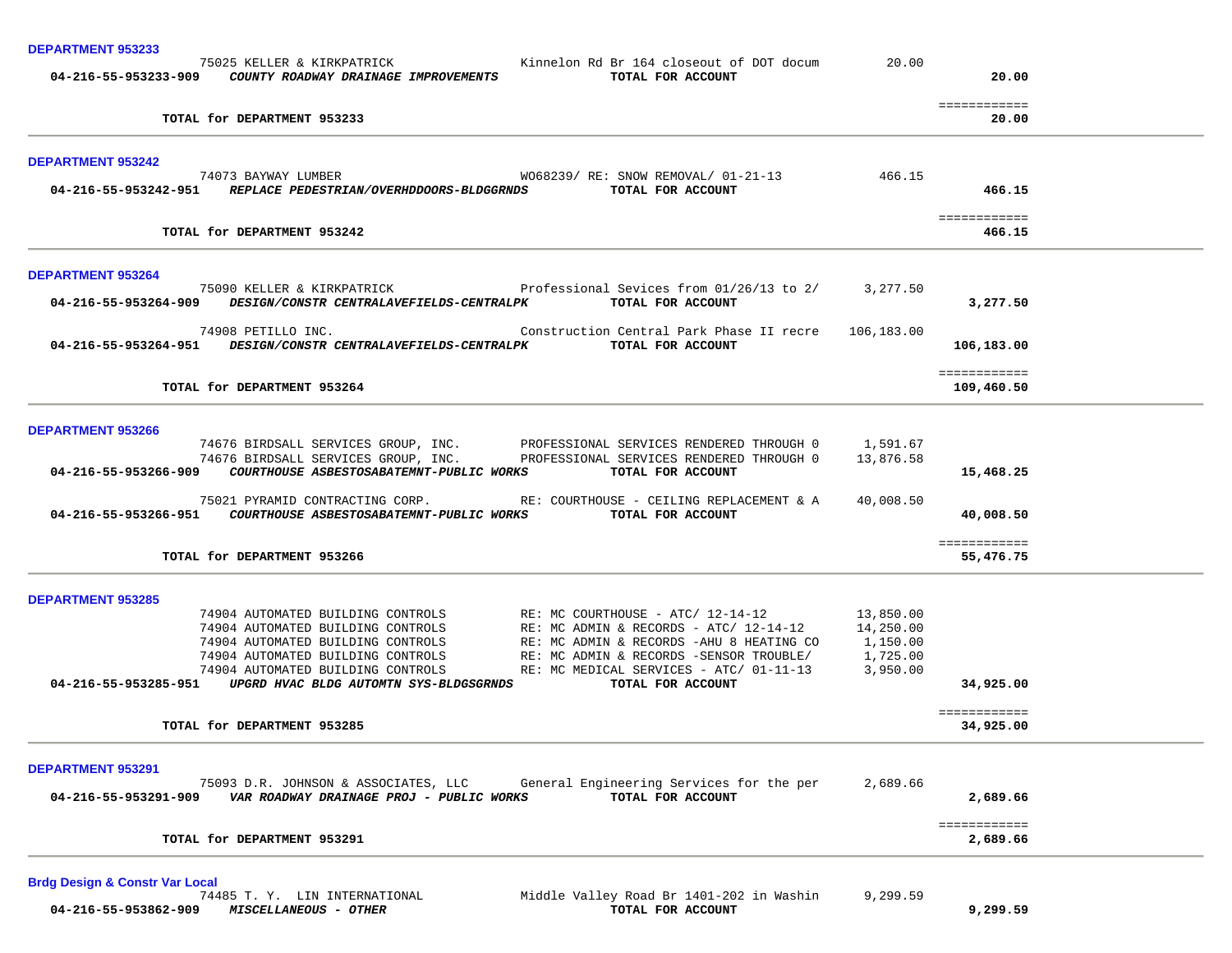| 04-216-55-953862-940                      | 74910 KONKUS CORPORATION<br>HARD COSTS                           | Replacement of Middle Valley Road Br 120<br>TOTAL FOR ACCOUNT    | 4,250.00              | 4,250.00                  |  |
|-------------------------------------------|------------------------------------------------------------------|------------------------------------------------------------------|-----------------------|---------------------------|--|
|                                           | TOTAL for Brdg Design & Constr Var Local                         |                                                                  |                       | ============<br>13,549.59 |  |
| <b>Cty Bridge Design &amp; Constructi</b> |                                                                  |                                                                  |                       |                           |  |
|                                           | 75024 KELLER & KIRKPATRICK                                       | Construction Inspection to close out Eas                         | 1,144.00              |                           |  |
|                                           | 75025 KELLER & KIRKPATRICK                                       | Kinnelon Rd Br 164 closeout of DOT docum                         | 566.00                |                           |  |
|                                           | 75028 KELLER & KIRKPATRICK                                       | West Central Ave Br 999 Construction Ins                         | 1,196.00              |                           |  |
|                                           | 75027 KELLER & KIRKPATRICK                                       | Construction Inspection for Emmans Rd. B                         | 832.00                |                           |  |
|                                           | 75026 KELLER & KIRKPATRICK                                       | Construction Inspection- Clerk of the Wo                         | 1,508.00              |                           |  |
| 04-216-55-953975-909                      | 75023 CHERRY WEBER & ASSOC. PC<br>MISCELLANEOUS - OTHER          | Clerk of the works construction inspecti<br>TOTAL FOR ACCOUNT    | 1,872.00              | 7,118.00                  |  |
|                                           |                                                                  |                                                                  |                       | ============              |  |
|                                           | TOTAL for Cty Bridge Design & Constructi                         |                                                                  |                       | 7,118.00                  |  |
| <b>Var Improvemnts to Morris View</b>     |                                                                  |                                                                  |                       |                           |  |
|                                           | 74795 SPECIALTY MEDICAL PRODUCTS INC.                            | MOVMN, October~2012                                              | 3,666.30              |                           |  |
|                                           | 74799 THE RBA GROUP INC.                                         | A4517.00,8/16/2012                                               | 1,341.07              |                           |  |
|                                           | 74799 THE RBA GROUP INC.                                         | A4517.00,10/11/2012                                              | 1,097.25              |                           |  |
|                                           | 74799 THE RBA GROUP INC.                                         | A4517.00, 12/10/2012                                             | 365.74                |                           |  |
|                                           | 74799 THE RBA GROUP INC.                                         | A4517.00,1/09/2013                                               | 365.75                |                           |  |
|                                           | 74799 THE RBA GROUP INC.                                         | A4517.00, 3/10/2013                                              | 365.75                |                           |  |
| 04-216-55-955173-909                      | MISCELLANEOUS - OTHER                                            | TOTAL FOR ACCOUNT                                                |                       | 7,201.86                  |  |
|                                           | TOTAL for Var Improvemnts to Morris View                         |                                                                  |                       | ============<br>7,201.86  |  |
|                                           |                                                                  |                                                                  |                       |                           |  |
| <b>DEPARTMENT 955244</b>                  | 75097 R.D. SALES DOOR & HARDWARE LLC                             | Remediation of Fire Code Violations, 7/2                         | 14,335.75             |                           |  |
| 04-216-55-955244-951                      | IMPROVEMENTS - MORRIS VIEW HEALTHCARECTR                         | TOTAL FOR ACCOUNT                                                |                       | 14,335.75                 |  |
|                                           | TOTAL for DEPARTMENT 955244                                      |                                                                  |                       | ============<br>14,335.75 |  |
|                                           |                                                                  |                                                                  |                       |                           |  |
| <b>DEPARTMENT 955268</b>                  |                                                                  |                                                                  |                       |                           |  |
|                                           | 75097 R.D. SALES DOOR & HARDWARE LLC<br>74799 THE RBA GROUP INC. | Remediation of Fire Code Violations, 7/24<br>A4517.00, 7/16/2012 | 40,100.25<br>2,316.41 |                           |  |
| 04-216-55-955268-951                      | VARIOUS HEALTH/LIFE SAFETY UPGRADES-MV                           | TOTAL FOR ACCOUNT                                                |                       | 42,416.66                 |  |
|                                           |                                                                  |                                                                  |                       | ============              |  |
|                                           | TOTAL for DEPARTMENT 955268                                      |                                                                  |                       | 42,416.66                 |  |
| <b>Furnish/Equip Long Tem Svc</b>         |                                                                  |                                                                  |                       |                           |  |
|                                           | 74798 SPECIALTY MEDICAL PRODUCTS INC.                            | MOVMN, 9/24/2012                                                 | 4,452.55              |                           |  |
| 04-216-55-955923-940                      | HARD COSTS                                                       | TOTAL FOR ACCOUNT                                                |                       | 4,452.55                  |  |
|                                           | TOTAL for Furnish/Equip Long Tem Svc                             |                                                                  |                       | ============<br>4,452.55  |  |
|                                           |                                                                  |                                                                  |                       |                           |  |
| <b>DEPARTMENT 963248</b>                  |                                                                  |                                                                  |                       |                           |  |

|                      | 74145 MOTOROLA SOLUTIONS INC            | DSM2 Interface Panel for paging, Riker H | 872.00 |
|----------------------|-----------------------------------------|------------------------------------------|--------|
| 04-216-55-963248-952 | REPLACE TRUNKED RADIO SYS-LAW&PUBSAFTEY | TOTAL FOR ACCOUNT                        | 872.00 |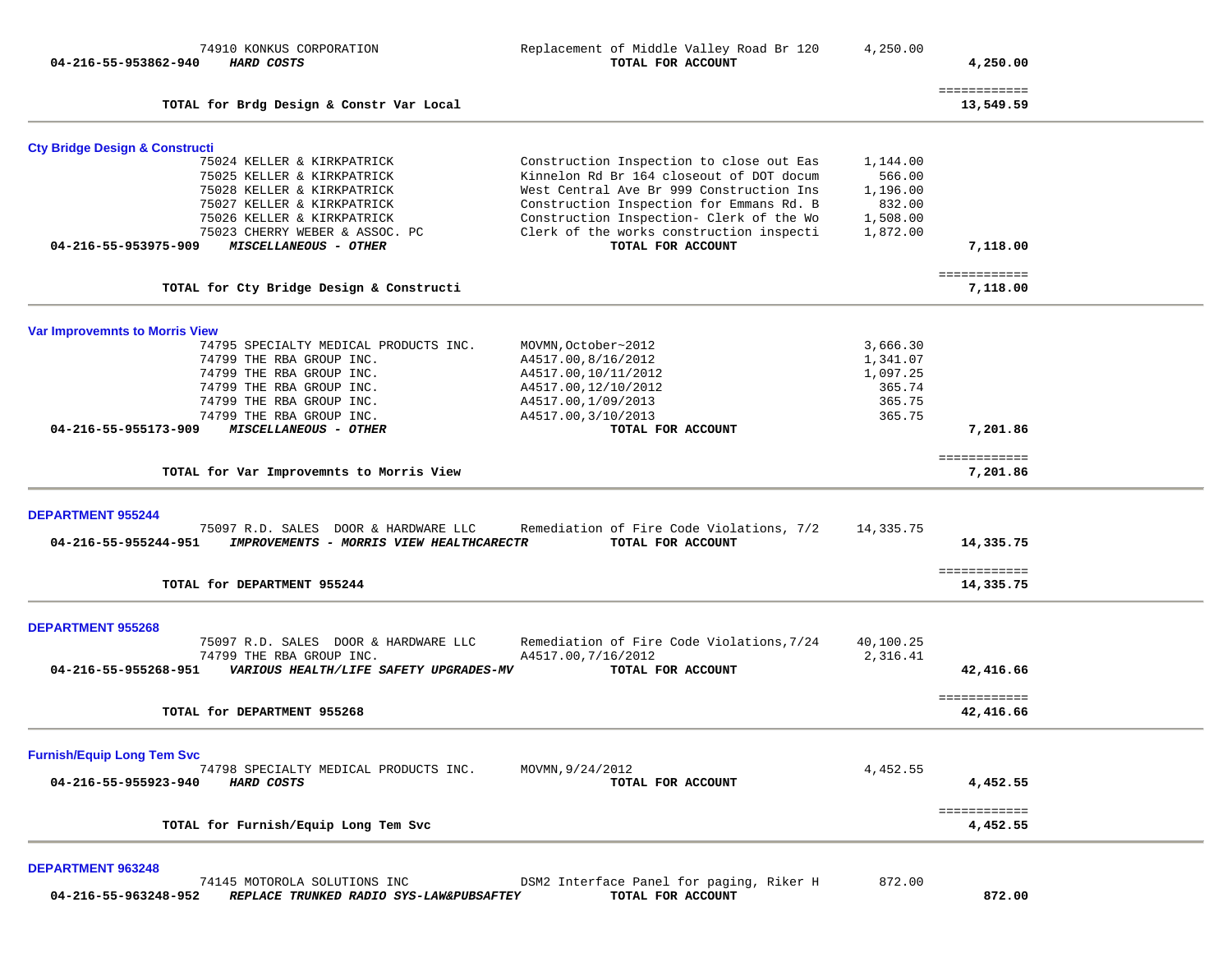|                          |                                                                |                         |                                          |           | ============              |  |
|--------------------------|----------------------------------------------------------------|-------------------------|------------------------------------------|-----------|---------------------------|--|
|                          | TOTAL for DEPARTMENT 963248                                    |                         |                                          |           | 872.00                    |  |
| <b>DEPARTMENT 968288</b> |                                                                |                         |                                          |           |                           |  |
|                          | 74278 MC VOCATIONAL SCHOOL DISTRICT                            |                         | HVAC upgrade project. ACP Contracting    | 97,650.50 |                           |  |
|                          | 74278 MC VOCATIONAL SCHOOL DISTRICT                            |                         | Building One Roof Replacement Final Paym | 2,500.00  |                           |  |
|                          | 04-216-55-968288-951    VAR CAPITAL PROJECTS-MC SCHOOL OF TECH |                         | TOTAL FOR ACCOUNT                        |           | 100,150.50                |  |
|                          |                                                                |                         |                                          |           | ============              |  |
|                          | TOTAL for DEPARTMENT 968288                                    |                         |                                          |           | 100,150.50                |  |
| <b>DEPARTMENT 969261</b> |                                                                |                         |                                          |           |                           |  |
|                          | 74527 COUNTY COLLEGE OF MORRIS                                 | RBA Group               |                                          | 10,721.00 |                           |  |
| 04-216-55-969261-909     | RENOV & IMPROVMNT TO ACADEMIC BLGS AT CCM                      |                         | TOTAL FOR ACCOUNT                        |           | 10,721.00                 |  |
|                          |                                                                |                         |                                          |           | ============              |  |
|                          | TOTAL for DEPARTMENT 969261                                    |                         |                                          |           | 10,721.00                 |  |
| <b>DEPARTMENT 969283</b> |                                                                |                         |                                          |           |                           |  |
|                          | 74527 COUNTY COLLEGE OF MORRIS                                 |                         | EI Associates Architect                  | 658.96    |                           |  |
|                          |                                                                |                         |                                          | 55,800.00 |                           |  |
|                          | 74527 COUNTY COLLEGE OF MORRIS                                 | EI Associates Architect |                                          |           |                           |  |
|                          | 04-216-55-969283-909 HVAC IMPROVEMENTS VARIOUS SYSTEMS - CCM   |                         | TOTAL FOR ACCOUNT                        |           | 56,458.96                 |  |
|                          | TOTAL for DEPARTMENT 969283                                    |                         |                                          |           | ============<br>56,458.96 |  |

#### **Dedicated Trust**

| <b>County Clerk \$1.00 Fund</b>                         |                                          |              |  |
|---------------------------------------------------------|------------------------------------------|--------------|--|
| 72511 AFFORDABLE INTERIOR SYSTEMS                       | matrix panel frame and mis parts for the | 1,674.54     |  |
| 72511 AFFORDABLE INTERIOR SYSTEMS                       | labor rate for the dismantle and reconfi | 985.50       |  |
| 13-290-56-578401-888<br><i>COUNTY CLERK \$1.00 FUND</i> | TOTAL FOR ACCOUNT                        | 2,660.04     |  |
|                                                         |                                          | ============ |  |
| TOTAL for County Clerk \$1.00 Fund                      |                                          | 2,660.04     |  |
| <b>Environ Quality &amp; Enforcement</b>                |                                          |              |  |
| 74526 SPRINT-NEXTEL                                     | ENVIRONMENTAL SERVICES<br>$L&PS$ /       | 272.96       |  |
| 74172 VERIZON WIRELESS                                  | L&PS/ENVIRONMENTAL SERVICES              | 290.72       |  |
| 74194 VERIZON WIRELESS                                  | L&PS/ENVIRONMENTAL SERVICES              | 286.33       |  |
| 13-290-56-578901-888<br>ENVIRON QUALITY & ENFORCEMENT   | TOTAL FOR ACCOUNT                        | 850.01       |  |
|                                                         |                                          | ============ |  |
| TOTAL for Environ Quality & Enforcement                 |                                          | 850.01       |  |

## **Dedicated Open Space Taxes**

| 74709 PRESERVATION DESIGN PARTNERSHIP LLC Professional Services 2/4/13 - 3/1/13 20 |                                          | 1,650.00 |
|------------------------------------------------------------------------------------|------------------------------------------|----------|
| 74708 PRESERVATION DESIGN PARTNERSHIP LLC Professional Services 2-4-13 - 3-1-13 20 |                                          | 1,377.50 |
| 74620 SCHOMMER ENGINEERING INC.                                                    | Feasibility Study, Washington Twp. Block | 2,187.90 |
| 74954 MORRIS COUNTY PARK COMMISSION                                                | Reimbursement Open Space legal expenses  | 634.04   |
| 74954 MORRIS COUNTY PARK COMMISSION                                                |                                          | 96.46    |
| 74954 MORRIS COUNTY PARK COMMISSION                                                |                                          | 128.00   |
| 74559 JOHNSON & CONWAY LLP                                                         | Glen Alpin                               | 244.25   |
| 74559 JOHNSON & CONWAY LLP                                                         | Beaver Brook 2                           | 144.00   |
| 74559 JOHNSON & CONWAY LLP                                                         | Flood Buyout Program                     | 1,284.41 |